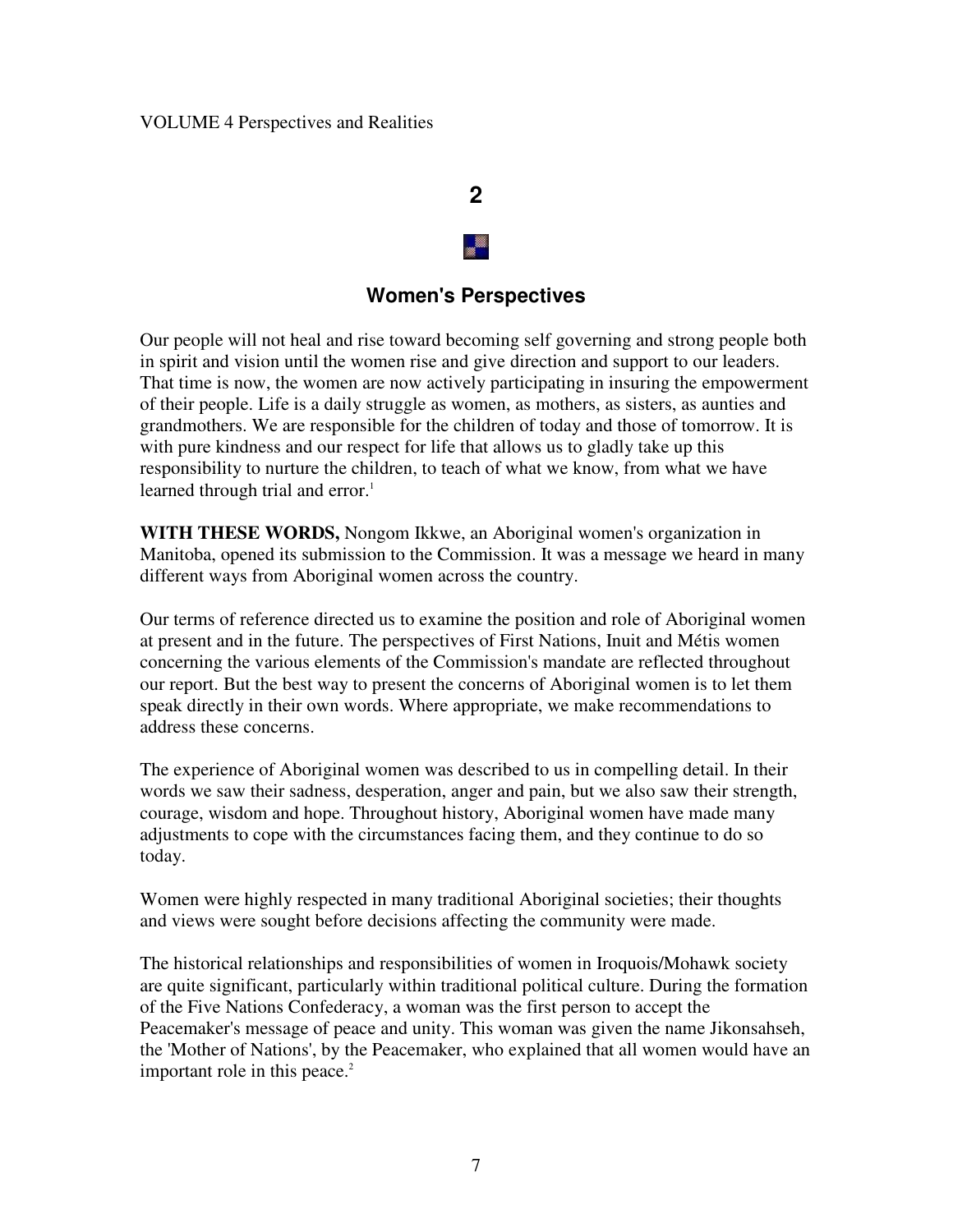This is not to say that Aboriginal women enjoyed prominent roles in all pre-contact societies. For example, we note that decisions among Inuit concerned mainly hunting and fishing. Leadership was organized but not institutionalized. Decisions were most often made by consensus, with one individual (usually a man) putting the group decision into action. 3

With the onset of colonization, the position and role of Aboriginal women were undermined by imported ideas and values that displaced and devalued them:

Before colonization, Aboriginal peoples had social and political organizations with distinct social classes, which ranged from simpler structures to highly complex systems of social order, social control in governments. Every individual filled a particular role and had a specific purpose within the community; life unfolded with much harmony. Since European contact, our traditions, dignity and self-respect have been systematically taken away from us.

Joyce Courchene Indigenous Women's Collective of Manitoba Winnipeg, Manitoba, 3 June 1993 \*

The imposition of the Indian Act over the last 120 years, for example, is viewed by many First Nations women as immensely destructive. Residential schools and relocations subjected Aboriginal communities to such drastic changes in their way of life that their culture suffered immeasurable damage. In Volume 1, particularly Chapters 8 to 13, we examined these areas of federal policy and action. In this volume, we focus on their impact on Aboriginal women.

We begin with a brief demographic overview. Of the total Aboriginal population of 811,400, an estimated 51 per cent (414,100) are women. <sup>4</sup> As of 1991, women outnumbered men in each of the Aboriginal groups except Inuit. The female-to-male ratio is higher among Aboriginal people than in the general population of Canada (96.1 versus 97.7 males per 100 females — see Table 2.1). Over time the ratio will become higher for females; that is, Aboriginal women will represent an even greater share of the Aboriginal population and, by the year 2016, even Inuit women will outnumber Inuit men. The reason Inuit men outnumbered Inuit women in the past, particularly in the older age groups, is not well understood. It may have to do with differential mortality patterns experienced by the population at an earlier point in history.

One of the more dramatic demographic changes anticipated in the next 25 years is that Aboriginal women's share of the population, both in the labour force age group and in the older age group (65+), will increase. In particular, the share of Aboriginal women aged 65 and over will more than double by 2016, rising from 1.7 per cent of the Aboriginal population to 3.9 per cent, while the share of men in that age group will reach only 2.8 per cent (Table 2.1).

## TABLE 2.1 **Comparison of Demographic Characteristics, 1991 and 2016**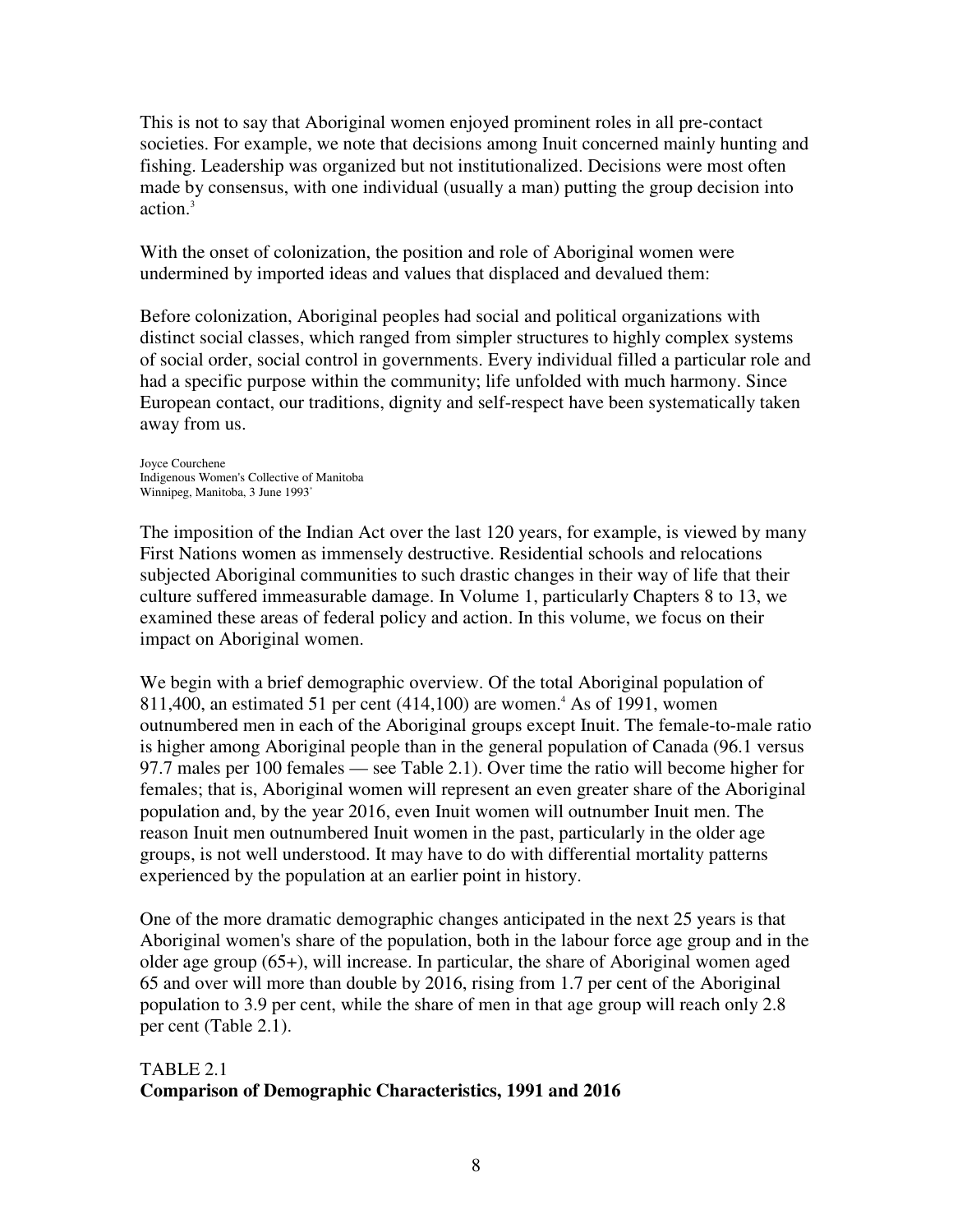|                                                  | <b>Total Canadian</b> |            | Total Aboriginal <sup>1</sup> |           |             | Registered NAI |  |
|--------------------------------------------------|-----------------------|------------|-------------------------------|-----------|-------------|----------------|--|
| Population, 1991                                 |                       | 26,999,040 |                               | 720,600   |             | 438,000        |  |
| Males per 100 Females                            |                       | 97.7       |                               | 96.1      |             | 96.2           |  |
| Age Groups                                       | $\mathbf F$           | M          | $\mathbf{F}$                  | М         | F           | М              |  |
| (% of population, 1991)                          |                       |            |                               |           |             |                |  |
| $0-14$ years                                     | 10.3                  | $10.8\,$   | 18                            | 18.5      | 17          | 17.5           |  |
| $15-64$ years                                    | 33.9                  | 34.1       | 31.3                          | 29        | 32          | 29.9           |  |
| $65+$ years                                      | 6.2                   | 4.7        | 1.7                           | 1.5       | 1.9         | 1.7            |  |
| Projected Population, 2016 <sup>2</sup>          |                       | 37,119,800 |                               | 1,093,400 |             | 665,600        |  |
| Males per 100 Females                            |                       | 98.2       |                               | 95.5      |             | 94.6           |  |
| Age Groups                                       | $\mathbf{F}$          | M          | $\mathbf{F}$                  | M         | $\mathbf F$ | M              |  |
| (% of population, 2016)                          |                       |            |                               |           |             |                |  |
| $0-14$ years                                     | 8.2                   | 8.6        | 11.9                          | 12.5      | 10.4        | 10.9           |  |
| $15-64$ years                                    | 33.4                  | 33.9       | 35.3                          | 33.6      | 36.6        | 34.8           |  |
| $65+$ years                                      | 8.9                   | 7          | 3.9                           | 2.8       | 4.3         | 2.9            |  |
| Life Expectancy at Birth, 1991 (years)           | 80.9                  | 74.6       | 75                            | 67.9      | 74          | 66.9           |  |
| Age Groups                                       | $\overline{F}$        | M          | $\overline{F}$                | M         | $\mathbf F$ | M              |  |
| Fertility Rate, 1991 (births/woman) <sup>3</sup> | 1.7                   |            |                               |           | 2.9         |                |  |
| Location (% of population, 1991)                 |                       |            |                               |           |             |                |  |
| On-reserve <sup>4</sup>                          |                       |            | 47.4                          | 52.6      | 47.4        | 52.6           |  |
| Off-reserve                                      |                       |            | 52.9                          | 47.1      | 55.9        | 44.1           |  |
| Urban off-reserve                                |                       |            | 54                            | 46        | 56.1        | 43.9           |  |
| Rural off-reserve                                |                       |            | 50.6                          | 49.4      | 55.1        | 44.9           |  |

## TABLE 2.1 **Comparison of Demographic Characteristics, 1991 and 2016 (continued)**

|                         | <b>Non-Registered NAI</b> | <b>Métis</b> |      | Inuit |        |       |
|-------------------------|---------------------------|--------------|------|-------|--------|-------|
| Population, 1991        |                           | 139,400      |      |       | 37,800 |       |
| Males per 100 Females   |                           | 93.4         |      | 96    |        | 104.2 |
| Age Groups              | F                         | М            | F    | М     | F      | М     |
| (% of population, 1991) |                           |              |      |       |        |       |
| $0-14$ years            | 20.6                      | 20.9         | 18.5 | 18.8  | 19.4   | 22.5  |
| $15-64$ years           | 29.7                      | 26.2         | 31.1 | 28.8  | 28.5   | 27.3  |
| $65+$ years             | 1.4                       | 1.2          | 1.4  | 1.4   | 1.1    | 1.2   |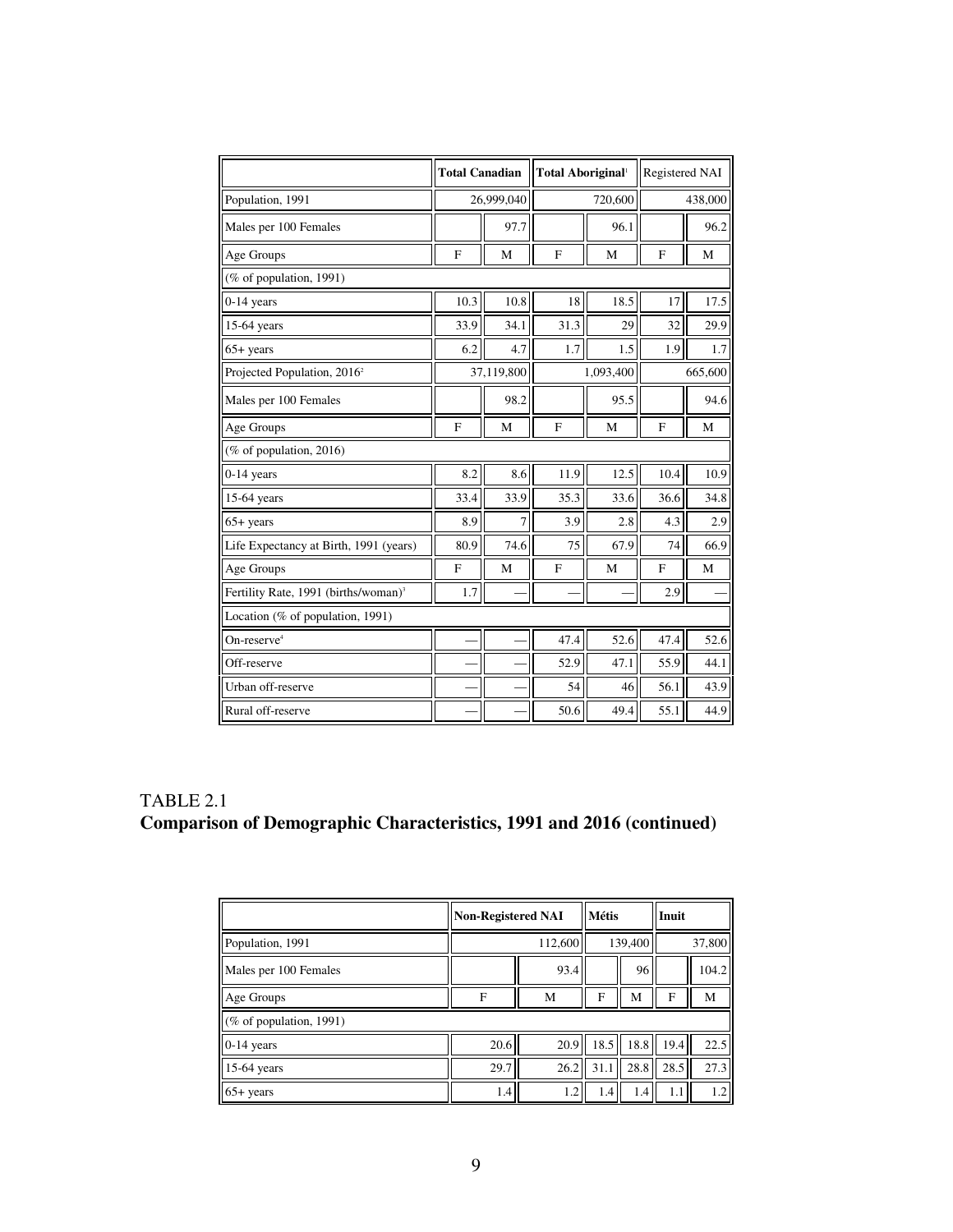| Projected Population, 2016 <sup>2</sup>          |              | 178,400 |             | 199,400 | 60,300       |      |
|--------------------------------------------------|--------------|---------|-------------|---------|--------------|------|
| Males per 100 Females                            |              | 97.7    |             | 96.2    |              | 97.3 |
| Age Groups                                       | $\mathbf{F}$ | М       | $\mathbf F$ | M       | $\mathbf{F}$ | М    |
| (% of population, 2016)                          |              |         |             |         |              |      |
| $0-14$ years                                     | 17.2         | 18.1    | 11.2        | 10.4    | 14.9         | 15.5 |
| 15-64 years                                      | 30.4         | 30      | 36          | 35.3    | 33.2         | 32.1 |
| $65+$ years                                      | 3            | 2.3     | 3.7         | 3.4     | 2.6          | 1.8  |
| Life Expectancy at Birth, 1991 (years)           | 77.9         | 71.4    | 76.9        | 70.4    | 68.8         | 57.6 |
| Age Groups                                       | F            | M       | F           | М       | F            | М    |
| Fertility Rate, 1991 (births/woman) <sup>3</sup> | 2.1          |         | 2.5         |         | 3.4          |      |
| Location (% of population, 1991)                 |              |         |             |         |              |      |
| $On-reserve4$                                    |              |         |             |         |              |      |
| Off-reserve                                      | 51.7         | 48.3    | 51          | 49      | 50.3         | 49.7 |
| Urban off-reserve                                | 52.4         | 47.6    | 52          | 48      | 65.2         | 44.8 |
| Rural off-reserve                                | 50.5         | 49.5    | 49.2        | 50.8    | 48.9         | 51.1 |

Notes: — = not available or not applicable.

NAI = North American Indian.

1. Data based on the adjusted Aboriginal identity population for 1991.

2. Aboriginal population projections for 2016 based on current trends in fertility, mortality and migration.

3. Fertility rate for Aboriginal women aged 15-49 not available.

4. Data not shown for the very small number of non-registered North American Indians, Métis and Inuit who lived on Indian reserves or in settlements in 1991.

Source: Statistics Canada, 1991 Aboriginal Peoples Survey, custom tabulations; Statistics Canada, 1991 Census, catalogue numbers 93-324, 93-326, 93-328 and 93-329; Statistics Canada, 1991 Census, Summary Table, unpublished; Mary Jane Norris, Don Kerr and François Nault, "Projections of the Aboriginal Identity Population in Canada, 1991-2016", research study prepared by Statistics Canada for RCAP (February 1995).

In 1991, the life expectancy of Aboriginal women (75 years) was seven years longer than that of their male counterparts (67.9 years) but still lagged behind other Canadian women by nearly six years. As shown in Table 2.1, Aboriginal women give birth to more children on average than non-Aboriginal women. Depending on the Aboriginal group, the number of births per woman ranges from 2.1 to 3.4 compared to 1.7 among all Canadian women.

In terms of their geographic distribution, there are fewer First Nations women than men residing on reserves. In non-reserve areas, particularly urban areas, Aboriginal women outnumber men.

Generally, Aboriginal women are better educated than Aboriginal men — for example, more acquire at least some post-secondary schooling (Table 2.2). The proportion of Aboriginal women who obtain a post-secondary degree or certificate, however, is not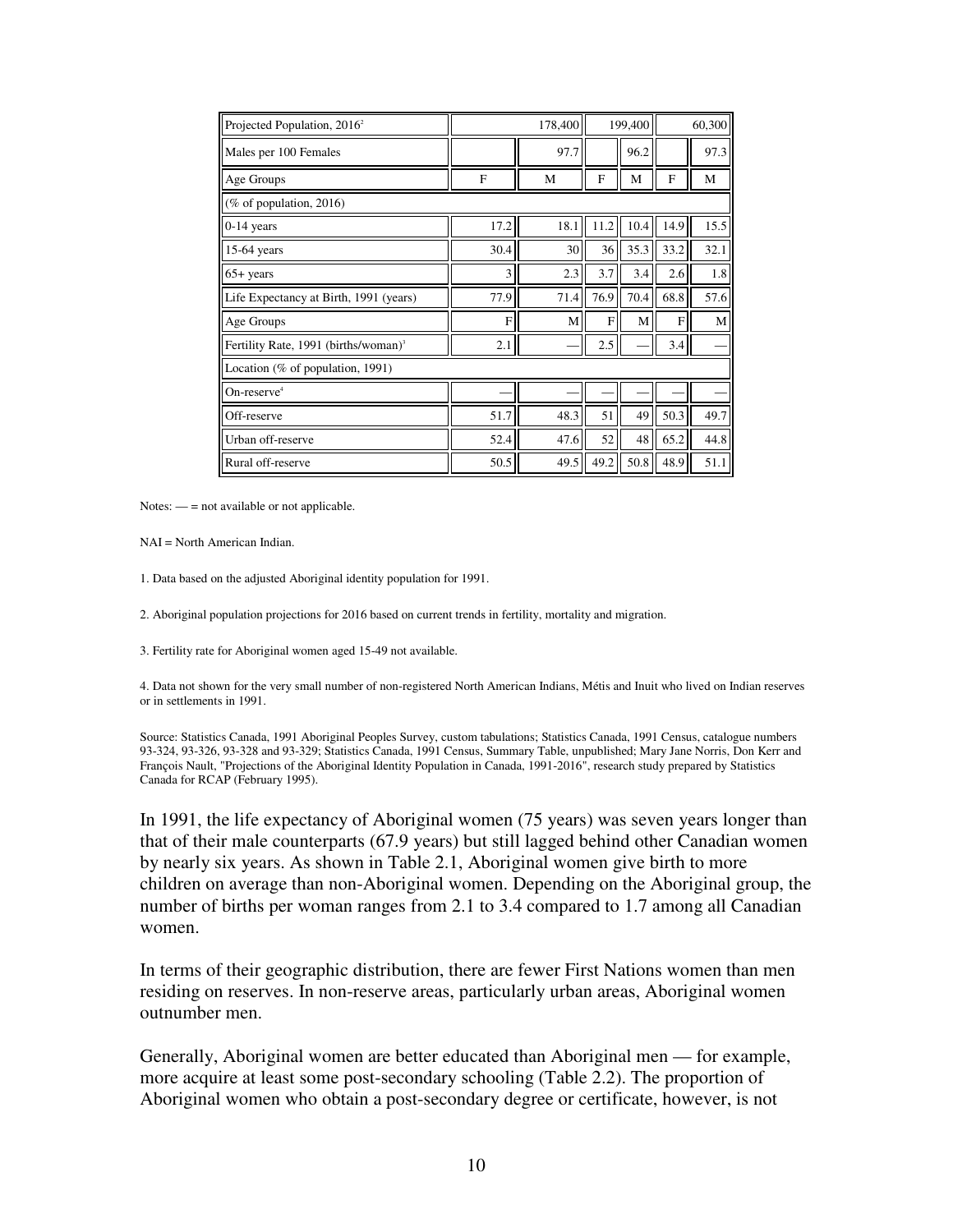very different from the proportion of men, perhaps in part because more women have to leave school for family or other reasons.

## TABLE 2.2 **Comparison of Educational Characteristics, 1991**

|                                                  | <b>Total</b><br>Canadian |      | <b>Total</b><br>Aboriginal <sup>4</sup> |              | <b>Registered</b><br><b>NAI</b> |        |
|--------------------------------------------------|--------------------------|------|-----------------------------------------|--------------|---------------------------------|--------|
| <b>Highest Level of Education</b>                | F                        | М    | F                                       | M            | F                               | М      |
| (% of population aged $15-64$ ) <sup>1</sup>     |                          |      |                                         |              |                                 |        |
| Less than grade 9                                | 11.7                     | 11.8 | 24.9                                    | 25.9         | 28.4                            | 29.4   |
| High school, no certificate                      | 23                       | 22.5 | 31.7                                    | 32.5         | 31.9                            | 33.4   |
| High school certificate                          | 21.9                     | 20.5 | 12.4                                    | 13.3         | 10.9                            | 10.8   |
| Other non-university <sup>2</sup>                | 24.8                     | 23.6 | 22.3                                    | 21.8         | 20.9                            | 20.4   |
| University, no degree                            | 7.9                      | 7.8  | 5.4                                     | 3.9          | 5.5                             | 4      |
| University degree                                | 10.7                     | 13.8 | 2.9                                     | 2.3          | 2.1                             | 1.6    |
| Population that Quit High School                 |                          |      | 92,960                                  | 83,820       | 57,515                          | 50,700 |
| (% of population aged 15-49)                     |                          |      |                                         |              |                                 |        |
| Returned                                         |                          |      | 28.1                                    | 17.9         | 27.2                            | 17.7   |
| Took equivalency upgrading                       |                          |      | 14.4                                    | 13.1         | 15.4                            | 13.5   |
| Major Field of Post-Secondary Study <sup>3</sup> |                          |      |                                         |              |                                 |        |
| (% of population aged $15+$ )                    |                          |      |                                         |              |                                 |        |
| Education, recreation, counselling               | 15.8                     | 5.4  | 15.3                                    | 6.4          | 16.5                            | 7.4    |
| Fine and applied arts                            | 8                        | 3.4  | 7.8                                     | 3            | 6.4                             | 3      |
| Humanities                                       | 7                        | 5.2  | 3.7                                     | 2.7          | 3.6                             | 2.5    |
| Social sciences                                  | 8.8                      | 8.3  | 12.5                                    | 10.4         | 13.5                            | 11.2   |
| (% of population aged $15+$ )                    |                          |      |                                         |              |                                 |        |
| Commerce/management/administration               | 29.7                     | 15.6 | 30.9                                    | 10           | 30.1                            | 10.8   |
| Agricultural/biological science technology       | 4.5                      | 4.9  | 5.7                                     | 4.3          | 4.6                             | 4.7    |
| Engineering/applied sciences                     | 0.7                      | 6.7  |                                         | 1.3          |                                 | 1.3    |
| Engineering/applied science<br>technology/trades | 3.5                      | 41.6 | 6.2                                     | 57.1         | 5.9                             | 54.2   |
| Health science and technology                    | 19.5                     | 4.2  | 16.6                                    | 3.1          | 18.5                            | 3.3    |
| Math/physical sciences                           | 2.1                      | 4.3  | 0.4                                     | $\mathbf{1}$ |                                 | 0.8    |

TABLE 2.2 **Comparison of Educational Characteristics, 1991 (continued)**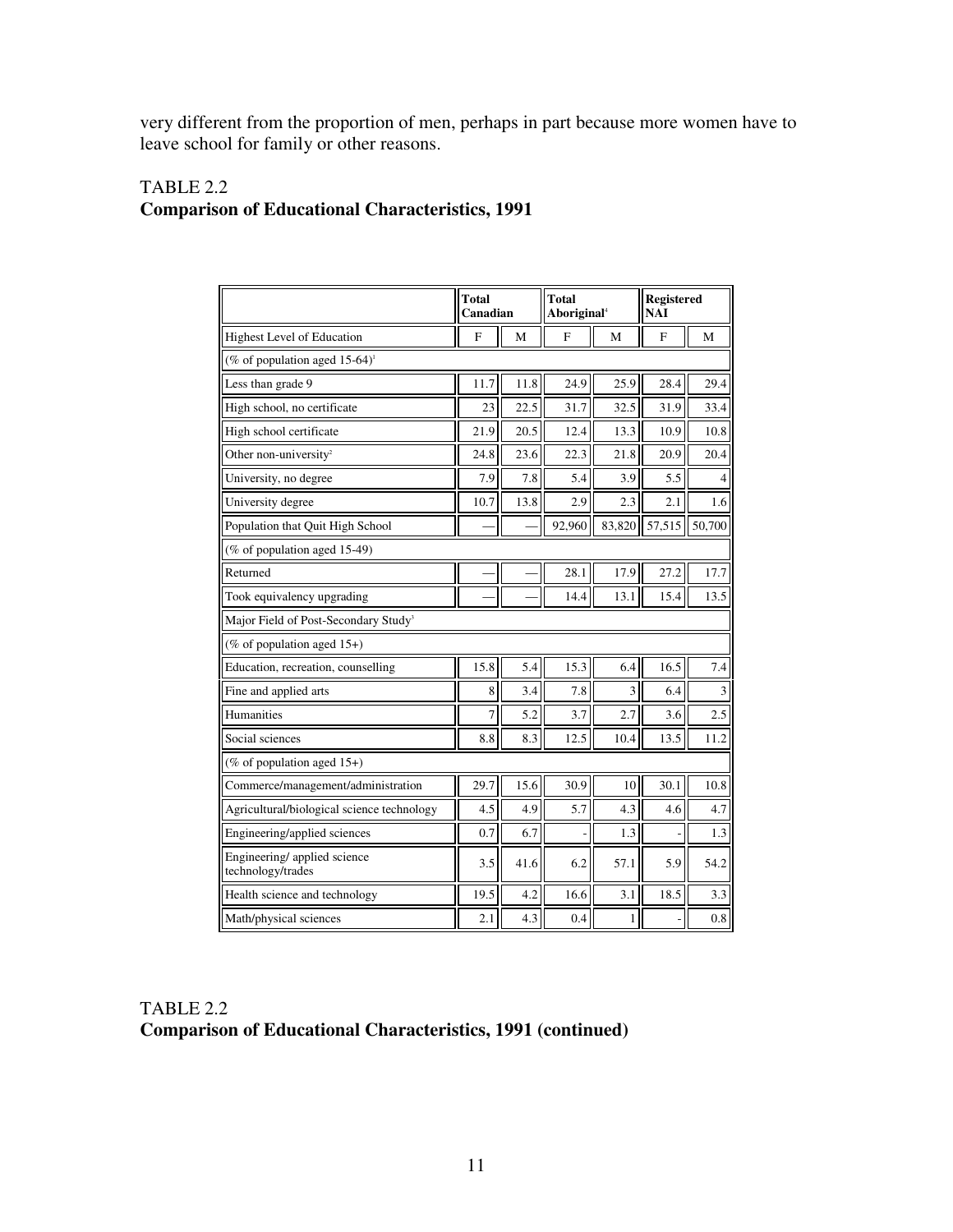|                                                   | Non-Registered<br>NAI |        | <b>Métis</b> |        | <b>Inuit</b> |       |
|---------------------------------------------------|-----------------------|--------|--------------|--------|--------------|-------|
| <b>Highest Level of Education</b>                 | F                     | M      | F            | M      | F            | M     |
| (% of population aged 15-64) <sup>1</sup>         |                       |        |              |        |              |       |
| Less than grade 9                                 | 11.4                  | 13.4   | 18.2         | 20.1   | 48.8         | 44.2  |
| High school, no certificate                       | 30.6                  | 31.9   | 32.4         | 34.2   | 21.3         | 18.9  |
| High school certificate                           | 18.1                  | 20.2   | 13.7         | 16.1   | 8.2          | 9.2   |
| Other non-university <sup>2</sup>                 | 27.5                  | 24.3   | 24.5         | 23.2   | 18.7         | 25.1  |
| University, no degree                             | 6.5                   | 5.3    | 5.4          | 3.3    |              |       |
| University degree                                 | 5.4                   | 4.7    | 3.7          | 2.8    |              |       |
| Population that Quit High School                  | 11,275                | 10,050 | 18,490       | 17,705 | 6,190        | 5,845 |
| (% of population aged 15-49)                      |                       |        |              |        |              |       |
| Returned                                          | 34.6                  | 19.6   | 33.1         | 20.8   | 11.7         | 10    |
| Took equivalency upgrading                        | 11.4                  | 13.3   | 11.9         | 10.8   | 17.6         | 17.5  |
| Major Field of Post-Secondary Study <sup>3</sup>  |                       |        |              |        |              |       |
| (% of population aged $15+$ )                     |                       |        |              |        |              |       |
| Education, recreation, counselling                | 12.2                  | 5.3    | 15.2         | 5.3    | 20.4         | 5.2   |
| Fine and applied arts                             | 10                    | 2.7    | 10.1         | 3.6    |              |       |
| Humanities                                        | 4.9                   | 4      | 2.6          | 2.3    |              |       |
| Social sciences                                   | 12.3                  | 9.5    | 11.4         | 10.2   |              | 5.8   |
| (% of population aged 15+)                        |                       |        |              |        |              |       |
| Commerce/management/administration                | 29.6                  | 9.8    | 31.6         | 9.5    | 41.9         | 6.9   |
| Agricultural/biological science technology        | 8                     | 3.7    | 6.3          | 4.2    | 6            |       |
| Engineering/applied sciences                      |                       | 1.8    |              | 1.3    |              |       |
| Engineering/ applied science<br>technology/trades | 7.8                   | 59.6   | 6.3          | 58     | 7.6          | 70.5  |
| Health science and technology                     | 14.3                  | 2.2    | 14.5         | 3.7    | 12.9         |       |
| Math/physical sciences                            |                       | 1.1    | 0.9          | 0.9    |              |       |

Notes: — = not available or not applicable. - = numbers too small to show because of sampling reliability. NAI = North American Indian.

1. Population no longer attending school.

2. Includes those with and without a non-university post-secondary certificate/diploma.

3. Columns may not add to 100% because of rounding errors and/or suppression of small numbers.

4. Table based on unadjusted data from the Aboriginal Peoples Survey, 1991.

Source: Statistics Canada, 1991 Aboriginal Peoples Survey, custom tabulations; Statistics Canada, 1991 Census, catalogue numbers 93-324, 93-326, 93-328 and 93-329; Statistics Canada, 1991 Census, Summary Table, unpublished; Mary Jane Norris, Don Kerr and François Nault, "Projections of the Aboriginal Identity Population in Canada, 1991-2016", research study prepared by Statistics Canada for RCAP (February 1995).

Even though Aboriginal women tend to be better educated than men, they are no more likely to find jobs (Table 2.3). Their participation rate in the labour force is much lower than Aboriginal men's — 53.4 per cent versus 72.4 per cent. Although there is a smaller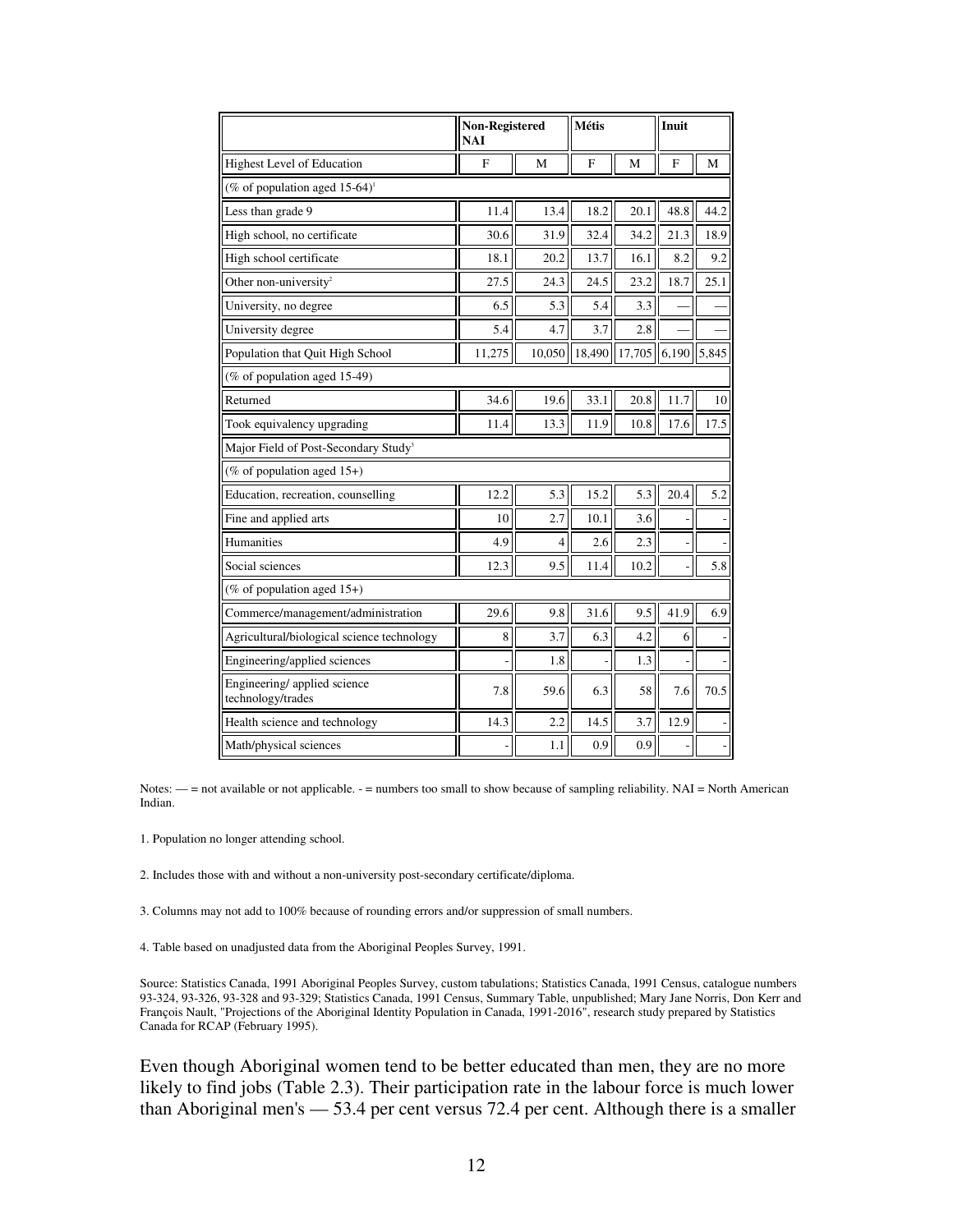percentage of women 15 years and older seeking work, those that do participate in the labour force fare better than men. Their unemployment rate is 21.1 per cent, compared to 27.6 per cent for men. In addition, the percentage of those who are self-employed is half that of Aboriginal men and well below that of all Canadian women. It is not surprising, then, to find that the average annual income of Aboriginal women is about \$11,900, compared to \$17,400 for Aboriginal men. Aboriginal women are far behind their non-Aboriginal counterparts, for whom the average annual income is about \$17,600.

## TABLE 2.3 **Comparison of Economic Characteristics, 1991**

|                                                           | <b>Total</b><br>Canadian |        | <b>Total</b><br>Aboriginal <sup>1</sup> |        | <b>Registered</b><br>NAI |        |
|-----------------------------------------------------------|--------------------------|--------|-----------------------------------------|--------|--------------------------|--------|
| Labour Force Status                                       | $\mathbf{F}$             | М      | F                                       | М      | F                        | M      |
| (% of population aged $15+$ ) <sup>1</sup>                |                          |        |                                         |        |                          |        |
| Unemployment rate                                         | 10.2                     | 10.1   | 21.1                                    | 27.6   | 22.9                     | 32.3   |
| Participation rate                                        | 59.9                     | 76.4   | 53.4                                    | 72.4   | 48.7                     | 67.5   |
| Self-employed                                             | 2.9                      | 6.8    | 1.7                                     | 3.6    | 1.2                      | 2.3    |
| Lack of child care reported as a barrier to<br>employment |                          |        | 16.4                                    | 4.2    |                          |        |
| <b>Total Income</b>                                       |                          |        |                                         |        |                          |        |
| (% of population aged $15+$ )                             |                          |        |                                         |        |                          |        |
| Less than $$10,000$                                       | 36                       | 19.7   | 60.3                                    | 47.1   | 63.1                     | 52.4   |
| \$10,000-\$19,999                                         | 29.5                     | 19.6   | 23.8                                    | 21.6   | 22.8                     | 22.5   |
| $$20,000+$                                                | 34.5                     | 60.7   | 15.9                                    | 31.3   | 14.2                     | 25.1   |
| Average total annual income (\$)                          | 17,577                   | 30,205 | 11,897                                  | 17,392 | 11,056                   | 14,968 |

## TABLE 2.3 **Comparison of Economic Characteristics, 1991 (continued)**

|                                                           | Non-Registered<br><b>NAI</b> |      | <b>Métis</b> |      | Inuit |      |
|-----------------------------------------------------------|------------------------------|------|--------------|------|-------|------|
| Labour Force Status                                       | F                            | M    | F            | М    | F     | М    |
| $\left  \right $ (% of population aged 15+) <sup>1</sup>  |                              |      |              |      |       |      |
| Unemployment rate                                         | 19.1                         | 17.8 | 16.9         | 25.5 | 25.5  | 25.8 |
| Participation rate                                        | 61.7                         | 82.3 | 59.4         | 78.6 | 56.8  | 70.1 |
| Self-employed                                             | 2.9                          | 4.2  | 2            | 6    | 1.9   | 4.6  |
| Lack of child care reported as a barrier to<br>employment |                              |      |              |      |       |      |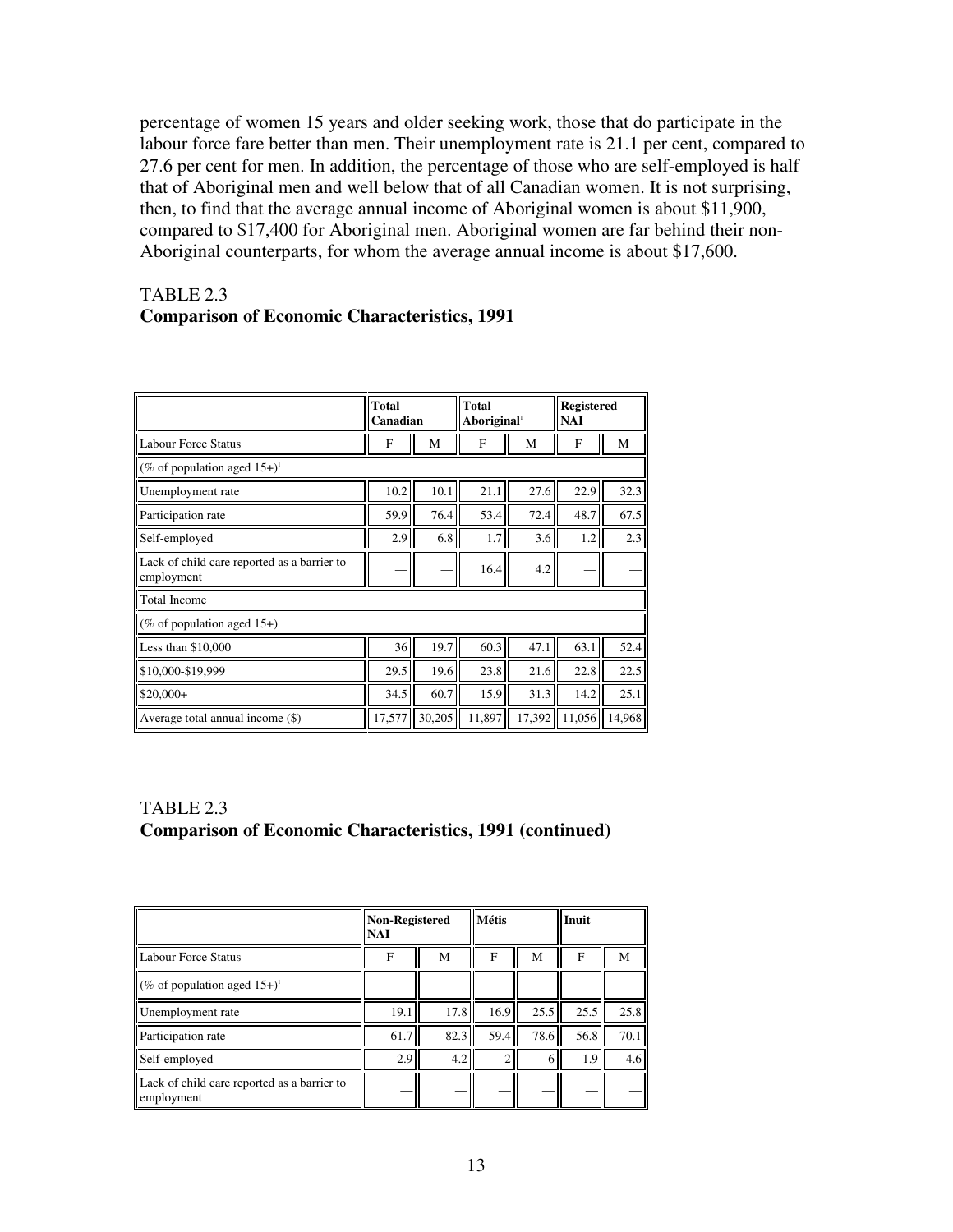| Total Income                                |        |      |                                            |      |      |      |  |  |
|---------------------------------------------|--------|------|--------------------------------------------|------|------|------|--|--|
| $\left  \right $ (% of population aged 15+) |        |      |                                            |      |      |      |  |  |
| Less than $$10,000$                         | 53.1   | 34.9 | 52.9                                       | 42.2 | 67.8 | 46.5 |  |  |
| \$10,000-\$19,999                           | 24.5   | 19.3 | 27.7                                       | 20.1 | 17.4 | 22.3 |  |  |
| $$20,000+$                                  | 22.2   | 46.1 | 16.4                                       | 37.7 | 14.8 | 31.2 |  |  |
| Average total annual income (\$)            | 14,326 |      | 22,924   12,598   19,763   11,576   18,381 |      |      |      |  |  |

Notes:  $\_\ =$  not available or not applicable.

NAI = North American Indian.

1. Unemployment and participation rates relate to the Aboriginal population aged 15+ that is out of school.

2. Table based on unadjusted data from the Aboriginal Peoples Survey, 1991.

Source: Statistics Canada, 1991 Aboriginal Peoples Survey, custom tabulations; Statistics Canada, 1991 Census, catalogue numbers 93-324, 93-326, 93-328 and 93-329; Statistics Canada, 1991 Census, Summary Table, unpublished; Mary Jane Norris, Don Kerr and François Nault, "Projections of the Aboriginal Identity Population in Canada, 1991-2016", research study prepared by Statistics Canada for RCAP (February 1995).

The occupations of Aboriginal women help to explain their low incomes, with nearly 28 per cent in clerical occupations and 26 per cent in the service industry (see Table 2.4). On the brighter side, proportionately more Aboriginal women than men hold management or administrative jobs (7.6 per cent versus 6.9 per cent). They also lead in teaching (6.1 per cent versus 1.6 per cent) and in medicine and health-related occupations (6.1 per cent versus 0.8 per cent). In some of these occupations, however, Aboriginal women tend to work in para-professional positions.

## TABLE 2.4 **Comparison of Occupational Distribution, 1991**

|                                   |             | Aboriginal Population <sup>1</sup> | Non-Aboriginal Population <sup>1</sup> |        |  |
|-----------------------------------|-------------|------------------------------------|----------------------------------------|--------|--|
|                                   | <b>Male</b> | Female                             | <b>Male</b>                            | Female |  |
|                                   | $\%$        | $\%$                               | $\mathcal{G}_0$                        | $\%$   |  |
| Management/administration         | 6.9         | 7.6                                | 14.0                                   | 10.3   |  |
| Natural science/engineering/maths | 2.5         | 0.7                                | 5.9                                    | 1.8    |  |
| Social sciences                   | 2.2         | 7.1                                | 1.6                                    | 3.0    |  |
| Religion                          | 0.2         |                                    | 0.3                                    | 0.1    |  |
| Teaching                          | 1.6         | 6.1                                | 2.9                                    | 6.3    |  |
| Medicine and health               | 0.8         | 6.1                                | 2.0                                    | 9.1    |  |
| Arts and literature               | 1.8         | 1.5                                | 1.7                                    | 1.7    |  |
| Clerical                          | 5.8         | 27.9                               | 7.1                                    | 31.7   |  |
| Sales                             | 4.5         | 5.9                                | 9.1                                    | 9.5    |  |
| Service                           | 11.3        | 25.6                               | 10.1                                   | 15.8   |  |
| Farming and related               | 3.7         | 1.3                                | 4.4                                    | 2.1    |  |
| Fishing/trapping                  | 3.0         | 0.7                                | 0.5                                    | 0.1    |  |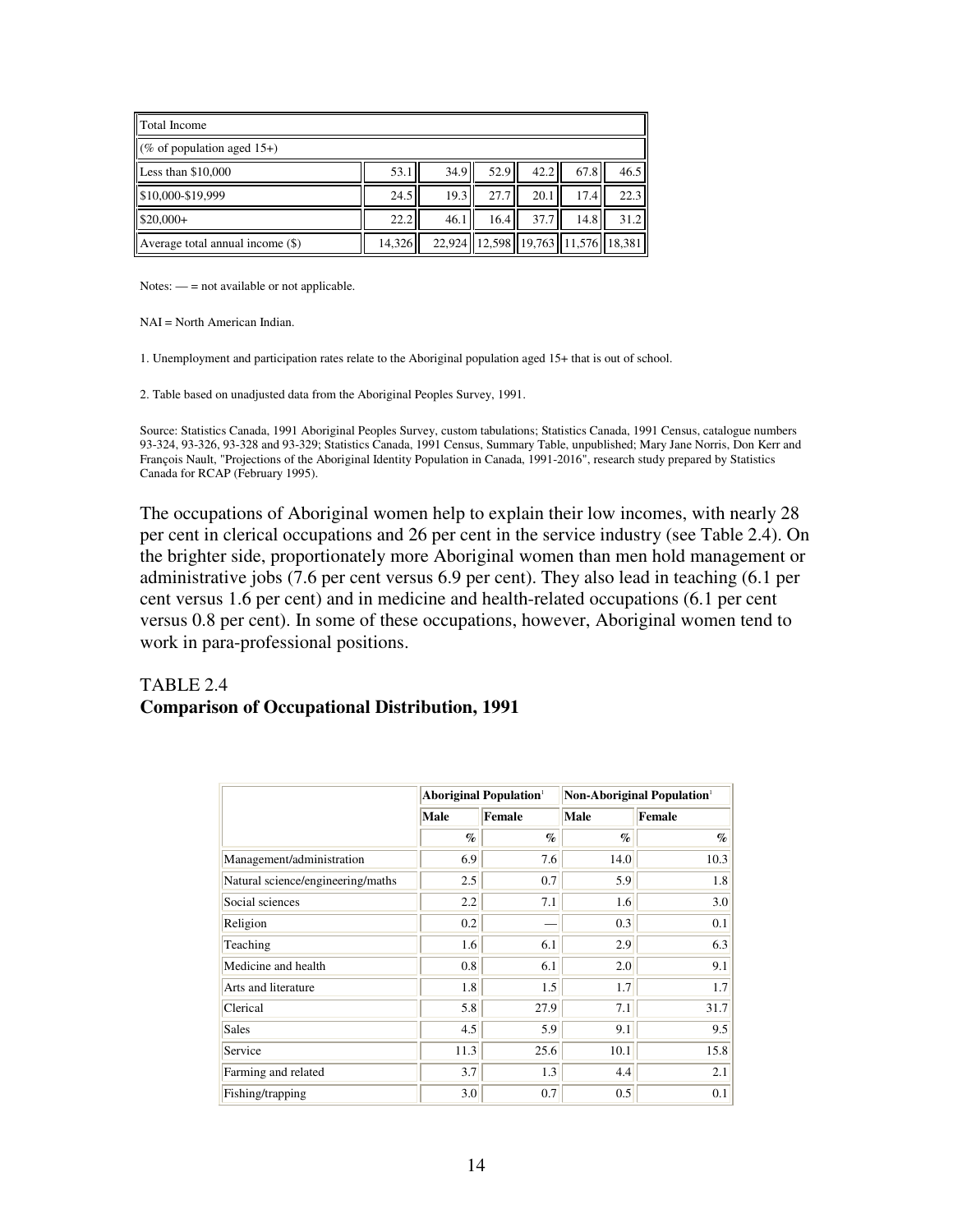| Forestry and logging     | 4.2  | 0.3 | 0.9  | 0.1 |
|--------------------------|------|-----|------|-----|
| Mining and related       | 1.3  |     | 0.8  | 0.0 |
| Processing               | 3.8  | 2.0 | 3.9  | 1.7 |
| Machinery                | 2.6  | 0.3 | 3.2  | 0.3 |
| Production/fabrication   | 6.3  | 1.8 | 8.8  | 3.2 |
| Construction             | 20.3 | 0.7 | 10.3 | 0.4 |
| Transportation/equipment | 6.4  | 1.3 | 5.9  | 0.7 |
| Materials handling       | 3.1  | 0.7 | 2.2  | 0.8 |
| Other crafts             | 1.1  | 0.8 | 1.5  | 0.6 |
| Other                    | 6.8  | 1.5 | 2.9  | 0.9 |

Notes:  $\frac{d}{dx}$  = not available or not applicable.

1. Percentage of the Aboriginal and non-Aboriginal populations aged 15+ in the experienced labour force employed in the occupations listed.

Source: Statistics Canada, 1991 Aboriginal Peoples Survey, custom tabulations; Statistics Canada, 1991 Census, catalogue numbers 93-324, 93-326, 93-328 and 93-329; Statistics Canada, 1991 Census, Summary Table, unpublished; Mary Jane Norris, Don Kerr and François Nault, "Projections of the Aboriginal Identity Population in Canada, 1991-2016", research study prepared by Statistics Canada for RCAP (February 1995).

It is clear that Aboriginal women engage in skills upgrading. More women than men returned to high school or to equivalency upgrading — 42.5 per cent versus 31 per cent (Table 2.2). Furthermore, of those having completed post-secondary school, nearly three times as many Aboriginal women as men completed schooling in management or administration, and their proportion was on a par with that of Canadian women (30 per cent each, as shown in Table 2.4). Aboriginal women are seeking and receiving financial assistance for schooling in almost the same proportions as men. For status Indians, the main source of funding is the department of Indian affairs or the band, while for other Aboriginal groups it is student loans and other sources (Table 2.5).

#### TABLE 2.5

#### **Receipt of Financial Assistance for Education Purposes, 1991**

|                                                                                  | <b>Total Canadian</b> |   | Total Aboriginal <sup>2</sup> |       | <b>Registered NAI</b> |       |  |  |  |
|----------------------------------------------------------------------------------|-----------------------|---|-------------------------------|-------|-----------------------|-------|--|--|--|
|                                                                                  | $\mathbf F$           | M | F                             | M     | F                     | M     |  |  |  |
| <b>Financial Assistance</b>                                                      |                       |   | 14,519                        | 9,250 | 9,755                 | 4,920 |  |  |  |
| $(\% \text{ of total})$                                                          |                       |   |                               |       |                       |       |  |  |  |
| Applied/received                                                                 |                       |   | 54.7                          | 57.2  | 65.2                  | 65.8  |  |  |  |
| Applied/did not receive                                                          |                       |   | 7.3                           | 10.9  | 5.6                   | 9.7   |  |  |  |
| Never applied                                                                    |                       |   | 32.6                          | 30.4  | 24.3                  | 20.7  |  |  |  |
| Source of Assistance                                                             |                       |   | 8,495                         | 4,725 | 6,360                 | 3,235 |  |  |  |
| (% of population receiving assistance for post-secondary education) <sup>1</sup> |                       |   |                               |       |                       |       |  |  |  |
| Diand/band funding                                                               |                       |   | 61.7                          | 54.6  | 80.6                  | 78.8  |  |  |  |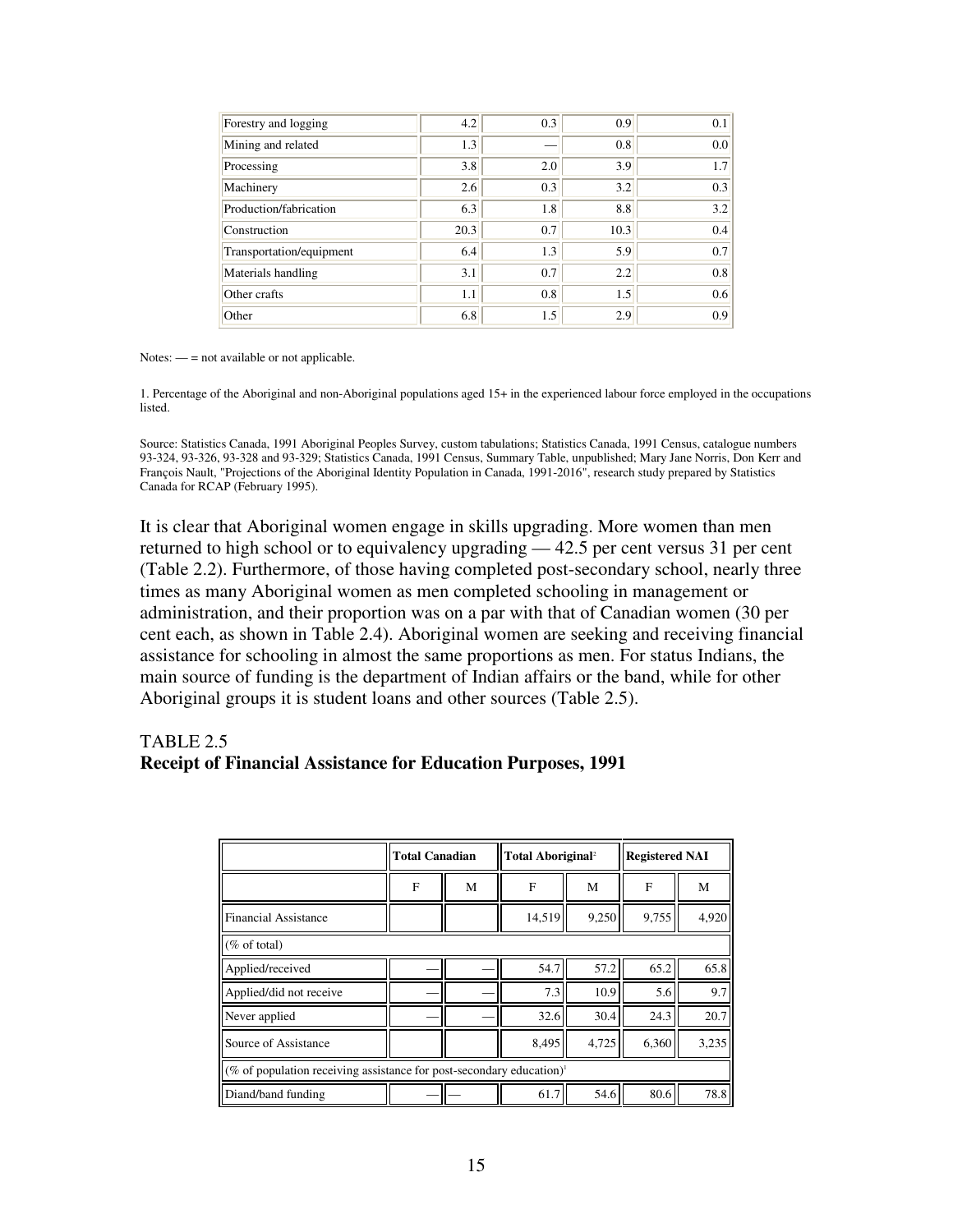| Grant/bursary/scholarship |  | $\overline{\phantom{0}}$<br>O<br>, . | 14.6                        |     | v. |
|---------------------------|--|--------------------------------------|-----------------------------|-----|----|
| Student loan              |  | 19.7                                 | 21 <sub>1</sub><br>$\Omega$ | 70  |    |
| Other                     |  | 19.9                                 | 220<br>∠∠.o                 | 16. |    |

## TABLE 2.5

## **Receipt of Financial Assistance for Education Purposes, 1991 (continued)**

|                                                                                  | <b>Non-Registered NAI</b> |       | <b>Métis</b> |       | Inuit |      |
|----------------------------------------------------------------------------------|---------------------------|-------|--------------|-------|-------|------|
|                                                                                  | F                         | M     | F            | M     | F     | M    |
| <b>Financial Assistance</b>                                                      | 2,565                     | 1,920 | 3,095        | 2,215 | 325   | 260  |
| $(\% \text{ of total})$                                                          |                           |       |              |       |       |      |
| Applied/received                                                                 | 26.3                      | 23.3  | 45.5         | 42.4  |       |      |
| Applied/did not receive                                                          | 13.4                      | 14.2  | 9            | 8     |       |      |
| Never applied                                                                    | 56.3                      | 57    | 38           | 47.1  | 34    | 57.9 |
| Source of Assistance                                                             | 680                       | 450   | 1,410        | 940   | 175   |      |
| (% of population receiving assistance for post-secondary education) <sup>1</sup> |                           |       |              |       |       |      |
| Diand/band funding                                                               |                           |       | 8            |       |       |      |
| Grant/bursary/scholarship                                                        | 25.8                      | 34.5  | 23.5         | 31.8  |       |      |
| Student loan                                                                     | 63.3                      | 40.3  | 52           | 50.4  |       |      |
| Other                                                                            | 23.2                      | 35.2  | 33.1         | 47.4  |       |      |

Notes:  $-$  = not available or not applicable.  $-$  = numbers too small to show because of sampling reliability. NAI = North American Indian.

1. May not add to 100%, as individuals may have had more than one source of financial assistance.

2. Table based on unadjusted data from the Aboriginal Peoples Survey, 1991.

Source: Statistics Canada, 1991 Aboriginal Peoples Survey, custom tabulations; Statistics Canada, 1991 Census, catalogue numbers 93-324, 93-326, 93-328 and 93-329; Statistics Canada, 1991 Census, Summary Table, unpublished; Mary Jane Norris, Don Kerr and François Nault, "Projections of the Aboriginal Identity Population in Canada, 1991-2016", research study prepared by Statistics Canada for RCAP (February 1995).

Aboriginal women lag behind men and well behind Canadian women as a whole on many social and economic indicators, but statistics do not reveal why. Women themselves provide a deeper understanding of the barriers that have been placed in their path, barriers that must be recognized, acknowledged and removed before real progress can be made. We believe that by going through the process of acknowledging the harm caused by these barriers, individuals, families, communities, nations and governments will be able to work together to eliminate them.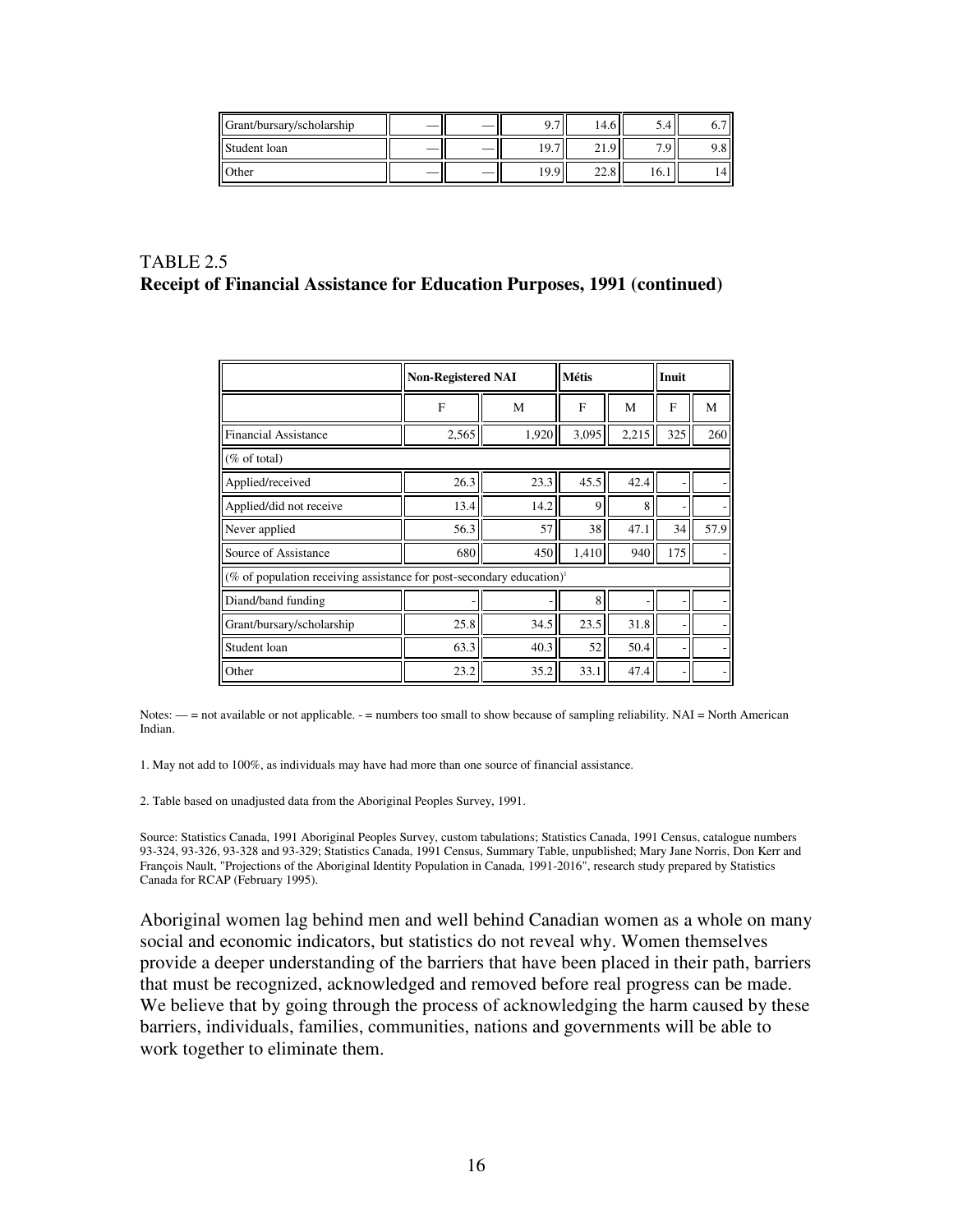We have stated our belief that the time has come to resolve a fundamental contradiction at the heart of Canada, to restore Aboriginal nations to a place of honour in our shared history, and to recognize their continuing presence as collectives participating in Canadian life. Before Aboriginal and non-Aboriginal people can get on with the work of reconciliation, we must deal with the wounds of the past. Aboriginal women told us about the healing that must occur, and we saw in community after community the leadership being demonstrated by Aboriginal women. When we review the historical position and role of Aboriginal women, we begin to see how certain patterns of exclusion became entrenched. Yet we also see a source of the strength Aboriginal women retain to this day — a commitment and conviction to embrace and pass on their Aboriginal heritage.

# **1. Historical Position and Role of Aboriginal Women: A Brief Overview**

There was, in pre-contact times, a vibrant richness, diversity and complexity to Aboriginal culture and social organization (see Volume 1, Chapter 3). Aboriginal societies in North America evolved over thousands of years, interacting with their respective physical and social environments. These centuries of separate development led to belief systems, cultures and forms of social organization that differed substantially from European patterns.

The position and role of Aboriginal women varied among the diverse nations. Some historical literature suggests that Aboriginal women were either ignored or seen as having roles ancillary to those of men. These records are problematic because they were generally written by non-Aboriginal men — fur traders, explorers, missionaries and the like. Regrettably, the views of Aboriginal women were often not recorded.<sup>5</sup> What was observed by European settlers was the power Aboriginal women enjoyed in the areas of family life and marriage, politics and decision making, and the ceremonial life of their people. It has been noted that the Jesuits, steeped in a culture of patriarchy, complained about the lack of male control over Aboriginal women and set out to change that relationship. 6

A conversation between Skonaganleh:rá (Sylvia Maracle) and Osennontion (Marlyn Kane) reveals their understanding of Aboriginal women's roles and responsibilities and provides some insight into what happened to change things:

S. In our community, the woman was defined as nourisher, and the man, protector, and as protector, he had the role of helper. He only reacted: she acted. She was responsible for the establishment of all the norms — whether they were political, economic, social or spiritual….

O. She did not have to compete with her partner in the running of the home and the caring of the family. She had her specific responsibilities to creation which were different, but certainly no less important, than his. In fact, if anything, with the gifts given her, woman was perhaps more important….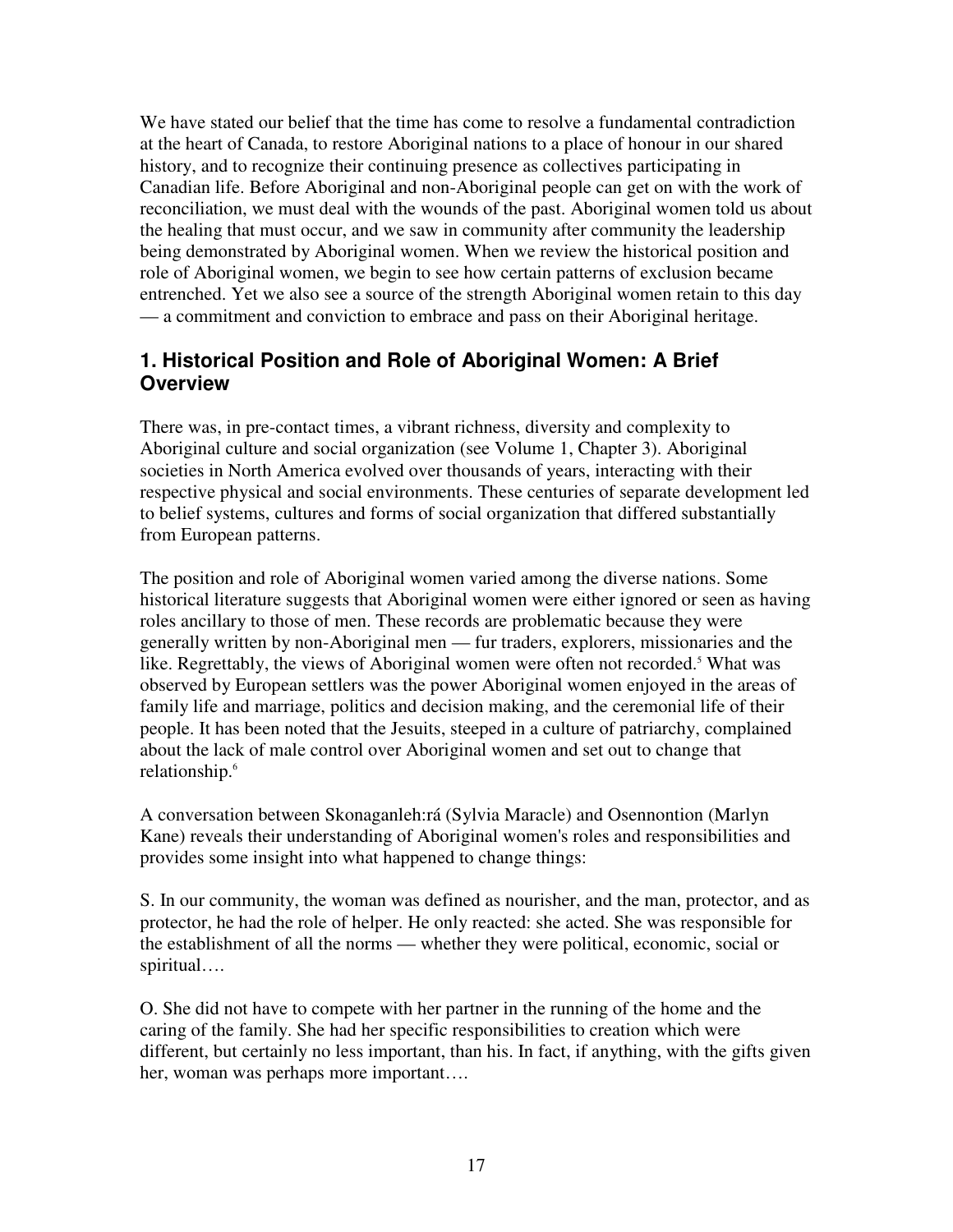S. Woman has had a traditional role as Centre, maintaining the fire — the fire which is at the centre of our beliefs. She is the Keeper of the Culture. She has been able to play that role even in a home divided….She has maintained her role despite intermarriage which caused her to be cut off from her roots, both legislatively and sometimes physically….Her home is divided as a result of….I don't know how many more ways you can divide her house and she'll continue to maintain that fire — but she will!

O. In addition to all the responsibilities already talked about, perhaps the most daunting for woman, is her responsibility for the men — how they conduct themselves, how they behave, how they treat her. She has to remind them of their responsibilities and she has to know when and how to correct them when they stray from those. At the beginning, when the 'others' first came here, we held our rightful positions in our societies, and held the respect due us by the men, because that's the way things were then, when we were following our ways. At that time, the European woman was considered an appendage to her husband, his possession. Contact with that…and the imposition of his ways on our people, resulted in our being assimilated into those ways. We forgot our women's responsibilities and the men forgot theirs. 7

These views are supported by Winona Stevenson, who suggests that "the deconstruction of our colonization will shed considerable light on why our communities are so troubled today and why Aboriginal women are at the bottom of Canada's socio-economic ladder….[O]ur re-education will serve to bring more people home, to encourage our youth and lost ones to safely reconnect with their pasts and communities." She concludes, "Once our beliefs become founded on more secure bases, individual confidence, selfesteem and pride will grow." 8

During our public hearings, Aboriginal women spoke of a time when these systems and forms of social organization were strong:

We believe that true Aboriginal government must reflect the values which our pre-contact governments were based upon. We point out that, according to traditional teachings, the lodge is divided equally between women and men, and that every member has equal if different rights and responsibilities within the lodge. Historically, the lodge was a political as well as a spiritual centre of our societies. In the context of political theory, there was no division between church and state. The lodge governed our relationship with each other, with other nations, and with the Creator and all of Creation.

Marilyn Fontaine Aboriginal Women's Unity Coalition Winnipeg, Manitoba, 23 April 1992

Inuit women remembered what it was like:

When I was a young girl, people used to work together, together in communities. My father at that time, he was the Chief Elder and he was responsible for the communities and for their well-being…in regard to hunting, hunting caribou, fishing and helping older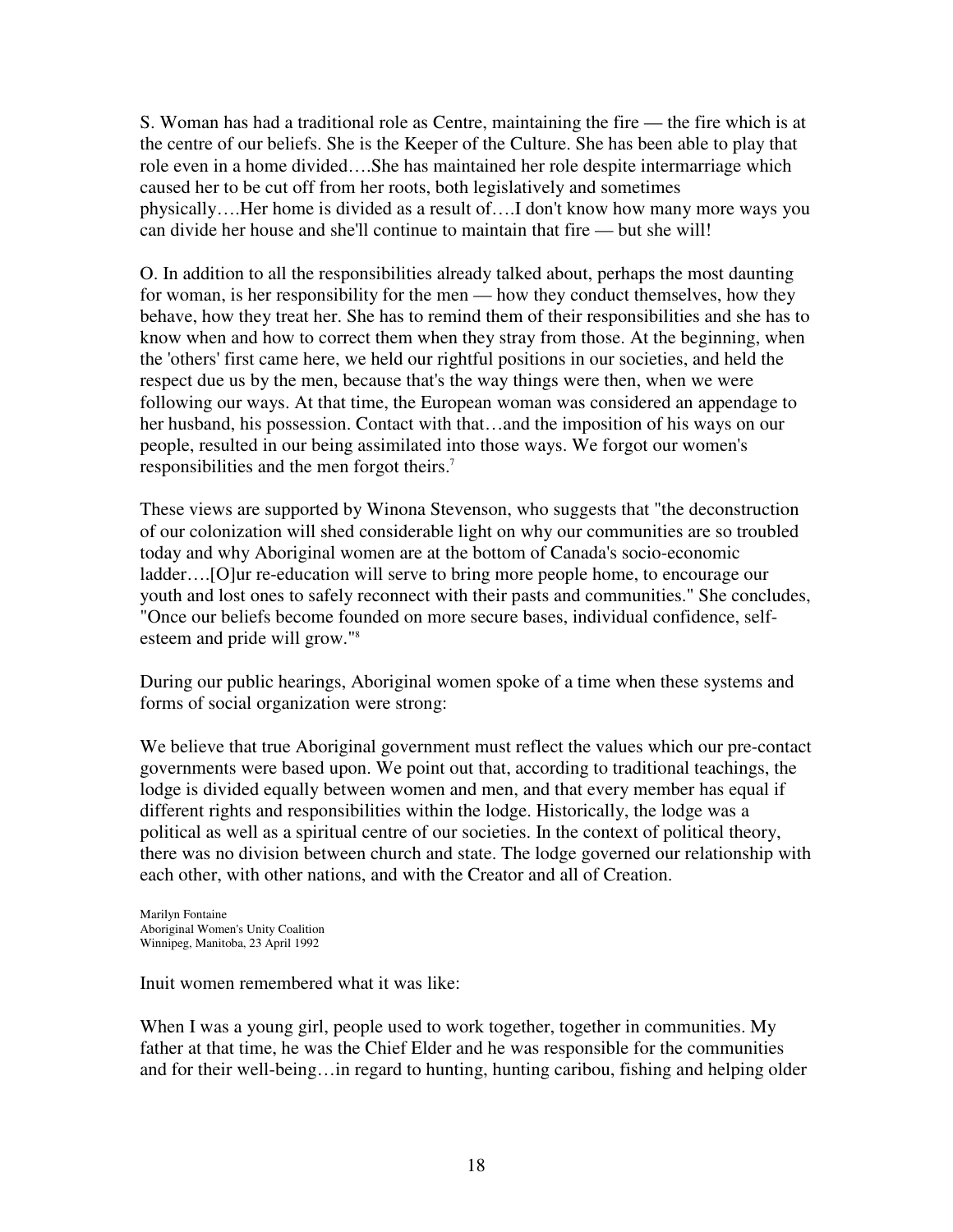people. Right now it is very difficult. A different life that we are facing today. [translation]

Elder Silpa Edmunds Winnipeg, Manitoba 21 April 1992

There is agreement that women were traditionally responsible for decisions about children, food preparation and the running of the camp. While clear divisions of labour along gender lines existed, women's and men's work was equally valued. If a woman was a sloppy sewer, her husband might freeze; a man who was a poor hunter would have a hungry family. Everyone in the camp worked hard and everyone had a specific role based on their age, gender and capabilities.

Martha Flaherty, President Pauktuutit (Inuit Women's Association of Canada) Ottawa, Ontario, 2 November 1993

Until 40 years ago, most Inuit lived among extended families in small camps. Hunting, fishing and gathering provided food for the family, and furs were exchanged for tea and other goods. During the 1950s and early '60s, Inuit were obliged, for the first time, to send their children to school. <sup>9</sup> The population in newly established settlements grew as families left the camps to join their children. <sup>10</sup> One Inuit woman recalls how life changed for her and her family:

The details of our stories may be different, but a lot of the experiences are the same. My mother talks about how it was for people on the land — I talk more about the people who are the adults in the community right now….When I got into school, everything changed for me all at once. My parents didn't have a say any more in the way my life went. When I came in off the land, the people with any type of authority were Qallunaat [non-Aboriginal]. The teachers were Qallunaat, the principals were Qallunaat, the nurses were Qallunaat, the RCMP were Qallunaat, the administrators were Qallunaat….They acted like our parents but they weren't our parents. It seemed to us at the time that the administrators…and whoever else was in authority were talking above our heads, talking about our welfare and not letting us have a say about it. They treated us like we belonged to them, not to our parents. We didn't have a say and our parents and grandparents didn't have a say....They taught us a new culture, a different culture from our own, they taught us that we have to live like the white people. We had to become like the white people.<sup>11</sup>

A research study conducted for Pauktuutit describes what happened when Inuit families moved to the settlements and draws a connection between the breakdown of traditional sex roles and the rise of spousal assault as a social problem:

[Inuit] females seemed to adapt more easily to the new life. Today they are more likely than men to complete their high school education, to obtain and hold jobs — and less likely to develop problems with alcohol, drugs and crime. Now the roles in a wageemployment consumer economy are reversed, and the women, especially the younger women, are more likely to be the major providers for their families. This may constitute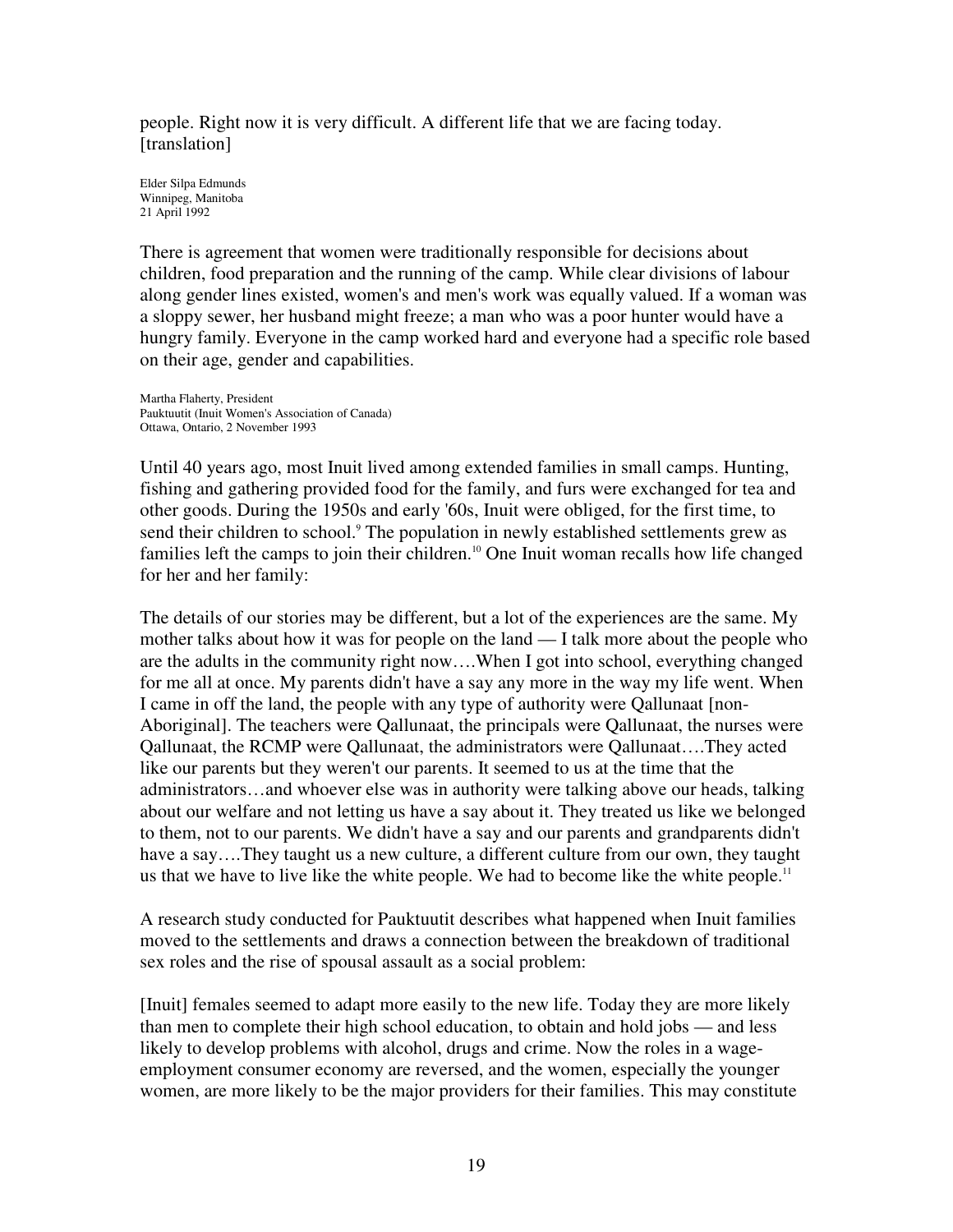the central, underlying reason for the alarming rates of spousal assault that plague northern communities: men feel threatened by their loss of status and identity, by the increased power and identity of women — to restore their sense of balance of power, men hit the women.<sup>12</sup>

As we have shown throughout this report, Aboriginal people see evidence of profound injustice in many aspects of government policy. Aboriginal women told us that the damaging effects of these policies are still at work today.

# **2. Reversing a Pattern of Exclusion — Women's Priorities for Change**

Aboriginal women appearing before the Commission represented every facet of society. We observed that many are active in social, cultural, economic and political matters. Some hold prominent positions in regional, national and international Aboriginal political organizations, economic development corporations, educational institutions, student organizations, health care agencies and women's organizations. Many are employed as directors of friendship centres and cultural centres, as teachers, managers of businesses and social workers, as counsellors at women's shelters, in treatment centres, child care centres and seniors' facilities, as directors of band and tribal council portfolios, and as community health representatives. They are First Nations, Inuit and Métis women living in urban and rural communities. They come from all age groups.

It is clear that despite such diverse cultural backgrounds and places of residence, there are many commonalities among Aboriginal women, the greatest of which is an overriding concern for the well-being of themselves, their children, extended families, communities and nations. Their common vision is of a future in which the values of kindness, honesty, sharing and respect are a part of everyday life.

It is also clear that the women who appeared before us are determined to effect change in their current life situations. They told us that their priorities for change are

1. the Indian Act and the impact of the Bill C-31 amendments;

2. health and social services that are culturally appropriate, with a priority focus on healing;

3. the vulnerability of women and children to violence; and

4. accountability and fairness in self-government.

# **3. Aboriginal Women and Indian Policy: Evolution and Impact**

The Indian Act and the 1985 amendments in Bill C-31 were recurring topics in presentations by Aboriginal women to the Commission. The policies they embody were cited as particularly damaging to Aboriginal peoples and to the role of women in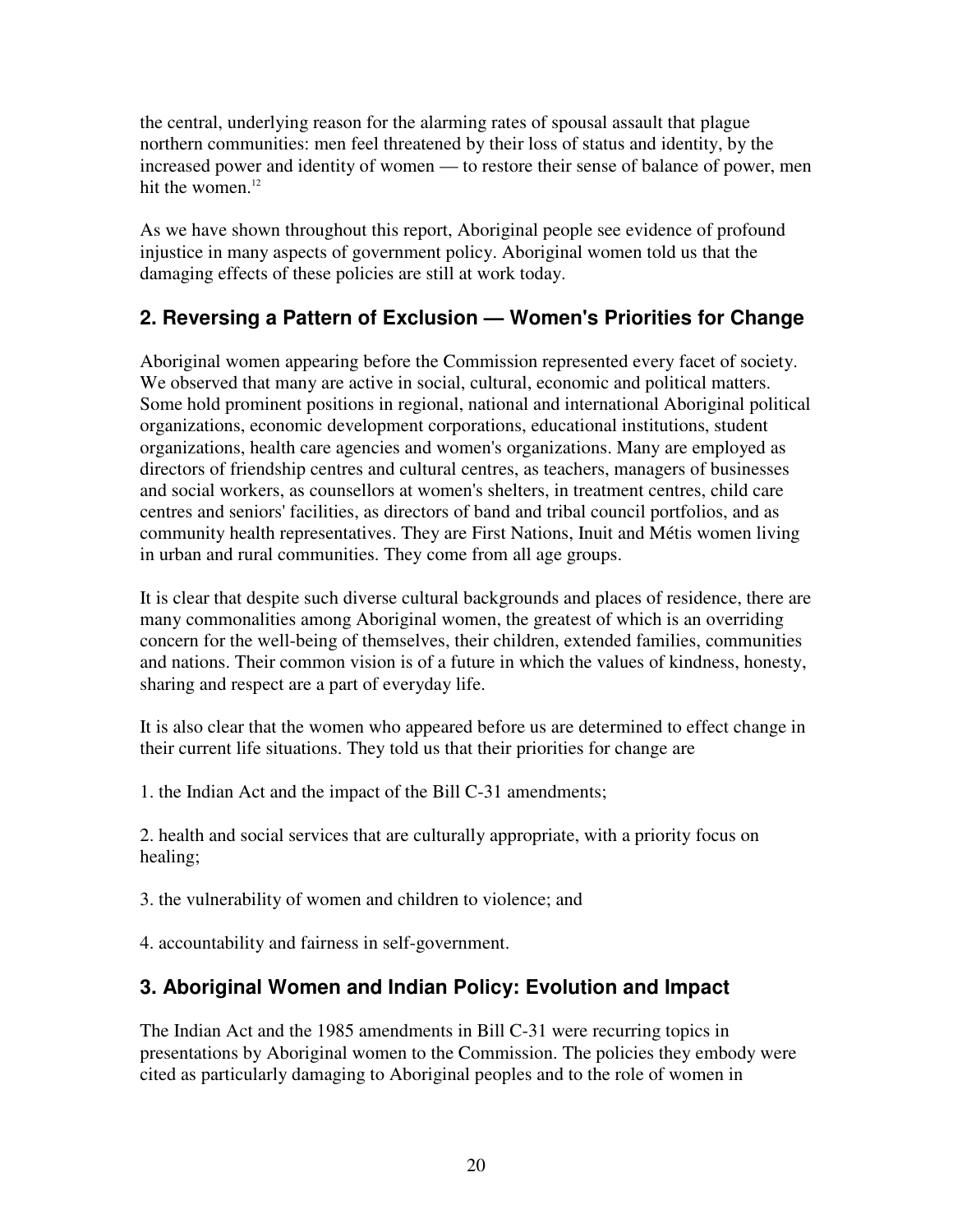Aboriginal communities. Many feel that the obstacles confronting them today have their roots in these policies.

We presented a detailed analysis of the evolution of government policy, as implemented through the Indian Act, and its impact on the social and political cohesion of First Nations in Volume 1, Chapter 9. Here we examine the development of federal legislation to show how certain sexist notions evolved into fundamental principles underlying Indian policy. Readers are encouraged to turn to the earlier chapter for a more in-depth analysis of the development of Indian policy and the Indian Act.

I shall always be Native no matter where on the face of this earth, let alone this continent, I live. All I ask for myself and other Native women is to be granted the respect we have lost over the document entitled the Indian Act.

Pauline Lewis Eskasoni, Nova Scotia, 6 May 1992

It is necessary to begin by recalling that for a century, as a result of the enactment of the Indian Act, which purely and simply legalized discrimination, an Aboriginal woman who married a non-Aboriginal was driven out of her community, cut off from her family and deprived of her status and some of the rights pertaining thereto. [translation]

Philo Desterres Quebec Native Women's Association Montreal, Quebec, 21 May 1993

The subjective sense of belonging implied by membership in an Aboriginal nation is well expressed in the following passage from The Road, an analysis of the evolution of tribal self-government in the United States:

Indian tribes are a common mental experience and natural fact for most Indians. Birth into a family, a territory, a spiritual world, and a race is a fact, but it is less significant than the mental experience that tribal people share. The essence of this mental experience is a world view — a warm, deep and lasting communal bond among all things in nature in a common vision of their proper relationship. This consciousness cements a collective culture that has proved resilient in modern society. Among members of the community it assumes the form of an interpersonal spiritual communion which has never been and may never be destroyed by outside forces. It continues to be the center of the tribal circle the foundation of the whispering ideology of tribalism in this land.<sup>13</sup>

Membership was thus a function of the sense of belonging, the "common mental experience", and was determined by each nation on the basis of age-old principles derived from its own traditions of recognition, acceptance and kinship. In some cases, membership was confined largely to those who were born or married into the Aboriginal nation in question. In others, such as that of the Haudenosaunee, wholesale adoptions of entire groups of people were permitted. In all cases, questions of membership were for the Aboriginal nation itself to decide. There was no externally imposed definition of who could identify with and belong to a particular people or nation.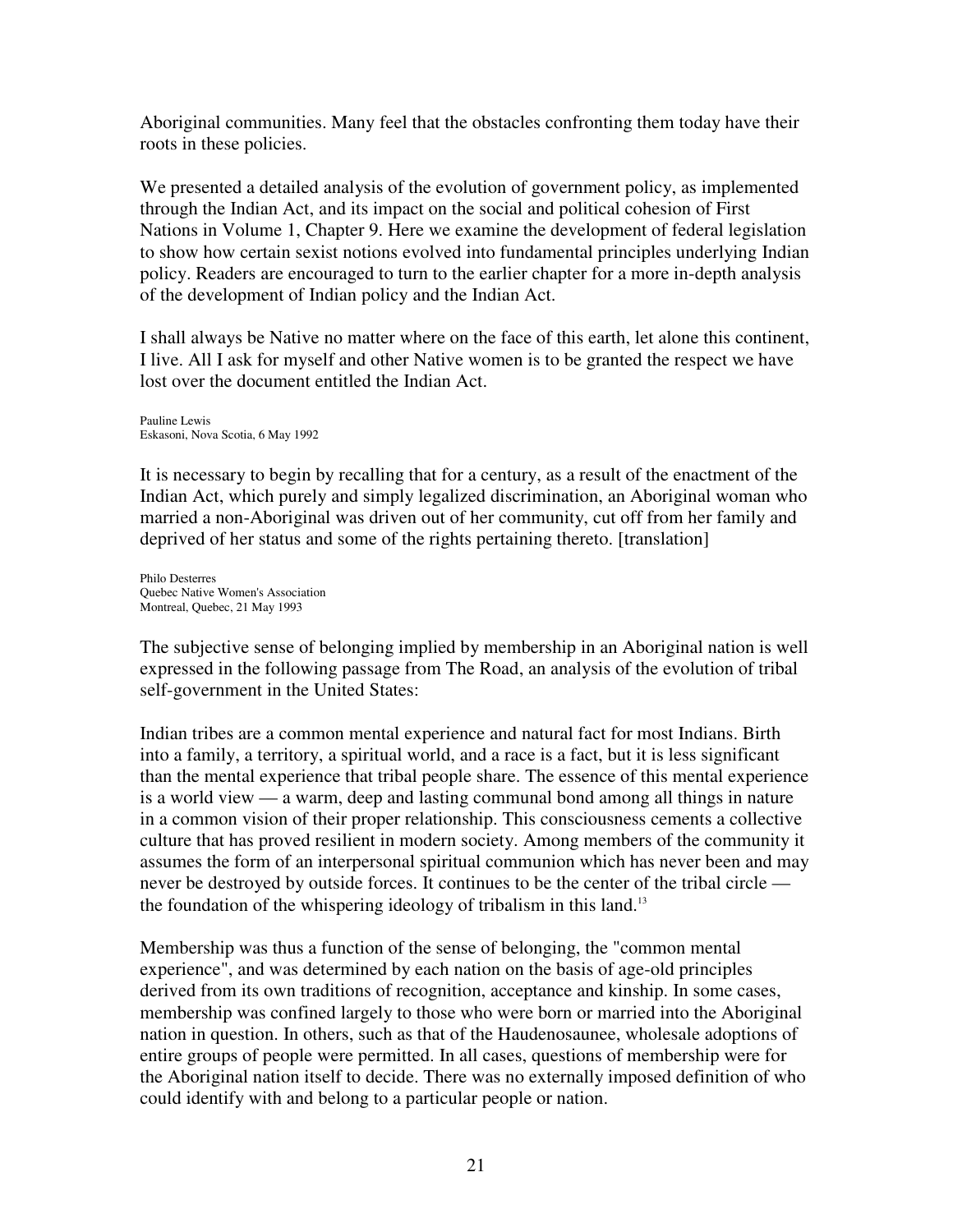Canadian law changed all that, beginning in the historical period of displacement and assimilation. Many of the laws from this period are still operative.

Many Aboriginal people told the Commission that government policies and legislation designed to undermine their collective sense of identity have chipped away at their right to be self-governing, self-determining peoples. From this perspective, following the end of the historical stage we have described as contact and co-operation, Aboriginal peoples have been distinctly disadvantaged. If we accept this — and in the face of irrefutable evidence, we do — then Aboriginal women must be considered doubly disadvantaged.

The colonial and post-Confederation legislation applied to Aboriginal people finds its conceptual origins in Victorian ideas of race and patriarchy. Its effect has been increasingly to marginalize women in Aboriginal society and to diminish their social and political roles in community life. For example, after 1876 and the passage of the Indian Act, Indian women were denied the right to vote in band elections or to participate in reserve land-surrender decisions, and, where their husbands died without leaving a will, they were required to be 'of good moral character' in order to receive any of their husband's property.

An Indian woman could not even control her own cultural identity because it came to depend increasingly on the identity of her husband. A woman who married a man without Indian status lost her own status. Despite having been born into an Indian community, upon 'marrying out' she was no longer considered an Indian in the eyes of the government or the law. The children of such a marriage would not be recognized as Indian either. But a non-Indian woman who married a man with Indian status immediately became an Indian, as did any children of that marriage. A double standard was at work.

The issue of identity under the Indian Act has been and continues to be a source of personal pain and frustration for Indian women. Through its restrictive and sexist definition of 'Indian' and the selective application of the involuntary enfranchisement provisions, the Indian Act has created a legal fiction as to cultural identity. This has profoundly affected the rights of women of Indian ancestry, denying these rights entirely in the case of the thousands of women and their descendants who were subject, against their will, to loss of status and enfranchisement and to subsequent removal from their home communities because they married men without Indian status. Categories of aboriginality have been created through Canadian law as though Aboriginal identity and the rights that go with that identity could be chopped and channelled into ever more specific compartments or, in some cases, excised completely.

Thus, aboriginality has been broken down for purposes of colonial and later federal policy into the categories of Métis, Inuit and Indian, with the latter further broken down into status and non-status Indians. Even within the status category, there are 'new status' and 'old status' Indians, on-reserve and off-reserve status Indians, subsection 6(1) status Indians and subsection 6(2) status Indians, and on and on. Each new category brings with it different rights and risks. These categories have little to do with culture, upbringing or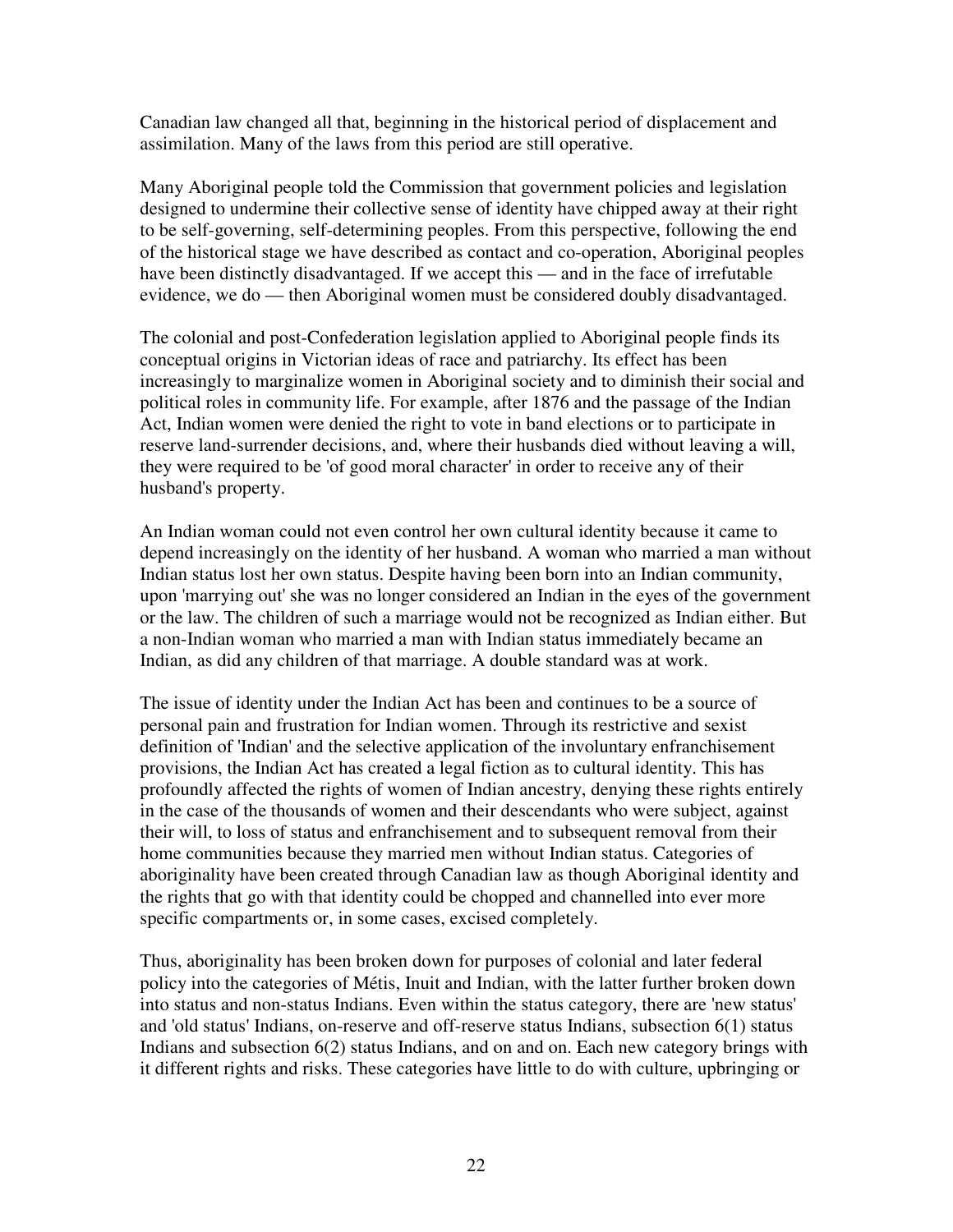identity and everything to do with administration, bureaucracy and an apparently continuing federal policy of assimilation that persists to this day.

The Indian Act was conceived and implemented in part as an overt attack on Indian nationhood and individual identity, a conscious and sustained attempt by non-Aboriginal missionaries, politicians and bureaucrats — albeit at times well intentioned — to impose rules to determine who is and is not 'Indian'. A woman's view of herself as an Indian and the views of Indian nations about the identity of their citizens were not factors in the equation.

In these and many other ways, the Indian Act undermined Aboriginal rights, Aboriginal identity and Aboriginal culture. It created divisions within peoples and communities that fester to this day. The grand chief of the Assembly of First Nations, Ovide Mercredi, described the legacy of the act thus:

What is especially hurtful about the Indian Act is that while we did not make it, nor have we ever consented to it, it has served to divide our peoples. We sometimes buy into Indian Act definitions and categories in our own assessment of people and politics. This is part of the legacy of colonialism. When Parliament tried to correct its mistakes in 1985, it exacerbated them instead. What else could be expected of a law imposed on us by the federal government? 14

For many Aboriginal women, the Indian Act is a monument to the history of discriminatory federal policy. Thus, to understand the present situation of women under the Indian Act, it is helpful to look at how that policy developed and how Victorian notions were transformed into fundamental policy principles that continue to affect the lives of First Nations women today.

# **3.1 Policy Development and its Impact on First Nations Women**

## *The first 100 years: 1850-1950*

Historically the Indian Act has thoroughly brainwashed us. Since 1869 Indian women already were legislated as to who she should be. Six times the Indian Act changed on Indian women. But each time she lost a little bit of her rights as an Indian.

Nellie Carlson Indian Rights for Indian Women Edmonton, Alberta, 11 June 1992

The earliest laws dealing directly and explicitly with Indian people date from the middle of the nineteenth century and were enacted as part of the reserve policy of imperial and colonial governments to protect reserve lands from encroachment by non-Indian settlers. Once protected lands had been set aside for exclusive Indian use and occupation, it became necessary to define who was Indian.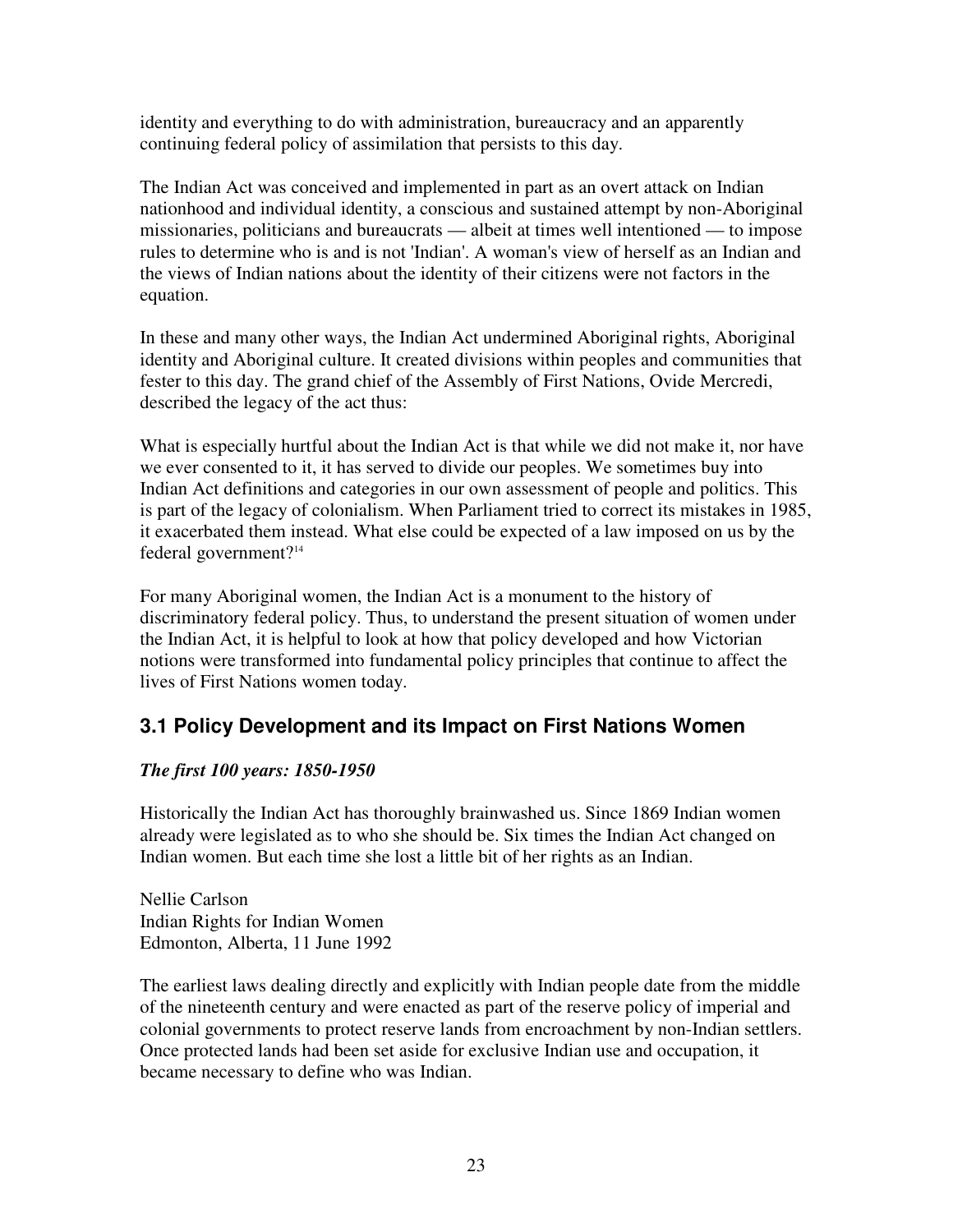The first statutory definition of 'Indian' is found in An Act for the better protection of the Lands and Property of the Indians in Lower Canada, passed in 1850. The definition is quite inclusive. It includes all those of Indian blood and their descendants, non-Indians who have married Indians living on the designated lands, and even persons adopted in infancy by Indians. <sup>15</sup> Within one year, this definition became more restrictive as a result of amending legislation that denied non-Indian men who married Indian women the right to acquire Indian status, but Indian status could still be gained by non-Indian women who married Indian men.

The descendants of all intermarriages who actually resided on a reserve would nonetheless still be considered Indians irrespective of the status of one of the spouses, since they would fall within that part of the definition of Indian that referred to Indian blood. <sup>16</sup> However, it is obvious that the same rule did not apply to men and women in mixed marriages as it had under the earlier legislation. For the first time, Indian status began to be associated with the male line of descent.

The concept of enfranchisement was introduced in 1857 through An Act to encourage the gradual Civilization of the Indian Tribes in the Province, and to amend the Laws respecting Indians. <sup>17</sup> The act applied to both Upper and Lower Canada, and its operating premise was that by removing the legal distinctions between Indians and non-Indians through enfranchisement and by facilitating the acquisition of individual property by Indians, it would be possible in time to absorb Indians fully into colonial society. An enfranchised Indian was, in effect, actually renouncing Indian status and the right to live on protected reserve land in order to join non-Aboriginal colonial society. The modern department of Indian affairs describes the nature and effect of the Gradual Civilization Act as follows:

[The act]…contained property and monetary inducements to encourage Indians to leave tribal societies and seek enfranchisement. An enfranchised person could receive land and a sum of money equal to the principal of the annuities and other yearly revenues received by the band. The intent of this legislation was that enfranchised Indians would continue to reside in the Native community but would have the same rights as non-Indian citizens. 18

The act applied only to adult male Indians. Under section 3 of the act, to be enfranchised an Indian had to be male, over age 21, able to read and write either English or French, reasonably well educated, free of debt, and of good moral character as determined by a commission of examiners. The right to exercise the franchise depended upon meeting the requirements in federal and provincial legislation in terms of property ownership. Thus, there was no automatic right to vote. Indians were given a three-year qualifying period to acquire these attributes.

Women were not to be enfranchised independently. Yet if an Indian man was enfranchised, his wife and children were automatically enfranchised along with him, regardless of their wishes; willingly or not, they lost their Indian status. From a woman's perspective, this act perpetuated the notion of a wife and children as the husband's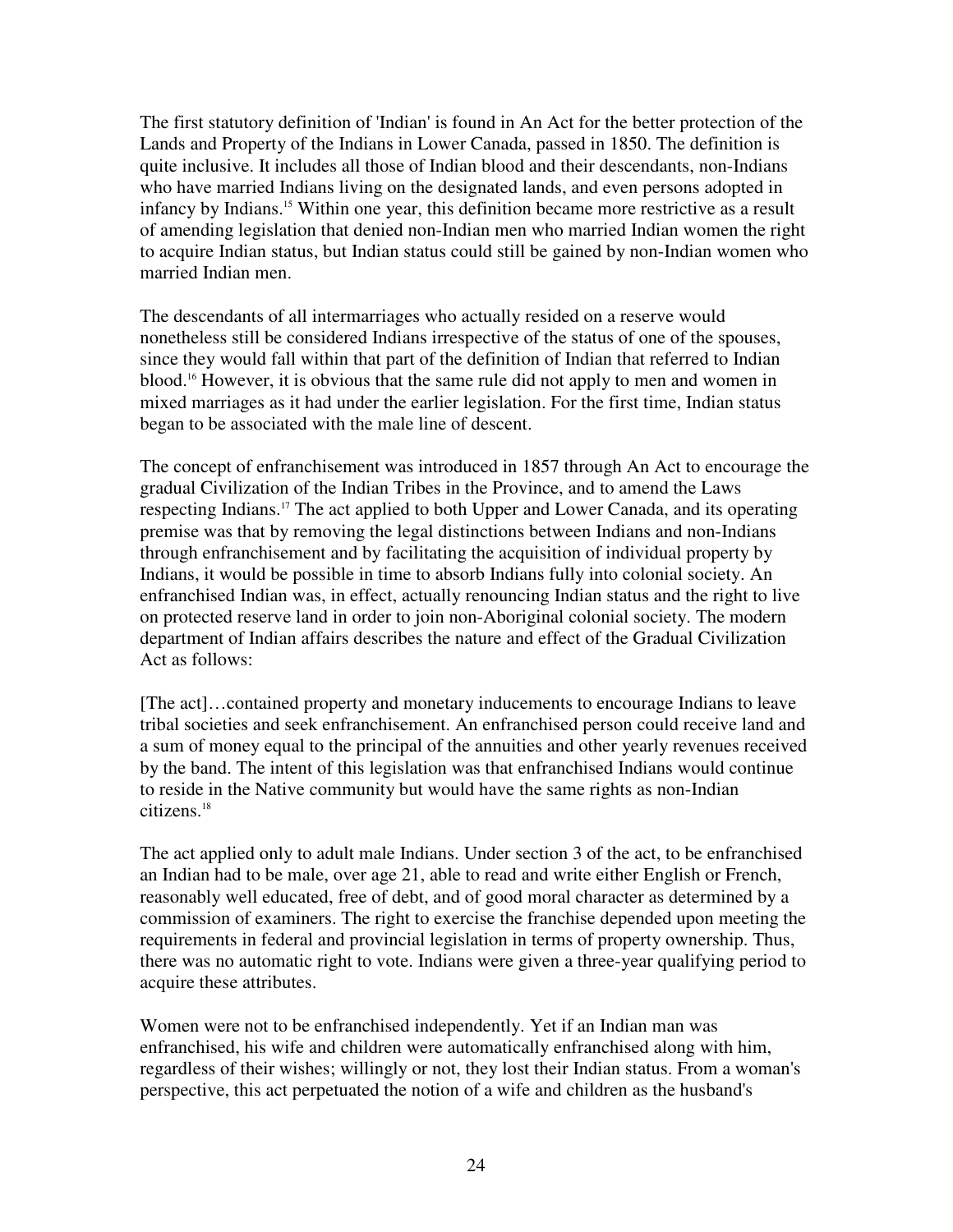property, his chattels. Unlike her husband, the enfranchised woman did not receive a share of reserve lands, because by this time, in keeping with prevailing Victorian notions, maleness and the right to possess and live on reserve lands were becoming fixtures of Indian policy.

If an enfranchised man died, for example, his children of lineal descent were given precedence to inherit the estate and to live on his land. His wife would inherit the estate and land allotted to him if and only if there were no children of lineal descent. She would then have the right to use it only until her re-marriage or death, at which point it would revert to Crown ownership.

In the pre-Confederation period, concepts were introduced that were foreign to Aboriginal communities and that, wittingly or unwittingly, undermined Aboriginal cultural values. In many cases, the legislation displaced the natural, community-based and self-identification approach to determining membership — which included descent, marriage, residency, adoption and simple voluntary association with a particular group and thus disrupted complex and interrelated social, economic and kinship structures. Patrilineal descent of the type embodied in the Gradual Civilization Act, for example, was the least common principle of descent in Aboriginal societies, but through these laws, it became predominant. <sup>19</sup> From this perspective, the Gradual Civilization Act was an exercise in government control in deciding who was and was not an Indian.

At Confederation, the secretary of state became the superintendent general of Indian affairs and, in 1868, acquired control over Indian lands and funds through federal legislation. The definition of 'Indian' was finalized on a patrilineal model, excluding non-Indian men who married Indian women but including non-Indian women who married Indian men. 20

The first important piece of post-Confederation legislation, the Gradual Enfranchisement Act, was passed in 1869.<sup>21</sup> This act went further than previous legislation in its 'civilizing' and assimilative purposes and in marginalizing Indian women: for the first time, Indian women were accorded fewer legal rights than Indian men in their home communities. The prevailing Victorian social and political norms were now extended to include reserve communities. <sup>22</sup> For example, Indian women were denied the right to vote in band elections; voting was now restricted to adult men, as it was in Canadian society generally. As well, a new provision was added to the provisions carried over from the Gradual Civilization Act. Now a woman who married an Indian man from another band lost membership in her home community, as did her children, and she became a member of her husband's band.

In the eyes of Aboriginal women, the most damaging aspects of this legislation were the new provisions that penalized women who married non-Indian men. Under the earlier Gradual Civilization Act, there had been no penalty for such a marriage beyond the fact that the non-Indian husband did not gain Indian status upon marriage. Under this new legislation, by contrast, the Indian wife was legally stripped of her recognized Indian identity, and she and the children of the marriage lost the rights that flowed from Indian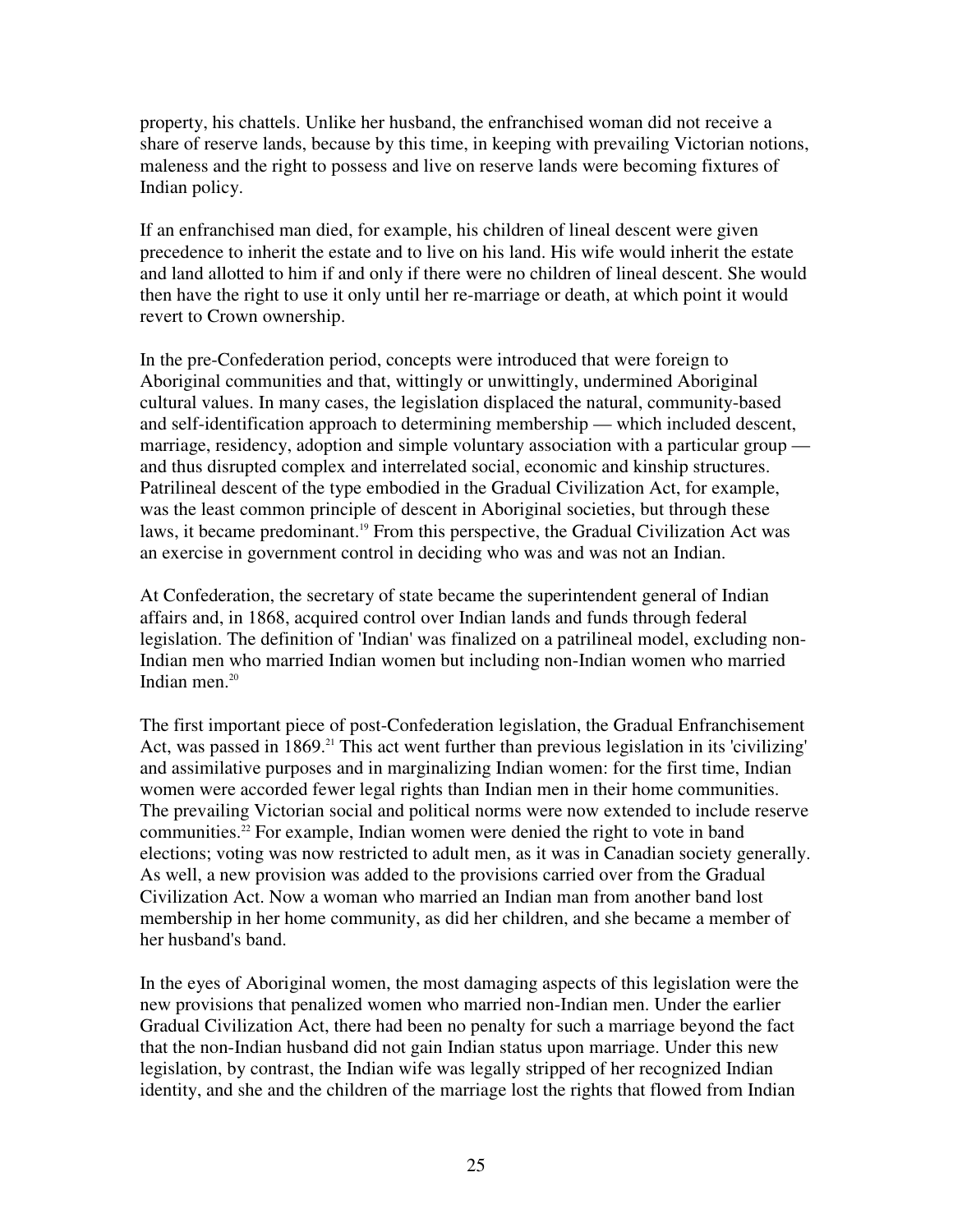status. They were no longer entitled to treaty payments, for example, unless the band council agreed to continue them. No similarly disadvantageous provisions applied to Indian men who married non-Indian women. Aside from the inherent unfairness of this policy, there were other potentially damaging consequences for women. A woman could be compelled to leave the reserve — her home community — since her non-Indian husband could be summarily ejected by the superintendent general.

From the perspective of the twentieth century, one may well wonder how such a policy could make its way into federal legislation. The official explanation at the time focused on concerns about control over reserve lands and the need to prevent non-Indian men from gaining access to them. Thus, in 1869 the secretary of state wrote to the Mohawks of Kahnawake regarding the marrying out provisions of the new legislation, stressing that the goal was "preventing men not of Indian Blood having by marrying Indian women either through their Wives or Children any pretext for Settling on Indian lands".<sup>23</sup>

The Gradual Enfranchisement Act permitted reserves to be subdivided into lots; the superintendent general could then issue 'location tickets' allocating specific lots to individual Indian men or women. 24 In the earlier Gradual Civilization Act, the fear had been that non-Indian men might gain control over Indian lands; hence the need to exclude them from Indian status and reserve residency rights. In the Gradual Enfranchisement Act, that same rationale was extended to justify the exclusion of women from their own communities. Moreover, given the social values of the day, it also seems to have been assumed that Indian women who married non-Indians would be protected by them and would acquire property rights under Canadian law through their non-Indian spouse, thus rendering unnecessary the protection that came from Indian status and the property rights they might have as members of an Indian community on protected reserve lands.

In the relatively short period between the 1850 Lower Canada legislation and the 1869 Gradual Enfranchisement Act, it seems apparent that Indian women were singled out for discriminatory treatment under a policy that made their identity as Indian people increasingly dependent on the identity of their husbands. They were subject to rules that applied only to them as women and that can be summarized as follows: they could not vote in band elections; if they married an Indian man from another band, they lost membership in their home communities; if they married out by wedding a non-Indian man, they lost Indian status, membership in their home communities, and the right to transmit Indian status to the children of that marriage; if they married an Indian man who became enfranchised, they lost status, membership, treaty payments and related rights and the right to inherit the enfranchised husband's lands when he died. Despite strong objections, these discriminatory provisions were carried forward into the first Indian Act in 1876. 25

## *1876: The first Indian Act*

In its 100 sections, the 1876 Indian Act consolidated and expanded previous Indian legislation, carrying forward the provisions that put Indian women at a disadvantage compared to Indian men. Commenting on these provisions, historian J.R. Miller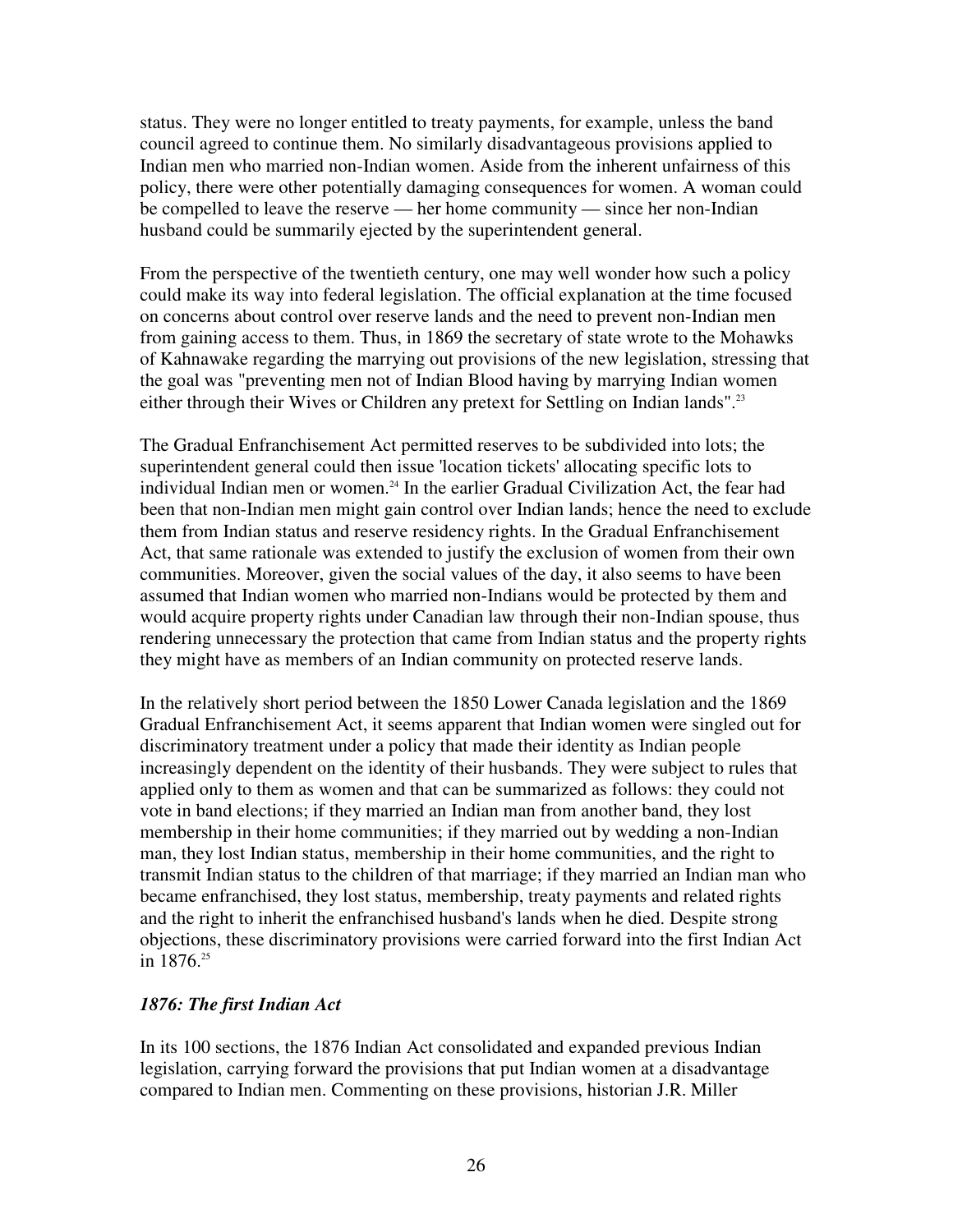highlights the irony of the official justification that these measures were necessary to protect Indian lands and social structures:

The Indian Act's tracing of Indian descent and identity through the father was the unthinking application of European patrilineal assumptions by a patriarchal society; but it accorded ill with those Indian societies, such as the Iroquoian, in which identity and authority flowed through the female side of the family. All these attempts at cultural remodelling also illustrate how the first step on the path of protection seemed always to lead to the depths of coercion. 26

As we will see, a large share of the effects of this coercion was borne by Indian women.

The Indian Act went through a number of changes as amendments were introduced and adopted over the years, usually in response to unanticipated administrative problems or to strengthen the assimilative thrust of federal Indian policy. Although most of the provisions that discriminated against women were simply carried forward from earlier legislation, additional measures of the same nature were also adopted. Thus, in 1884, an amendment permitted the wife of an Indian man who held reserve land by location ticket to receive one-third of her husband's estate, if he died without a will. But the amendment stated that the widow might receive it only if she were living with him at the time of death and was "of good moral character" as determined by federal authorities. <sup>27</sup> This amendment applied standards to women that were not applied to men, standards that were, moreover, ambiguous and that could be interpreted arbitrarily by officials outside Indian communities.

Amendments in 1920 increased the power of the superintendent general at the expense of the band council. Until this time, councils had the authority to decide whether an Indian woman who married out would continue to receive treaty annuity payments and band money distributions, or whether she would get a lump sum settlement. Many bands allowed these women to continue receiving payments and distributions so they could retain some link to the home community. The 1920 amendments removed this power from the band and lodged it in the hands of the superintendent general of Indian affairs.<sup>28</sup> The official rationale for this provision was set out in a letter from Deputy Superintendent General Duncan Campbell Scott:

When an Indian woman marries outside the band, whether a non-treaty Indian or a white man, it is in the interest of the Department, and in her interest as well, to sever her connection wholly with the reserve and the Indian mode of life, and the purpose of this section was to enable us to commute her financial interests. The words "with the consent of the band" have in many cases been effectual in preventing this severance….The amendment makes in the same direction as the proposed Enfranchisement Clauses, that is it takes away the power from unprogressive bands of preventing their members from advancing to full citizenship. 29

Importantly, in that same set of amendments were new enfranchisement provisions that allowed the governor in council, on the recommendation of the superintendent general,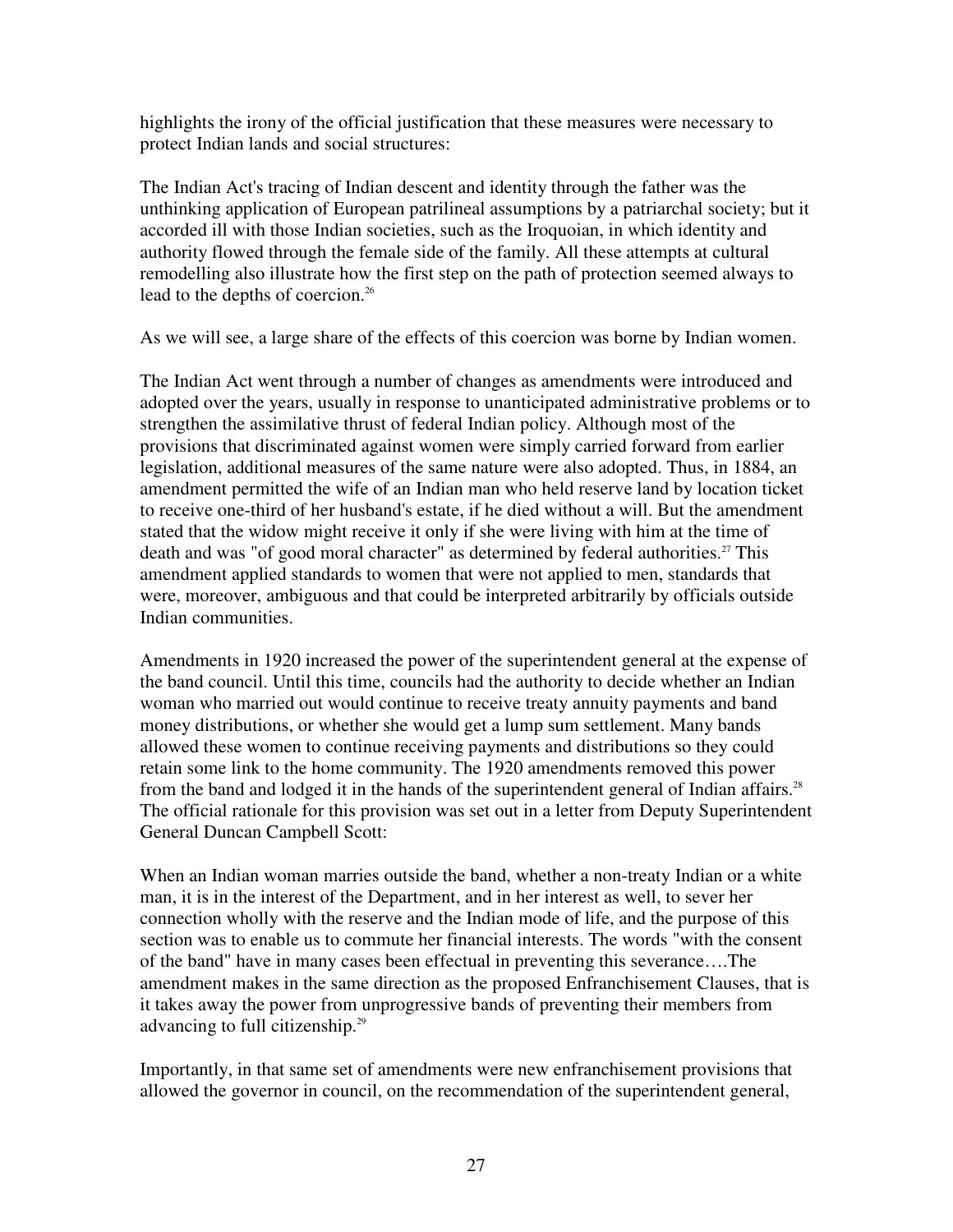forcibly to enfranchise any Indian, male or female, if found to be "fit for enfranchisement", along with his or her children.<sup>30</sup>

## *The 1951 amendments to the Indian Act*

The Indian Act was completely revised in 1951. A number of provisions were introduced that would affect Indian women. The provisions dealing with status, membership and enfranchisement were significantly modified in a way that further disadvantaged women and their children. The status provisions became vastly more elaborate and spelled out in great detail who was and was not entitled to be registered as an Indian for federal government purposes.

The mention of Indian blood, a feature of the definition of 'Indian' since 1876, was replaced by the notion of registration, with a strong emphasis on the male line of descent. <sup>31</sup> The new rules dealt with acquisition and loss of Indian status, referring to persons who were "entitled to be registered" as "Indian". Only they would be recognized as Indian by federal authorities. The result was that many people of Indian ancestry and culture who had been involuntarily enfranchised, who had been deleted from treaty or band lists accidentally or intentionally, or who simply did not qualify for status under the old rules were no longer eligible for registration under the new rules.

The effect was to introduce new ironies and injustices in the status system, many of which worked against Indian women and their descendants. A good example of the illogicality and injustice of the new system is provided by the so-called 'double mother' rule, first introduced at this time. Section 12 (1)(a)(iv) of the revised act stated that a child lost Indian status at age 21 if his or her mother and grandmother had obtained status only through marriage to a man with Indian status. The logic seemed to be that after two generations in which non-Indian women had married into an Indian community, any children of the second generation marriage should be removed on the basis of their mixed culture and blood quantum.

Aside from the obvious assimilative purpose of the new rule, a specific problem arose in the case of women of Indian ancestry who did not have Indian status under Canadian law but who were nonetheless Indian by birth, culture and membership in an Indian community. The Mohawk community at Akwesasne, where the Canada-United States border bisects the reserve, provides the best example of how the double mother rule could bring about a manifest wrong. At Akwesasne, Mohawk persons from the American side would not be considered Indians by Canadian authorities. If two generations of Mohawk women from the American side had married Mohawk men from the Canadian side, the double mother rule would apply to remove Indian status from the third-generation children when they turned 21. It did not matter that such a child might be wholly Mohawk in ancestry, culture and language and never have lived anywhere else but on the Canadian side of the reserve. Canadian authorities would strip such a person of Indian status at 21 and deny him or her the legal right to continue living as an Indian person in that part of the reserve community under the control of Indian affairs officials.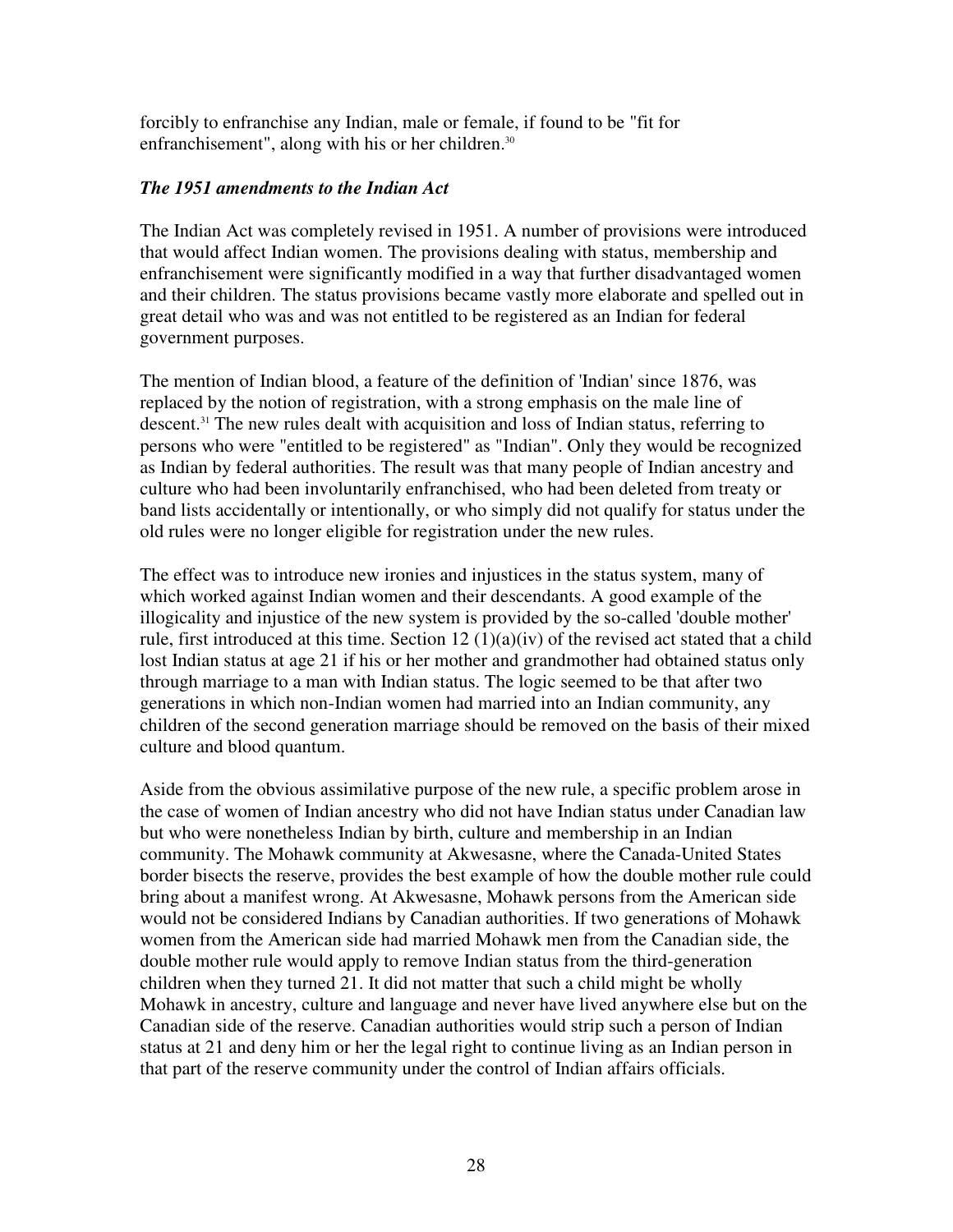The marrying out provisions that had caused such distress to Indian women, their families and communities were repeated in the now infamous subsection  $12(1)(b)$  and were actually strengthened in the new act by connecting them to the concept of involuntary enfranchisement via subsection 108(2). Henceforth, an Indian woman who married out would not only lose Indian status, she could also be enfranchised against her will as of the date of her marriage. These provisions are seen by Indian women as having been particularly discriminatory and ultimately highly damaging to them.

Such a woman lost any claim to Indian status — under the new rules, upon marriage she was not entitled to registration. Like generations of women before her who had married out, loss of status meant loss of the right under Canadian law to hold land on the reserve and loss of status for any children of the marriage. With the loss of status and membership came the forced sale or disposal of any reserve lands she may have held. Adding forced enfranchisement to loss of status meant that she was also struck off the band list and was no longer entitled to distributions of band moneys.

Before these new provisions were introduced in 1951, women who had lost their Indian status through marrying out had often been able to retain their links to their communities. Some Indian agencies would issue an informal identity card known as a 'red ticket' identifying such women as entitled to share in band treaty moneys and, in many cases, to continue to live on the reserve. <sup>32</sup> Because they were no longer legally Indians but remained members of the reserve community by virtue of band practice and their red tickets, the precise status in law of such women was unclear to Indian affairs officials and the general Canadian public. With forced enfranchisement upon marrying out, there could no longer be doubt in anyone's mind that they were not Indian and, moreover, not part of any Indian community.

Nonetheless, Indian women who had married out before the 1951 changes were permitted to keep their red ticket status if they did not accept a lump sum settlement in exchange for their treaty payments. However, an amendment to the Indian Act in 1956 stopped this practice. After 1956, 'red ticket' women were paid a lump sum of 10 times the average annual amount of all payments paid over the preceding 10 years. These women were put in the same unfavourable position as Indian women who married out after the 1951 revision. 33

The children of mixed marriages were not mentioned in the 1951 legislation. Despite the lack of legal authority for it, enfranchisement was forced on them too, under subsection 108(2). To correct this injustice, in 1956 Indian status was restored to these children. But the 1956 Indian Act amendments also allowed the governor in council "by order [to] declare that all or any of her children are enfranchised as of the date of the marriage or any such other date as the order may specify". <sup>34</sup> While there do not appear to be any common or consistent criteria regarding how the discretion of the governor in council was to be exercised, the usual practice was that off-reserve children were enfranchised but children living on-reserve were allowed to keep their status.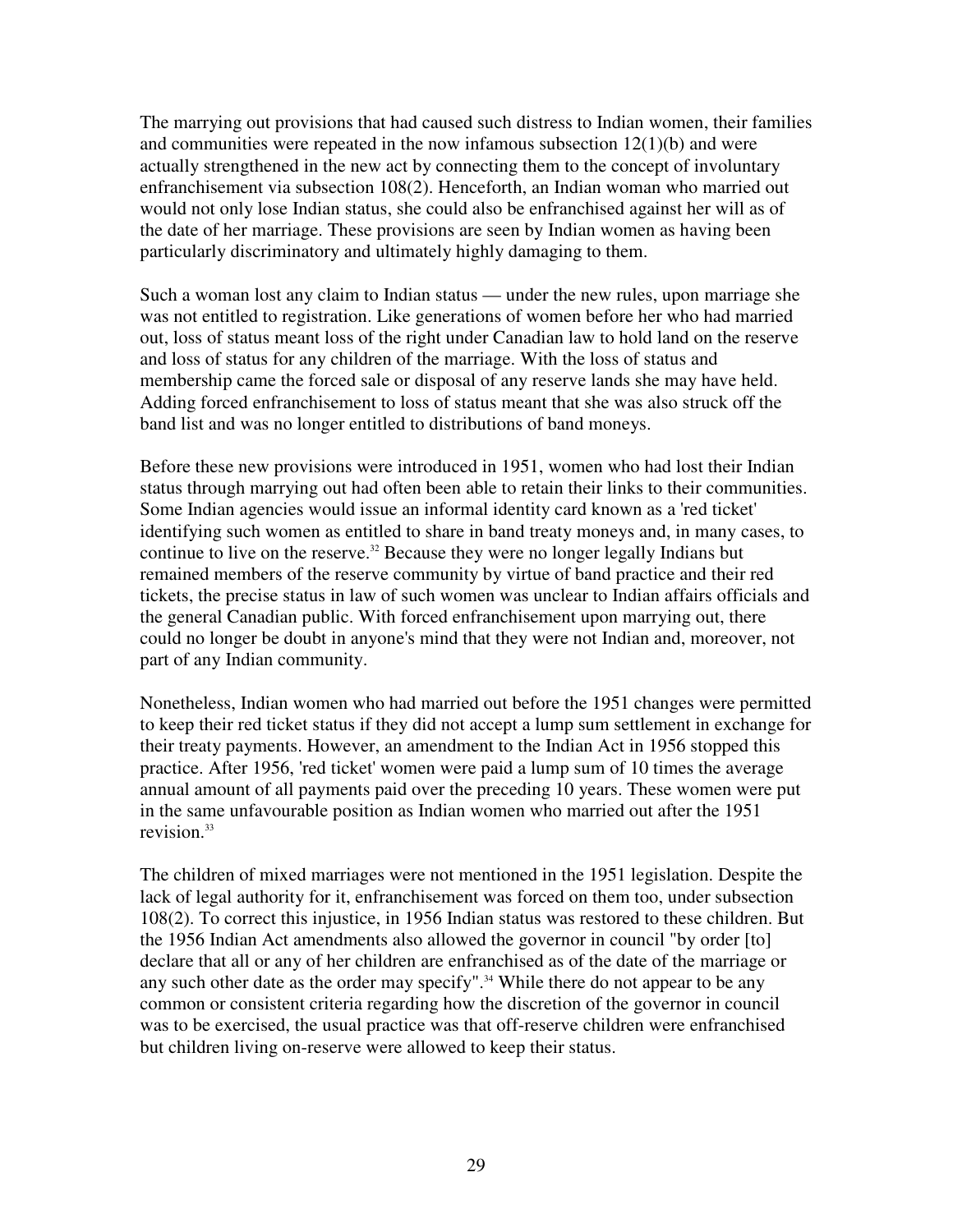None of these provisions applied to Indian men. They could not be enfranchised against their will after 1951 except through a stringent judicial inquiry procedure as prescribed in the revised Indian Act. This difference in treatment created a huge imbalance between the number of enfranchised men and the number of involuntarily enfranchised women. Between 1955 and 1975 (when forced enfranchisement of women stopped), 1,576 men became enfranchised (along with 1,090 wives and children), while 8,537 women (as well as 1,974 of their children) were forcibly enfranchised and lost their status. From 1965 to 1975, only five per cent of enfranchisements were voluntary; 95 per cent were involuntary, and the great majority of these involved women.<sup>35</sup>

## *Post-1951 to pre-1985: Growing awareness, growing tension*

Between 1951 and 1985, equality and civil rights movements were a prominent feature of the socio-political landscape in North America. Aboriginal voices were being raised, and there was growing awareness of the concerns of Aboriginal people, including the concerns of Indian women. The governments of the day were making some effort to consult Aboriginal people about issues affecting them, but there was little change in the Indian Act until the early 1980s.

The status provisions of the Indian Act and the exclusion of women who married out were of great concern to the Aboriginal women's groups that sprang up during this period. In 1970, the Royal Commission on the Status of Women tabled its final report. The commission was particularly concerned that the "special kind of discrimination under the terms of the Indian Act….the loss of Indian status, or enfranchisement, implies that rights and privileges given to a member of a band…will be denied to that person….Enfranchisement or deletion of the name of an Indian from the Indian Registry is much more frequent for women than for men". The commission recommended that the act be amended "to allow an Indian woman upon marriage to a non-Indian to (a) retain her Indian status and (b) transmit her Indian status to her children".<sup>36</sup>

Two important court cases challenged this inequality head on. Jeannette Corbiere Lavell, an Ojibwa woman and member of the Wikwemikong band on Manitoulin Island in Ontario, had married a non-Indian in 1970. She was living in Toronto when she brought the action in 1971, charging that subsection  $12(1)(b)$  violated the equality clause in the 1960 Canadian Bill of Rights on the grounds of discrimination by reason of sex. She lost her case at trial, the judge taking the position that this was an issue that Indians ought to resolve for themselves by pressuring Parliament for an amendment to the Indian Act if they agreed that this was necessary.<sup>37</sup> Lavell later won her case on appeal.<sup>38</sup> However, this decision was revisited when another case was brought forward by Yvonne Bedard.

Yvonne Bedard, from the Six Nations Reserve in southern Ontario, lost her status when she married out in 1964. She separated from her husband in 1970 and returned to the reserve with her two children to live in a house inherited from her mother. In order to live in her family home, Bedard found she had to obtain band council permission to reside onreserve, as she was no longer a status Indian and therefore no longer legally entitled to inherit property on the reserve. Nor were her children. She was given a year to dispose of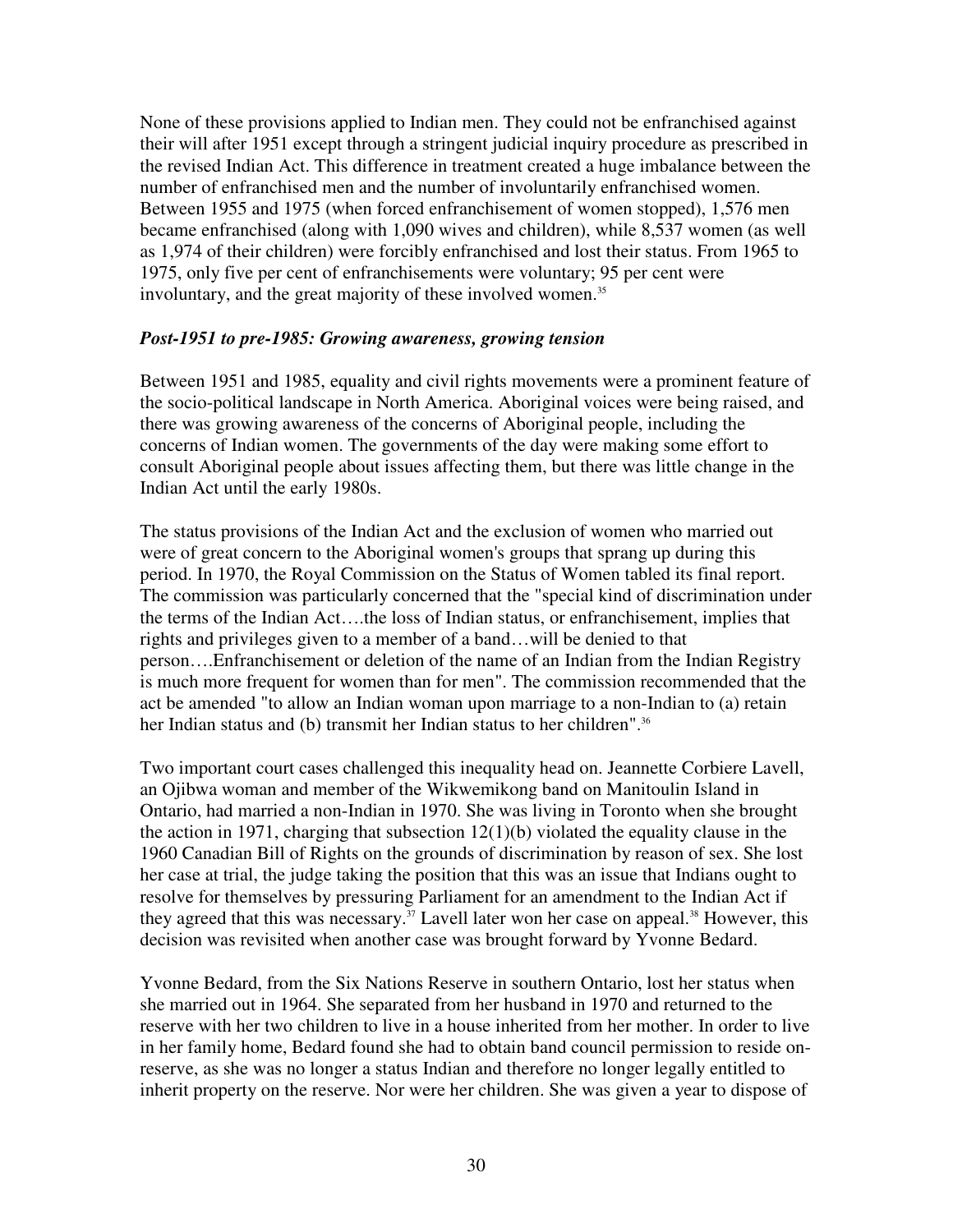the property and later obtained an extension, but when it expired, the band council decided she must leave the reserve. Fearing eviction, Bedard brought legal action against the band. Her case was argued on the same grounds as the Lavell case, and she won by virtue of the legal precedent of that case. In the decision, the judge noted that the entire Indian Act might be inoperative because it violated the Bill of Rights.<sup>39</sup>

Ultimately, these two cases were joined and appealed to the Supreme Court of Canada. A decision was brought down in August 1973. The Indian Act marrying out provisions were upheld by the slimmest margin, and Lavell and Bedard lost.<sup>40</sup>

New awareness and new tensions were born of these unsuccessful legal challenges. The tensions stemmed from the perception that women's rights were pitted against Aboriginal rights (as in Bedard's challenge to the authority of the band council). There was also concern from band councils and some Aboriginal leaders that reinstatement of non-status and enfranchised women and children would severely strain their already limited financial resources, since it would mean providing housing and social services if they chose to return to reserve communities. In the face of a history of federal assimilation policy and in the absence of guarantees of additional funds for these purposes, many reserve communities feared they would simply inherit the consequences of this aspect of the failure of federal Indian policy. This concern foreshadowed what occurred with the adoption of Bill C-31 in 1985, when thousands of Indian women and their children and descendants regained Indian status and band membership.

Significantly, both Lavell and Bedard pursued their cases without any support — moral or otherwise — from their communities, band councils, or Indian political organizations. On the contrary, they were actively opposed, not only by the government of Canada but also by their own communities. 41

# **3.2 Bill C-31**

The 1982 amendment of the constitution, incorporating the Canadian Charter of Rights and Freedoms, included the provision, in section 15, that "every individual is equal before and under the law and has the right to the equal protection and benefit of the law without discrimination based on race, national or ethnic origin, colour, religion, sex, age, or mental or physical disability". Section 15 of the Charter came into effect on 17 April 1985. The Charter accomplished overnight what the Canadian Bill of Rights and the Canadian Human Rights  $Act^{42}$  had been unable to do — motivating the government to eliminate provisions of the Indian Act that had been criticized for discriminating against Indian women. Some influence was also exerted by the case of Lovelace v. Canada, in which Canada's treatment of Indian women under the Indian Act was strongly criticized by the United Nations Human Rights Committee.<sup>43</sup>

## *Bill C-31 provisions*

This led to the passage of Bill C-31 in 1985. The bill amended various sections of the Indian Act, in particular the status and band membership provisions. While Indian status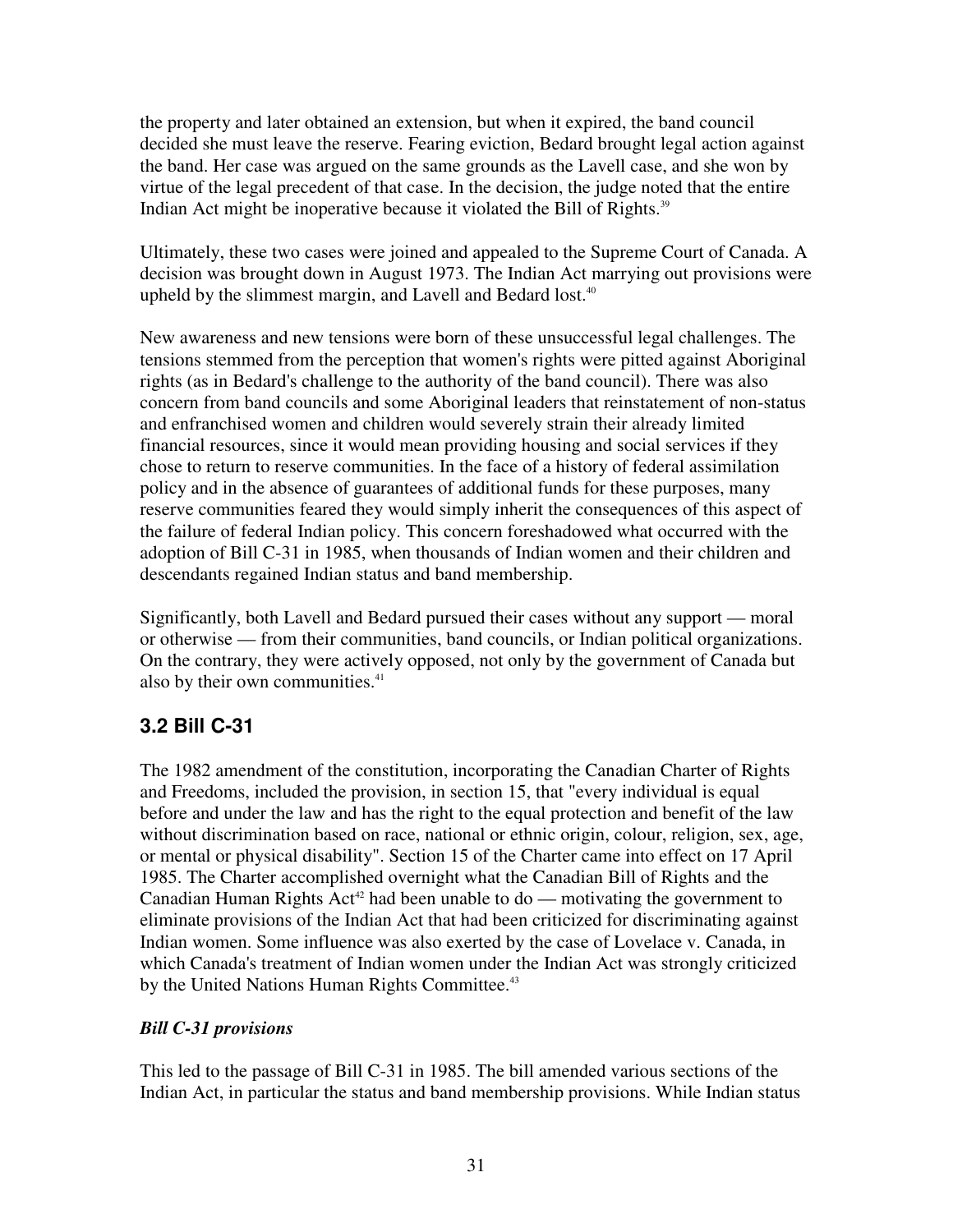would continue to be determined by the federal government, status was restored to those who lost it under subsection 12(1)(b) and other similarly discriminatory sections of the status and membership provisions. The general rule was that in future Indian status would be granted to those with at least one parent with status. The concept of enfranchisement, voluntary or otherwise, was totally abolished, and those who lost status through enfranchisement had their status restored. First-generation children of restored persons were granted first-time status. Band membership was guaranteed for some classes of persons restored to status or admitted to status for the first time. Not all were guaranteed automatic band membership, however.

Legal status as an Indian and band membership were formally separated in the act, with the former remaining under federal control. <sup>44</sup> A band may now take control of its own membership from the department of Indian affairs by following the procedures set out in Bill C-31. Once a band has taken control of its membership, persons may be added to or deleted from the list of members according to the rules established by the band in a membership code. In short, the department of Indian affairs will no longer maintain the membership list for that particular band and will no longer have a say in how band membership decisions are made.

These procedures in Bill C-31 call for a band membership code that respects the rights of people reinstated to Indian status or who have first-time Indian status under circumstances that give them 'acquired rights' to band membership before the band took control of its membership. A band membership code must be adopted by a vote of the band electors, which in theory includes non-resident (off-reserve) members. This is unlike the case of band council elections which, under sections 74 to 79 of the Indian Act, are restricted to resident band members. <sup>45</sup> Bands also received authority under Bill C-31, subject to certain conditions, to pass by-laws determining residency rights on the reserve.

The amendments concerning restoration of Indian status and band control of membership would be a source of conflict when it came time to implement Bill C-31. There was concern that some bands might reject persons who had acquired or re-acquired Indian status through Bill C-31, whether because of sex discrimination or because of concerns that resources needed to accommodate new members might not be forthcoming from the federal government. To forestall this possibility, subsection 10(4) of the 1985 Indian Act included a provision that prohibited First Nations from excluding certain classes of persons from their membership lists.

Thus, when they took control of their membership lists from the department of Indian affairs upon the adoption of a membership code, bands were required to include as part of their initial band membership, among others, all persons who had an acquired right to be on the list supplied by the federal government. The provision was designed not only to protect newly reinstated women and their children but also to protect women who had acquired status on marriage to a status Indian before the 1985 amendments.

## *The impact of Bill C-31*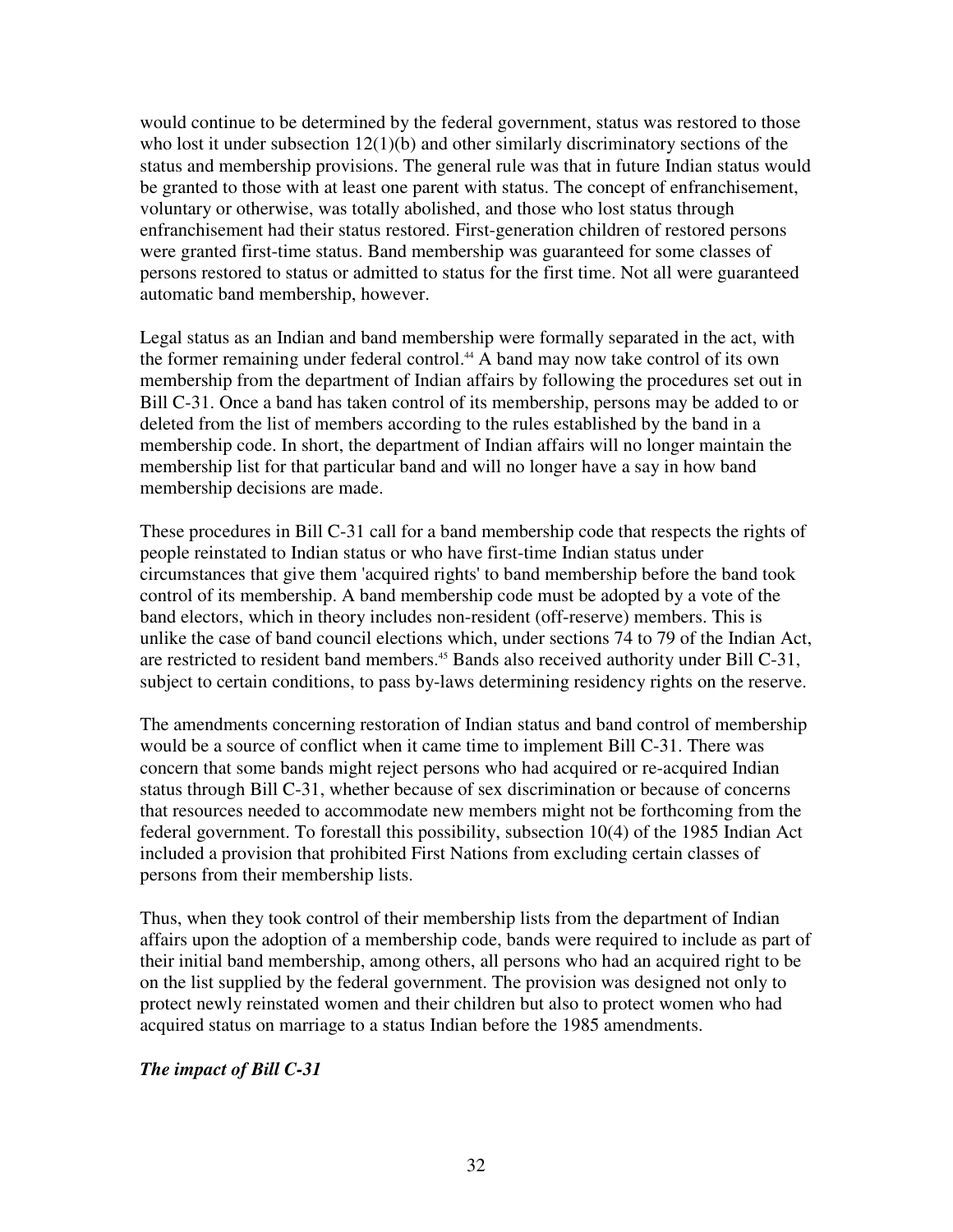The impact of Bill C-31 was enormous and profound. In 1989, the Department of Indian Affairs and Northern Development began a study to determine its effects. The study was developed and conducted in consultation with three national Aboriginal organizations the Assembly of First Nations, through its chiefs committee on citizenship, the Native Women's Association of Canada and the Native Council of Canada (now the Congress of Aboriginal Peoples). 46

The department of Indian affairs had seriously underestimated the number of persons likely to seek reinstatement. More than 21,000 applications, representing 38,000 individuals, were received in the first six months after enactment. A backlog of applications took five years to clear. By June 1990, 75,761 applications had been made, representing 133,134 persons. The status Indian population grew by 19 per cent in five years because of Bill C-31 alone and, when natural growth was included, by a total of 33 per cent. 47

The report summarizing the results of the study describes the registration process, noting that responsibility for determining whether an individual is eligible for registration as a status Indian rests with the registrar, who applies the criteria outlined in section 6 of the Indian Act. The process includes searches of departmental records on the individual and/or the individual's family. If the required information cannot be located in the register, a more detailed and time-consuming search of pre-1951 records is undertaken.<sup>48</sup>

The documentation required to prove eligibility for Indian status and the slow pace of approval were criticized. In some instances, the existence of people had not been recorded on paper, and it became necessary to seek sworn affidavits as evidence of family relationships and declarations from elders as verification of past band affiliation. In addition, the process was particularly difficult for individuals raised by adoptive parents. Adoptees of Indian descent experienced problems because of the confidentiality of provincial adoption records. Problems also arose for status Indian women with children born out of wedlock, who had to prove that the father was a status Indian before the children could be registered. 49

Our children, if they are born outside the framework of a union recognized by the [Indian Act], are also victims of discrimination. When their father is Aboriginal, he must sign a declaration or, under [Bill] C-31, our child will be considered to have been born of a non-Indian father. [translation]

Philo Desterres Quebec Native Women's Association Montreal, Quebec, 27 May 1993

They developed…such complex systems for re-registration. There are some things the average Canadian citizen cannot understand and doesn't have to confront, which are still aberrations, which are disguised in the way people are re-registered or even how the status is to be transmitted from one person to another, except it is necessary to understand the situation of the women who fought for it. It was that or nothing. [translation]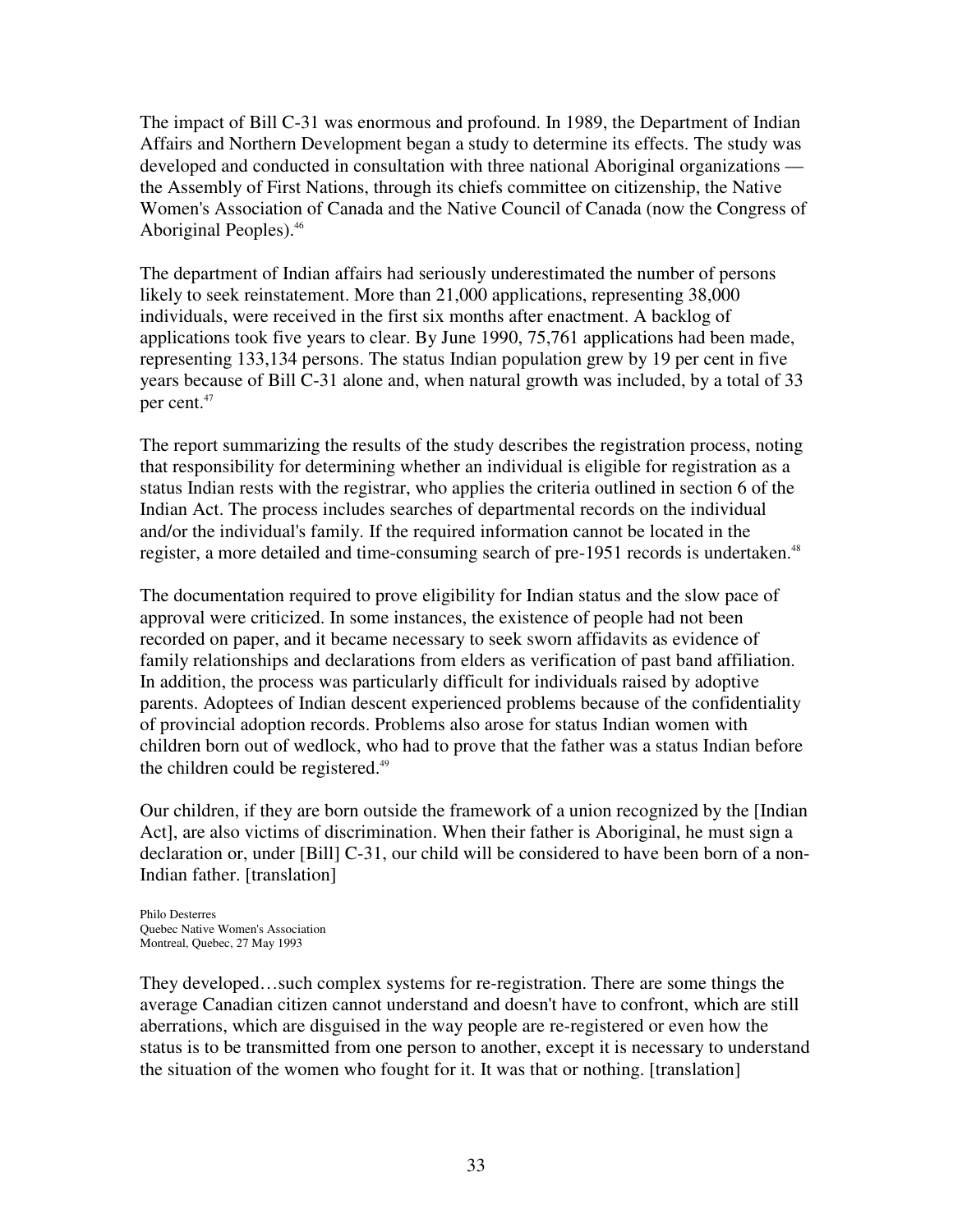Of the applications received by mid-1990, 55 per cent (73,554) of all individuals seeking registration had been approved, 16 per cent (21,397) were disallowed, 8 per cent were active files, 9 per cent were inactive files, and 12 per cent were classified as "other completions". Of the 8 per cent classified as active, the majority were those requiring additional information from the applicant. Of the 16 per cent disallowed, three-quarters were denied registration under subsection 6(2), which provides that individuals seeking registration must establish that one parent is entitled to registration under subsection  $6(1).$ <sup>50</sup>

As of 30 June 1995, Bill C-31 had added 95,429 persons to the status Indian population in Canada, more than half of them (57.2 per cent, 54,589) female.<sup>51</sup> The enormous increase in the status Indian population did not result in an equal increase in the population of reserve communities. This is largely because most persons restored to Indian status or with first-time status under Bill C-31 still live off-reserve.<sup>52</sup> Through its survey of 2,000 registrants, the study found that 32 per cent of those individuals currently living off-reserve would like to live on a reserve. To a second survey question asking registrants living off-reserve if they might return to a reserve or Crown land at some time in the future, 52 per cent replied in the affirmative and another 15 per cent were uncertain. 53

Although most Bill C-31 registrants continue to live off-reserve, it is not always by choice, since it has been difficult for some of them to get reserve residency rights even when they are band members (an issue discussed later in this chapter). Some bands experienced significant population increases from Bill C-31 registrants while others had none. The average band increased in size by 19 per cent, although 80 per cent of the bands had fewer than 15 Bill C-31 registrants living on-reserve. (It is estimated that 4,600 of the Bill C-31 registrants lived on reserve in 1984 and that 2,700 more had moved to a reserve between 1985 and 1990.<sup>54</sup>)

Clearly, the full impact of Bill C-31 on reserve communities has yet to be felt. Some band leaders and community members are concerned about the possibility of crowding and disruption and have been resistant to inclusion of new band members in their communities. Services that could be affected by a population increase include housing, health and post-secondary education.

Indian women have their own concerns about Bill C-31. Women make up the majority of people reinstated under the bill, and fully three-quarters of those whose Indian status was restored — as opposed to those who gained status for the first time — are women. 55 Despite its avowed intent of bringing about sexual equality in the status and membership provisions of the Indian Act, Bill C-31 is nonetheless seen by many Aboriginal women as a continuation of the sexist policies of the past.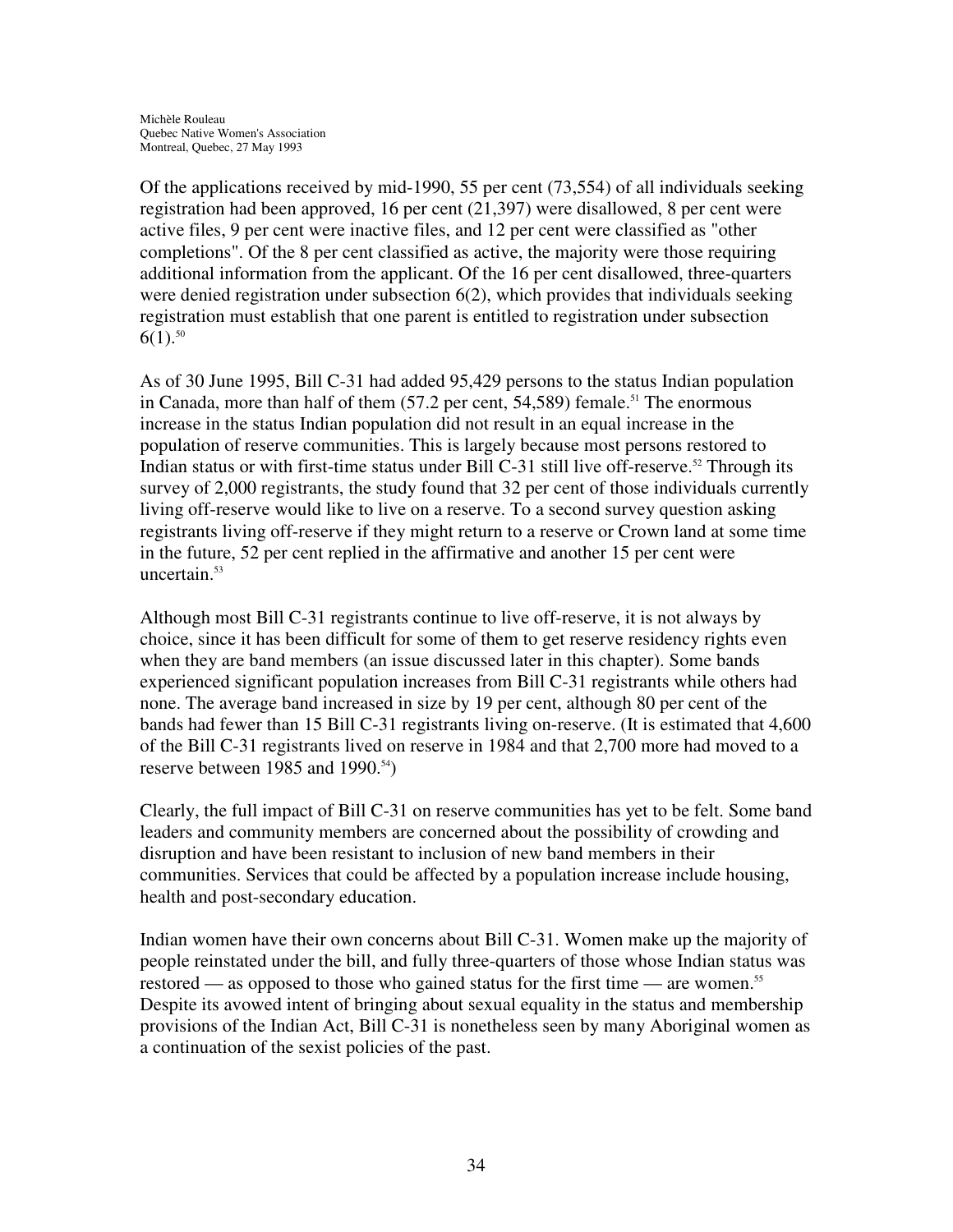## **3.3 The Indian Act and Bill C-31: Areas of Concern to First Nations Women**

There are strong concerns among Aboriginal people that, in eliminating the major forms of discrimination in the original Indian Act, new ones have been created. For example, as noted in the Bill C-31 study summary report, "bands that control their own membership under the Act may now restrict eligibility for some of the rights and benefits that used to be automatic with status". <sup>56</sup> Moreover, sex discrimination, supposedly wiped out by the 1985 amendments, remains. Thus, for example, in some families Indian women who lost status through marrying out before 1985 can pass Indian status on to their children but not to their children's children. However, their brothers, who may also have married out before 1985, can pass on status to their children for at least one more generation, even though the children of the sister and the brother all have one status Indian parent and one non-Indian parent. Such anomalies result from the fact that the Bill C-31 amendments build on past status and membership policies and provisions. They are, in this respect, somewhat reminiscent of the 1951 revisions in which the notion of 'entitlement to registration as an Indian' replaced that of 'Indian blood', but without breaking with past practices.

These past practices favour descent through the male line, as imposed during the Victorian era. Although Canada no longer subscribes to these values, the legacy of discrimination continues to be felt by First Nations communities:

I married a non-Aboriginal person and was discriminated against….In 1985 the act was amended and so I regained my status, along with a number of other women. And yet the discrimination continued. This is an act which has lasted 125 years, and it is difficult to change something that old because it becomes part of people's lives. It became a habit, a tradition for our Aboriginal people to discriminate against these women. Today we are still suffering this discrimination even though the law has been amended. We speak of discrimination because I returned to my community….When the time came to apply for housing for the reinstated women, they were always told there was no land. Many excuses were given: "we have no money", "the band councils have no money"….In my community I had to fight for six years in order to meet with the chiefs….There are people who cannot return to their communities for the reasons I have given you because the bands do not accept them…. [translation]

Mèrilda St. Onge Women of the Montagnais Nation Sept-ëles, Quebec, 19 November 1992

What the Aboriginal leaders are unfortunately applying today, I am not saying all leaders, is the policy of exclusion. In the first years of implementation of Bill C-31, from 1985 to 1987, the approach of some band councils was simply to try to make some rules that would not accept the re-registered women….I think this was extremely regrettable and the government bears a large part of the guilt…it is obvious that there was very strong opposition to the return of people to the communities because the people have no more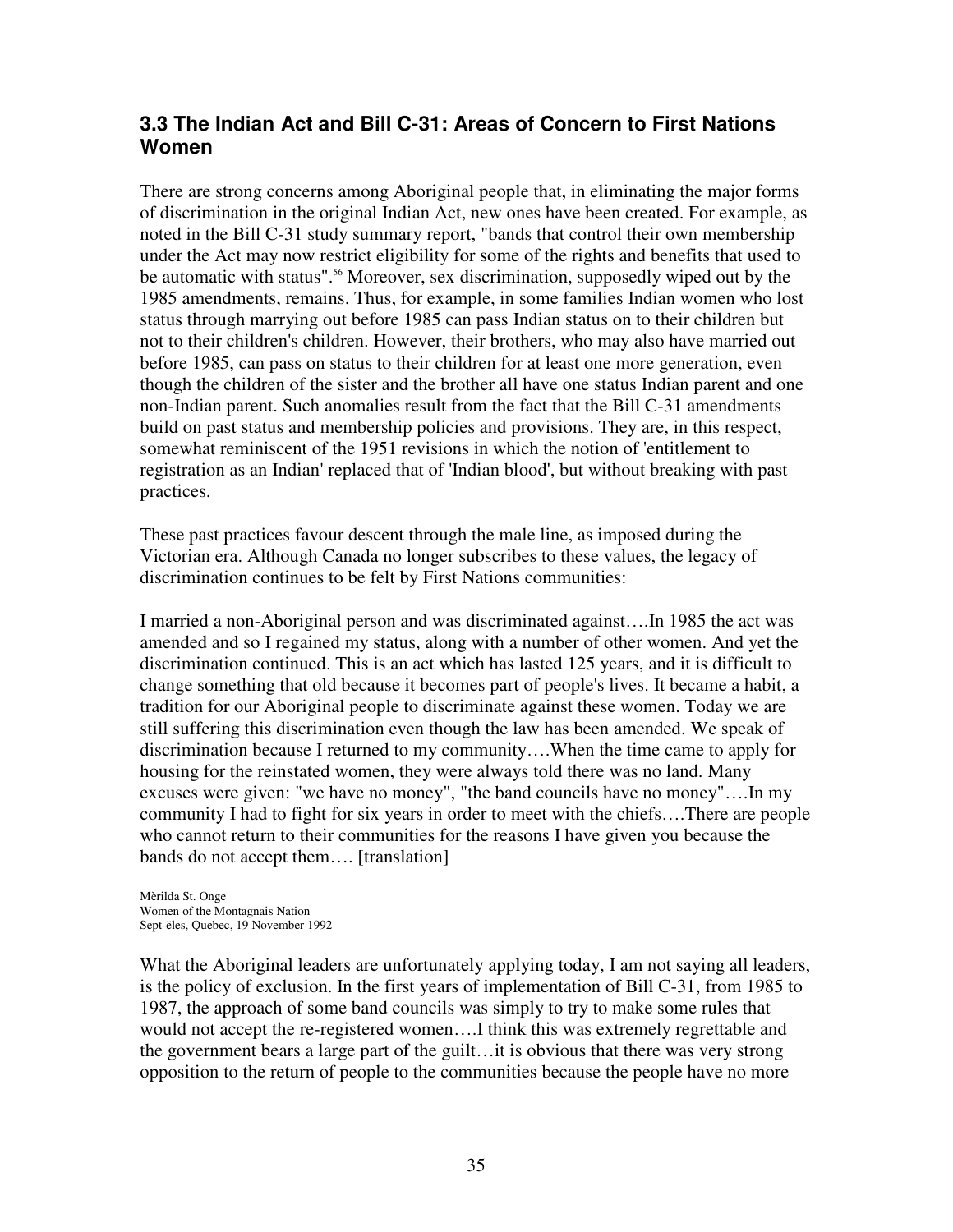houses, the people have no more room....There is a terrible lack of space so the issue of re-registration is strongly linked to the issue of land. [translation]

Michèle Rouleau Quebec Native Women's Association Montreal, Quebec, 27 May 1993

The testimony of many First Nations women before the Commission points to their determination to fight against discrimination and policies of exclusion:

In short, an epic struggle which has left its mark has contributed to our understanding of the obstacles, in particular the strength of the prejudices and ravages caused by the Indian Act, but which has above all helped to strengthen the determination of the Aboriginal women to fight discrimination wherever it is found, beginning with the discrimination that operates at the grassroots in the communities. [translation]

Philo Desterres Quebec Native Women's Association Montreal, Quebec, 27 May 1993

In the next few pages we examine the major areas that concern Indian women in the current version of the Indian Act. In some cases, women are not the only ones affected. However, because the majority of people restored to Indian status under the 1985 amendments were women, they feel the impact more profoundly and encounter these obstacles more often than do Aboriginal men.

#### *Indian status under section 6*

Though I regained my status under Bill C-31, my children were denied status. The children of my male cousin, who traces his descent from our common grandmother through the male line, have full status. I am challenging this inequality in another court case, pending in British Columbia. 57

Sharon McIvor Native Women's Association of Canada Toronto, Ontario, 26 June 1992

First Nations women told the Commission that Bill C-31 has created a situation where, over time, their descendants may be stripped of their Indian status and rights in some circumstances in which Indian men and their descendants would be unaffected. The discrepancy arises out of the categories used to designate Indian status under Bill C-31.

The bill created two main categories of status Indians. Under subsection 6(1), legal status is assigned to all those who had status before 17 April 1985, all persons who are members of any new bands created since 17 April 1985 (none have been created), and all individuals who lost status through the discriminatory sections of the Indian Act. More specifically, these classes of persons are as follows: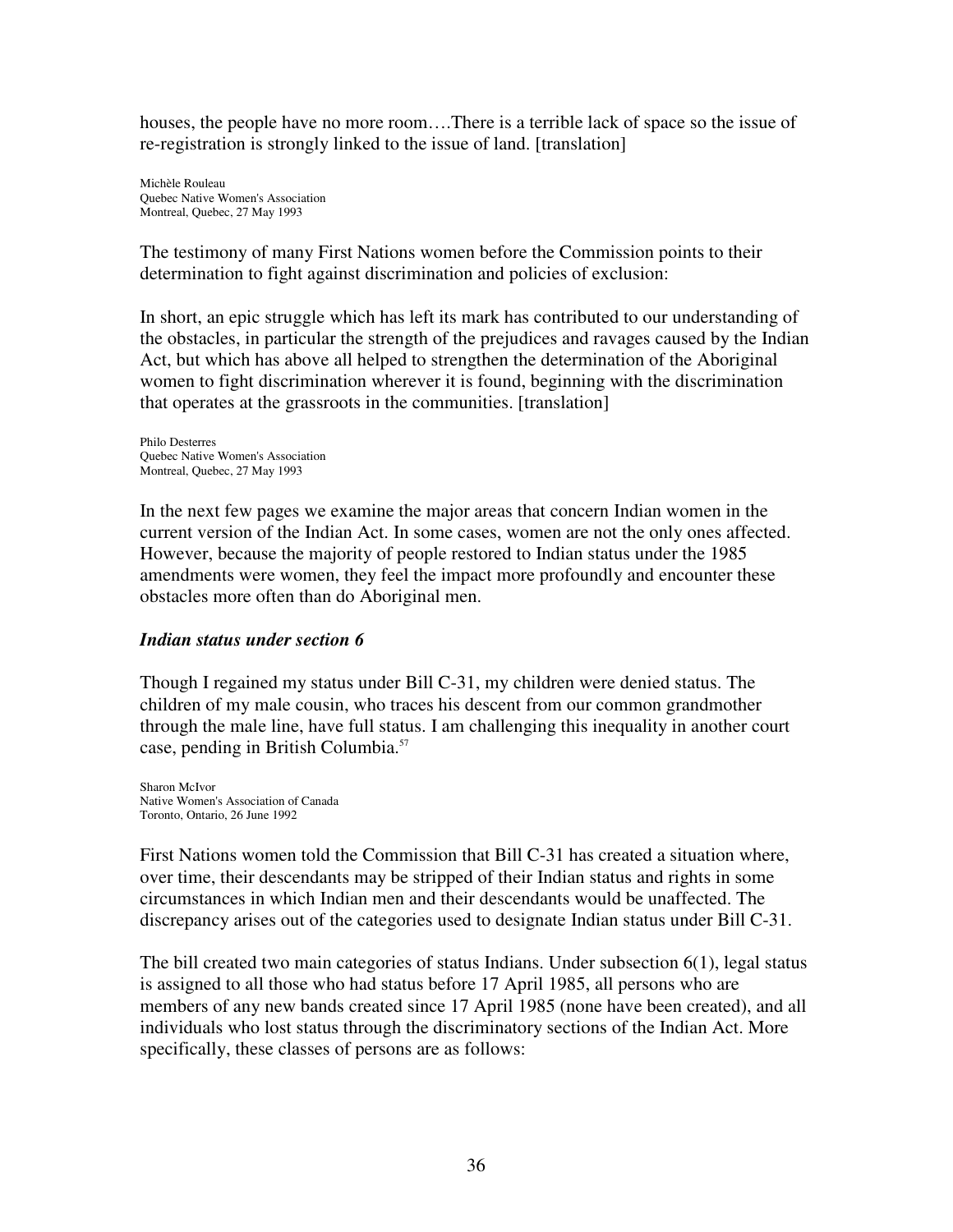• section  $6(1)(a)$ : this is a grandfather clause granting Indian status to persons entitled to it under the pre-1985 version of the Indian Act;

• section  $6(1)(b)$ : persons entitled to status as a member of a band declared by the governor in council to exist after Bill C-31 came into force (there are none: the class is therefore empty 58 );

• section 6(1)(c): persons regaining status under Bill C-31 who lost or were denied status because of

• the double mother rule (former section  $12(1)(a)(iv)$ );

• marriage out (that is, to a non-Indian) (former section  $12(1)(b)$ );

• illegitimate children of an Indian mother and non-Indian father (former section 12(2));

• involuntary enfranchisement upon marriage to a non-Indian, including any children involuntarily enfranchised because of the involuntary enfranchisement of the mother (former subsection  $12(1)(a)(iii)$  and  $109(2)$ );

• section  $6(1)(d)$ : persons 'voluntarily' enfranchised upon application by the Indian man, including the Indian wife and children enfranchised along with him (former subsection  $12(1)(1)(iii)$  and  $109(1)$ ;

• section  $6(1)(e)$ : persons enfranchised because of other enfranchisement provisions, that is, residency outside Canada for more than five years (former section 13 between 1927 and 1951) and upon obtaining higher education or professional standing (former section 111 between 1867 and 1920); and

• section 6(1)(f): children whose parents are both entitled to be registered under any of the preceding subsections of section 6.

Subsection 6(2) covers people with only one parent who is or was a status Indian under any part of section  $6(1)$ . It must be stressed that the one-parent rule in subsection  $6(2)$ applies only if that parent is entitled to status under subsection 6(1). Thus, if an individual has one parent covered by subsection 6(2) and one who is non-Indian, the individual is not entitled to status. The children or other descendants of Indian women who lost status under the discriminatory provisions described earlier will generally gain status under subsection  $6(2)$ , not subsection  $6(1)$ , since the reason their mothers lost status in the first place was that their fathers did not have Indian status when their parents were married.

As discussed earlier, the rules are complex and difficult to apply, particularly in cases where applicants may not have the required documentary proof of their ancestry. This can be a problem in some areas where written records are lacking and where oral traditions are still strong. It is also a problem where Indian children were adopted by non-Indian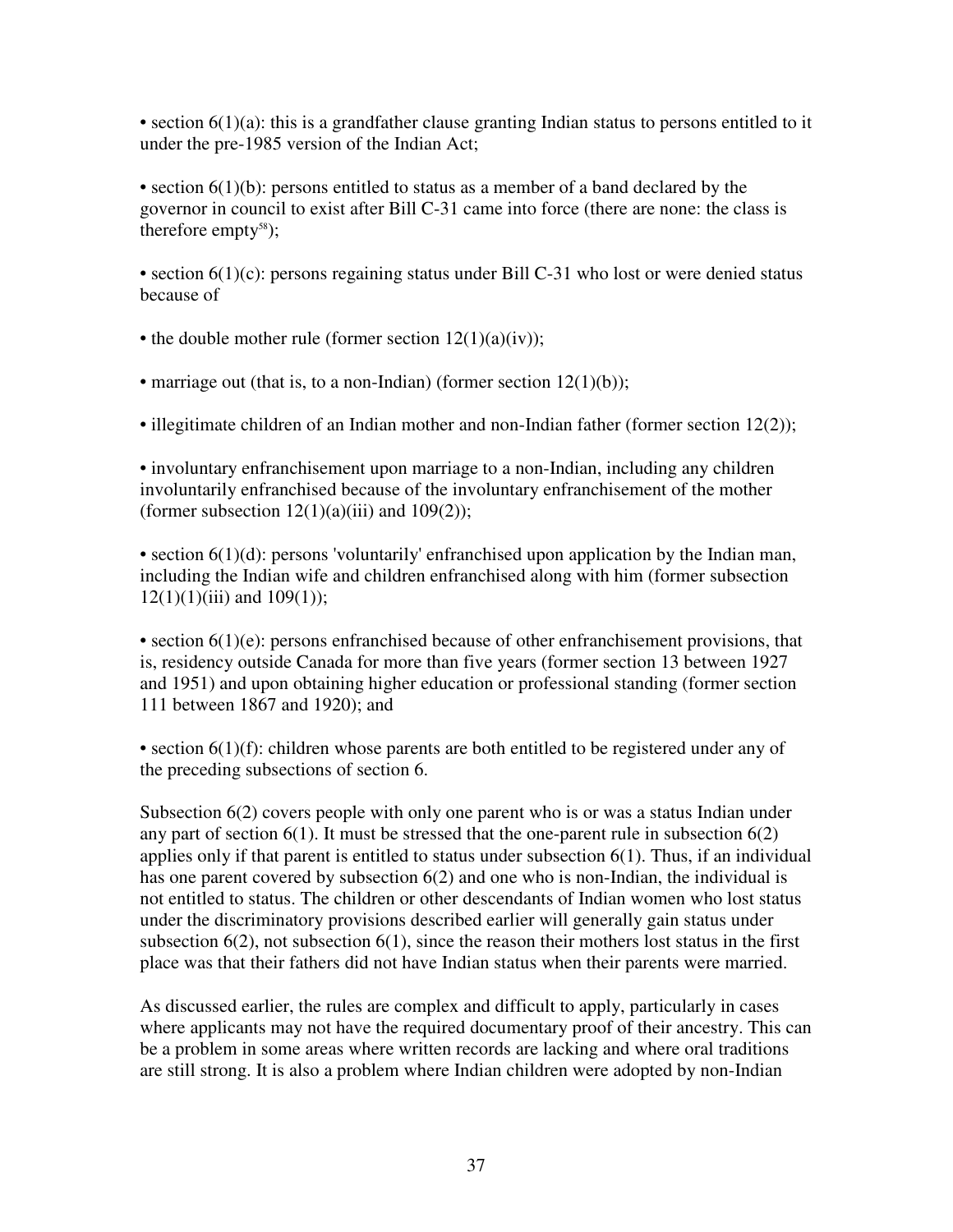parents and the records are covered by the Privacy Act or withheld because of the confidentiality of provincial adoption records. 59

Moreover, and more alarmingly for future generations of First Nations people, the consequences of falling within subsection  $6(1)$  or subsection  $6(2)$  are felt by the woman's children and grandchildren. For these descendants, the way their parents and grandparents acquired status will be important determinants of whether they will have Indian status and, if they do, whether and to what extent they will be able to pass it on to their children. The effects of the  $6(1)$  and  $6(2)$  designation are felt most acutely in the third generation (see Figure 2.1).

Comparing examples 3 and 5, it is clear in the situation of marriage to a non-Indian that the children of a  $6(1)$  parent and a  $6(2)$  parent have different rights under the amended Indian Act. Where the parent marries out, the child in example 3 will still have Indian status, while the child in example 5 will not. Yet each will have one parent with Indian status and one without. When one recalls that the children of women who lost status under the discriminatory provisions of the earlier versions of the Indian Act will have gained their own status through subsection 6(2), it is clear that they will be at a relative disadvantage.

A woman who gained status under subsection 6(2) will see the impact immediately if she marries out: her children will not have Indian status. All other factors being equal, this rule creates a situation in which the descendants of a woman who married out before 1985 will have fewer Indian rights than those of her brother who married out at the same time, despite the fact that their degree of Indian ancestry is the same.

An example helps illustrate the inequality that results from these rules. The following is taken from the Report of the Aboriginal Justice Inquiry of Manitoba (which recommended that this form of discrimination cease):

John and Joan, a brother and sister, were both registered Indians. Joan married a Métis man before 1985 so she lost her Indian status under section 12(1)(b) of the former Act. John married a white woman before 1985 and she automatically became a status Indian. Both John and Joan have had children over the years. Joan now is eligible to regain her status under section  $6(1)(c)$  and her children will qualify under section  $6(2)$ . They are treated as having only one eligible parent, their mother, although both parents are Aboriginal. John's children gained status at birth as both parents were Indians legally, even though only one was an Aboriginal person.

Joan's children can pass on status to their offspring only if they also marry registered Indians. If they marry unregistered Aboriginal people or non-Aboriginal people, then no status will pass to their children. All John's grandchildren will be status Indians, regardless of who his children marry. Thus, entitlement to registration for the second generation has nothing to do with racial or cultural characteristics. The Act has eliminated the discrimination faced by those who lost status, but has passed it on to the next generation. 60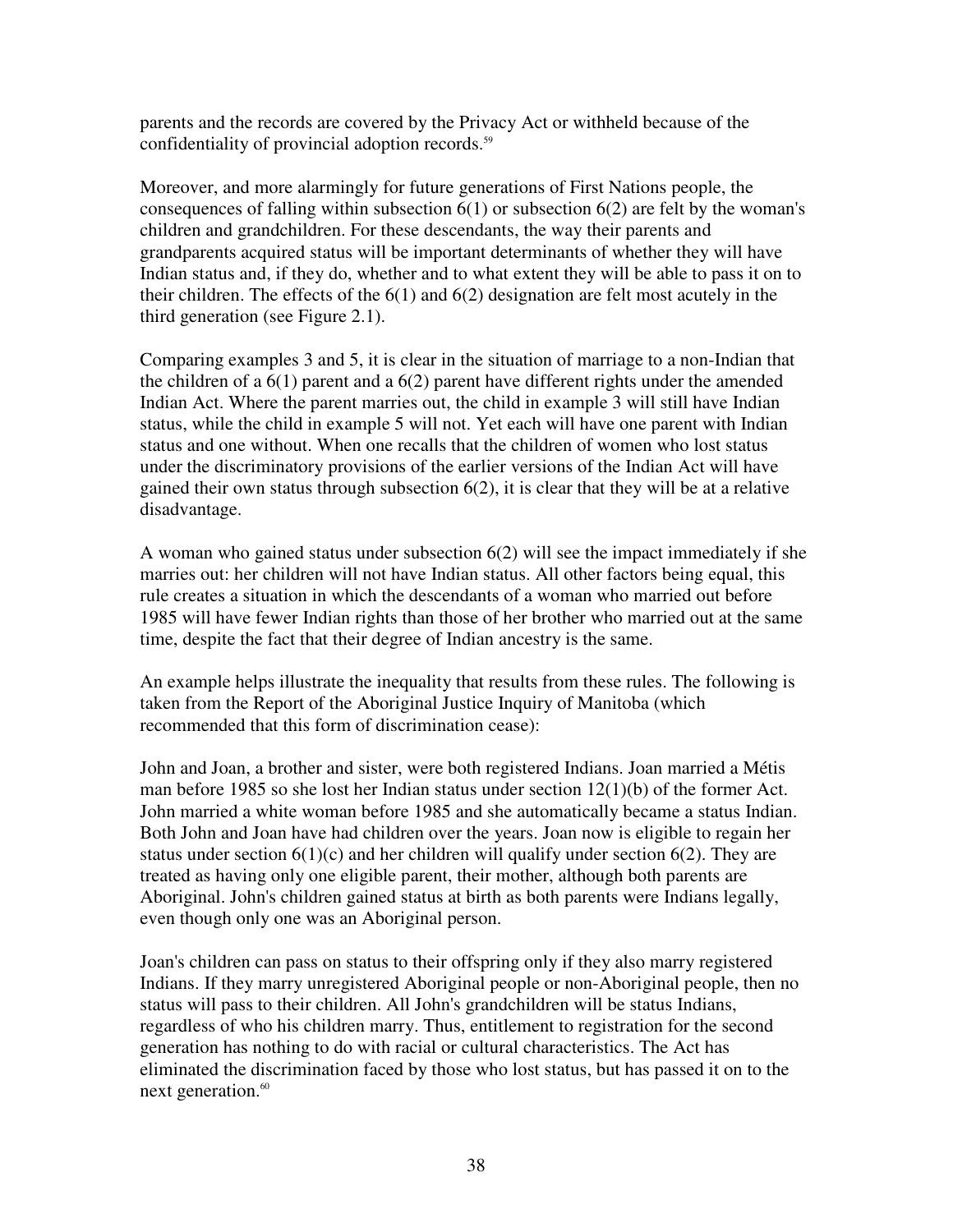

The establishment of categories for Indian status was a concoction of the federal government, and instead of devising a bill that would truly repair the situation, it created a 'paper blood system' that denied thousands of individuals the opportunity to claim or reclaim their heritage. The national Aboriginal organizations had certainly not suggested such a system, nor did they consent to it. Their position was that as many individuals as possible should be registered covering at least three generations. In fact, the Assembly of First Nations and the Native Women's Association of Canada issued a joint news release on 22 June 1984 reaffirming their position: "The federal government must remedy the injustice created to people of Indian ancestry by repealing sections of the Indian Act that deny Indian status to Indians and reinstate all generations who lost status as a result of discriminatory laws enacted by the Parliament of Canada." 61

In 1985, the Assembly of First Nations made a presentation to the House of Commons standing committee on Indian affairs stating that "there must be full reinstatement of all our citizens who have lost status or whose status has never been recognized….[W]e cannot accept new provisions which will discriminate among different generations of our citizens, procedurally or otherwise, who have been affected by the discriminatory provisions". <sup>62</sup> Despite these concerns, the amendments requested by the Native Women's Association of Canada and the Assembly of First Nations were not included in Bill C-31.

The categorization of Indian status under Bill C-31 has implications for the entire Aboriginal population in coming generations. At present rates of marriage outside the 6(1) and 6(2) categories, status Indians will begin to disappear from the Indian register if the rules are not changed (see Volume 1, Chapter 2). One report on the problem supports this conclusion in the strongest of terms, noting that Bill C-31 "is the gateway to a world in which some Indians are more equal than others" because the  $6(1)/6(2)$  distinction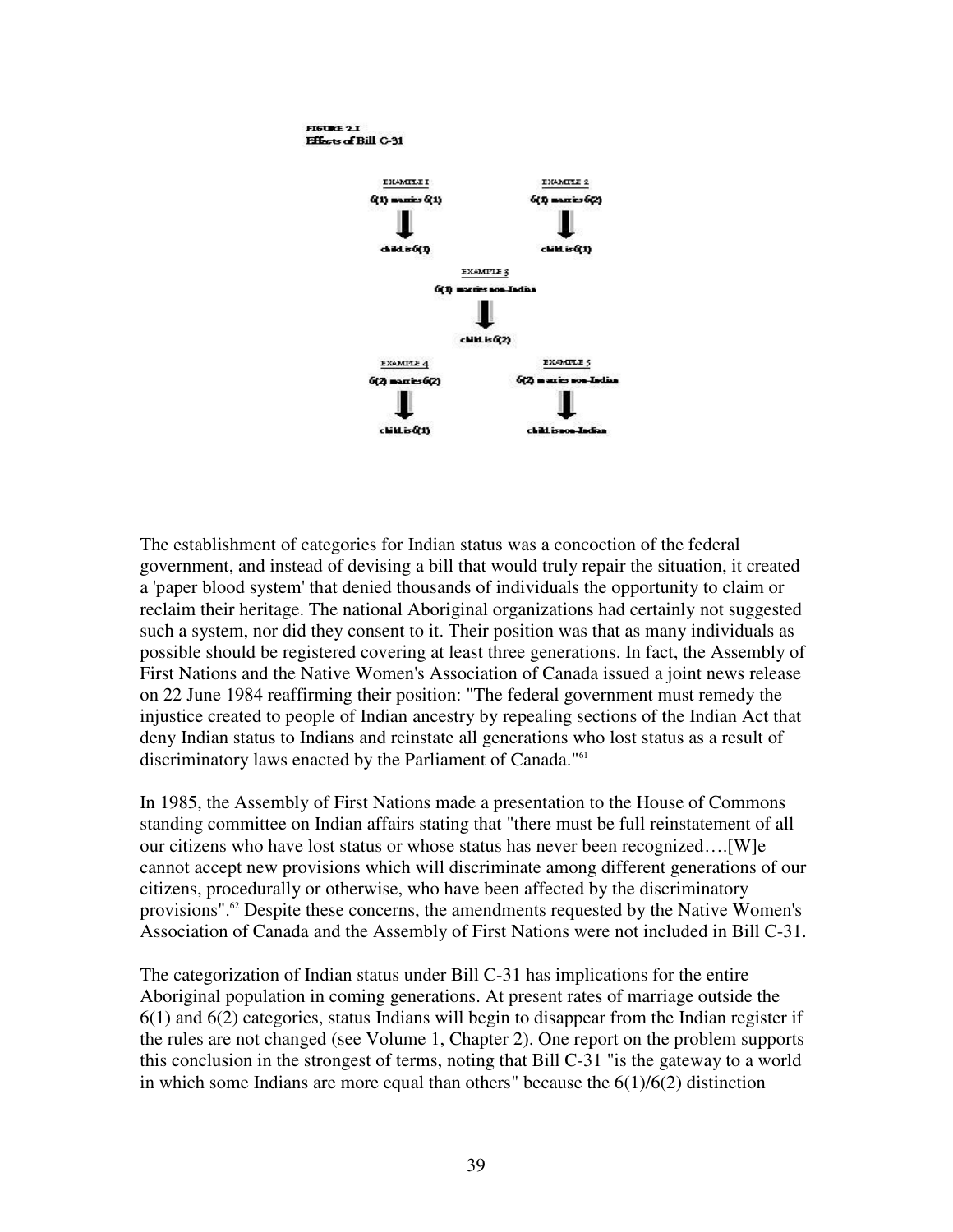creates "two classes of Indians: full Indians…and half Indians". Moreover, the report concludes, "In the long run these rules will lead to the extinction of First Nations". 63

My mother married a non-Native person, and before Bill C-31 she lost her birthright, her inherent right, and her nationality right as a Native person. She, like many women who lost their status for one reason or another, regained her status through Bill C-31. This bill also allowed her children to be recognized as status, but this is where it ends….As it stands now, I am a status person under section 6(2) of Bill C-31. My two girls are not Native through the government's eyes. They have one-quarter Native blood. Do I tell my daughters that they are not Native because their governments say it's so? No. And I don't think so, and neither should the government.

Corrine Chappell Charlottetown, Prince Edward Island 5 May 1992

It was very confusing. I don't want my children to be confused as to who they are. I married a man [who regained status under] Bill C-31. And, first of all, I told my children they were Métis and all of a sudden they can be Treaty. And I decided to leave that up to them, what they want to do. It was very confusing and…I want them to know who they are.

Pat Harper Metis Women of Manitoba Winnipeg, Manitoba, 22 April 1992

The Commission believes that the solution to this problem lies in the process of nation building. We set forth a number of recommendations to this end in our chapter on governance (Volume 2, Chapter 3).

#### *The impact of band membership codes*

I thought by applying and receiving my [Indian Act status under Bill C-31] I would have the same benefits as other status Indians. [But] I don't have equal rights and, in fact, I have less identity than before….I can't have a home on the reserve….The reserves at present could possibly house us, the Bill C-31 minority Aboriginal people, but refuse to….I will probably have a resting place when the time comes, but why should I accept to be buried on reserve land after I die, when I could also enjoy sharing all the services that are being kept away from me today….

[The problem is] coming from…Chief and Council. I know they are really against Bill C-31s. They have, I guess, no use for [us].

Florence Boucher Lac La Biche, Alberta 9 June 1992

Before 1985, Indian status and band membership were practically synonymous: all band members were status Indians, and almost all status Indians were members of particular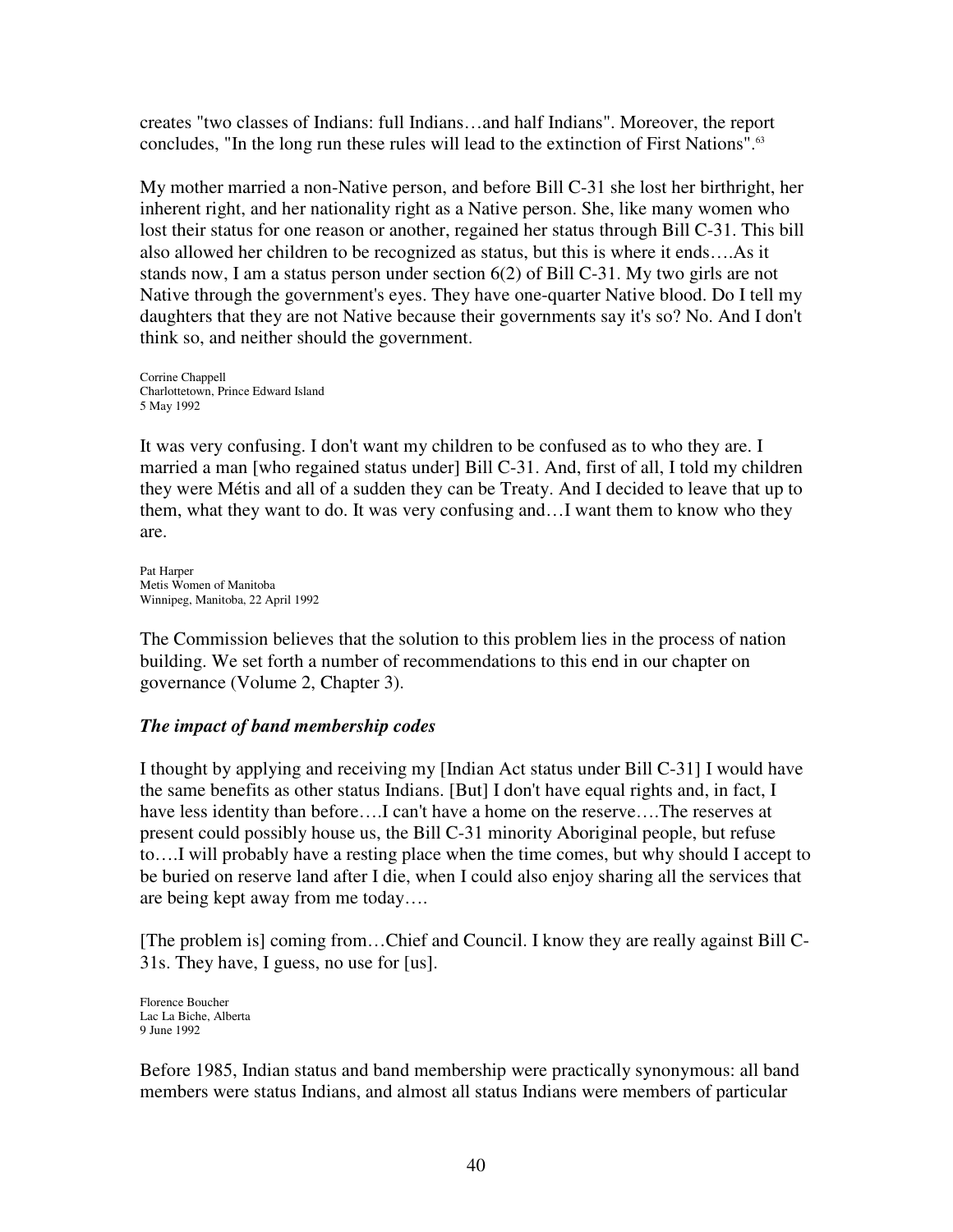bands (those that were not were on a 'general list' of Indians). The department of Indian affairs maintained both the general list and the band lists. The 1985 amendments gave bands the authority to take control of their membership lists and determine who was and was not a band member. For the first time, Indian status and band membership were separated.

Strict rules were put in place to protect existing band members and those who acquired the right to band membership through section 6. A woman's ability to be recognized as a band member and to be treated in the same manner as other First Nations people is a significant issue. This is particularly true for women with Indian status gained under Bill C-31.

Under the 1985 amendments, bands can adopt a membership code if a simple majority of "electors of the band" agree to it in a vote called for that purpose.<sup>64</sup> Adoption of a membership code means that the band, not the department of Indian affairs, will maintain the membership list according to its own rules as set out in the membership code. Under the Indian Act, electors of the band are all band members over the age of 18,<sup>65</sup> whether they live on- or off-reserve. By December 1995, about 240 bands had adopted membership codes and 370 had not.

The 1985 amendments to the Indian Act contain apparently conflicting provisions. On one hand, First Nations can assume control of membership. This implies a form of selfgovernment in which it is bands alone that decide their membership. On the other hand, under section 10, certain categories of persons acquired the right to have their names placed on band lists maintained by the department of Indian affairs before these lists were transferred to the bands and as soon as the amendments were passed into law. Under normal circumstances, persons whose names were placed on departmentally maintained band lists would automatically become band members, irrespective of the wishes of the bands concerned. This flies in the face of band control of membership, since the department of Indian affairs would still be making decisions about band membership, this time by restoring Indian status and band membership to those eligible under Bill C-31.

The primary intent of section 10 is to give bands control of their membership, with a secondary goal being to protect the acquired rights to membership of Bill C-31 registrants. In other words, the theory seemed to be that these persons ought not to be deprived of band membership arbitrarily by bands that may not have wished to include them as band members. Acquired rights did prevent bands from subsequently adopting band membership codes that excluded persons with these rights. Persons with these acquired rights of band membership would, in principle, have the right to vote on all band matters on which the general membership can vote. <sup>66</sup> This would include band membership codes. However, for reasons discussed below, this did not always happen, and band membership decisions were sometimes taken without the participation of those with acquired rights of membership.

The protection of acquired rights to band membership was established in two phases. In the first phase, which lasted roughly two years from the adoption of Bill C-31, until 28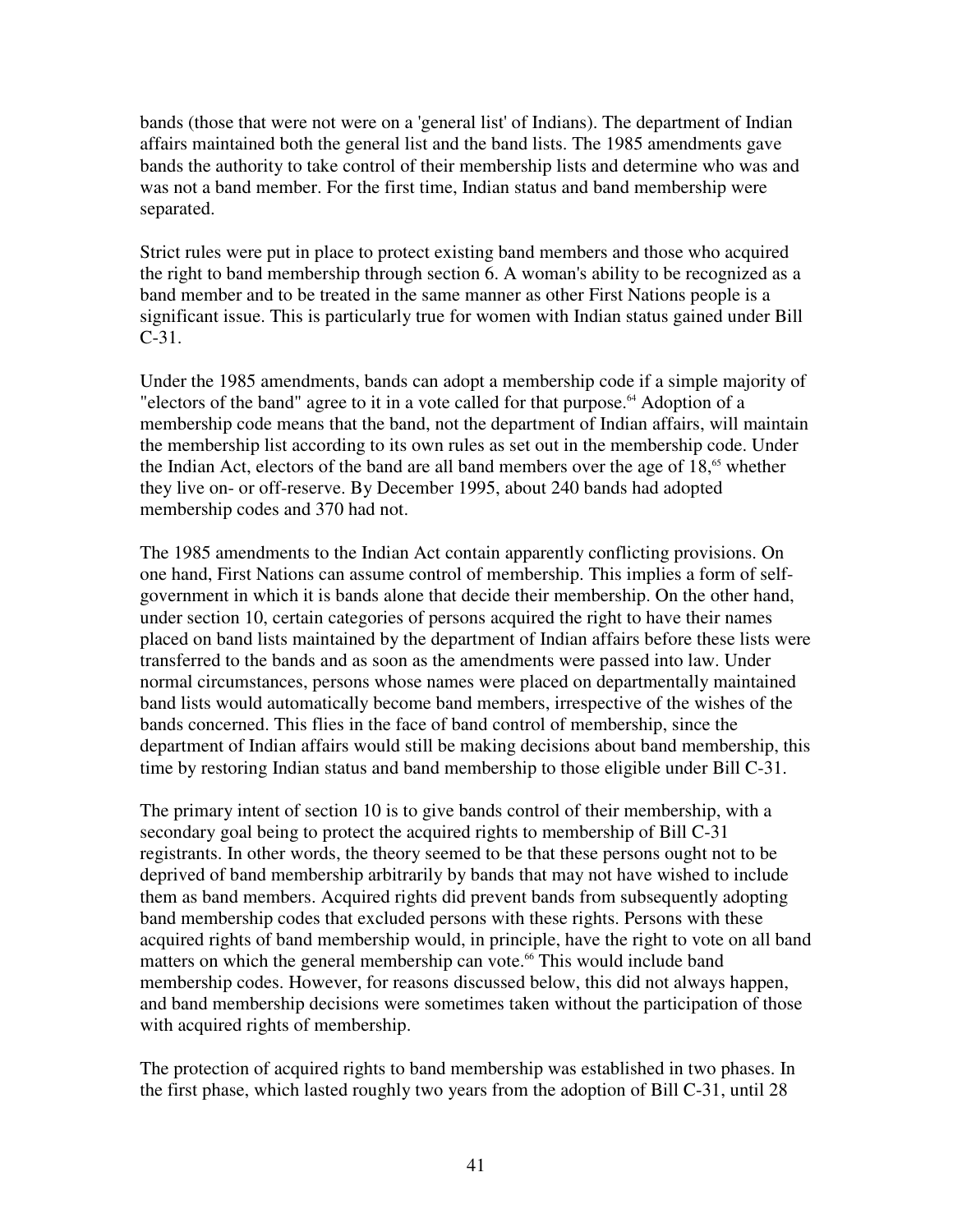June 1987, the following categories of Bill C-31 registrants under subsection 6(1) were automatically entitled to have their names placed on departmental band lists of the bands with which they were associated:  $6(1)(a)$ ,  $(b)$ ,  $(c)$  and, under  $(f)$ , those children born after Bill C-31 became law in 1985, both of whose parents are or were entitled to registration as a member of that band. Thus, their acquired rights were vested immediately and were in this sense absolute — the department of Indian affairs was required by law to place their names on the band lists it maintained before handing over responsibility for those lists to the bands that asked for it.

In the second phase, registrants in the other categories of Bill C-31 were required to wait until 29 June 1987 before their rights to band membership became vested. In this sense, their acquired rights were conditional. If by that date the band with which they were associated had not adopted a band membership code — so that the band lists remained with the department of Indian affairs — they acquired the right to have their names entered on the lists. These categories of persons were as follows under section 6:  $6(1)(d)$ , (e) and the balance of those falling under (f), along with those eligible under 6(2).

These provisions were minimum rules. Bands could go beyond them, but they were required by law to meet these standards. These standards apply to the 370 bands that did not pass their own membership codes. Anyone who met these criteria was placed on a membership list. Of the 240 bands that did adopt membership codes, 81 per cent did so in the four weeks preceding the 29 June 1987 deadline.<sup>67</sup>

Acquired rights translate only into the right to be part of the initial band population for purposes of deciding on a band membership code. There is nothing to prevent these codes from subsequently being amended to exclude individuals on grounds other than the rights that they acquired before the membership code came into force. In other words, if a band decided to narrow the definition of membership by excluding individuals on grounds other than those related to acquired rights, they could do so. The fact that this might also affect certain members who had acquired rights as well would make no difference; they could be excluded. Moreover, even where Bill C-31 registrants remained on bandcontrolled membership lists, some bands passed residency by-laws, the effect of which was to prevent Bill C-31 band members from returning to the reserve community. New Bill C-31 band members, most of whom still live off-reserve, often cannot participate in band decisions made through band councils because they cannot meet the residency requirement under the Indian Act for voting on these decisions, or because the band operates according to custom and has similar residency requirements. <sup>68</sup> The department of Indian affairs has been frank in acknowledging the shortcomings of the acquired rights provisions:

The amended Act allows a band that can obtain a majority vote of its eligible electors to control its own membership and, accordingly, 232 bands now [in 1990] control their own membership lists. In these cases, the Department adds the name of the person to the Indian Register, but cannot add them to the band list, nor ensure they are able to reside on reserve or participate in community decisions.<sup>69</sup>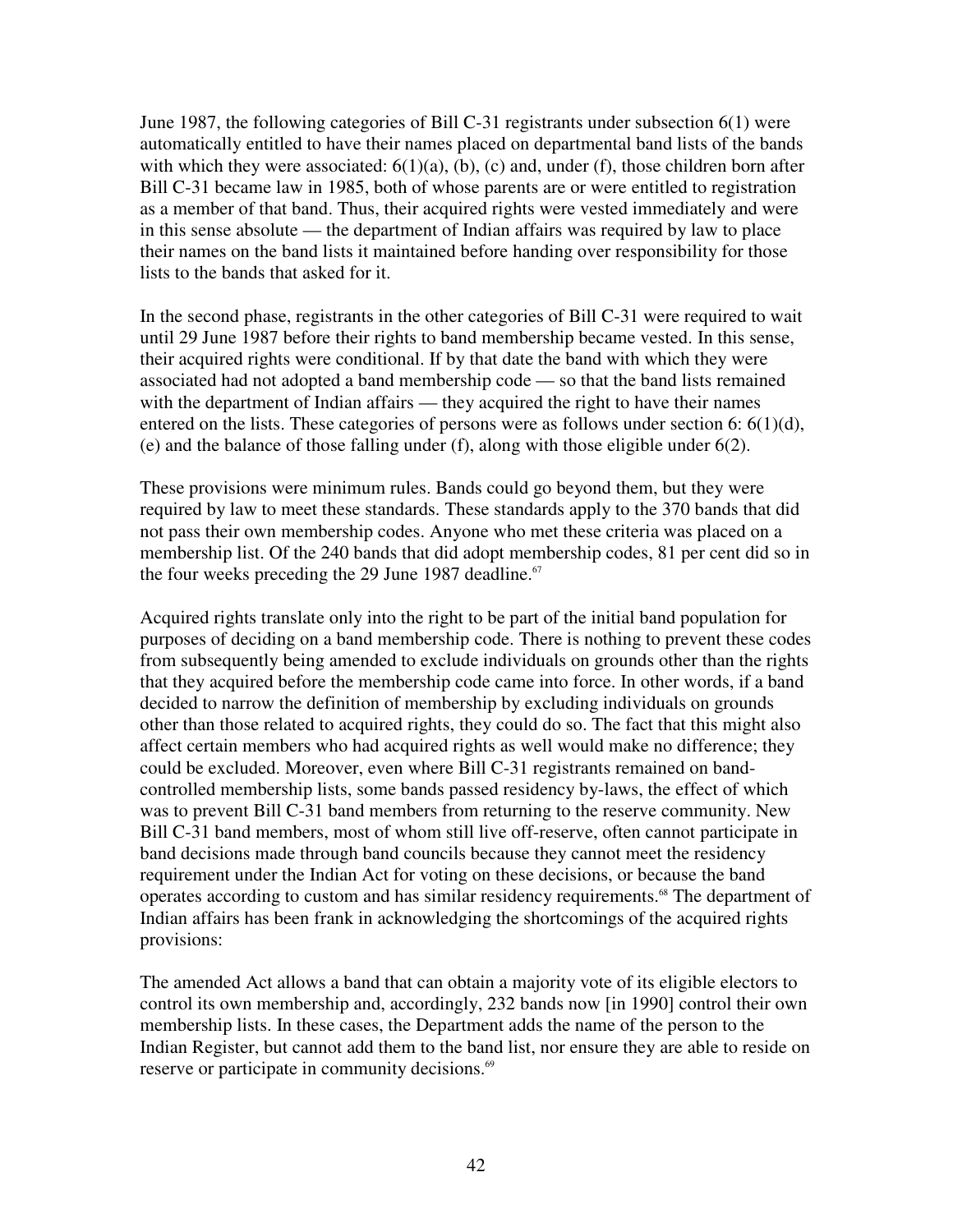In addition, because the number of people applying for restoration of Indian status was much higher than had been predicted by the department, and because restoration is a complicated and time-consuming process involving proof of descent, status decisions were sometimes delayed. In fact, in many cases it took years to get a decision. Given that most band membership codes were adopted in the first two years after passage of Bill C-31, and given that it took five years to clear up the backlog of Bill C-31 status applications, it is clear that in the interval between individuals applying for and being granted Indian status, many bands went ahead and adopted membership codes without the participation of the very people whose interests were most likely to be affected by the provisions of membership codes.

Because of delays in processing applications, it seems apparent in retrospect that bands that wished to adopt membership codes were not always aware of who their potential new members might be. By the same token, since there was no requirement that the band membership codes be published, it seems equally clear that many Bill C-31 applicants were unaware that the bands with which they were affiliated and that they might have rejoined were going ahead with codes that could exclude them. As a result, Bill C-31 registrants with an acquired right to have their names placed on band lists maintained by the department have been restored to Indian status but have found that the department no longer maintains their band's list and that they have been excluded from membership under a membership code adopted without their participation or knowledge.

Thus, in the survey of Bill C-31 registrants, the department found that only 15 per cent of registrants had been able to participate in the process by which a band membership code was adopted. These problems, coupled with the impact of the Indian Act rules requiring reserve residency as a precondition for voting, compelled the department of Indian affairs to conclude that "[g]enerally, only regular band members were involved in developing and voting on these rules". 70

Membership codes still do not have to be published, so even today Bill C-31 registrants are often unaware of decisions being taken by the bands with which they are associated.<sup>71</sup> The department of Indian affairs has refused to intervene, on the grounds that these are issues between the individuals and bands concerned. Many Bill C-31 cases are now before the courts, involving First Nations women and their descendants who are often no further ahead than when they first applied for reinstatement, having to rely on costly litigation to obtain the band membership that they believed these amendments had given them. 72

In the same way, a number of bands have gone to court to prevent people who acquired or regained status under Bill C-31 from acquiring band membership. The bands have argued that their right to control their own membership is an Aboriginal or treaty right protected under the Constitution Act, 1982 that enables them to ignore the requirement in Bill C-31 to reinstate the persons who acquired rights to band membership during the first phase. In the Sawridge Band case, however, the trial judge found this argument to be without foundation, ruling that subsection 35(4) operates in the section 35 context to prevent bands from discriminating against Indian women in their membership decisions.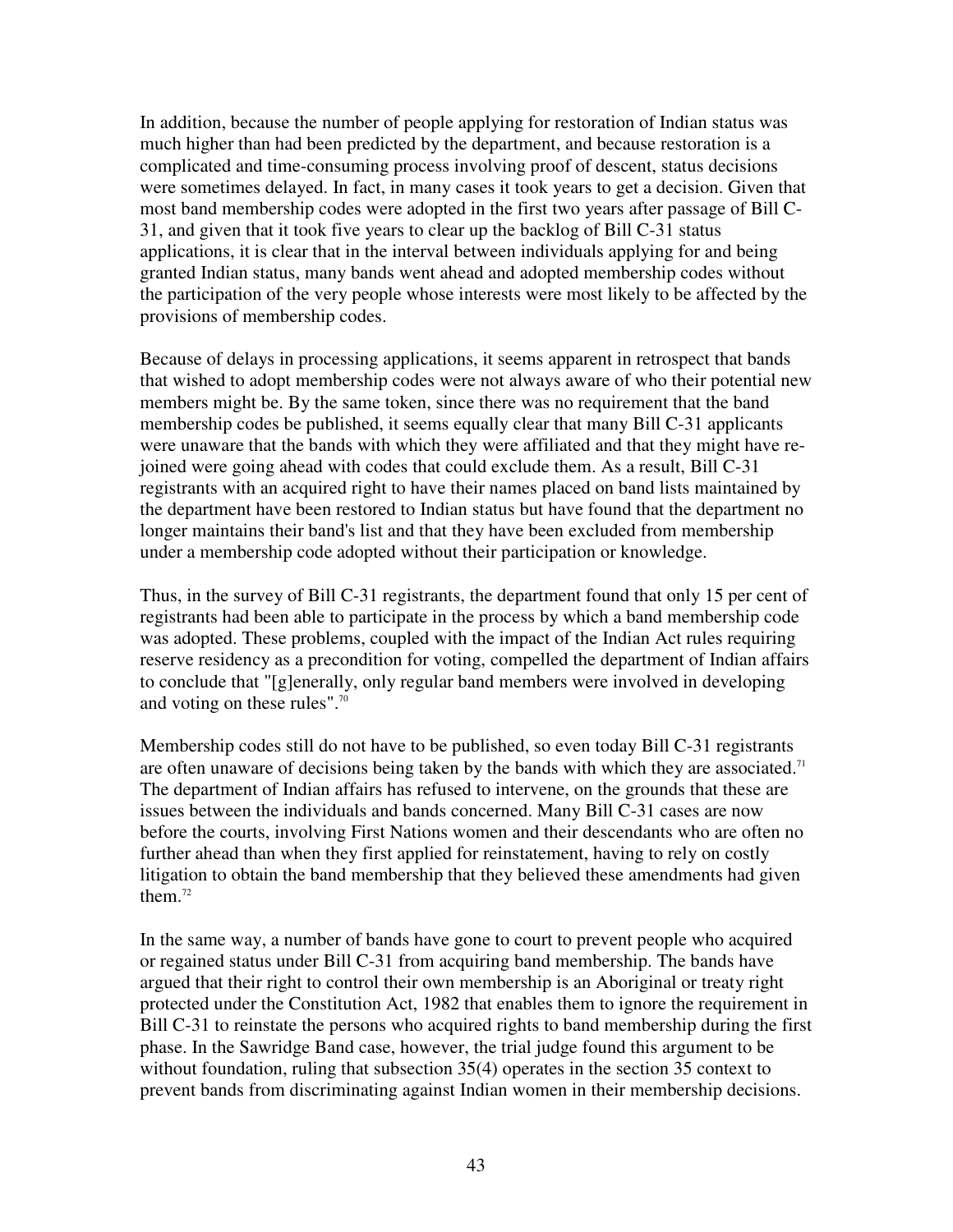He also found that whatever power bands may have had to determine their membership was extinguished before the advent of section 35: "no aboriginal right either to discriminate against aboriginal women, or to control membership at large, ever survived to enjoy the protection of subsection  $35(1)$ ".<sup>73</sup>

As mentioned, 240 bands representing nearly 40 per cent of the status Indian population had adopted band membership codes by December 1995. Band membership codes are based on one of four principles of descent. According to Clatworthy and Smith, among the 236 bands that had adopted codes by 1992, the breakdown was as follows:<sup>74</sup>

• The one-parent rule — used by 90 bands across the country — holds that an individual is eligible for membership if one parent is a band member.

• Under the two-parent rule, used by 67 bands, both parents must be band members.

• Another 49 bands follow the rules set out in subsections 6(1) and 6(2) of the Indian Act. This, of course, is the same rule used by bands without a membership code, except that in the latter case the department of Indian affairs enforces it, not the band.

• The fourth and final type of membership rule is based on blood quantum and is the method chosen by 30 bands. A blood quantum rule sets a criterion for membership based on the number of Indian ancestors in an individual's family history. Blood quantum codes measure a person's quantum by adding the quantum of each parent and dividing by two. An individual with one parent of 100 per cent Indian blood and one parent with no Aboriginal blood is considered to be 50 per cent Indian. Similarly, if both parents are considered 50 per cent Indian, the child is considered 50 per cent Indian. A typical blood quantum criterion for band membership is 50 per cent, although there are codes where the quantum is set either above or below this level.

While ostensibly supportive of self-government, membership codes have the potential to undermine it in the future. An issue arises that is of concern not only to women. For example, the one-parent membership rule is more inclusive than the Indian Act rules thereby enlarging the potential band membership under codes based on this rule — but the same cannot be said for blood quantum and two-parent rules. The two-parent rule in particular has the potential to reduce band size drastically, first through restricting the initial band population and then by penalizing the children of those who marry out.

It is clear that at current rates of marrying out, some band populations will decline quickly in the coming years. <sup>75</sup> Self-government seems to imply a larger rather than a smaller population if critical mass and economies of scale are to be maintained. Although a smaller group is more likely to include people who are also status Indians under federal rules and thereby entitled to all the benefits available to Indian persons, such a group appears less likely to be able to develop the infrastructure of a modern government without bringing in additional members. This may be a recipe for continuing dependency.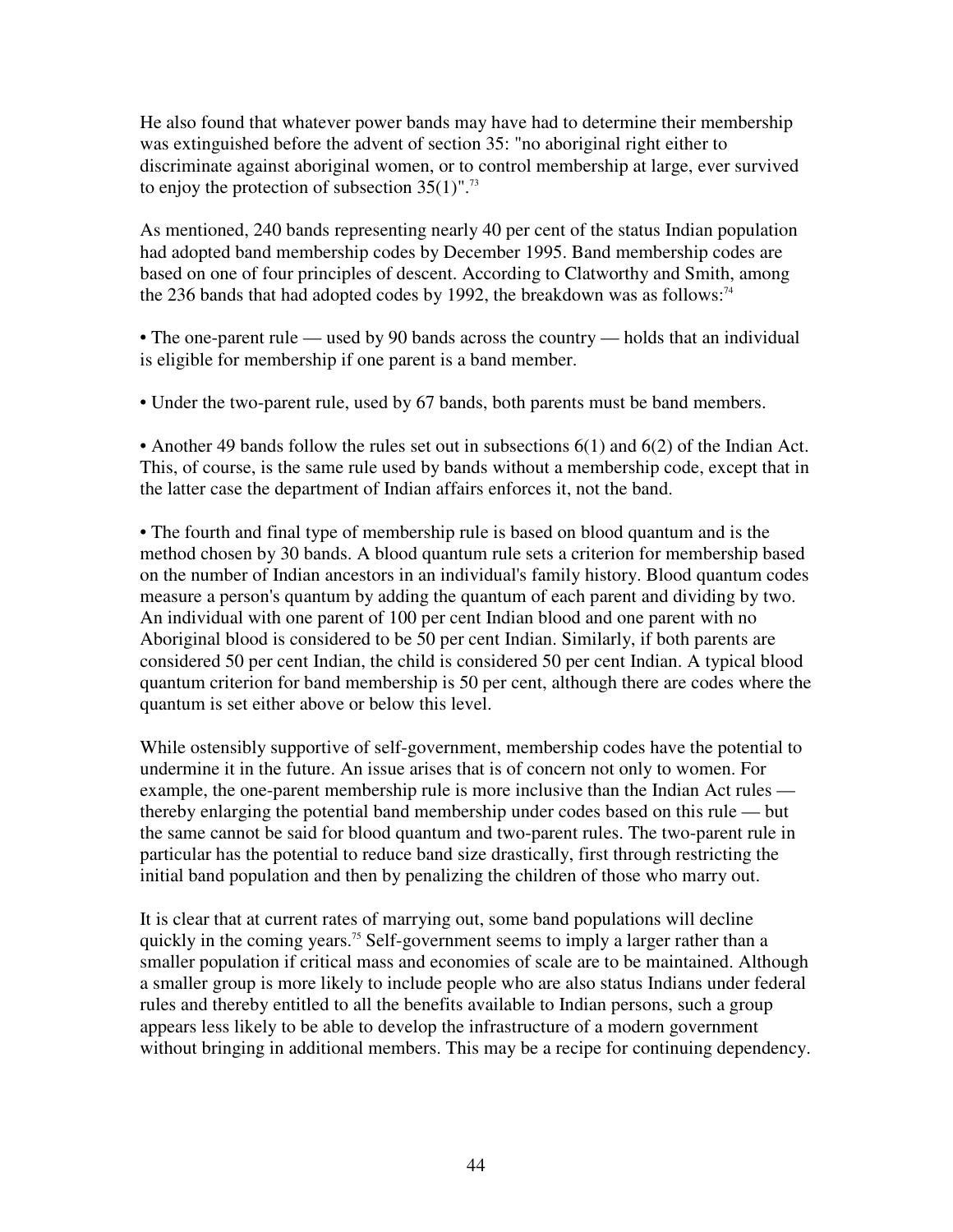Another problem is that the appeal mechanisms recommended by the new Indian Act rules do not need to be established by the bands that have adopted membership codes.<sup>76</sup> Thus, persons refused membership must go to court to challenge membership decisions. While the acquired rights provisions are supposed to ensure that no one is denied membership unfairly, some Aboriginal women told the Commission that such practices do exist. They would like to see band membership codes reviewed and, if necessary, revised to ensure fairness and the protection of acquired rights. There was also a general call for some sort of appeal mechanism, such as a separate and impartial appeal tribunal. Appeal mechanisms are discussed in our chapter on governance (Volume 2, Chapter 3).

Ultimately, any policy that creates distinctions within a group can create divisions in that group. The amended act establishes a series of distinctions around which disputes can develop: subsection 6(1) versus subsection 6(2), members versus non-members, and Indian versus non-Indian. Even more damaging, these categories have the potential to become the basis for social divisions within First Nations communities. Divisions within a group can be accentuated, and tensions heightened, when resources are scarce.

For example, initially the non-Indian spouses of status Indian band members will have a lesser status in the band community. After one generation, however, they will be joined by the non-Indian children of 6(2) status Indians who have married non-Indians. After two generations, these non-Indian children will reach adulthood and may marry each other or other 6(2) status Indians. In either case, their children will not be Indians under the Indian Act. Thus, within a couple of generations, Indian band communities will have sizeable populations of non-Indians who, under current federal funding formulae based on the number of status Indians in a given band — will begin to put strains on federally funded services. Moreover, these people will also be ineligible for federal programs available to status Indians, such as uninsured health benefits and postsecondary education. An underclass will thus have been created in First Nations communities. 77

In the same way, one- and two-parent band membership codes may also lead to divisions within communities. For example, under a two-parent code, in 50 years band members may well be outnumbered by non-members in a community. Since only band members will have voting rights, however, they will be in a position to control political life and the allocation of benefits such as housing. At the other end of the spectrum may be bands with one-parent membership codes in which the band membership is large but increasingly composed of non-Indians as a result of the way the  $6(1)$  and  $6(2)$  distinctions work in the case of out-marriage. Funding based on the number of status Indians will not be able to keep pace with community needs. Although all band members, whether status Indian or not, will be able to vote and to decide on the allocation of vital resources, band members who are status Indians and who 'count' for purposes of funding may grow to resent those who are not but who nonetheless take part in the benefits of band membership. These are hypothetical projections based on existing rules. This is not the future we have in mind.

#### *The right to live on-reserve*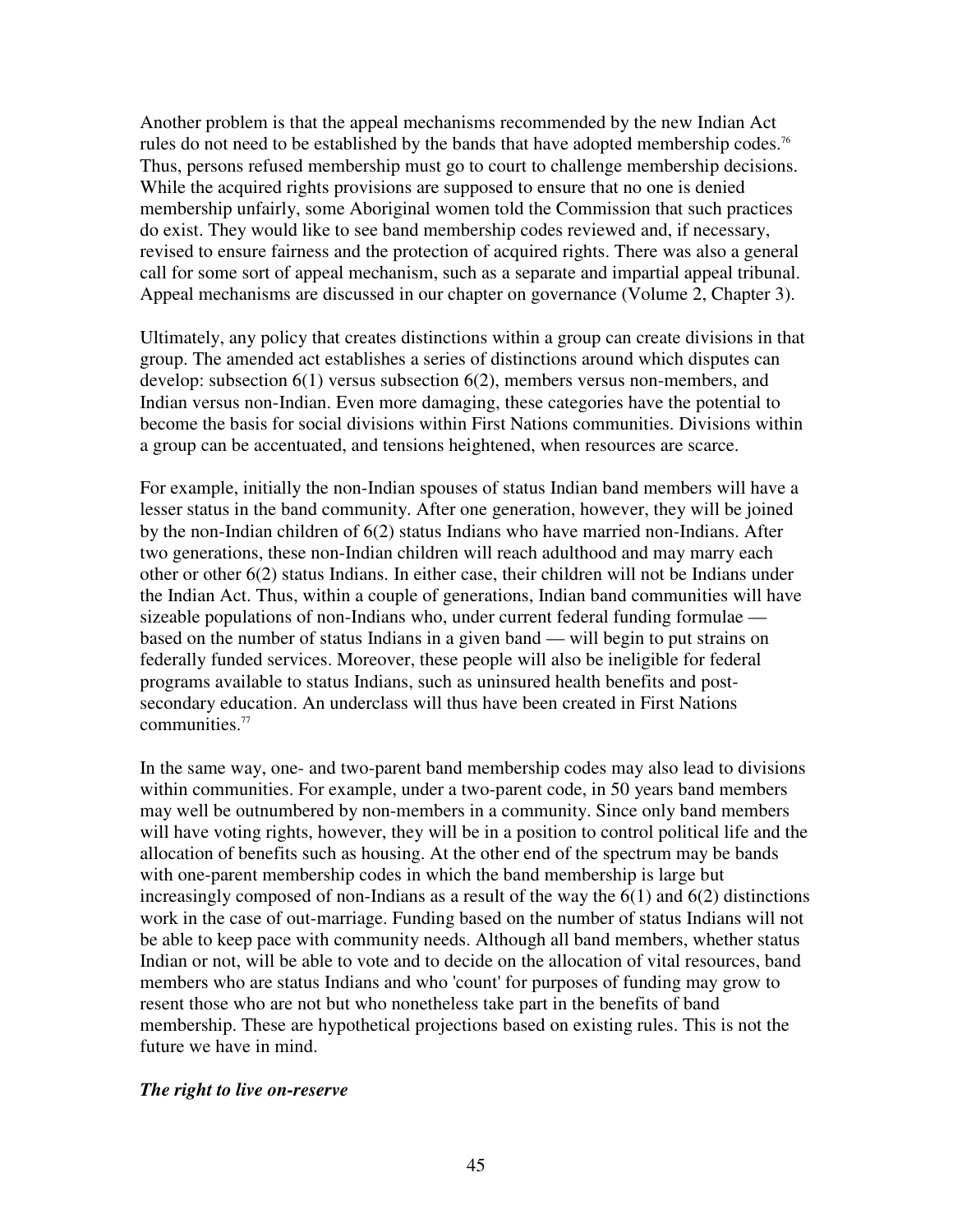I think it's a trick when they reinstate the people…they were promising too much of everything, the housing and the land. But we don't have land. I don't have land. I got a house, [but] it belongs to my husband....But whenever I go on the reserve I won't have land. I have to go and chop a tree and look around and sit on that stump, see if there is any room where I can live, put my house.

Samaria Reynolds Indigenous Women's Collective Winnipeg, Manitoba, 29 April 1992

The right to live on a reserve is an emotional as well as a political issue. For many Bill C-31 registrants, the reserve is an important source of personal identity: it is part of their traditional homeland, their community. The department of Indian affairs survey supports this observation. It found that, of the 2,000 Bill C-31 registrants whose views were canvassed, almost two-thirds reported that they applied for Indian status for reasons of identity or because of the culture and sense of belonging that it implied.<sup>78</sup>

Most people whose Indian status was restored through Bill C-31 (as opposed to those who gained Indian status for the first time) were compelled in one way or another to leave their home communities; hence the attempt in Bill C-31 to repair, at least partially, the injustice done to them and their descendants. However, current reserve residents also leave their home communities for a number of reasons — to pursue post-secondary educational opportunities, for health care, to acquire marketable skills they cannot acquire on the reserve. As we point out in our chapter on Aboriginal people in urban areas (Chapter 7, later in this volume), Aboriginal women also leave their communities to escape physical and sexual abuse. Others leave because they feel that their needs are not being taken seriously and that they have no control over issues that directly affect them. But many leave with the intention of coming back and with the expectation of having a place to live when they return.

Reserve residency is not an absolute right for people with Indian status or even for those who belong to a particular band, whether the membership list is maintained by the department or by the band. In fact, subject to a number of ambiguously worded limitations and guidelines, the authority to decide on-reserve residency matters rests with the band council under subsection  $81(1)$  of the Indian Act — a power provided in the 1985 amendments.

Unfortunately, the Indian Act, in most respects, is not very helpful in determining what rights, if any, an adult member of a band has to live on a reserve. For example, one might have assumed that, to protect the acquired membership rights of Bill C-31 registrants, residency rights would be part of the acquired rights that bands would be obliged to take into account in their by-laws. They are not, however. As a result, many Bill C-31 registrants who might otherwise wish to return to their reserve communities continue to live off-reserve.

In addition, many women object to being affiliated automatically with the bands that Indian affairs records show they were connected to in the past through their fathers or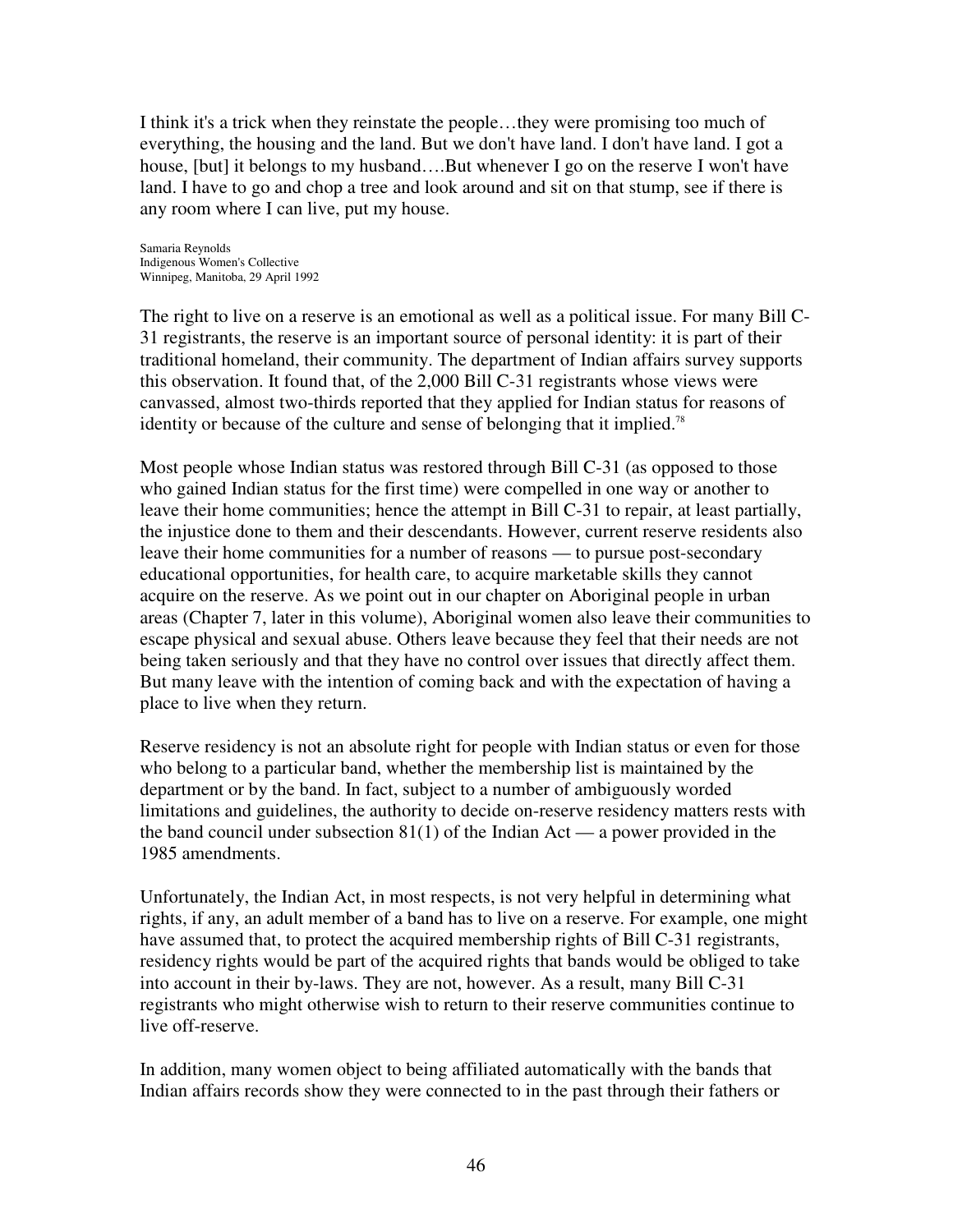husbands. In this regard, Indian affairs acknowledges that "[r]egistrants would much prefer to be affiliated with a band closer to their domicile or to a band with which the mother or wife in a marriage is affiliated".<sup>79</sup>

Indian women have concerns about the right of their children to live on reserves. Children have special rights with regard to residence. The Indian Act provides in section 18.1 that children may reside on reserve lands if they are dependants of, or in the custody of, a band member who is himself or herself resident on-reserve. This provision was part of the Bill C-31 amendments. The most common situations would be cases of adoption, court-ordered custody and foster children. Because the conditional acquired rights described earlier and referred to in subsection 11(2) have been avoided by the many bands that passed membership codes before 29 June 1987, and because band membership codes may exclude children who might otherwise have been included on band membership lists under the new membership codes, situations can arise where the natural children of band members may not themselves be band members. For example, under a blood quantum test, an Indian man and his non-Indian wife would both be band members, but their child (being only 50 per cent 'Indian') might not be. However, the children will be allowed to live on-reserve because of section 18.1 as long as they are dependants. This provision would seem to constrain the authority of bands to exclude from reserve residency minor children who are not band members.

Many Indian women believe that further analysis is called for. They would like to see a review of residency by-laws to ensure that they do not unfairly affect a particular group, especially as relating to Bill C-31 people. Women would also like the relationship between residency by-laws and band membership codes examined to ensure that the two do not operate jointly to exclude people in ways they would not do individually.

#### *Land-holding system on reserves*

Many, though not all, Indian bands operate under a 'certificate of possession' system. Aboriginal women told the Commission that the regulations for issuing certificates of possession are a limiting feature of the Indian Act because of sexual discrimination.

The certificate of possession (CP) system is set out in section 20 of the Indian Act. Under it, an Indian is not 'lawfully' in possession of reserve land without an allotment by the band council as approved by the minister. A CP is therefore evidence of the right to possess reserve land and to occupy that land. But this right can be terminated if an individual ceases to be a band member. Section 25 provides that when an Indian ceases to be entitled to reside on a reserve, he or she has six months to give the right of possession to another band member (or the band). After that, the land automatically reverts to the band. Extensions can be granted, and the act allows for compensation for improvements.

This system can create a curious situation in which a band member without a CP can be expelled from the reserve by the band, but one with a CP cannot be expelled because the certificate carries with it the right to occupy the land. However, under section 25, any individual can lose the right to reside on a reserve upon loss of Indian status or band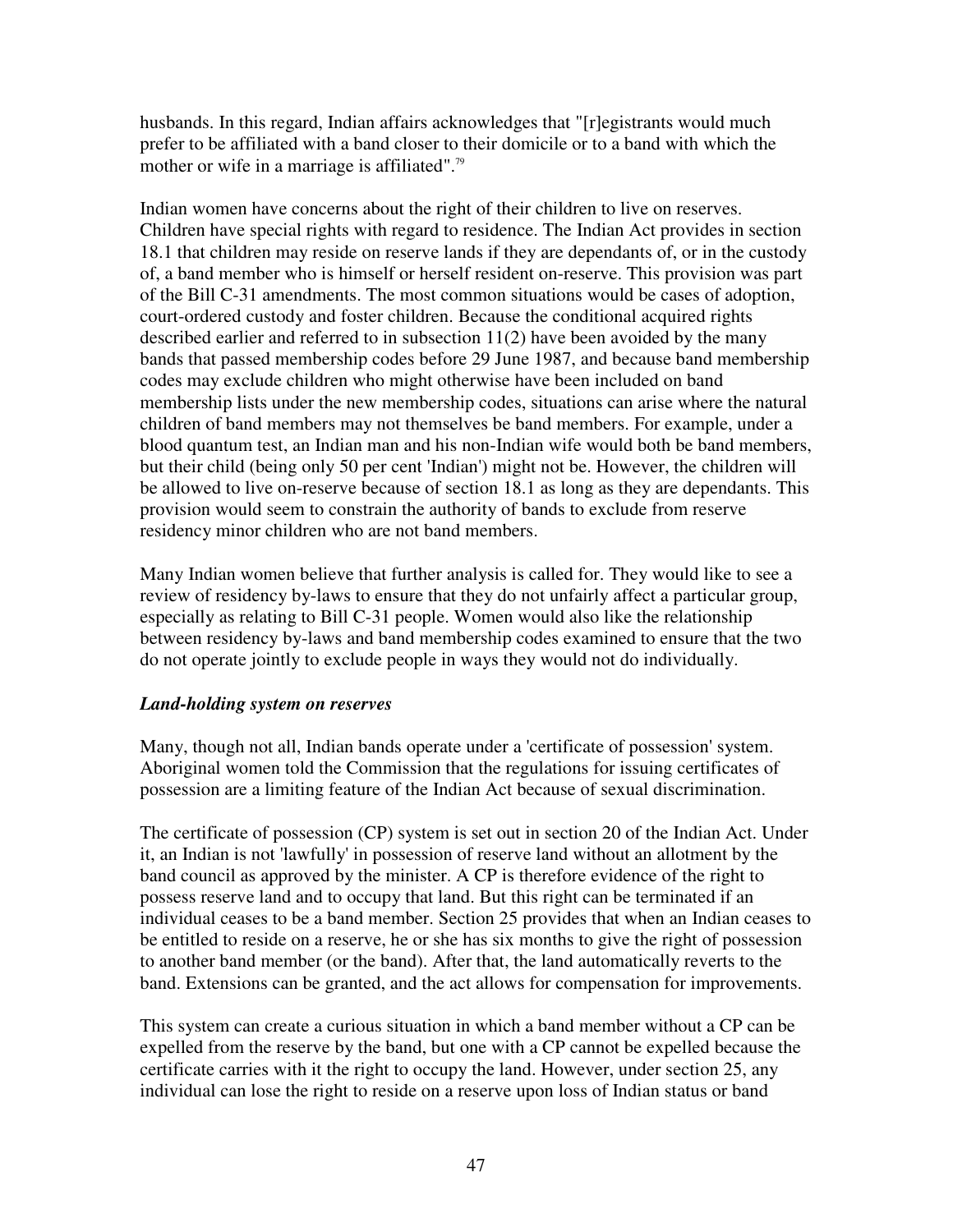membership. We have already seen that some individuals might have problems obtaining membership in a band even though they have obtained Indian status. This has ramifications for descendants, because the children of people stripped of membership or status will not be able to inherit, possess or even reside on reserve land. Most notably, this includes non-Indian spouses of Indian persons married after 1985 as well as spouses of Bill C-31 women and, potentially, their children. This affects Indian women and their families disproportionately.

There is no prohibition against women owning property through a certificate of possession. But the cumulative effect of a history of legislation that has excluded women and denied them property and inheritance rights, together with the sexist language embedded in the legislation before the 1985 amendments, has created a perception that women are not entitled to hold a CP. In a brief to the Commission, the B.C. Native Women's Society stated:

In the past, the Department of Indian Affairs has followed the practice of issuing Certificates of Possession solely to the oldest male member of the family. This tradition has been carried over from European notions of land holding and succession and it has resulted in the dismantling of many Aboriginal systems. For example, before contact, in many matrilineal systems, women held elevated positions of power and prestige superior to those of their husbands. Furthermore, the descendence of those rights and power continued through the female, not male, lineage….After contact, Aboriginal women not only lost their formal positions of power and prestige they formerly held but the new system may have caused them to lose their right to live with their children in their own community. 80

A further complicating factor is the division of property when a marriage fails. Marriage and the division of marriage assets upon marriage breakdown are governed by provincial law, but the Indian Act is paramount on reserves. A court cannot order the division of onreserve property on the same basis as it can with other property. Likewise, no court can order that one party shall have exclusive possession of the matrimonial home. Indian women on-reserve, therefore, are seriously disadvantaged. In 1986, a precedent-setting decision was made on this point. In the case of Derrickson v. Derrickson, the court held that a woman cannot apply for possession of the matrimonial home unless the certificate of possession is solely in her name. The most she can hope for is an award of compensation to replace her half-interest in the house. 81

This is seen as extremely unfair, because land and housing are in short supply on many reserves. Also, in an abusive situation, such a ruling could force a woman away from her support network of community, friends and family. The B.C. Native Women's Society has suggested that courts should view the issue as one of federal and provincial jurisdiction rather than one about "whether the application of Euro-Canadian rules and values relating to family and property are appropriate".<sup>82</sup>

In principle, many Indian women want the presumption of equitable interest in reserve lands of married (or equivalent) spouses reflected in legislation. Some possibilities were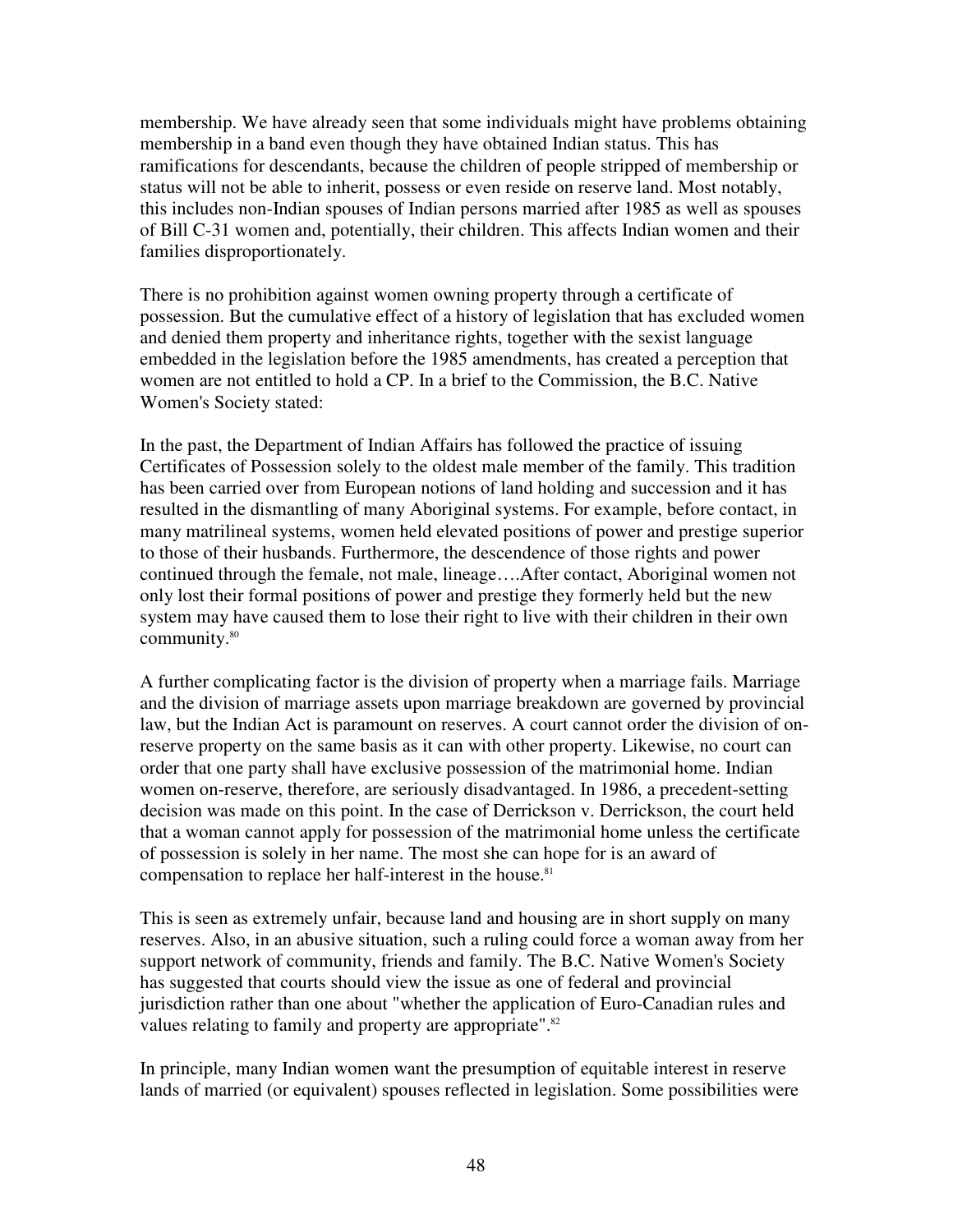put forth, such as introducing new legislation, amending the Indian Act, or referentially incorporating provincial laws on this matter. Any such amendments or legislation would have to recognize and respect Indian custom marriages. Rather than amending the Indian Act, which would involve much energy, effort and resources, another approach would address the concerns of Aboriginal women and serve the ultimate goal.

In our vision of self-government, nations are made up of thousands of individuals — who should not be categorized as status or non-status,  $6(1)$  or  $6(2)$ . All should be equal citizens of strong, healthy nations. The most offensive parts of the Indian Act cannot be changed overnight, but in re-establishing their concept of nationhood, Aboriginal people can overcome the many divisions that have arisen over the years as a result of federal policies. Many Aboriginal women who appeared before us spoke in eloquent terms about this important task.

In Volume 2, Chapter 3, we argued that in the reconstruction and recognition of Aboriginal nations, the intrusive, sex-biased and outdated elements of the Indian Act can be eliminated. The three-stage recognition procedure we recommend includes

- organizing for recognition (including the enumeration of potential citizens);
- preparing the nation's constitution and seeking endorsement; and
- getting recognition under the proposed Aboriginal Nations Recognition and Government Act.

One of the most important tasks in the first stage will be enumerating potential populations of citizens. At this early stage in the recognition process, the errors and injustices of past federal Indian policy should be corrected by identifying candidates for citizenship in the Aboriginal nation. Candidates should include not only those persons who are now members of the communities concerned but also those persons who wish to be members of the nation and can trace their descent from or otherwise show a current or historical social, political or family connection to that nation. Financial resources to meet the needs of all citizens of a nation will be a matter for treaty negotiation between Aboriginal nations and the federal and provincial governments.

As nations are rebuilt, it is envisioned that their citizenship codes will embrace all individuals who have ties to the nation but who, for reasons highlighted here, have been excluded in the past. These new citizenship provisions will eliminate concerns about the effects of Bill C-31 in creating categories of 'full Indians' and 'half Indians'. Rather than imposing restrictive band membership codes that may result in the destruction of communities over time, <sup>83</sup> Aboriginal nations, renewed and strengthened in the ways we have proposed, would implement a citizenship code that fosters inclusion and nurtures nation building.

The role of Aboriginal women in nation building cannot be underestimated and must not be ignored. As we have observed, many Aboriginal women play a special role in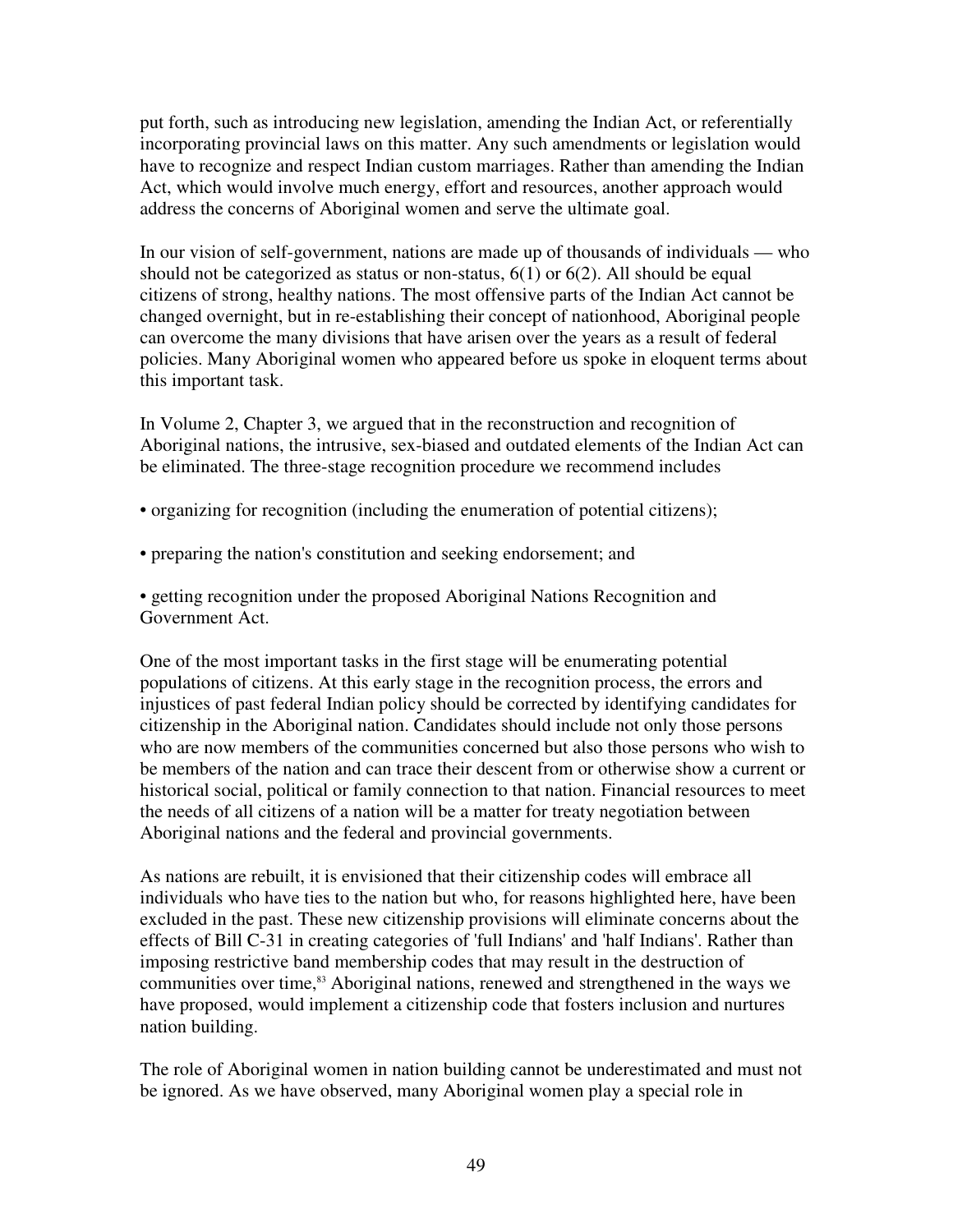articulating visions of nationhood founded on the best of past traditions and culture. These visions must guide the present leadership if Aboriginal nationhood within a renewed Canadian federation is to become a living, vibrant and egalitarian reality.

#### **Recommendation**

The Commission recommends that

### **4.2.1**

The government of Canada provide funding to Aboriginal women's organizations, including urban-based groups, to

(a) improve their research capacity and facilitate their participation in all stages of discussion leading to the design and development of self-government processes; and

(b) enable them to participate fully in all aspects of nation building, including developing criteria for citizenship and related appeal processes.

# **4. Health and Social Services: A Priority on Healing**

I find that there are so many changes that our people have undergone, so many adaptations that we have had to make to survive. There are many deep-rooted emotional problems that do not get addressed — the problems we see day to day in the high number of suicides, death by misadventure, violent deaths, high jail populations, alcohol and drug abuse and just so many throw-away people that we have.

Mavis Henry Pauquachin Band Esquimalt, British Columbia, 21 May 1992

Aboriginal women involved in health and social services, in both staff and volunteer capacities, have articulated what they see going on around them and identified what is needed. They are keenly aware of the difficulties encountered daily as Aboriginal people try to achieve a basic standard of health and social services:

Health is a matter of people's lives and if we as Aboriginal people want selfdetermination, we have to look at how we are going to recover from past and current diseases and illnesses so that we can build a healthy and sound nation.

Marlene Poitras Edmonton, Alberta 11 June 1992

Every Canadian is aware of the fact that all people carry the experiences of the past into their present lives. For the majority, it's the basis of progress. For the Métis, the past is a collection of bitter memories which, in many cases, results in people internalizing our problems, losing our sense of dignity and self-esteem and sliding downhill into despair,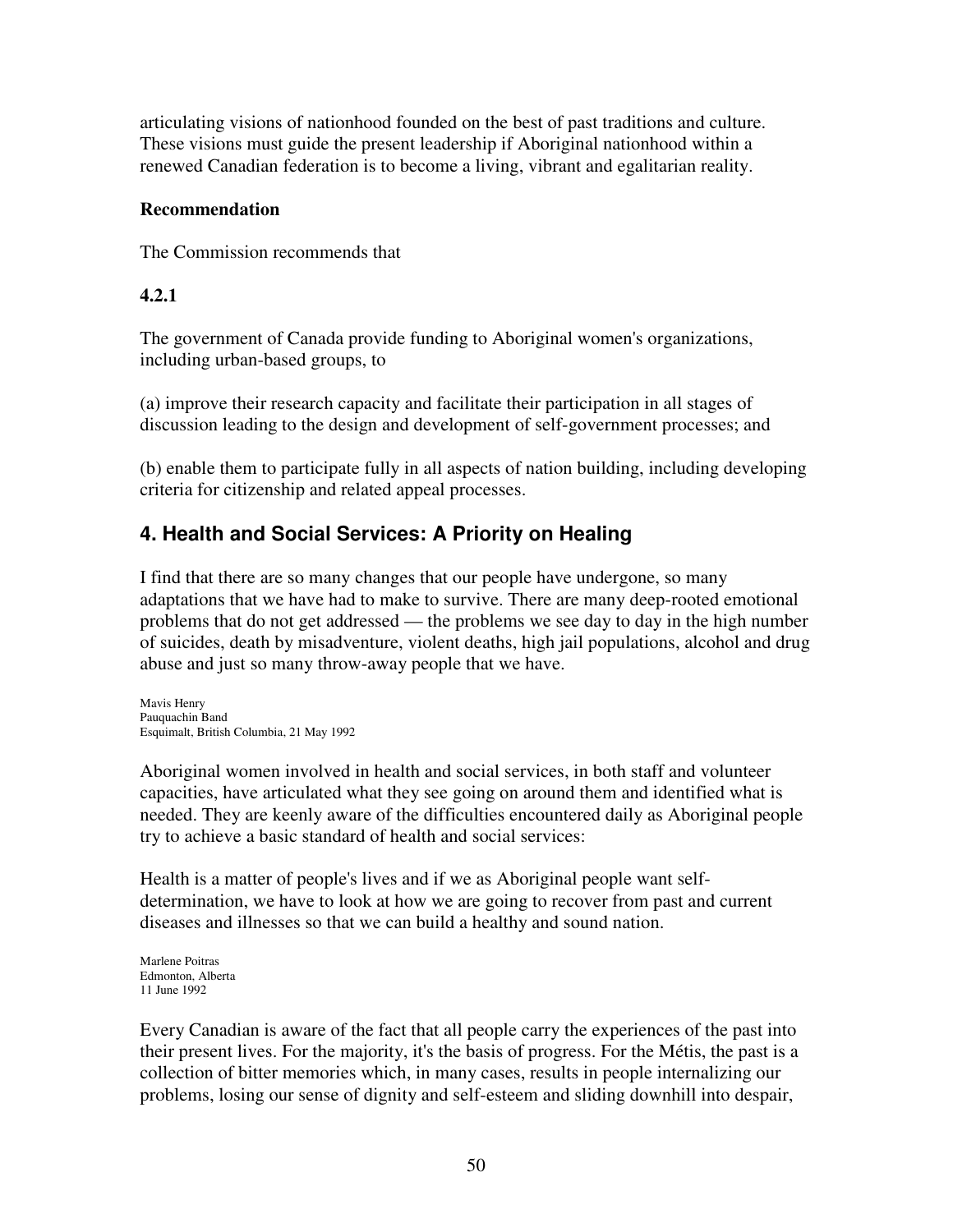which is dealt with through alcohol and drugs. Far too often the outcome is to recreate our own misery and pass it on to the next generation. Invariably, alcoholism and substance abuse is the spark that ignites family violence, child abuse, crime and all sorts of disorders within our homes and communities. The effects are felt outside the walls of our homes. It has an impact within our schools, our churches, our community administrations, our economic development efforts and everything that touches our lives.

Sandra DeLaronde President, Metis Women of Manitoba Winnipeg, Manitoba, 3 June 1993

The failure of governments to provide Métis people with sufficient resources to deal with social issues is a sign of the indifference of public policy, Sandra DeLaronde concluded.

The Aboriginal Women's Canadian Labour Force (AwCLF) assists women who encounter difficulties in the workplace. Through personal and collective experiences "as Aboriginal women trying to survive and get ahead in the context of a deeply entrenched, hostile Canadian work environment", the AwCLF identified a number of issues confronting Aboriginal women, including racism and sexism:

We see a lot of evidence…where Aboriginal women have played a leadership role in the development of institutions which will eventually be rolled into self-government, such as child welfare, the court worker program, to name two of the more prominent kinds of developments….

However, despite their many contributions and developing roles as leaders, Aboriginal women continue to face special challenges….high unemployment, very low income, high rates of conflict with the law, poor health and a high incidence of suicide and teenage pregnancies….Aboriginal women also have to deal with issues such as abuse, negative stereotyping and limited participation in decision-making positions.

Jeri Von Ramin Aboriginal Women's Canadian Labour Force Winnipeg, Manitoba, 23 April 1992

Aboriginal women also reported problems related to a lack of Aboriginal staff in agencies and turnover in that staff:

Every year we have different nurses…different doctors coming in. This is really hard on the people….The alcohol and drug problems causing family problems, spousal assault and abuse, child neglect, all of these things have happened and I lived them….I've seen women and men suffering. I've seen children suffering because of alcohol abuse and I've seen elders suffering. I know that our people are doing all they can to help in these areas, trying to get training so that they can try to help lower the number of people suffering….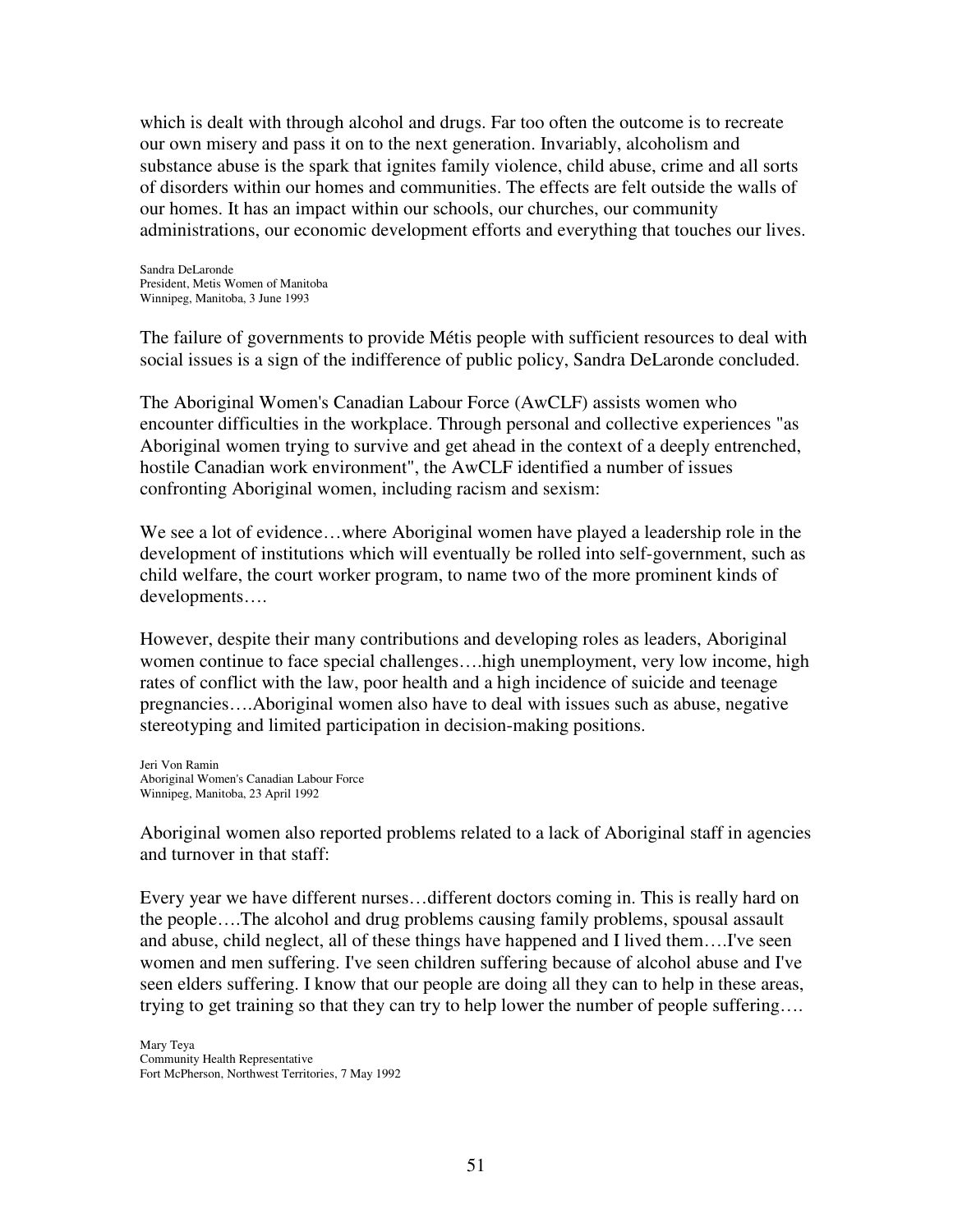Despite the problems, Aboriginal women are providing leadership and facilitating change. Nancy van Heest described the role of Urban Images, an organization serving First Nations people in the urban setting:

Initially, Urban Images worked to help women literally get off the streets, out of a life of prostitution or substance abuse, and to assist persons who wanted to get off social assistance….In the eight years the program ran, there were approximately 500-plus Aboriginal women in attendance with 376 graduating. In 1993, after selfevaluation…Urban Images changed its program focus to the Aboriginal family and now we have men in our classroom. The rationale for this shift of focus is that family systems is a more effective method. Previously the program was aimed at helping only the individual prepare for employment. There was no recognition of the importance of working with the whole family….We know that it is a waste of money to simply use a narrow pre-employment program….Unless the students empower themselves to successfully address their personal issues and future problems, these same problems will return and destroy them.

Nancy van Heest Urban Images for First Nations Vancouver, British Columbia, 2 June 1993

In our chapter on health and healing (Volume 3, Chapter 3), we cited testimony and research showing that Aboriginal people suffer disproportionately from social and emotional ill health. Reduced life expectancy and poor physical health are two major consequences, but another less tangible consequence is the undermining of collective self-esteem. In testimony and consultation, Aboriginal people shared insights about directions for change and progress toward wellness and well-being. In some places, they are already putting those insights into practice. For instance, we heard that in many communities Aboriginal women are providing leadership in facilitating healing processes and other initiatives:

As far as I am concerned, they are the strength of our communities. They always have been. As men, we may deny that because our egos get in the way. But, the fact is that in my tribe, the women were the voice of our community a hundred years ago.

Phil Hall Alderman, District of Chilliwack Victoria, British Columbia, 22 May 1992

Our roles and responsibilities have been altered. Women have had to take more responsibility, not only for the family but for the community, with very little support by leaders, by people who make decisions; and many times, as women we are left out of the decision-making processes.

Lillian Sanderson La Ronge Native Women's Council La Ronge, Saskatchewan, 28 May 1992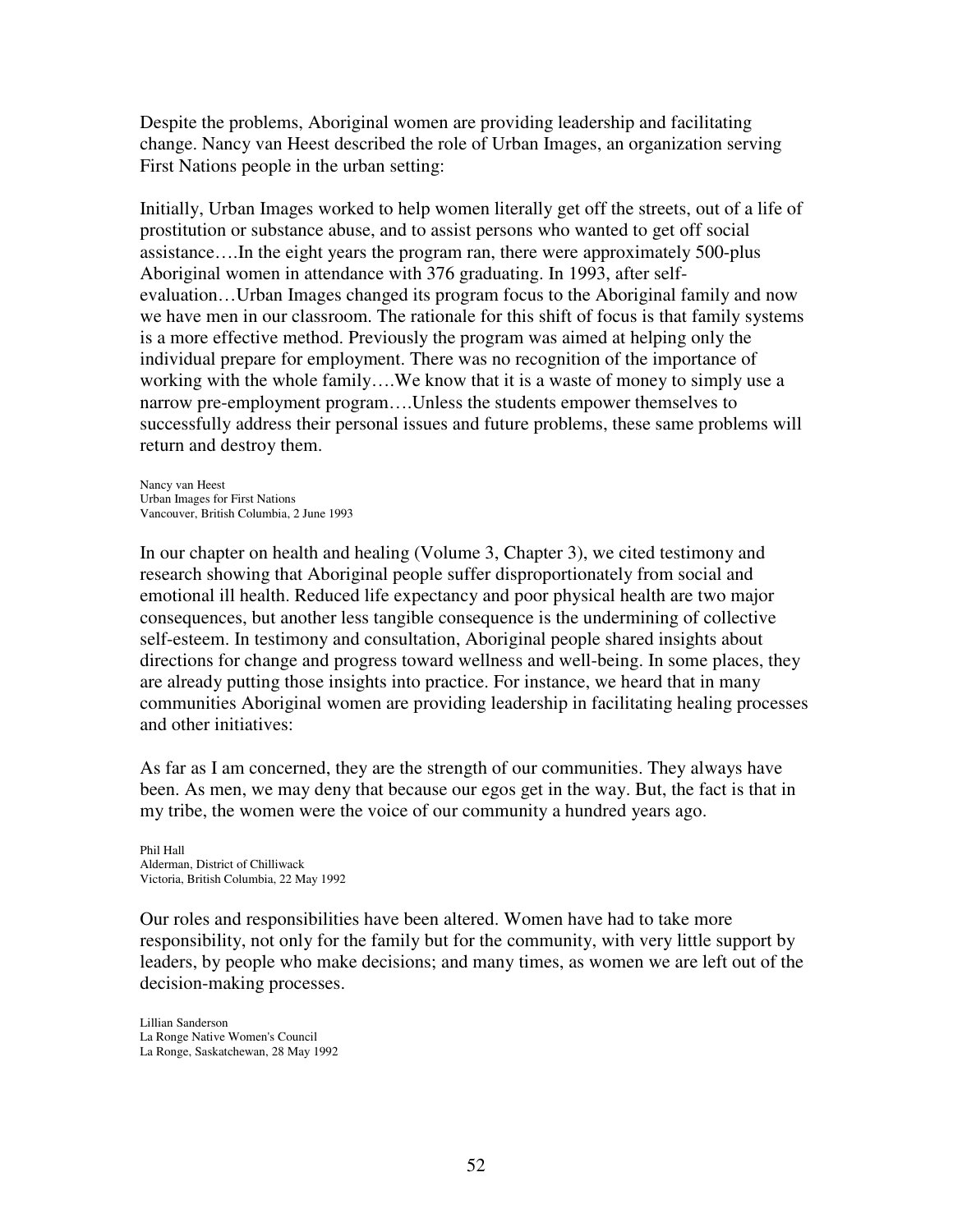The inequalities in health and well-being between Aboriginal and non-Aboriginal people extend from physical ill health to social, emotional and community ill health. When we examine patterns and dynamics over time, we conclude that no matter what the disease or social dysfunction, it is likely to be more severe among Aboriginal people. Aboriginal concepts of health and healing take the view that all elements of life and living are interdependent. From this perspective, the Canadian system of health care is deficient because it does not address the full range of causes of ill health, nor does it encourage whole health and well-being. Certain approaches have been tried in the past and have met with limited success because they were unable to account for the underlying imbalance in relations between Aboriginal peoples and the institutions and systems of the dominant society.

Aboriginal people have told us that the past can be forgiven but it cannot be forgotten. It infuses the present and gives shape to institutions, attitudes and practices that are hostile to the aspirations of Aboriginal people to assume their rightful place in a renewed Canadian federation. Aboriginal people have also said that only by facing up to the fundamental contradictions of colonialism can true healing and reconciliation take place:

In our communities right now we need a lot of healing. There is a lot of hurt…it is hurt because of the way we, as a people, have been treated for the past 500 years. Those issues have to come out and they have to be discussed. We have to be healed so that we are no longer classed as second-class citizens. We are the Aboriginal people of this land, and we must be respected for that.

Rosa Wright Fort Simpson, Northwest Territories 26 May 1992

Aboriginal women are profoundly aware of the need for healing, not just of the body, but of the mind, spirit and environment. Overall wellness is the ultimate goal. Aboriginal women spoke about healing as an essential component in all areas of Aboriginal life:

If improving the material living conditions of Aboriginal people is to be realized, then the all-around development of men and women as part of a comprehensive process must be accompanied by deeply entrenched cultural values, social relations, education and wellness so that they may achieve fulfilment as distinct personalities in accordance with their possibilities and capabilities.

Marlene Buffalo Samson Band Hobbema, Alberta, 10 June 1992

We knew we had to look back to see where we've been and we had to take a real honest, hard look at where we are now to see the reality of what we're living in right now. And we had to look ahead to see what a healthy community must be like.

Alma Brooks Wabanoag Medicine Lodge Kingsclear, New Brunswick, 19 May 1992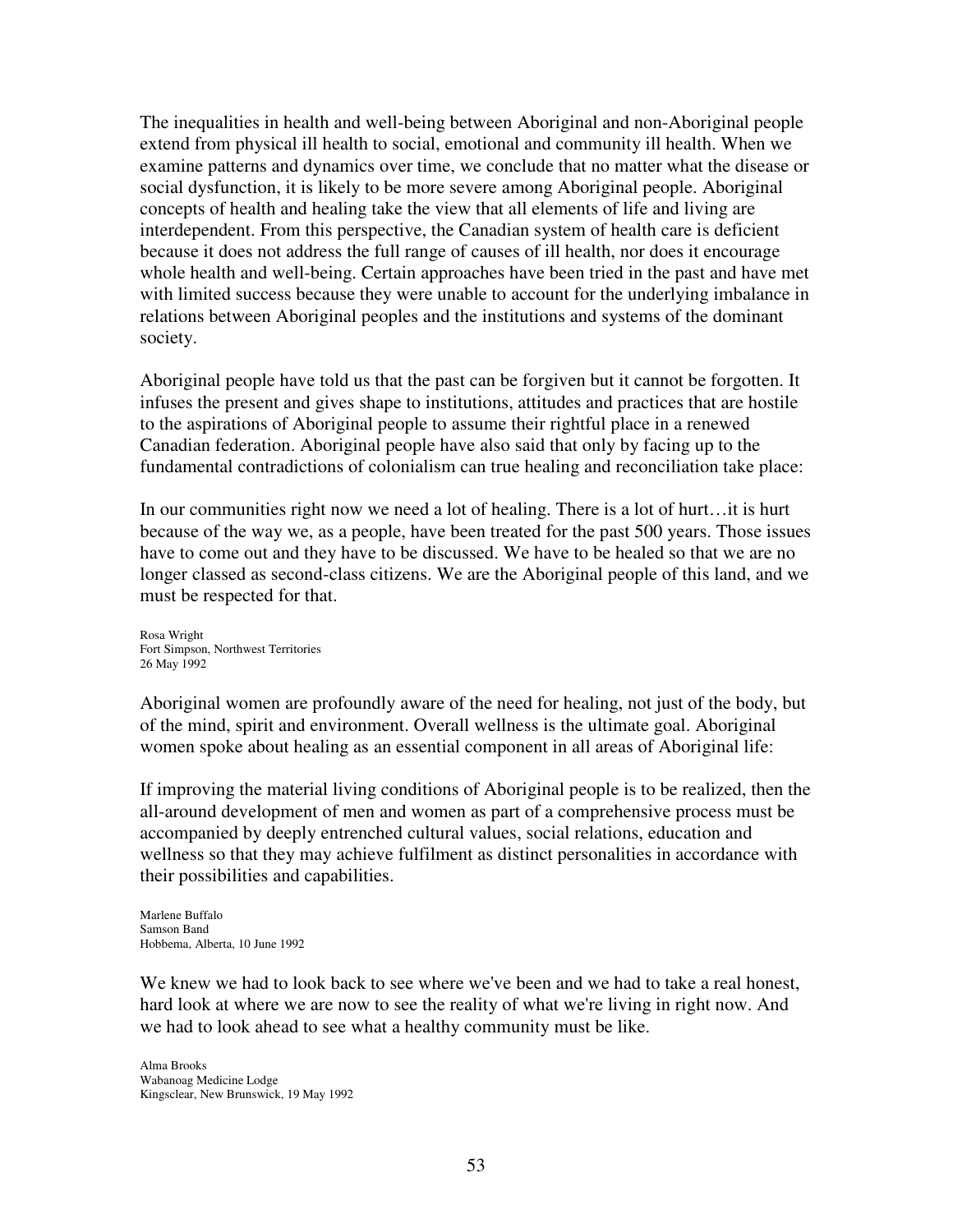Our real goal, however, is to end all forms of violence and abuse in our communities. This will only happen when the conditions which exacerbate violence are dealt with alcohol and drug abuse, the devaluation of women and girls, poverty and dependence, overcrowded housing and economic instability. We also need our communities to be places which provide opportunities for personal healing and growth, and our lands, economies and institutions to be Inuit controlled.

Martha Flaherty President, Pauktuutit Ottawa, Ontario, 2 November 1993

Aboriginal women were also clear about the types of initiatives they wish to see in their communities. They focused on initiatives that are holistic and include principles of equality and respect for self and family:

Modern medicine now knows that self-esteem is an important part of a healthy human being. By feeling good about yourself — by knowing that you have value, that your life means something — you will have confidence to lead a healthy life. More importantly, you will have the ability to add something to your family and community….We believe that education is one of the priorities in community development. It is our firm belief that the quality of education and training is crucial to improving the standard of living for our young people….We believe strongly that anything less will result in a continuation of the band-aid approach which perpetuates the tragedy of the status quo.

Violet Mundy Community Health, Ucluelet Tribe Port Alberni, British Columbia, 20 May 1993

Little information has been collected systematically about the number of Aboriginal professionals involved in health and healing services, although under-representation of Aboriginal people among health and social service professionals is acknowledged to be significant and widespread. The dearth of information reflects the low priority that has generally been accorded to the development of Aboriginal human resources in Canada, and the absence of this vital information is an obstacle to planning.

In Volume 3, Chapter 3, we set out a number of recommendations to address the complex issues surrounding Aboriginal health and social services. We were told that Aboriginal people believe the capacity to exercise responsibility resides in all beings in the natural world and that when all parts of the whole are fulfilling their responsibilities, the result is balance, harmony and holistic health — a healthy mind, body and spirit. Holistic solutions to long-standing dilemmas are being developed in diverse forms and in widely scattered locations, drawing on Aboriginal traditions of knowledge and a realistic assessment of current conditions. These initiatives mobilize the inner strength of individuals and communities, and Aboriginal people are increasingly pressing federal, provincial, territorial and municipal governments and service agencies to move aside and create political and organizational space for Aboriginal initiatives.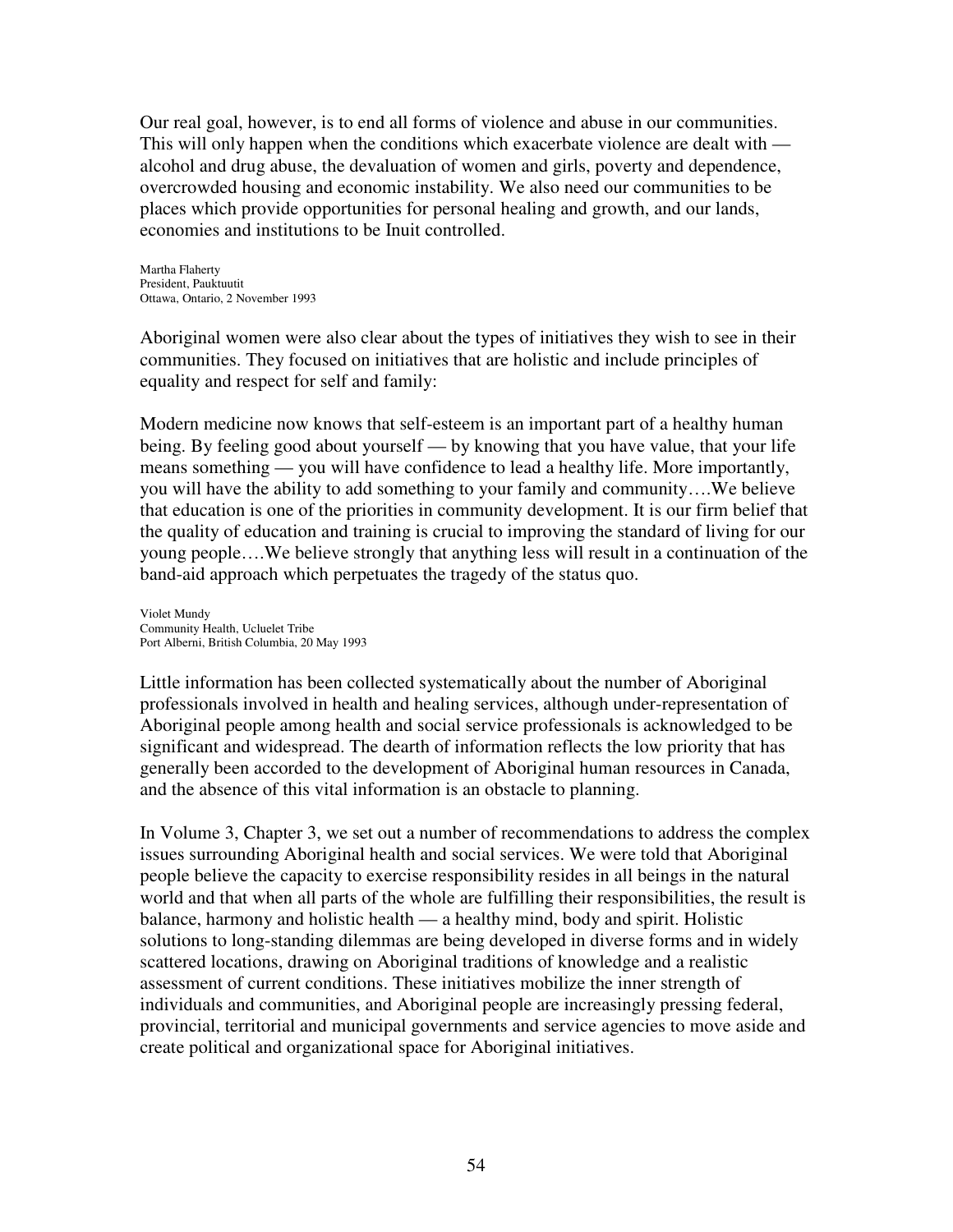In Volume 3, Chapter 3, we proposed a significant shift in the locus of control of personal and community services, away from centralized, bureaucratic regulation and toward Aboriginal community control. We also endorsed the development of distinct institutions mandated by Aboriginal governments and accountable to Aboriginal people. We proposed that the new directions for Aboriginal health and healing systems be based on four guidelines for action:

- equity of health and social welfare outcomes;
- holism in the diagnosis of problems, their treatment and prevention;

• Aboriginal authority over health systems and, where feasible, community control over services; and

• diversity in the design of systems and services.

We also proposed four practical strategies for the reconstruction of health and healing systems in Aboriginal nations and communities, strategies that are preconditions for the health and social well-being of Aboriginal people no matter which governments are in charge:

• the development of a system of Aboriginal healing centres and healing lodges under Aboriginal control as the principle units of holistic and culture-based health and wellness services;

• the development of Aboriginal human resources adequate to the new system, its values and assumptions;

• the full and active support of mainstream health and social service authorities and providers in meeting the health and healing goals of Aboriginal people; and

• the implementation of an infrastructure development program to address the most immediate health threats in Aboriginal communities, including the provision of clean water, basic sanitation facilities and safe housing.

The participation of Aboriginal women in these initiatives should be viewed by Aboriginal governments as not only desirable but imperative. As we have shown, women are providing leadership in many community-based projects, and they are often in the front line of service provision. The importance that Aboriginal women attach to healing cannot be overstated, and their role in achieving wellness needs to be acknowledged and incorporated in all aspects of the design, development and implementation of health and social services.

#### **Recommendation**

The Commission recommends that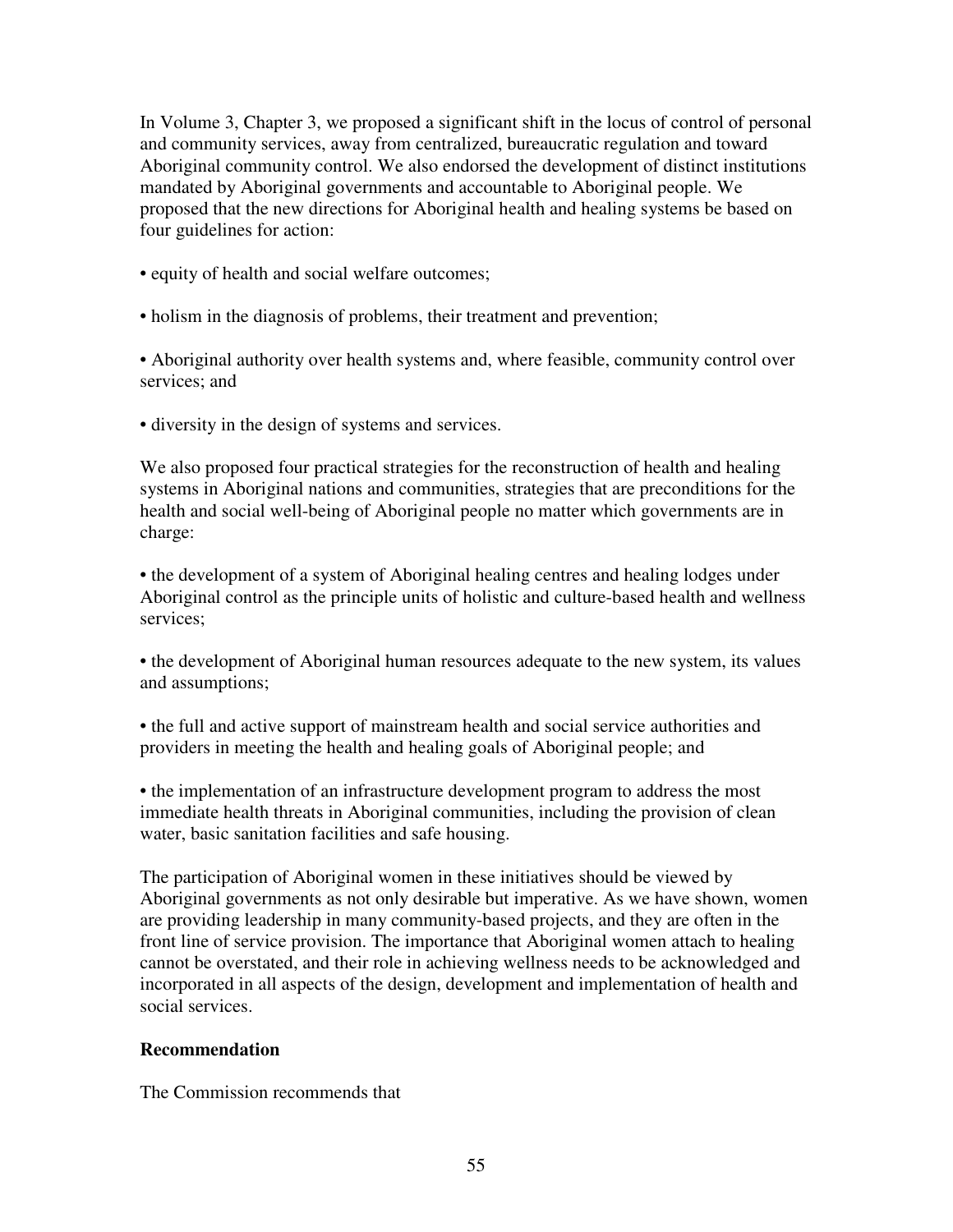#### **4.2.2**

Aboriginal governments and organizations provide for the full and fair participation of Aboriginal women in the governing bodies of all Aboriginal health and healing institutions.

In our chapter on health and healing, we set forth other recommendations relevant to Aboriginal women. For example, we called upon the government of Canada to fund national Aboriginal organizations, including women's organizations, to prepare a comprehensive, co-ordinated plan for human resource development in health and healing that builds on regional and local knowledge and initiatives.

Concerning certain existing initiatives — the Community Health Representative Program, the National Native Alcohol and Drug Abuse Program and the Indian and Inuit Health Careers Program — we recommended that Canadian governments and national Aboriginal organizations, including national Aboriginal women's organizations, examine how to expand and improve these programs so that they become cornerstones of the more holistic and integrative approaches needed to address the health and social needs of Aboriginal people.

In Chapter 7 of this volume, we discuss migration patterns and the urban experience of many Aboriginal women, particularly in relation to housing and social services. In acknowledgement of the critical role and responsibility Aboriginal women have assumed in urban areas, we recommend in that chapter that urban service agencies seek direction and guidance from Aboriginal women in formulating policy, programs and services respecting Aboriginal women. We also recommend that non-Aboriginal individuals and organizations whose work or responsibilities affect Aboriginal women's lives receive comprehensive information and education on the specific condition and needs of urban Aboriginal women.

In further discussion on health matters, Aboriginal women also spoke to us about the importance of the environment. In the far north, for example, we heard that poor sanitation is a serious problem:

This is preventable, but in a lot of cases [there are] inadequate sewage lagoons, disposable solid wastes, inadequate clean, running water….There is evidence that certain Baffin communities are contaminated with PCBs….This recognized contamination of the sea mammals affects the staple diet of many of the Inuit who eat the traditional Native foods. Concerns have been raised that PCBs can be transferred to the milk of breastfeeding mothers.

Ineaq Korgak Executive Assistant, Baffin Regional Health Board Iqaluit, Northwest Territories, 26 May 1992

On the west coast, where many Aboriginal people depend upon healthy fish stocks, we heard that the human and environmental crisis is exacerbated by other factors that are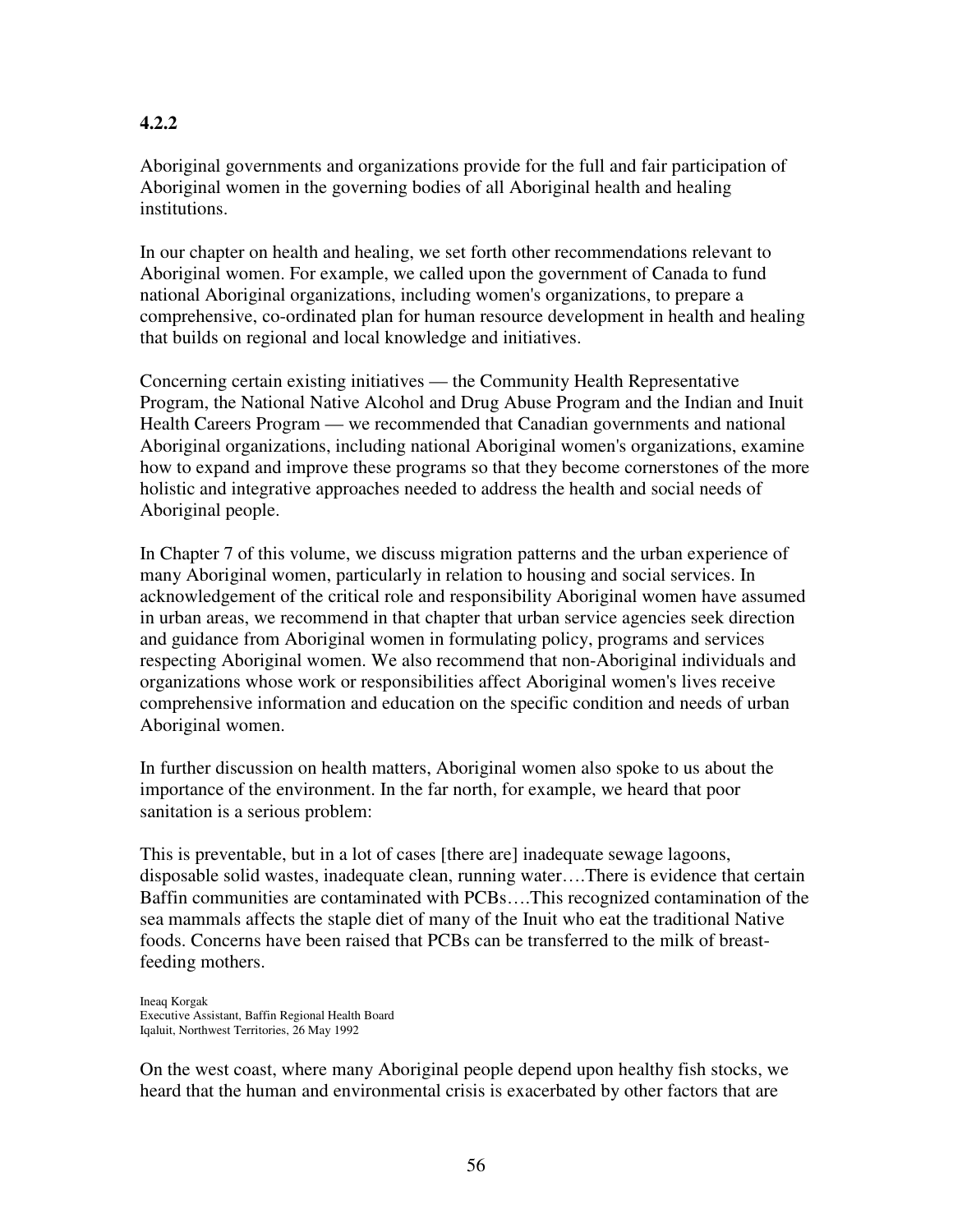ignored, or inadequately dealt with by regulations: wood fibre 'lost' and damaging habitat through smothering, oxygen depletion…leakage of toxic leachates from solids and sludges in landfills into soil and air; 'spills' of processed chemicals….We, the Tseshaht Nation, have taken the steps towards joint management to protect our resources….Our nation relies heavily on the land and sea as the Creator put it here for us all to share.

Lisa Gallic Tseshaht Band Port Alberni, British Columbia, 20 May 1992

In other parts of the country, we heard further representations from Aboriginal women, for example, about the effects of uranium mining:

The Baker Lake Concerned Citizens Committee speaks for the average person in Baker Lake, people who have nothing to gain and everything to lose if uranium mining goes ahead. If anything happened to the caribou, we Inuit would have nothing left but welfare. So our clean environment means everything to us. If people don't understand that, then they won't understand how determined we are to protect our environment and our culture.

Joan Scottie Baker Lake Concerned Citizens Committee Rankin Inlet, Northwest Territories, 19 November 1992

We also heard about environmental protection in general:

We believe that there needs to be the inclusion of environmental protection to ensure a future for all children. It must identify the rights of the earth and our responsibilities to protect the earth. Continued unrestrained development threatens us all. Aboriginal people and all Canadians need constitutional protection from more mega-project dams, clear-cut logging, mining and environmentally dangerous industries. Rather than holding out the individual or the collective to be sacred, the basic premise must be that the earth should be held sacred.

Marilyn Fontaine Aboriginal Women's Unity Coalition Winnipeg, Manitoba, 23 April 1992

Concerns related to the environment were raised by Aboriginal women throughout our hearings; for more detailed analysis and recommendations, see Volume 4, Chapter 6 dealing with the north; Volume 3, Chapter 3 on health and healing; and Volume 2, Chapter 4 on lands and resources.

## **5. The Need for Places of Refuge**

In 1969, the YwCA operated a residence for status Indian women in downtown Toronto. It was called simply 'Y Place' and was funded by the Department of Indian Affairs and Northern Development. By 1973, Aboriginal women had become involved in the administration of the residence and renamed it Anduhyaun, Ojibwa for 'our home'.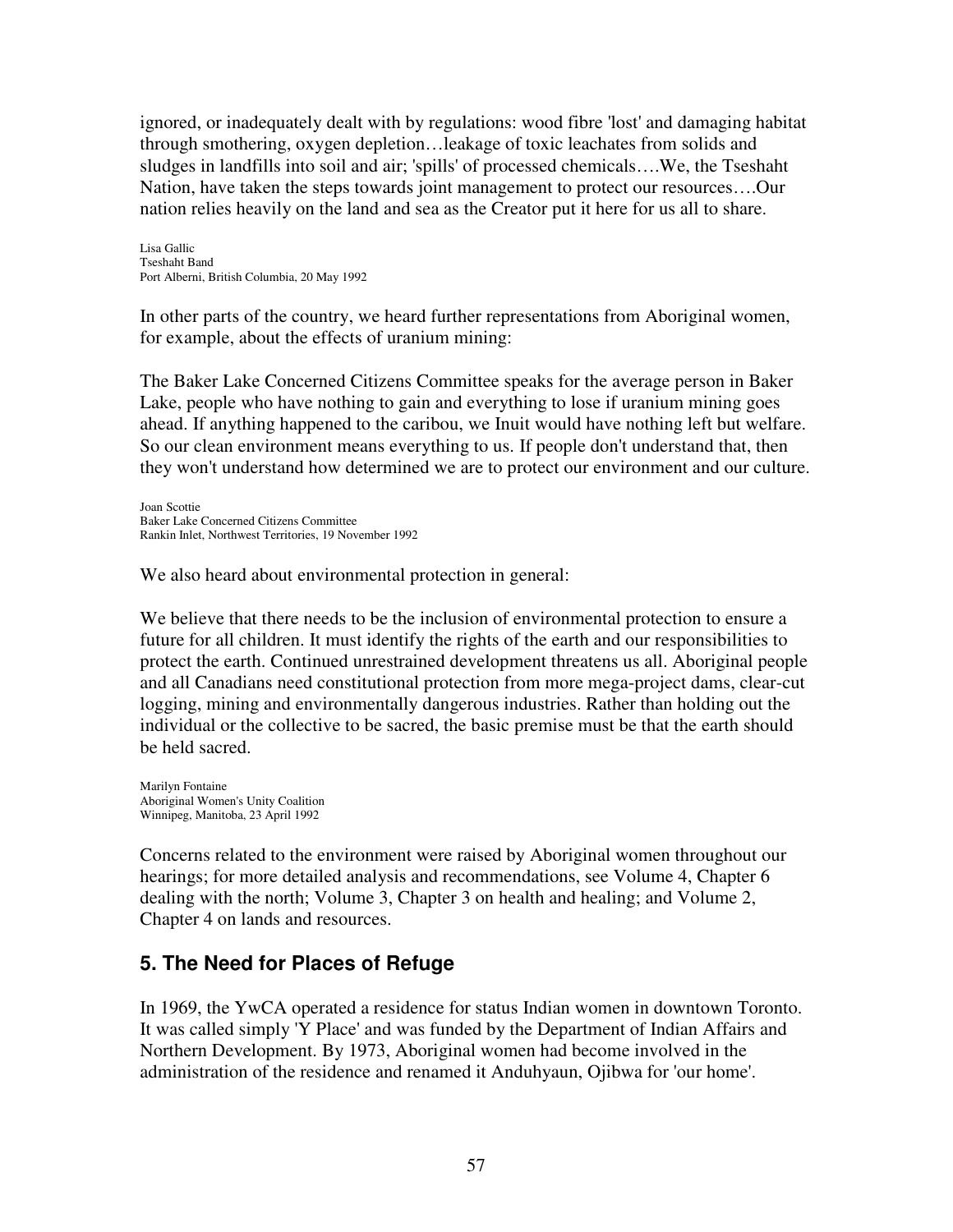Twenty years later, Anduhyaun is still in operation, providing Aboriginal women and their children with a culturally based supportive environment and the resources to work on a variety of problems, including abusive relationships, family and marital breakdown, legal and financial difficulties, and alcohol and drug abuse. Staff at Anduhyaun help Aboriginal women get housing, medical services, further education, skills development and employment. They also operate a food bank.<sup>84</sup>

In describing their work, managing director Catherine Brooks noted that many Aboriginal women who become residents of Anduhyaun are accompanied by their children, who have also been exposed to or experienced violence. She spoke about other experiences Aboriginal women go through such as discrimination in housing and employment.

In 1986, Anduhyaun began to work on the development of a second-stage supportive housing program (first-stage housing is the shelter operation). The purpose of the secondstage program is to support women making changes in their lives by addressing issues underlying substance abuse and assisting them in formulating and attaining their goals:

Whether her goals are to become an effective parent or reunite her family or acquire education or skills for…employment that is meaningful to her, Anduhyaun's purpose is to support her in achieving her goals.

Catherine Brooks Managing Director, Anduhyaun Toronto, Ontario, 26 June 1992

In their written brief, Anduhyaun relayed their belief that the underlying cause of violence is the sense of lack of control experienced by Aboriginal people. The answer, they believe, is self-determination in every facet of community life, which means "seeing our situation as it is, then developing and controlling the community responsive resources to change our lives in positive directions".<sup>85</sup>

Along with the need for an increased emphasis on culturally appropriate health and social services, we were struck by the many interventions that disclosed the vulnerability of Aboriginal women and children. We heard testimony from individual women who have survived violence. We also heard from Aboriginal women's organizations whose representatives described the current difficulties and special challenges that Aboriginal women face. But, of equal importance, we heard about the goals Aboriginal women are pursuing in the firm belief that "they will lead to positive, healthy changes in their lives and those of their children as well as those of their community as a whole".<sup>86</sup>

In Volume 3, we examined family and community violence. We highlighted the fact that violence is a complex, multi-faceted and widespread social problem in many Aboriginal communities. Since it was raised by so many Aboriginal women during our hearings, we raise the issue again here. We believe it is important to let their voices express their feelings of vulnerability and to convey what they are doing about it.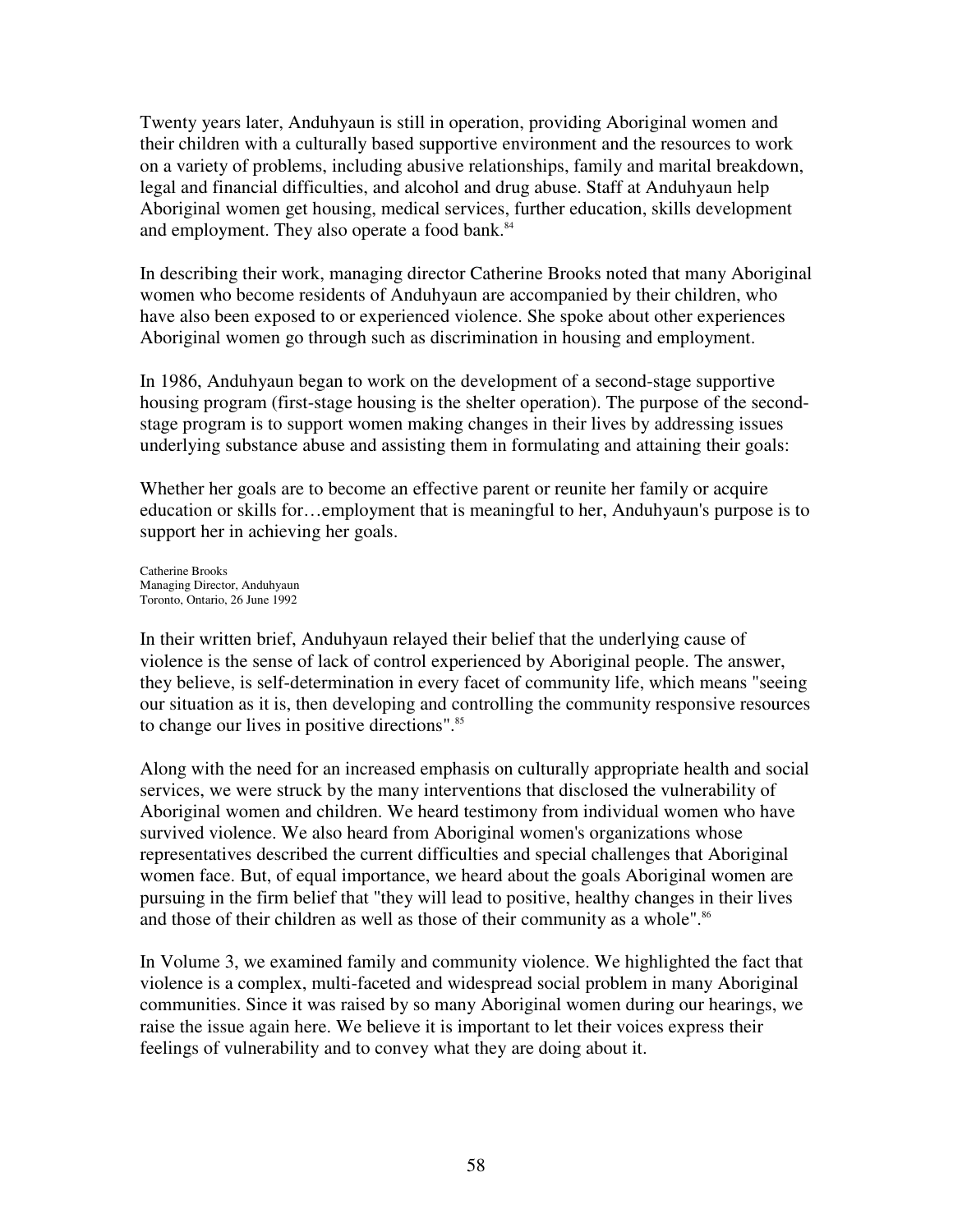Some Aboriginal women spoke to us during private sessions because they feared repercussions from their disclosure. At one private session organized by an Aboriginal women's association in June 1993, 30 Aboriginal women spoke about incidents of sexual abuse and violence in their lives. One woman told us:

In my community, I've been ostracized, blacklisted. I'm a graduate of university and have spoken out against practices of band employees who use their power and authority…have pressed charges of battery against my husband and found that there is a band by-law that says anyone who is separated, who is not an original member, is taken off the band list. This applies to widows, women who've been abused, etc. Since then, I've been physically and verbally assaulted….We want to have our own centres, and we can't wait for band councils to decide when the community is going to go into healing…so much of the sickness is in our families…and our own people discriminate against us in the most hurtful ways. [I was] scared to come here today...it gets lonely, fighting that battle and not knowing who is going to be the oppressor, because they're one of us.

At other locations women spoke more generally about the issue, often on behalf of other Aboriginal women in their community:

During the workshop that we had in my community, the people identified many of the problems. They didn't blame anyone. They took full responsibility for the reality of life in their community and I was very proud of them. It took a lot of courage for them to do that. But they talked about family violence…sexual abuse…a very high percentage of alcohol and drug abuse and use. But they saw that the alcohol and the drugs were — had become — a mechanism of survival, to survive the pain and the sense of helplessness and powerlessness, the fact that no one listens to them, no one validates their frustration. No voice.

Alma Brooks Wabanoag Medicine Lodge Kingsclear, New Brunswick, 19 May 1992

Aboriginal women also spoke about the initiatives they have begun in their communities to deal with family violence:

I had no interest in women's issues. I also did not like the idea of being in close association with many women. I had seven biological sisters and I had trouble getting along with them. So I said…'I don't know if I really want to work with many women'….Three months later I find myself hired at the Manitoba Committee on Wife Abuse as a liaison worker. I quickly contacted a few Aboriginal women…and formed an ad hoc Aboriginal women's committee. We were bewildered, hurt and perplexed when the non-Native women criticized and scoffed at our organizing. We carried on in spite of this and slowly worked on our dream of services for abused Aboriginal women.

Virginia Miracle Ikwe Widdjiitiwin Winnipeg, Manitoba, 23 April 1992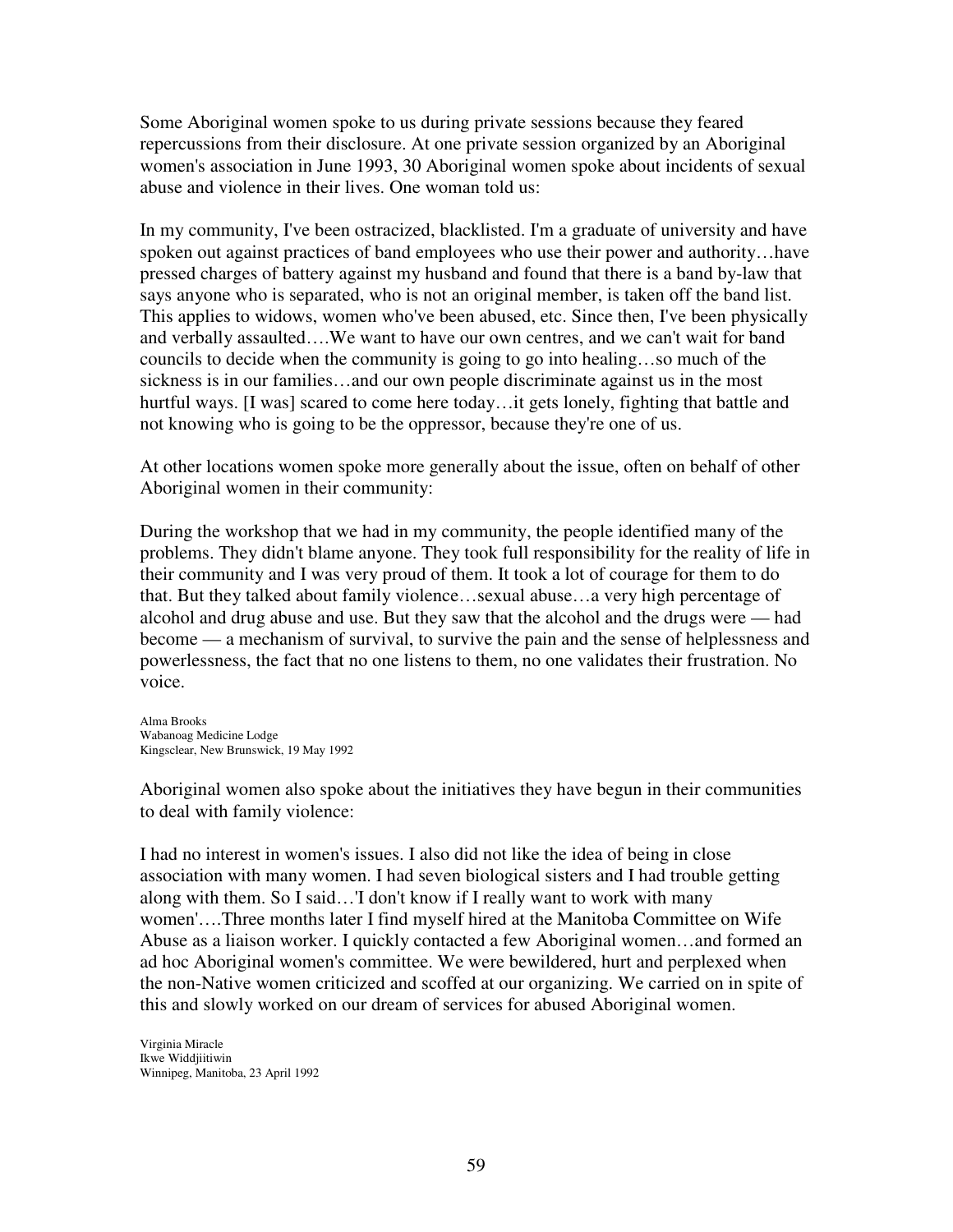And so Ikwe Widdjiitiwin, which means 'women helping one another', was established. According to Darlene Hall (then executive director), the 20-bed short-term crisis shelter for abused women and children in Winnipeg opened its doors on 22 December 1989. Since opening, they have had more than 350 women and 1,000 children in residence. Their philosophy can be summarized thus:

Solutions towards the end of family violence can be realized by utilizing the holistic integrated approach of the traditional four directions of empowerment: mental, by respect; physical, by sharing; emotional, by caring; and spiritual, by hope.

Darlene Hall Executive Director, Ikwe Widdjiitiwin Winnipeg, Manitoba, 23 April 1992

In Iqaluit, Northwest Territories, we heard that the Baffin Region Aggvik Society provided safe haven for 100 families in 1987-88 and 303 families in 1991-92:

Women's voices have often not been heard because of the reluctance to share family issues publicly. Women have always been responsible for family relationships. Family relationships are the basis of Inuit culture. Therefore, women must have a voice in how the culture is developed. They must be encouraged to talk about these issues, since they are essential to a healthy culture and lifestyle.

Leetia James Aivik Vice-Chair, Baffin Regional Women's Shelter Iqaluit, Northwest Territories, 26 May 1992

Some estimates suggest that violence occurs in 80 per cent of Aboriginal families.<sup>87</sup> As we pointed out in *Choosing Life*: A Special Report on Suicide Among Aboriginal People, the statistical evidence shows that rates of suicide among Aboriginal people are significantly higher than among Canadians generally and that the gap is greatest among the young. Adolescents and young adults are in the category of greatest risk. Most disturbing of all, we identified a strong possibility that if the rate remains high, the number of suicides will rise in the next 10 to 15 years as the youth population grows.<sup>88</sup>

Aboriginal women, as the givers of life, custodians of culture and language, and caretakers of children, want to ensure that the violence stops. And despite obstacles encountered in both Aboriginal and non-Aboriginal society, First Nations, Inuit and Métis women continue to demonstrate a powerful determination to change their situation and to work co-operatively with others:

As women we do have responsibilities. We are the keepers of our culture and we are the teachers of our children. I would just like to say that for our men that we don't want to walk behind you. We want to walk beside you. We want to heal with you and we want to help you make those decisions that are needing to be made for the future of our people and that we walk together.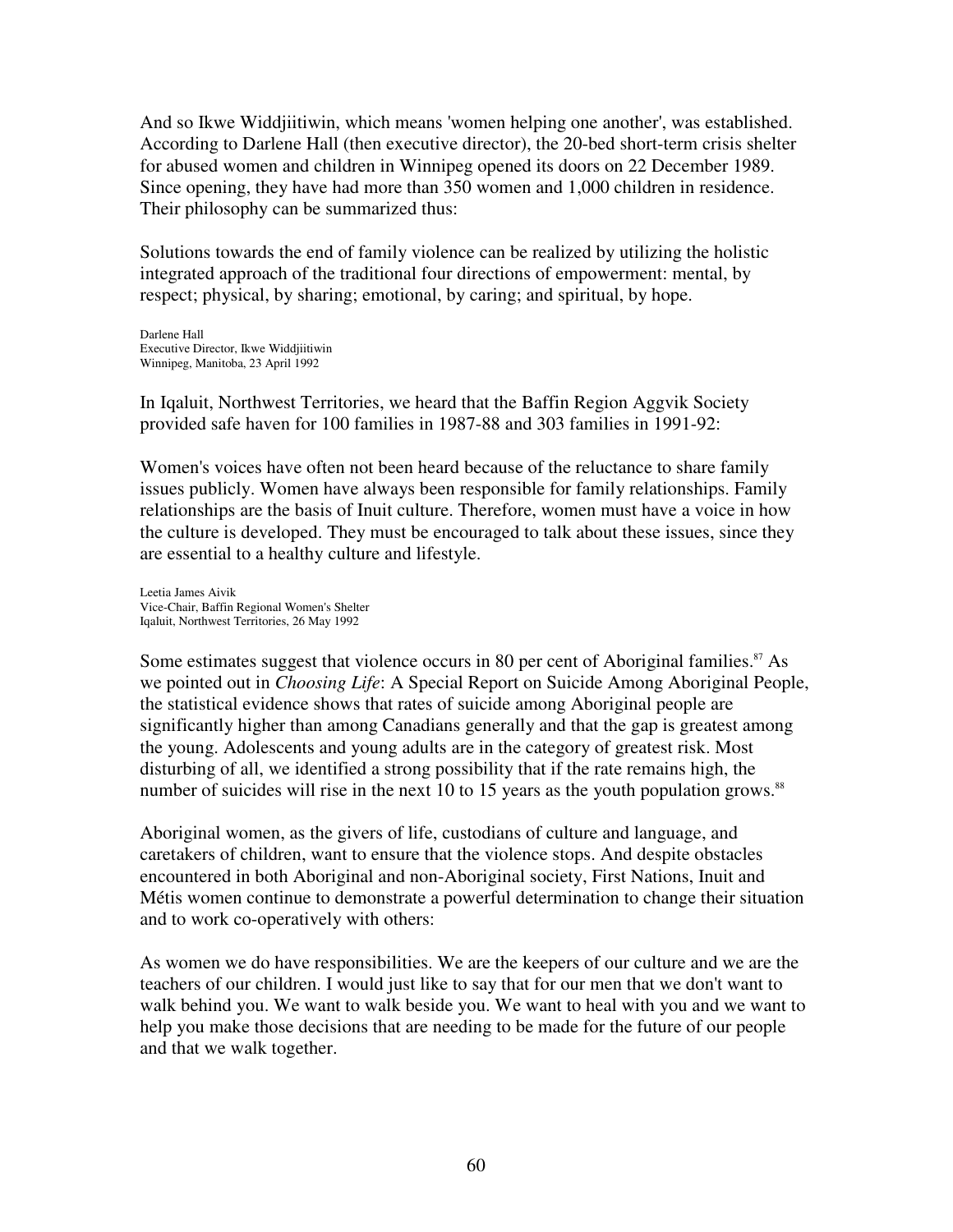As the views of Aboriginal women attest, it is vitally important to work on relationships among Aboriginal people in their communities.

When relationships turn sour, what is the healthy thing to do? We apologize, don't we. That is pretty basic, but very fundamental to the process of change in a relationship….When you say, 'I'm sorry', you begin again on another positive note….The first round of these hearings…the Anishnabe communities expressed their deepest hurts over and over. At this point, we need to hear 'I'm sorry'….We need to hear this from the intellectuals of this country, the educators, the religious organizations, the health professionals, doctors, nurses, social workers, police et cetera, et cetera. Until we get this response, we cannot move forward towards healing….

We…have homework to do ourselves on our relationships in our communities….Let's work towards healing our relationships there too.

Merle Assance-Beedie Barrie and Area Native Advisory Circle Orillia, Ontario, 13 May 1993

In our discussion of the family in Volume 3, Chapter 2, we pointed out that although not all Aboriginal communities are suffering from high levels of family and communal violence, the frequency of violent behaviour directed at Aboriginal women and children is alarming. Issues of family violence are also addressed in our special report, *Bridging the Cultural Divide*: A Report on Aboriginal People and Criminal Justice in Canada, in which we discuss the need to ensure the safety of Aboriginal women and children in Aboriginal justice systems. <sup>89</sup> We believe that a system that cannot protect women and children is a system that fails.

That report highlighted two case studies that feature a strong role for women, a role that has helped them ensure that developments in this area do not further victimize women and children. One option we proposed was that a body be located at the nation level to review criminal justice initiatives specifically as they relate to issues of family violence. This function could be fulfilled by Aboriginal women's groups active in the nation or, where such groups are not in place, Aboriginal nations could establish women's groups to review and approve such programs before implementation. Aboriginal society is not free from the sexism that exists in the rest of Canadian society, and unless this reality is acknowledged and concrete steps are taken to address it through the justice system, women and children will remain at risk.

In considering the concept of distinct Aboriginal justice systems, we addressed the needs of women and children. We concluded that women must be consulted and participate in the development of such systems. We concluded also that the Canadian Charter of Rights and Freedoms applies to Aboriginal governments, so that individuals subject to the laws or actions of such governments enjoy the protection of its provisions.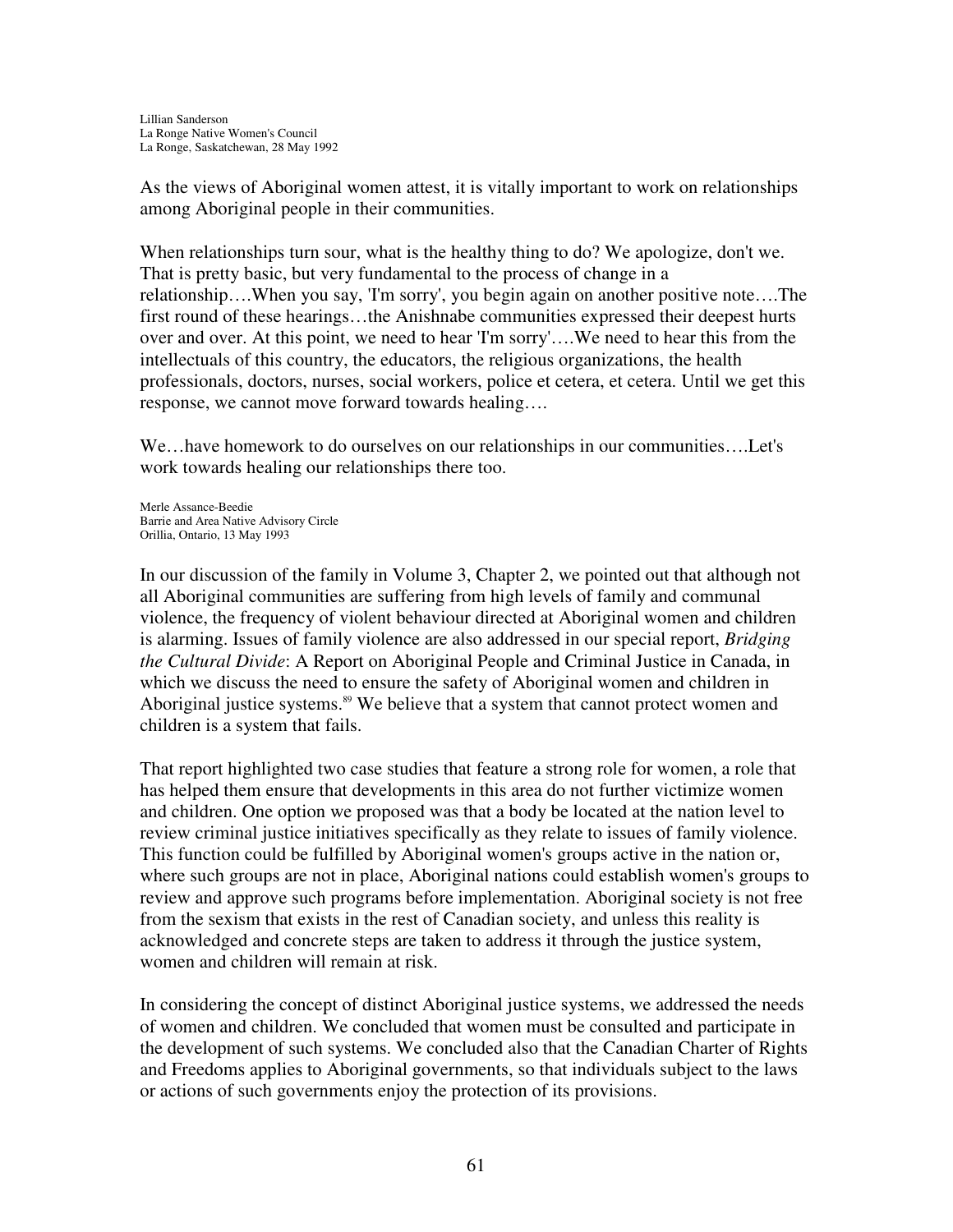As we concluded in *Bridging the Cultural Divide*, the provisions of the Charter, particularly section 25, operating in conjunction with Aboriginal charters, means that Aboriginal nations have a wide measure of flexibility to design justice systems more reflective of their own cultures, customs and traditions. (For a complete discussion of issues surrounding the Canadian Charter of Rights and Freedoms, see Volume 2, Chapter 3.)

Until the fundamental restructuring of relationships between Aboriginal and non-Aboriginal governments takes place, we believe it is necessary to establish transitional measures. In *Bridging the Cultural Divide*, one of the transitional mechanisms we recommend is the establishment by legislation of an Aboriginal justice council. This body would determine which Aboriginal initiatives would be funded and what the level of funding would be. It would be broadly representative of First Nations, Inuit and Métis peoples, Aboriginal people from urban areas, and women and youth. Among other functions, it would undertake research. We also identified a number of issues that call for the kind of research best performed by Aboriginal legal scholars and practitioners in conjunction with members of their nations. We have in mind, for example, the development of Aboriginal charters of rights and adjudication processes.

We also recommended that the government of Canada convene an intergovernmental conference of federal, provincial and territorial ministers of justice and attorneys general, solicitors general, ministers of correctional services and ministers responsible for Aboriginal affairs to address the issues raised and recommendations made in *Bridging the Cultural Divide*. Representatives of Aboriginal nations, communities and organizations should also be invited to attend, including those who work directly in the development and implementation of Aboriginal healing and restorative justice projects. We therefore see strong participation by Aboriginal women.

Other initiatives must also occur. In Volume 3, Chapter 2, we discussed family violence as it was described to the Commission by Aboriginal women, men, people with disabilities, youth and elders. We discussed the various barriers to change and provided some guidance to solutions advanced by people in the communities. We also set out some ground rules for action suggested by those who spoke to us:

- Do not stereotype all Aboriginal people as violent.
- Make sure that assistance is readily available to those at risk.
- Do not make social or cultural excuses for violent actions.
- Attend to the safety and human rights of the vulnerable.
- Do not imagine that family violence can be addressed as a single problem.
- Root out the inequality and racism that feed violence in its many forms.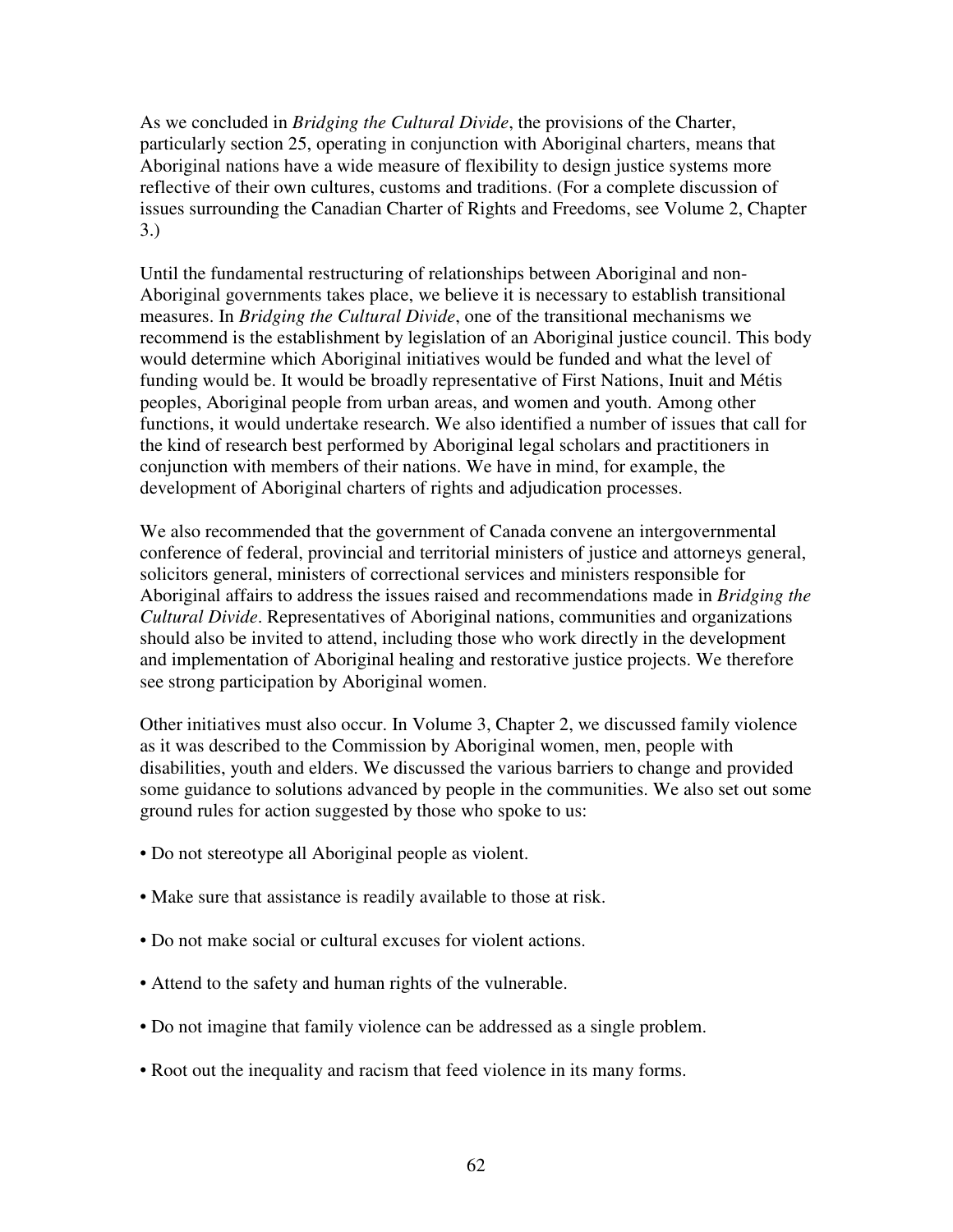In that chapter, we recommended that Aboriginal leaders take a firm public stance in support of the right of women, children, seniors, persons with disabilities and all other vulnerable members of the community to be free from violence and that they endorse a policy of zero tolerance of violations of the physical, emotional or economic security of all Aboriginal persons. The importance of seeing and hearing Aboriginal leaders speak out against violence cannot be overstated. Aboriginal women expect their leaders to take a strong stand on this issue and to be role models for others.

We also recommended that Aboriginal governments adopt the principle of including women, youth, elders and persons with disabilities in governing councils and decisionmaking bodies, the modes of representation and participation of these persons being those that they find most congenial.

We also believe that reinstatement of community standards where they have been eroded is essential to securing a safe environment for women, children, seniors and persons with disabilities. In Volume 3, Chapter 2, we recommended that Aboriginal leaders and agencies serving vulnerable people encourage communities, with the full participation of women, to design and put into action codes of behaviour aimed at engaging all citizens in the creation and maintenance of safe communities and neighbourhoods.

Peace and harmony can be restored to families in part by stopping family violence. Other concerns with respect to the position and role of Aboriginal women remain to be addressed, however.

## **6. The Rise of Aboriginal Women's Organizations**

During the period 1951-1970, Aboriginal people became more aware of their legal rights and as a result organized to address their concerns. Aboriginal women's organizations came into being and took on a range of issues, including the development of women in leadership roles and the resolution of health and social problems in their communities. This was a far cry from the first organizations started in 1937 by the Indian affairs department with the stated goal of assisting Indian women "to acquire sound and approved practices for greater home efficiency". 90

First instituted and promoted by the department during the Depression, Indian homemakers' associations formed on reserves across Canada between 1930 and 1960. In the 1960s, most of these groups underwent a transformation from clubs focusing on home economics to clubs involved in public affairs, tackling issues such as housing standards, living conditions, Aboriginal rights and women's rights. The Indian Homemakers' Association of British Columbia was formed in 1965 to amalgamate clubs throughout the province. 91 Incorporated in 1969, it has the distinction of being the country's oldest provincial Aboriginal women's organization in operation today. Other associations, chapters and locals regrouping Aboriginal women were established across Canada, on reserves, in rural communities and in urban centres.<sup>92</sup>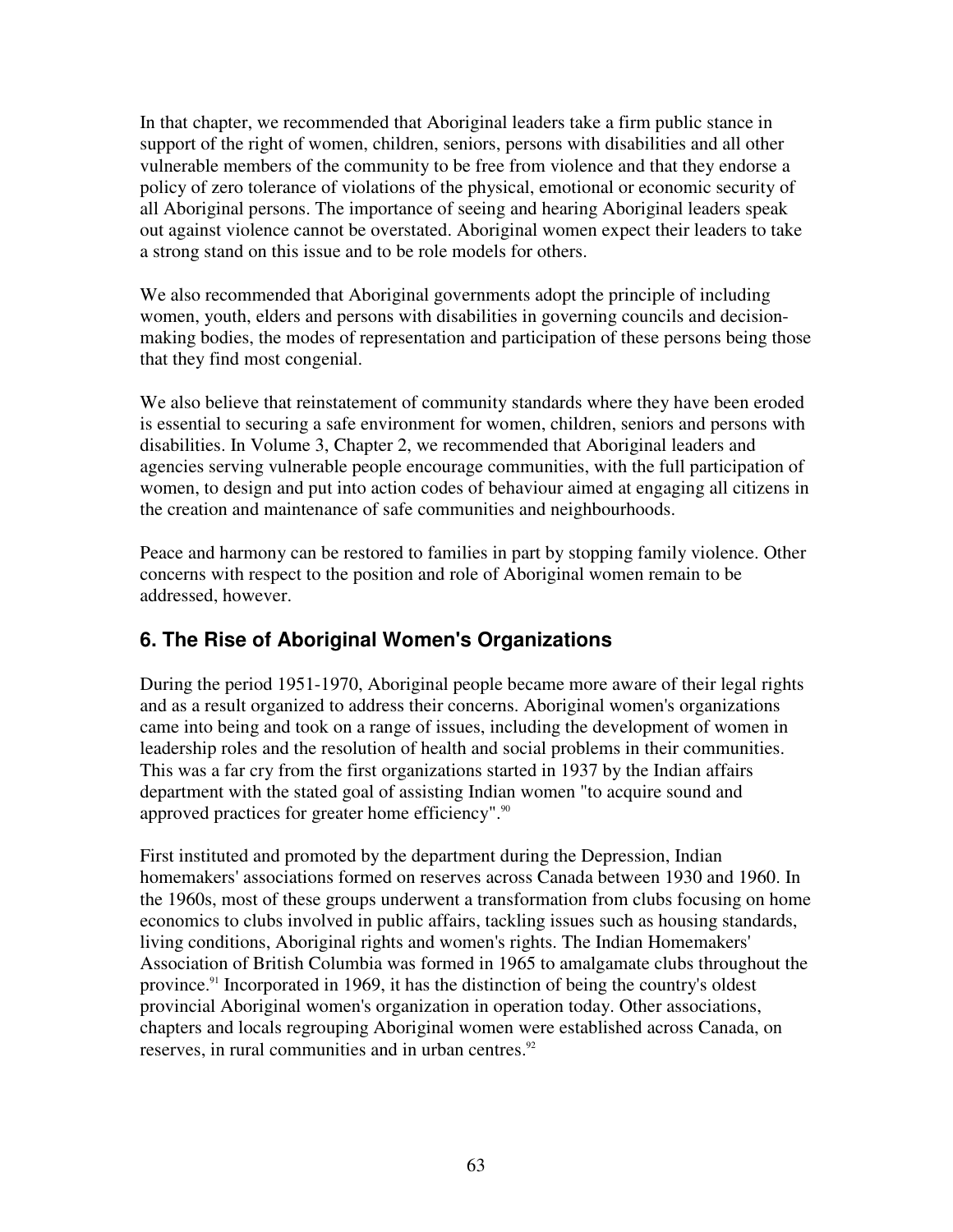The idea of a national body to represent Aboriginal women emerged at a 1970 international conference of Aboriginal women in Albuquerque, New Mexico, and in March 1971 the first National Native Women's Conference was held in Canada. In August 1974, the Native Women's Association of Canada (NwAC) convened its first annual assembly in Thunder Bay, Ontario. Until the early 1980s, NwAC would speak on behalf of First Nations, Inuit and Métis women.

In 1984, because of major differences in language, culture, and circumstances, Inuit women felt a need to create their own organization — Pauktuutit. Its mandate is to foster a greater awareness of the needs of Inuit women and to encourage their participation in community, regional and national concerns in relation to social, cultural and economic development. 93

In 1992, the Métis National Council of Women was incorporated as a federation of six independent provincial and territorial Métis women's organizations: British Columbia, Alberta, Northwest Territories, Saskatchewan, Manitoba and Ontario.

Although stated differently, the goals and objectives of each Aboriginal women's organization are similar: improving the quality of life for Aboriginal women and their children by achieving equal participation in the social, economic, cultural and political life not only of their communities but of Canadian society as a whole.

Throughout the 1970s and '80s, the discriminatory provisions in the Indian Act were a central focus of concern. Women such as Yvonne Bedard, Jeannette Corbiere-Lavell, Mary Two Axe Early and Sandra Lovelace instituted legal proceedings challenging the loss of Indian status and rights. Aboriginal women wanted to see major changes in their lives and communities, and they were determined to take action locally, regionally, nationally and internationally:

In 1981, Sandra Lovelace took her case to the United Nations Human Rights Committee. It held that Canada was in contravention of article 27 of the International Covenant on Civil and Political Rights. The committee ruled that the cultural rights guaranteed by article 27 of the Covenant were denied because she was forced to be separate from her community. Only after this decision did the Canadian government try to correct the situation, finally enacting Bill C-31 in 1985….This could not have happened if it were not for the Aboriginal women speaking out.

Kathy Martin The Pas, Manitoba 20 May 1992

Although the discriminatory provisions of the Indian Act were important, a wide range of other concerns captured the attention of Aboriginal women's organizations. They were also placing increased emphasis on their participation in the decision-making processes of other national Aboriginal organizations.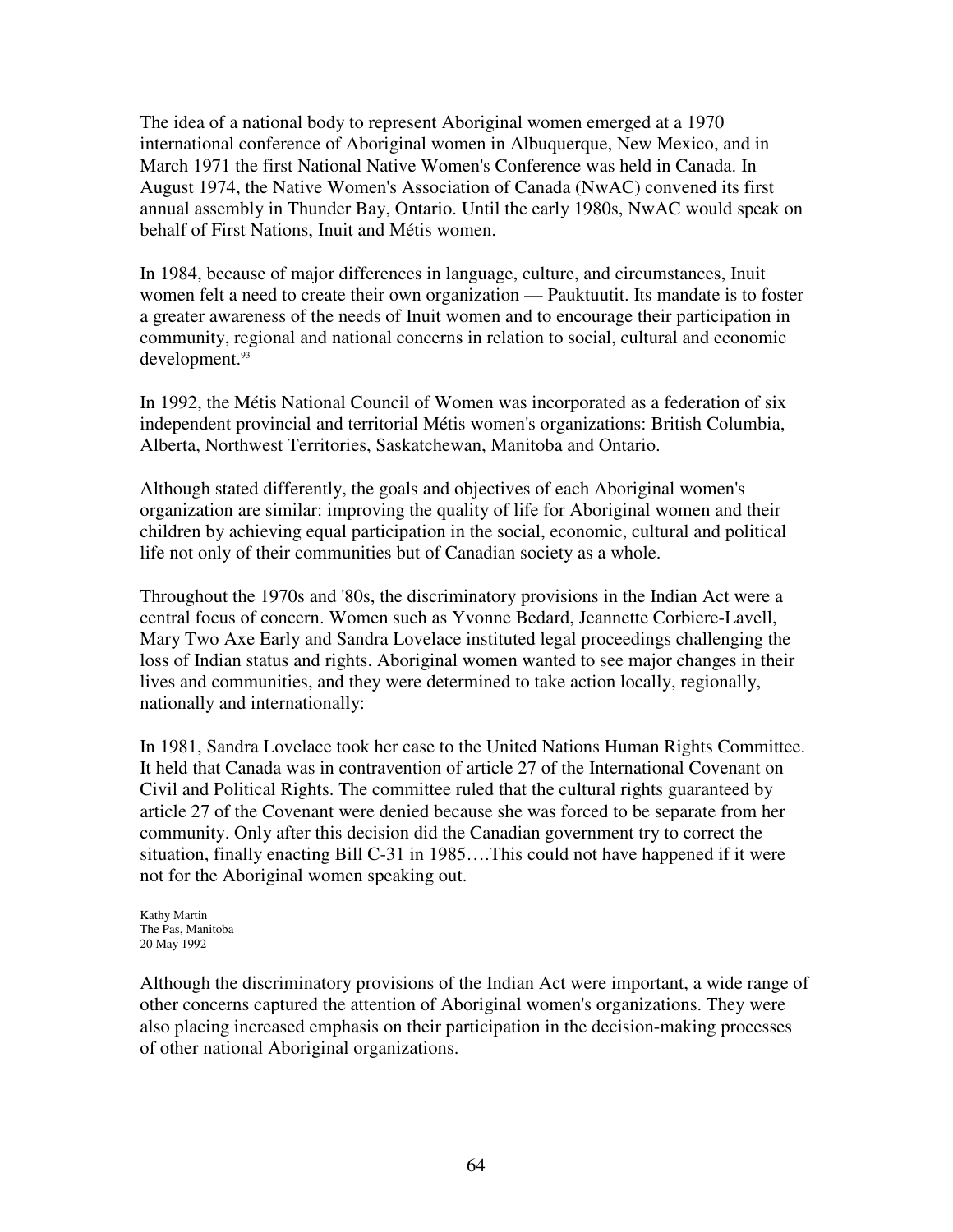Discussions on the patriation of the constitution had been occurring for a number of years, but it was not until 1981 that representatives of three national Aboriginal groups the Assembly of First Nations (AFN), the Inuit Committee on National Issues (ICNI, predecessor of Inuit Tapirisat), and the Native Council of Canada (NCC) — became more involved. <sup>94</sup> A first ministers conference, convened in November 1981, produced a political accord on constitutional reform supported by the federal government and nine provinces. This accord had one glaring omission: Aboriginal rights. The Aboriginal Rights Coalition, led by NCC, ICNI, NwAC, the Dene Nation, the Council for Yukon Indians, the Nisg\_a'a Tribal Council and the National Association of Friendship Centres, initiated a series of public protests. With the support of Canadian women concerned about sexual equality and a support network of Canadian church organizations through Project North, they were able to have Aboriginal and treaty rights — albeit qualified as 'existing' Aboriginal and treaty rights — recognized in section 35 (1) of the Constitution Act, 1982.

During the first ministers conferences held between 1983 and 1987, NwAC continued to be involved in meetings of AFN's constitutional working group and the Native Council of Canada's constitutional process. During the 1983 first ministers conference, NwAC was instrumental in gaining a further amendment to section 35 of the act: "Notwithstanding any other provision of this Act, the aboriginal and treaty rights referred to in subsection (1) are guaranteed equally to male and female persons".

NwAC was not a formal participant in these conferences, however. It did not have its own seat at the table, nor was it given equitable funding. During the constitutional talks in 1992, NwAC launched a court case to gain equal participation and funding. In March 1992, the Native Women's Association of Canada put forward legal arguments that the Charter rights of Aboriginal women had been infringed by the government of Canada. After losing in the Federal Court, Trial Division, <sup>95</sup> NwAC was heard in the Federal Court of Appeal in June 1992. On August 28 of that year, the Federal Court of Appeal ruled unanimously in favour of NwAC. Speaking on behalf of the court, Justice Mahoney found that by funding the participation of the Assembly of First Nations, the Métis National Council, the Native Council of Canada and Inuit Tapirisat of Canada in the constitutional process and excluding the equal participation of NwAC,

the Canadian Government has accorded the advocates of male dominated aboriginal selfgovernments a preferred position in the exercise of an expressive activity….It has thereby taken action which has had the effect of restricting the freedom of expression of Aboriginal women in a manner offensive to paragraph 2(b) and section 28 of the Charter. 96

The federal government appealed this decision to the Supreme Court of Canada. The decision was overturned on 27 October 1994. Speaking for the court, Justice Sopinka said:

The four Aboriginal groups invited to discuss possible constitutional amendments are all bona fide national representatives of Aboriginal people in Canada and, based on the facts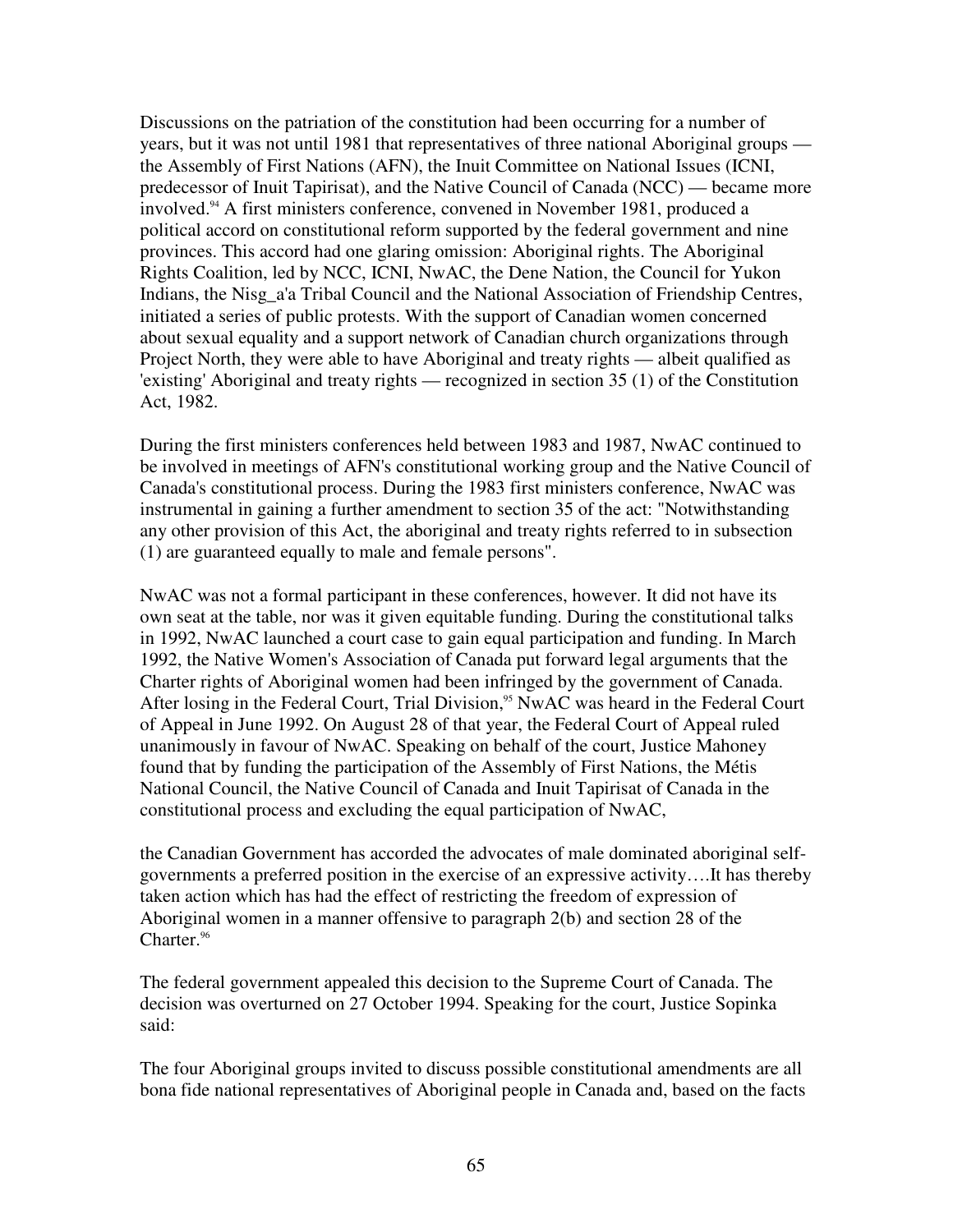in this case, there was no requirement under s. 2(b) of the Charter to also extend an invitation and funding directly to the respondents….I have concluded that the arguments of the respondents with respect to s. 15 must also fail. The lack of an evidentiary basis for the arguments with respect to ss. 2(b) and 28 is equally applicable to any arguments advanced under s.  $15(1)$  of the Charter in this case.<sup>97</sup>

Although NwAC ultimately lost the case, it made the point that Aboriginal women want a say in the decisions that will affect their future. At the July 1993 intergovernmental conference of federal, provincial and territorial ministers responsible for Aboriginal affairs, held in Inuvik, Northwest Territories, the Native Women's Association of Canada was officially invited to participate. NwAC also had its own seat at a similar conference in Toronto in February 1994.

## **7. The Need for Fairness and Accountability**

Aboriginal women and their organizations point out that active participation by everyone, men and women, is needed to eliminate obstacles and clear the path to a better future for Aboriginal peoples.

We must never stop demonstrating forcefully our solidarity with the major Aboriginal demands which, fundamentally, concern the right to life and to dignity. But at the same time, we must not confuse solidarity with a false superficial unanimity that excludes all thinking and debate. On the contrary, it is important to stimulate thinking and discussion if we, as women and men on an equal footing, are to succeed in defining our future together. That is the best demonstration of solidarity that we can give. [translation]

Michèle Rouleau Quebec Native Women's Association Montreal, Quebec, 27 May 1993

Our public hearings and the reports submitted in the context of the Commission's Intervener Participation Program demonstrated that these organizations are fulfilling a major role in raising awareness and understanding of the needs, issues and aspirations of Aboriginal women among other Aboriginal people and organizations, governments and the general public. Through their own research, project and program development, advocacy and other activities, Aboriginal women are making substantial contributions to effect change. This work must continue and be supported.

Aboriginal women continue to feel the need for separate organizations, circles, networks and other forums in which to pursue issues of particular concern to them and to fulfil their aspirations. Governments and other organizations should recognize, respect and include them in all areas of decision making. Earlier in this chapter, we recommended that the government of Canada provide funding to the national organizations representing Aboriginal women to support their capacity to conduct research and participate in all stages of the self-government process.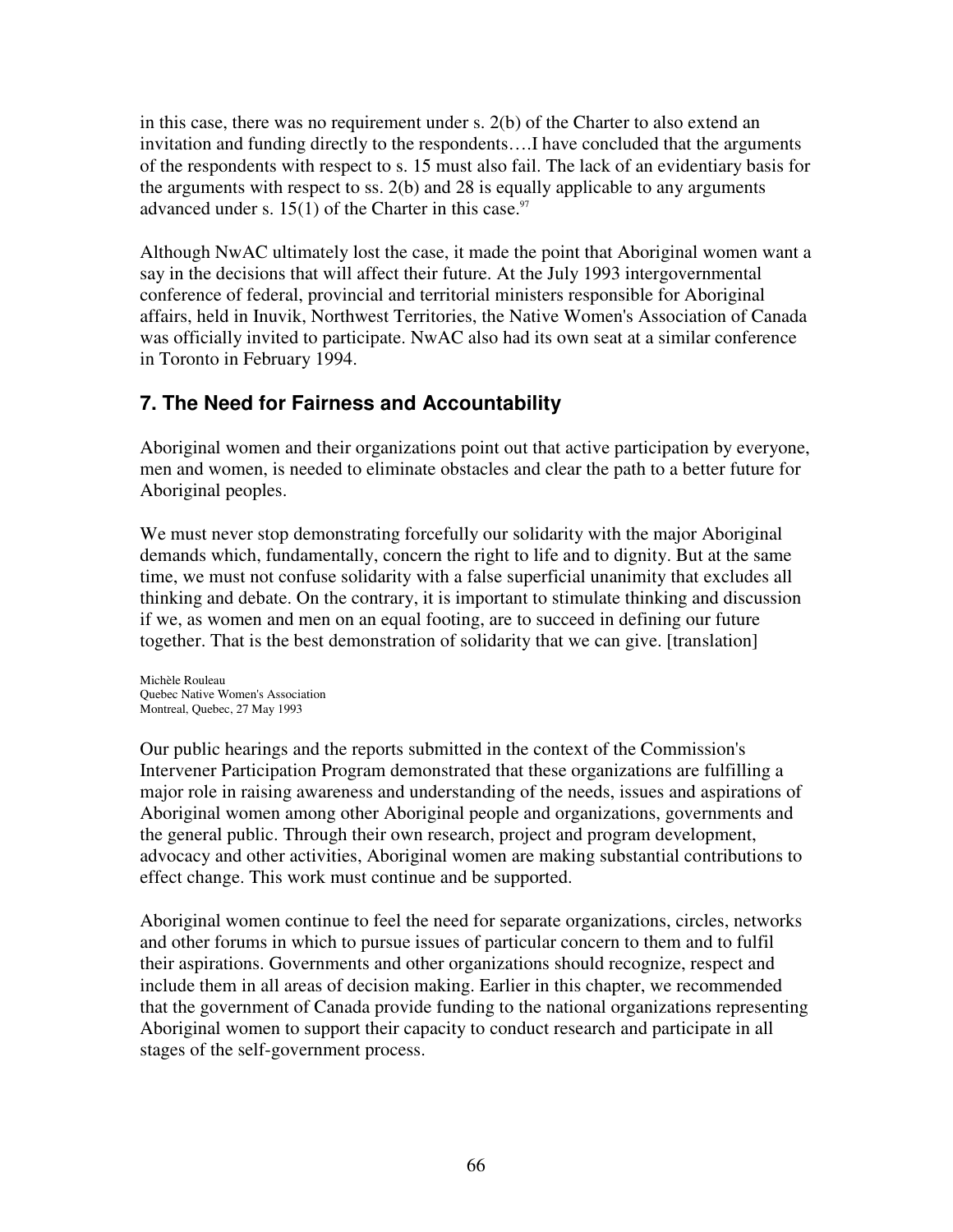Throughout our hearings, when Aboriginal women referred to issues of fairness and accountability, it was generally in the context of self-government. These views were forceful, holistic and visionary:

I see self-government as being necessary to preserve our philosophical uniqueness. I do not want to see merely a European western model of government that is run by Indians. Rather, I want an Indian government that operates in accordance with traditional principles and customs, one that rests on a spiritual base and emphasizes group, not individual rights. I understand very well that self-government implies certain essential requisites, such as an adequate land base and economic self-sufficiency.

Marlene Buffalo Samson Band Hobbema, Alberta, 10 June 1992

The structure and functions of the traditional lodge provides a model for the exercise of self-government. We call upon the chiefs and councils and their representative organizations…to take immediate action to institute structures and processes that will provide opportunity for full and equal participation for First Nation elders, youth, women...in the development of self-government...[and] that the development of selfgovernment structures, institutions, processes and policies be guided by traditional Aboriginal values, customs and practices.

Marilyn Fontaine Aboriginal Women's Unity Coalition Winnipeg, Manitoba, 23 April 1992

I don't believe that Indian self-government, or Indian self-determination should be merely a transferring of what is there. We need to create something. We need to look back to see where we've been and to put in place once again a mechanism that will perpetuate a good, healthy life for our future generations.

Alma Brooks Wabanoag Medicine Lodge Kingsclear, New Brunswick, 19 May 1992

Unfortunately, the imposition of southern values, laws and institutions on Inuit society has resulted in social, political and economic chaos in our communities. Women have suffered doubly for we lost status in our own society and were subjected to the patriarchal institutions born in the south. Until a proper balance is achieved among Inuit men and women, mechanisms must be put into place to ensure that women are equally represented in all decision-making processes and on all decision-making bodies.

Martha Flaherty President, Pauktuutit Ottawa, Ontario, 1 November 1993

We also need a system of responsible government...a system of government that is a more accountable, representative method of conducting government, which has recognizable and respected rules of conduct.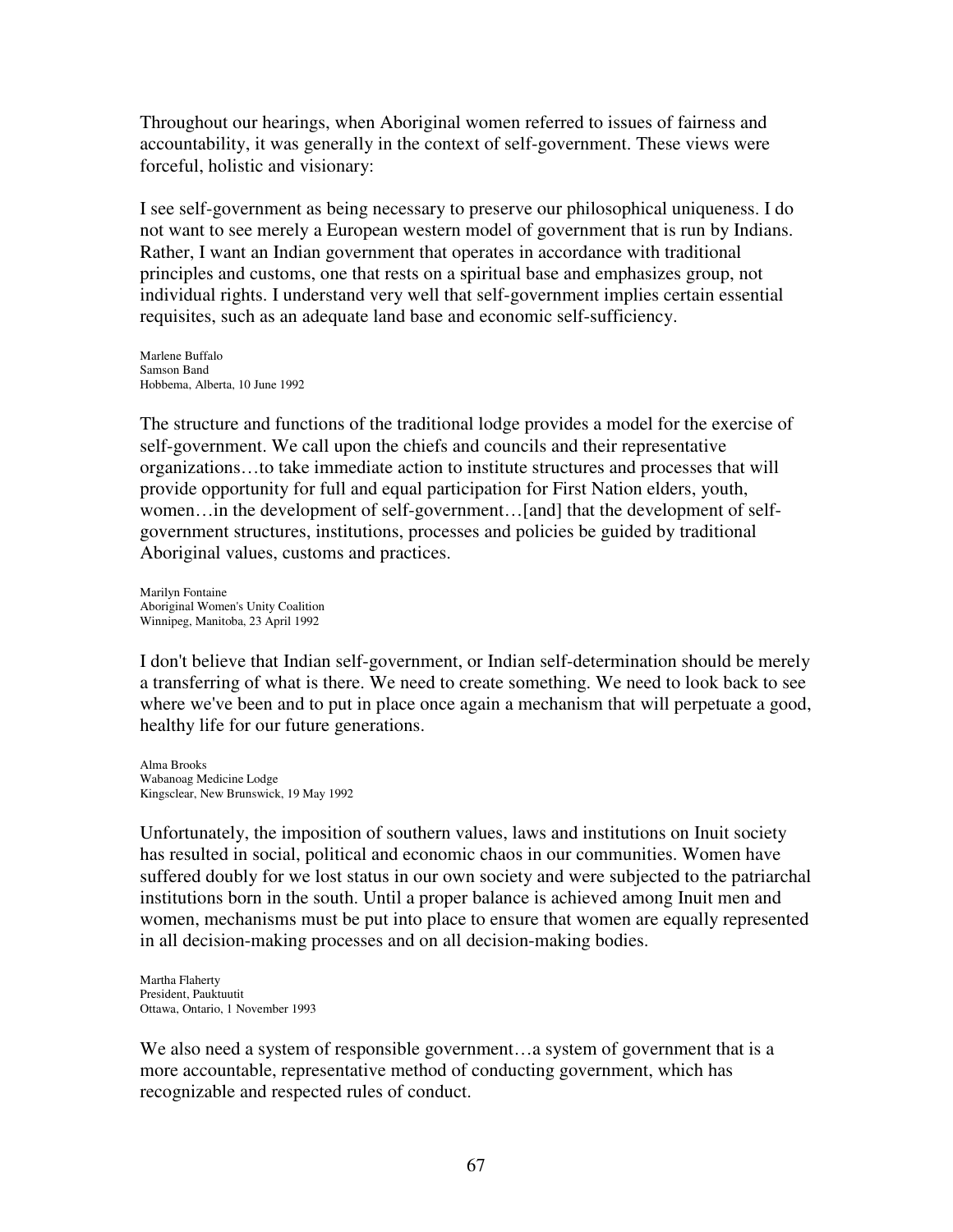A number of Aboriginal women identified themselves as members of nations rather than bands:

The Native Women's Association of Canada has stated previously and maintains that self-government should be granted…to nations, not to band councils….Each band council does not represent a nation….Any self-government agreement must be negotiated on a nation-to-nation basis.

Sharon McIvor Native Women's Association of Canada Toronto, Ontario, 26 June 1992

Quite often, our association is regarded as a special interest group. That bothers me because we are not a special interest group. We are members of a nation, and our organization represents many nations.

Marlene Pierre Ontario Native Women's Association Thunder Bay, Ontario, 27 October 1992

I think probably if the leaders had taken time to reflect and meditate on what those traditional values are that we would have the development of Aboriginal governments based on the principles of nationhood and not on the corporations acts of the provinces…[and that would accept] and welcome women's views as not just a particular lobby group's views but as a view of part of the nation, as part of the people, that women have real needs and have real answers to problems.

Sandra DeLaronde President, Metis Women of Manitoba The Pas, Manitoba, 19 May 1992

Even now as they talk self-government, they talk about imposed systems. That's for us to decide as nations, but we must organize into nations again, not as band councils.

Livina Lightbown Vancouver, British Columbia 3 June 1993

In discussing self-government institutions and processes, Aboriginal women expressed views that focused on ensuring inclusiveness of all citizens of a nation:

In terms of what self-government might look like…first of all, we have to look at really developing a very basic philosophy of how people should be treated…that government has to be very sensitive to the needs of all its citizens.

Kathy Mallet Co-ordinator, Original Women's Network Winnipeg, Manitoba, 23 April 1992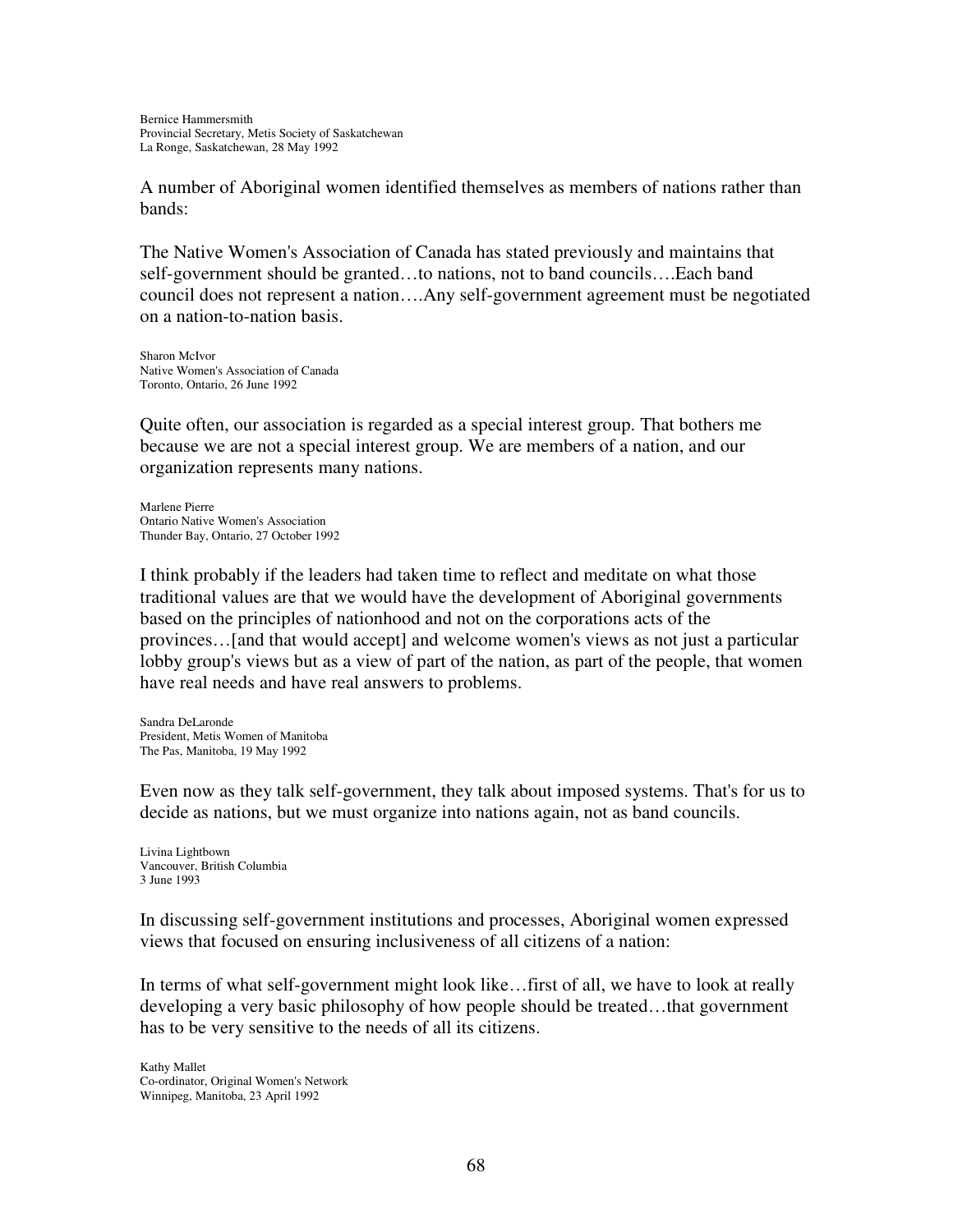The incorporation of the whole circle must be viewed as the point of reference to guarantee the survival of our peoples as nations. The extended family concept must be inclusive and applied not only to the citizens on the traditional homelands, but also to our people in the inner cities, prisons and smaller communities. Shared leadership responsibilities must become more fluid, which will allow a more positive approach to begin addressing many of the social problems that impact on our people daily. We have to begin to take a more holistic approach to these social issues.

Carol Gauthier Shingwauk Anishnabek Student Society Sault Ste. Marie, Ontario, 11 June 1992

They also spoke about the need to ensure that self-government models incorporate traditional principles and values:

The Aboriginal community needs to have the opportunity to come together in all its diversity, to undergo a values clarification process within the context of reviving traditional values. After all, violence is not a traditional value.

Marilyn Fontaine Aboriginal Women's Unity Coalition Winnipeg, Manitoba, 23 April 1992

Above all, First Nations, Inuit and Métis women expressed the need to ensure that Aboriginal governments are accountable to their citizens through mechanisms designed to ensure fairness, trust, equality and justice:

I firmly believe that self-government based upon the inherent right to be self-determining must hear the weaker voices as well as the stronger voices. Self-government must be built upon the foundation of all Aboriginal people…[and] must provide for those people in need. Self-government must be built upon fairness and equality.

Dorothy McKay Big Trout Lake, Ontario 3 December 1992

If we are to put…self-government and our own policing and administration…in place, we must ensure that all our people will have a means to take their complaints forward. We must ensure that all our administration and self-governing is accountable to ensure that the basic rights and freedoms our grandfathers and our mothers suffered starvation for will be assured….We must protect all of our people's rights. We are being blinded by the terminology being used today that helps to divide us, such as status and non-status, onreserve, off-reserve. What is particularly irksome for me is the irrationality behind defining the level of status a person has by your gender or where you sleep or hang your hat and by your proximity to band politics.

Linda Ross Kingsclear Indian Band Kingsclear, New Brunswick 19 May 1992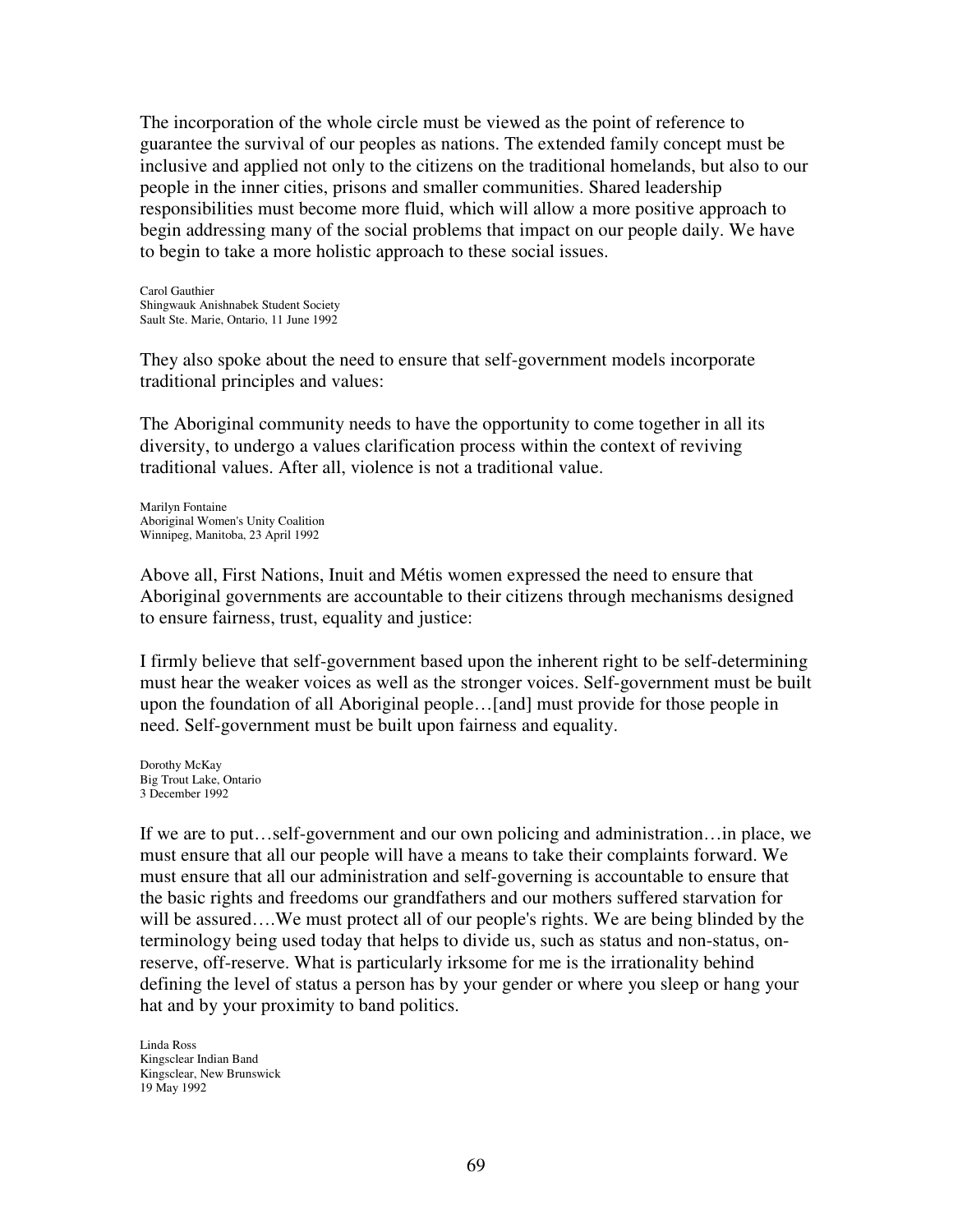We have to be on guard against the danger of reproducing the same paternalistic system that has been so often criticized. Moreover, if we create agencies or councils without really developing them and defining their powers, we will make the mistake of delegating responsibilities without conferring on these bodies the authority required to fulfil their mandate. What seems of utmost importance, however, is to establish an appeal system for cases where individuals feel that their rights have been infringed. [translation]

Jeannette Boivin Director, General Council of Atikamekw Women Manouane, Quebec, 3 December 1992

Many Aboriginal women spoke critically about the development of self-government. Although they support self-government, Aboriginal women emphasized the need for healing in their communities:

Most women supported fully the move toward self-government and yet had many concerns and fears about the fulfilment of that right for Aboriginal peoples. Why? Why do women feel such ambivalence towards the idea of self-government? The answer is clear to women….We have to change our priorities. We must have personal and community healing.

Lynn Brooks Executive Director, Status of Women Council of the N.w.T. Yellowknife, Northwest Territories, 7 December 1992

Some Aboriginal women felt they were full and equal partners in self-government discussions, but many women expressed fears that new regimes or systems could develop that would perpetuate patterns of exclusion. Aboriginal women and others spoke about situations in which they have been ignored, intimidated, mistreated and excluded:

If the question of Aboriginal self-government was raised at this assembly today, the results would be the majority lacking enough topical information to render an informed opinion on the subject. We view this communication gap between the Aboriginal elites and the grassroots people as a major flaw in the whole negotiating process on Aboriginal self-government.

Carol Gauthier Shingwauk Anishnabek Student Society Sault Ste. Marie, Ontario, 11 June 1992

The response of the Assembly of Manitoba Chiefs to some of the issues that we have raised has also raised a number of serious considerations to us. It has brought to the foreground the potential for the abuse of human rights in the existing political and service delivery structures of Aboriginal government. It highlighted the lack of democratic mechanisms that would allow for the full and equal participation of women and offreserve people in decisions that concern and affect them. It has also served to demonstrate that a dangerous capacity for the abuse of power and the exercise of undue influence is greatly enhanced and facilitated within a political structure that has no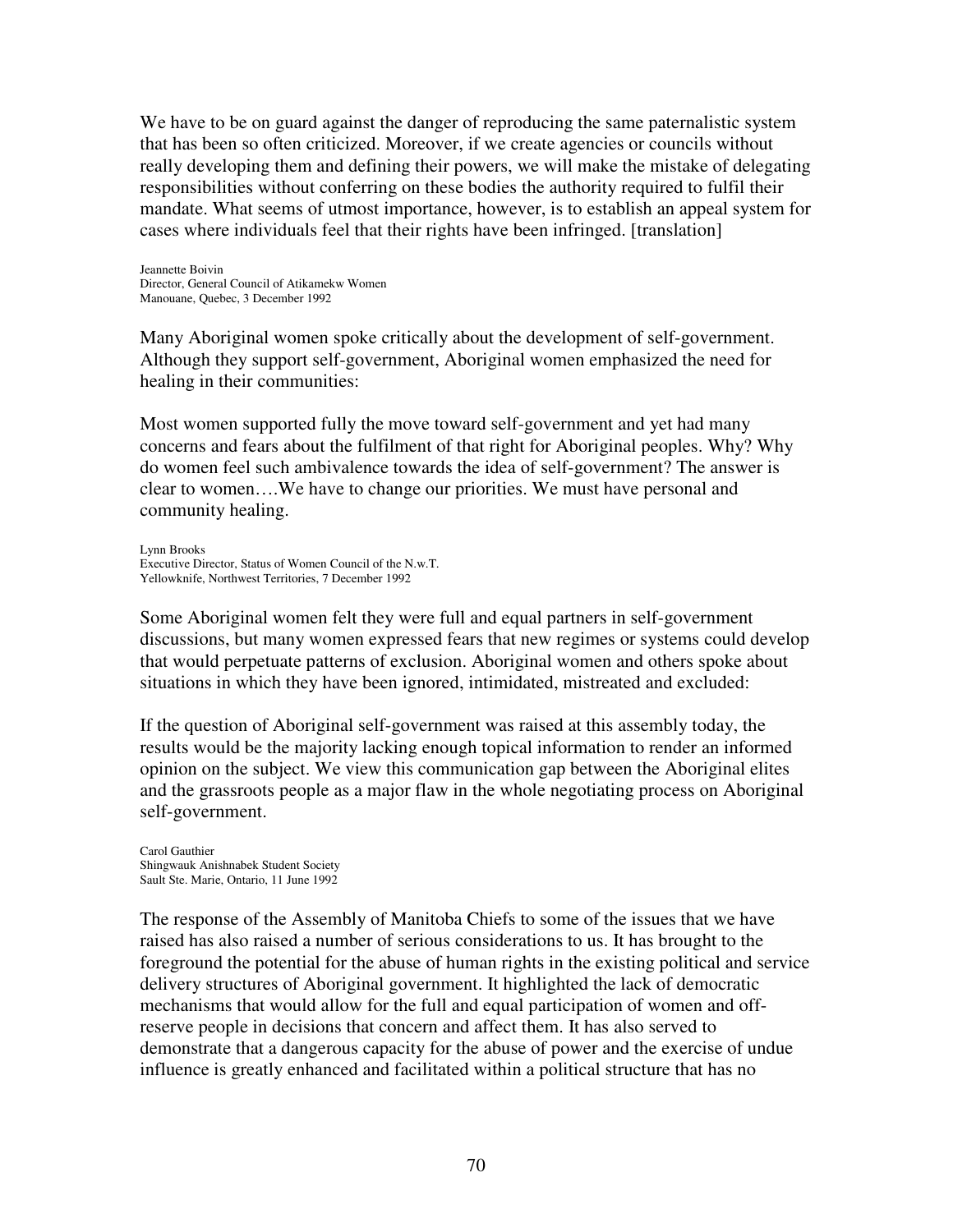mechanism for the democratic process of appeal and no meaningful facility for accountability to its constituents.

Marilyn Fontaine Aboriginal Women's Unity Coalition Winnipeg, Manitoba, 23 April 1992

I would say that there is a real need for the entrenchment of women's rights within selfgovernment. The one thing I hear from women in the communities as well is that there is a real lack of enough advocates. There are advocates, but a lack of enough advocates for their concerns. Often times, things are brought forward to band councils at the community band or regional level and their concerns don't go any farther than that.

Sarah Kelleher N.w.T. Family Services Yellowknife, Northwest Territories, 7 December 1992

In some cases, projects initiated by Aboriginal women faced opposition in their communities:

We ran across many barriers to healing. We found we had to overcome mistrust by families, by friends, community members and service providers. We were perceived as a threat to existing relationships, friendships, jobs and authority….In the circle, we began to learn how to communicate with each other. Trust was built, and we started to support one another….We have many strengths as Aboriginal people, especially the women who have helped us to survive as Anishnabek….Our solutions are: Remove the barriers that prevent personal, collective or community healing. The healing has to be put into the hands of the women first.

Deborah Herrmann Co-ordinator, Kettle Point Caregivers London, Ontario, 12 May 1993

Some Aboriginal women pointed to barriers raised by community leadership, which is often male-dominated. Other Aboriginal women see themselves as being excluded from decision-making processes:

These initiatives, for whatever reasons, are found to be intimidating and threatening to the male-dominated organizations that claim to represent us. In many situations, these organizations have come to oppose the initiatives of the community-based Métis women. They are in the process of negotiating self-governance while they actively try to exclude their female counterparts.

Melanie Omeniho Women of the Metis Nation Edmonton, Alberta, 15 June 1993

During our hearings, the Aboriginal Women's Council of Saskatchewan spoke about the results of their research project, which involved interviews with 74 Métis and First Nations women ranging in age from 17 to 58.<sup>98</sup> They found that many women know little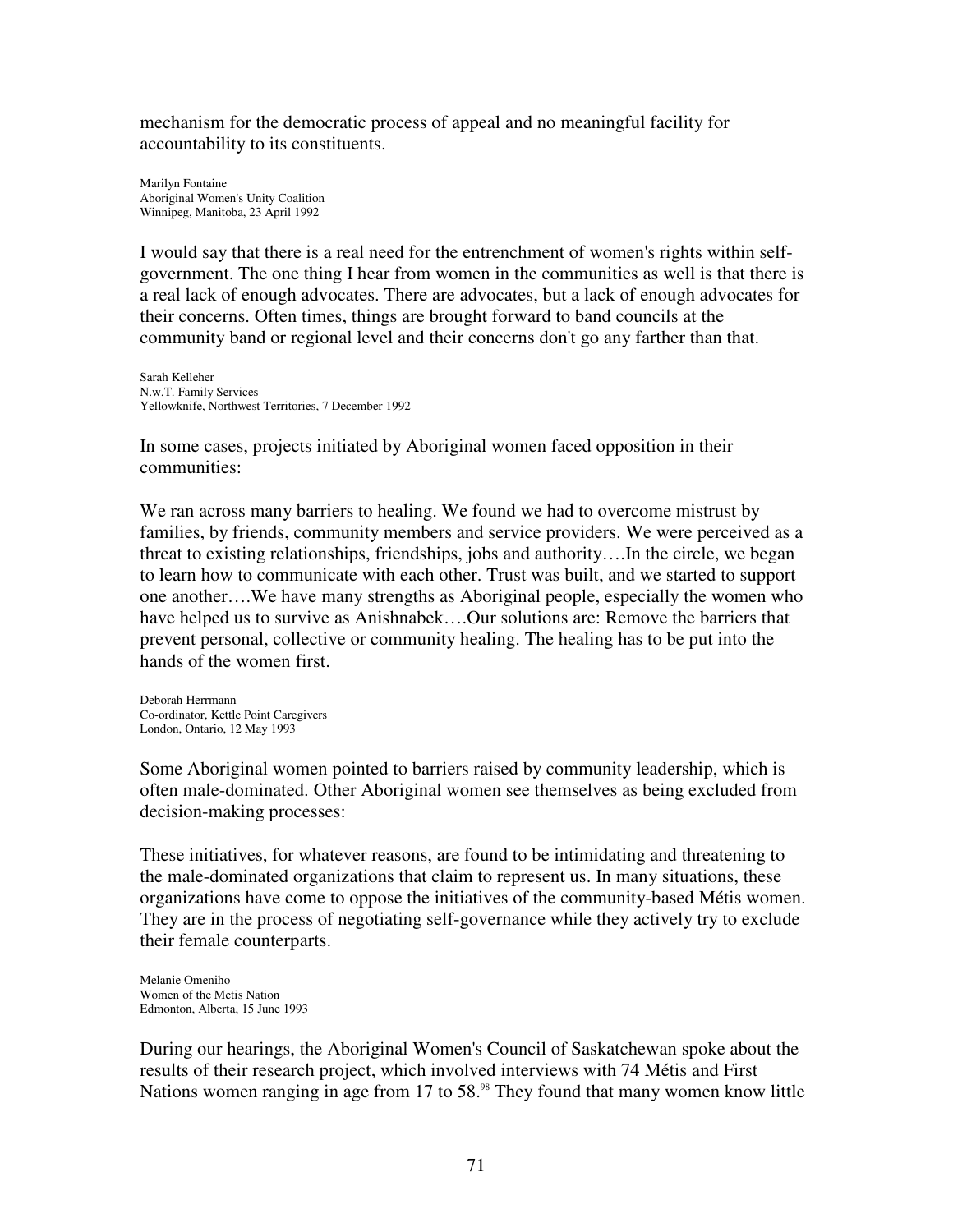about self-government and feel powerless because decisions are made without them. Programs or services are introduced without their involvement being requested or encouraged.

Furthermore, the interviews revealed that some women had been thrown out of meetings or shunned for attempting to join in. Many women feared repercussions for expressing their views and did not want to be identified by name in the study. Some women reported being fired from their jobs as punishment for speaking out. Because the women knew little about self-government, they based their judgement on past negative experiences, such as the implementation of Bill C-31, and feared a similar trampling of rights under future self-government arrangements. Still, some hoped that change would bring about a better life that would empower their people and strengthen the cohesiveness of their nations.

Some Aboriginal women focused their concerns on the existing leadership, indicating that shifts in attitude and behaviour among some male leaders are required:

Native women have been bearing tremendous burdens in their family, in the home, as well as outside the home, in the workplace and in the political arenas of this country. In order to eliminate the sexism and the racism that is directed at Aboriginal women, we have to see a concerted effort on the part of Native male leadership in this country.

Brenda Small Moose Factory, Ontario 9 June 1992

I would like to point out, to have somebody at least acknowledge the fact that these people have been elected or appointed to those positions of authority or power and that they need to remember who put them there and what they're there for. They need…to listen to those voices because sometimes our leaders get too high or too distant from our communities and they no longer hear what is important at the community level….I know there are not very many chiefs and councillors here from our communities and that concerns me somewhat because it is important that they hear it. But what we want to do at the United Indian Councils communities is turn that circle around so that our leaders are not at the top and we're not looking up at them, but that they remember that they are servants of the people and they are there to espouse our viewpoints and to support and represent us.

Cynthia C. Wesley-Esquimaux Vice-Chief, United Indian Councils Orillia, Ontario, 13 May 1993

It was apparent in what we heard from Aboriginal women that fairness, inclusiveness, and accountability in Aboriginal governments are of paramount importance. In Volume 1, Chapter 16, we set out the basic principles necessary to achieve a renewed relationship — recognition, respect, sharing and responsibility. These principles are also key to the relationship between Aboriginal men and women.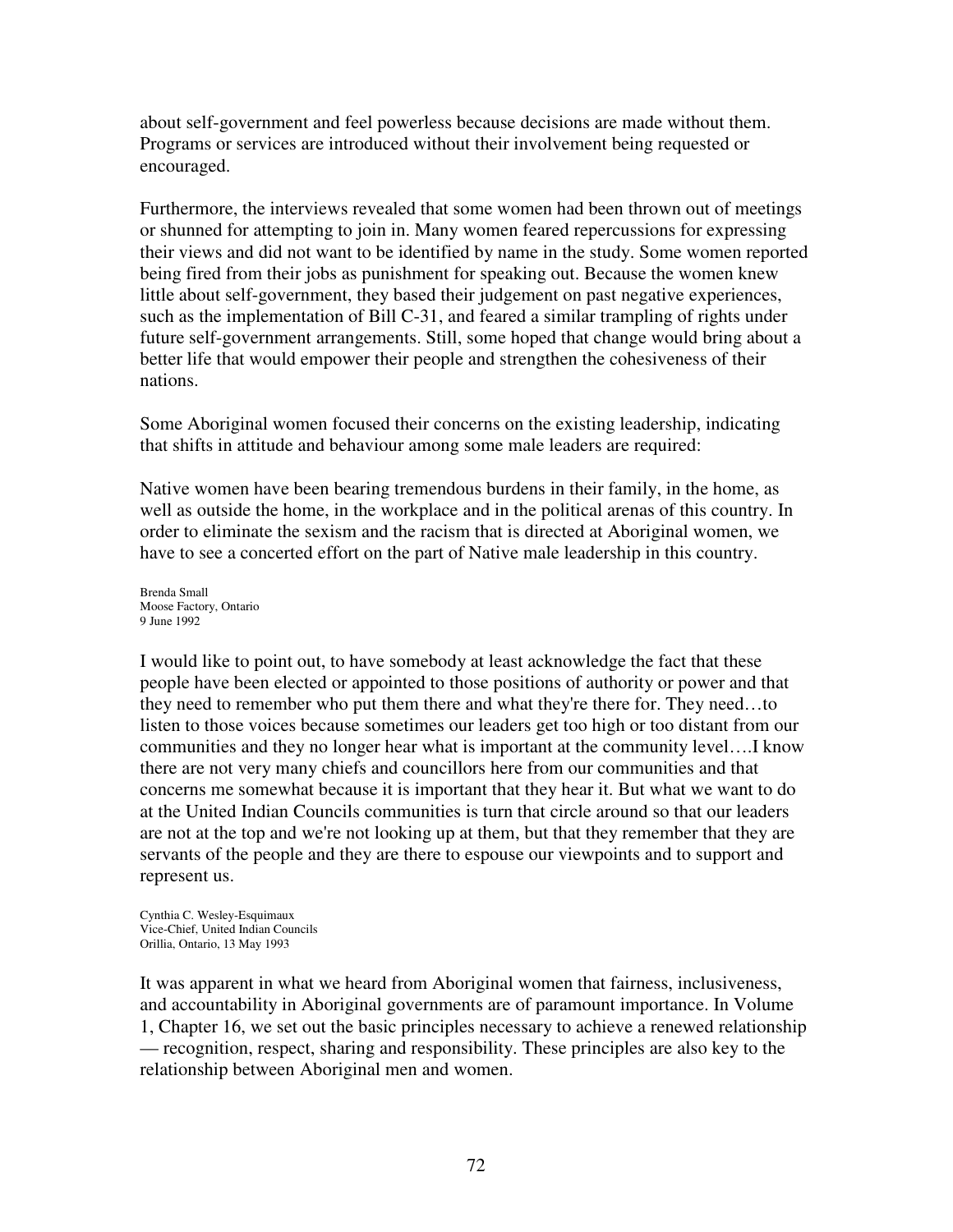Testimony has revealed the strong determination of Aboriginal women to be fully involved in the negotiation and development of self-government in their communities and nations. Only if this happens can they ensure that their families are healthy and secure, living in an environment where the primary values are inclusiveness, fairness and respect:

We believe that, because it has to be a community-upward process to develop selfgovernment, we have to make sure that the elders, our grandmothers and our grandfathers, the women, the young people in the community, are brought in to talk….They have to come and talk about what they feel their future is in the framework of self-government….I want to get rid of the division and the derision in the communities and start opening up those lines of communication right at the community level.

Marlene Pierre Ontario Native Women's Association Thunder Bay, Ontario, 27 October 1992

We must have faith in the ability of our nations to control our destiny. An Aboriginal government must be responsible. Every form of government is judged on how its people are treated. Assuming control of a band's membership is the first step toward political autonomy. To become a people who govern themselves, we must co-operate in developing institutions in our communities, with the participation of all our members. We must not repeat the injustices suffered by many of our members under the Indian Act. We must be a model of a more equitable system. [translation]

Mèrilda St. Onge Women of the Montagnais Nation Sept-ëles, Quebec, 19 November 1992

Many Aboriginal societies were more egalitarian before contact than they are today. Women had important roles in the social, economic and political life of their community. They were the wisdom-keepers. They selected chiefs. They taught their children about the nature and qualities of a leader. They were responsible for resolving internal disputes and healing their communities. Aboriginal women continue to feel strongly about their place in Aboriginal society in the future.

Their responsibilities stretch all the way from cradle to grave. Our women are the mothers, the providers, the wife, the decision maker, community leader; and these many roles require them to keep a careful balance.

Rita Arey President, N.w.T. Status of Women Inuvik, Northwest Territories, 6 May 1992

In assuming these responsibilities as well as meeting the challenges of implementing selfgovernment, contemporary Aboriginal women continue to struggle to establish a role for themselves. The family-based consensus process once used in many First Nations communities has been displaced by majority-based electoral systems that have altered the roles of women, elders and other members of the community. These electoral systems have shattered consensus, alienated the community from decision making, and bred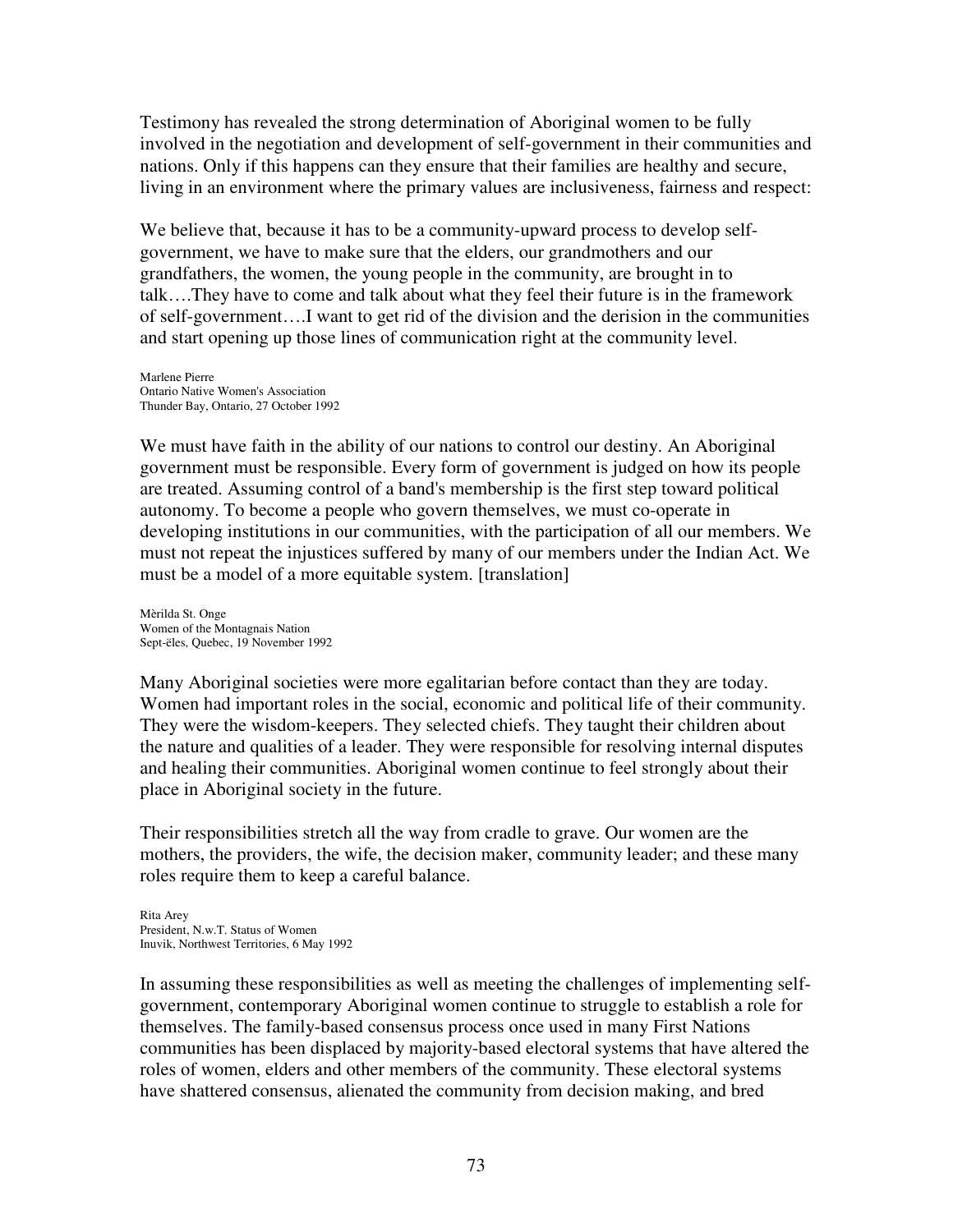distrust of leaders and officials. Decision-making processes must be accessible and responsive to the views of the people as a whole, to communities, families and individuals.

We have seen that more and more Aboriginal women are taking on positions of leadership in social, economic, cultural and political institutions. We expect this trend to continue.

The increased political participation of Aboriginal women testifies to the increased willingness of Aboriginal women to participate in decisions aimed at improving the living conditions of not only their families but their communities and their nation. [translation]

Michèle Rouleau Quebec Native Women's Association Montreal, Quebec, 27 May 1993

I think women now have to start working…on changing those very ideals that our politicians hold. They have to hold their politicians accountable and a little more responsible to the social needs. How can we advance as a people and as a society if we can't even look in our own backyard….We have to start taking that responsibility.

Margaret M. Eagle Yellowknife, Northwest Territories 7 December 1992

Aboriginal women are also ready to define codes of conduct they see as crucial to responsible leadership.

In 1992, Pauktuutit's annual general assembly passed a resolution calling on all Inuit organizations to develop and implement codes of conduct for their leadership. These codes are to be developed with the active participation of Inuit women….Inuit women have been very clear about what they expect from their leadership. Good leaders have...the following qualities: fairness, high moral standards, commitment, honesty, the respect of their communities, kindness, understanding and the willingness to listen. Characteristics and behaviours which are unacceptable in leaders include dishonesty, insensitivity, unfairness, abuse of alcohol or drugs, wife battering, child abuse, racism, prejudice.

Martha Flaherty President, Pauktuutit Ottawa, Ontario, 1 November 1993

In Volume 2, Chapter 3, we noted that a government must have three basic attributes: legitimacy, power and resources. Legitimacy refers to public confidence in and support for government. It depends on such factors as the way the structure of government was created, the manner in which leaders are chosen, and the extent to which the government advances public welfare and honours basic human rights. To put in place fully legitimate governments, Aboriginal peoples must enjoy the freedom, time and resources to design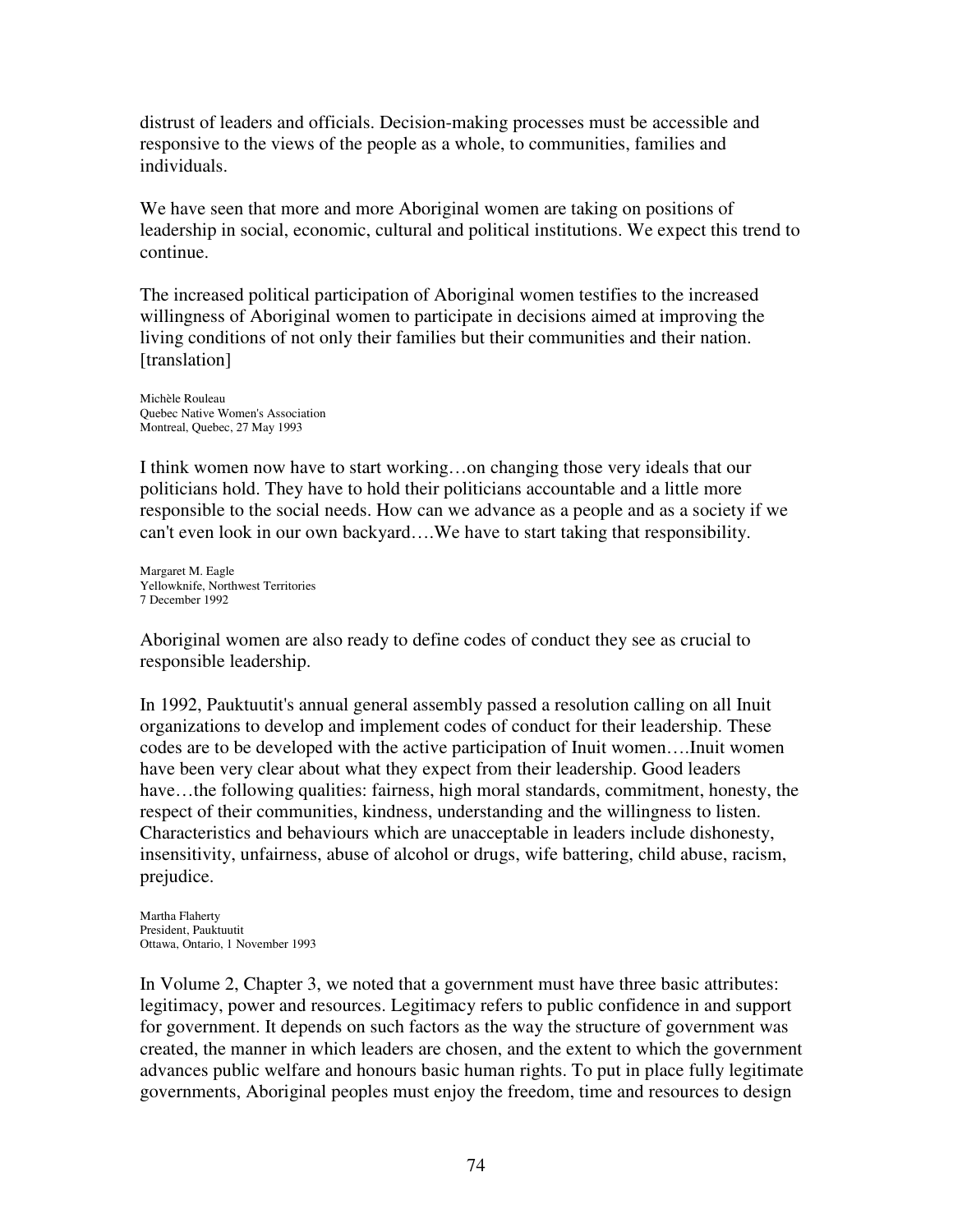their own political institutions, through a genuinely inclusive process that involves consensus building at the grassroots level.

The capacity to exercise self-determination is vested in Aboriginal nations that share a collective sense of identity. There is a pressing need for nations to reconstitute themselves as modern political units. We agree with the views of many Aboriginal women who spoke about the need to rebuild nations.

In our discussion of governance, we noted that there are many ways for Aboriginal nations to conduct their internal affairs to ensure fairness and accountability. Aboriginal governments could establish charters or other instruments to protect individual rights and curb abusive uses of power by government. Whatever measures are adopted, Aboriginal women must be actively involved in their development and implementation.

As Aboriginal women continue to voice their concerns and take action at the community and regional level, other developments are occurring. The involvement of women in the design and development of a new government for Nunavut is a good example. The Nunavut Implementation Committee (NIC) responded to concerns expressed by Inuit women by considering ways to ensure balanced representation of men and women in elected positions. In a December 1994 discussion paper, NIC commissioners committed themselves to the principle of sexual equality. <sup>99</sup> The discussion paper notes that women make up just over half the population but are systematically under-represented in politics. The paper acknowledges that women have always played a prominent role in Inuit society. Communities in the eastern Arctic could not function without the contributions made by women — in the home, in the workplace, and in a wide range of organizations. But women remain significantly under-represented in electoral politics; only one of the 10 MLAs for the Northwest Territories from the eastern Arctic (the area that will become Nunavut in 1999) is a woman.

The NIC proposed that the future Nunavut legislative assembly guarantee balanced participation of men and women by having two-member constituencies. The familiar 'first past the post' system would continue to be used, but voters would choose two members in each riding, one woman and one man. The model could work whether consensus government or a party politics system was used.

The Nunavut Implementation Committee acknowledged the work of Pauktuutit and an informal network of prominent Inuit women leaders as well as the support of many Inuit men who believe in equal participation of women in politics. The committee noted that these people have helped create a social and political climate amenable to the discussion of sexual equality in electoral politics.

More generally, Aboriginal women are actively pursuing discussions on self-government and other major issues on their own, at conferences, meetings and workshops:

We are looking for solutions to improve the situation in terms of the relationship between the men and the women….There has to be a process in place whereby the women are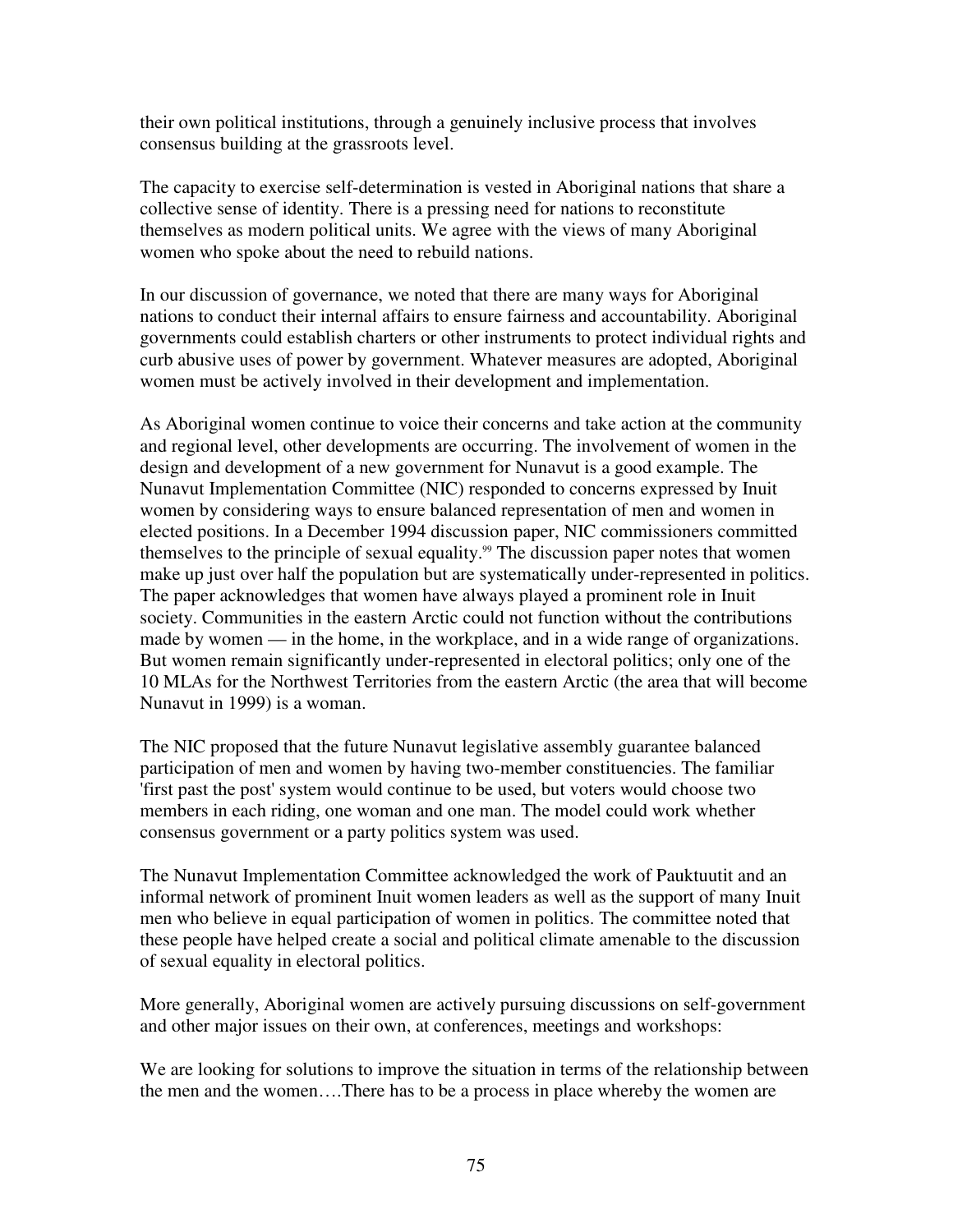recognized equally and where they will be invited and respected to participate and to have input on matters that affect them.

Marguerite Saunderson Northern Women's Resource Services Thompson, Manitoba, 1 June 1993

And it is apparent that they are determined to accomplish their goals:

We also have to recognize that within our own nations, there has to be a healing and building and bonding of women and men for the betterment of the nations…that we will not allow ourselves to be put into the back rooms anymore by ourselves…that we need and want to be at the table for the future of the Métis Nation and Aboriginal nations; that within our nations as well, our current leadership has to take note of that fact and that they include women in all aspects of negotiation.

Sandra DeLaronde President, Metis Women of Manitoba Winnipeg, Manitoba, 3 June 1993

Aboriginal women's participation in developing self-government is absolutely crucial. The model developed by the Nunavut Implementation Committee is an example of how one group is pursuing a style of governing that attempts to ensure a balance between male and female participation.

Aboriginal women seek to maintain or regain their position of respect, and some Aboriginal men have acknowledged this emerging phenomenon:

It means we will elevate the women. They will be given the right to elevate chiefs as well as also to depose their chiefs. That's the kind of power. They will be the backbone of the Great Law. That's the way it's going to be. [translation]

Chief Jacob (Jake) Thomas Cayuga Nation Akwesasne, Ontario, 3 May 1993

[T]he spiritual law, the law of reality…is outside here. If nations don't make their law accordingly, they will fail eventually because no human being is capable of changing that particular law. Our people understood that. That is why we are having a planting dance now. That is why we will have a dance for the strawberries, the beans, the green corn, the harvest. Why? Because we understand thanksgiving, where it comes from — the earth, the mother. That is why women are fundamentally important in government — their perspective, their compassion, their choice, their attitudes toward family. The leaders that they choose are like them; otherwise, they wouldn't choose them.

Oren Lyons Iroquois Confederacy Akwesasne, Ontario, 3 May 1993

# **8. The Family**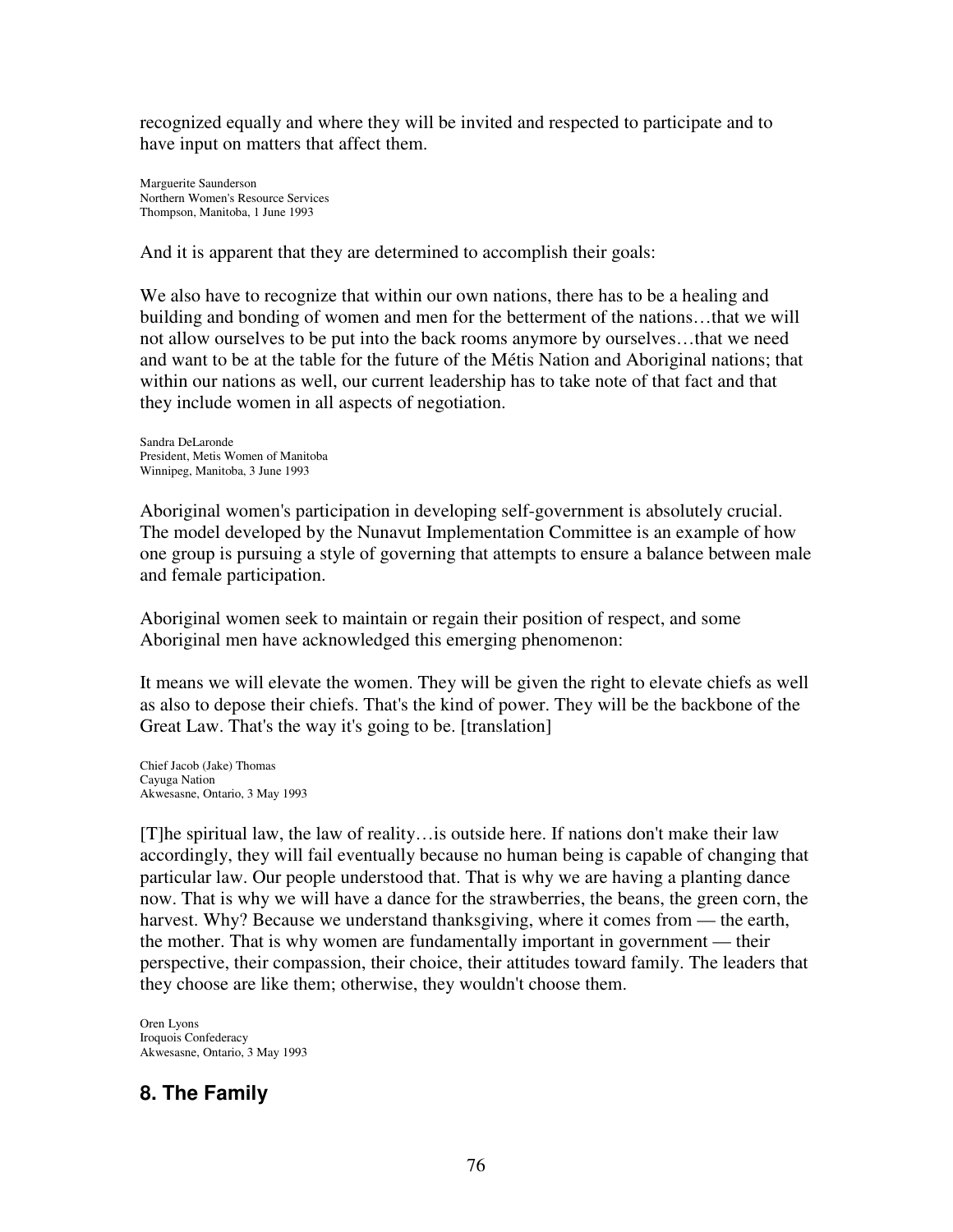The living conditions of many Aboriginal women are marked by continuing discrimination, exclusion and powerlessness. In Volume 3, Chapter 2, we recommended that governments responsible for the application of laws, regulations and practices affecting Aboriginal people on-reserve, on Aboriginal territories and in emerging structures of self-government ensure that the rights of women to protection from discrimination on the basis of sex are observed through

• the review and, where necessary, revision of current laws, regulations and practices to ensure sexual equality; and

• the application of standards of sexual equality in drafting procedures for nation building, enacting laws, and applying regulations under Aboriginal government jurisdiction.

In maintaining their responsibilities to their families, however, Aboriginal women continue to face other difficulties. The testimony of Aboriginal women reveals that they are often both the mainstay of the family unit and the catalyst for change:

It is true that Inuit women are working outside of the home in increasing numbers, and they are also actively involved in the myriad of committees and boards which have sprung up in most communities. But women have maintained their responsibilities in the home and for child rearing. Furthermore, women are unofficially filling the gaps in social services in the north. More and more women are taking on a caregiving role at the community level, counselling and supporting friends and family members in crisis.

Martha Flaherty President, Pauktuutit Ottawa, Ontario, 1 November 1993

Some Métis women face problems of isolation in rural and remote communities. They are often the primary caregivers if there are children involved, and too often they must leave their home community to access education and training institutions.

Pat Harper Metis Women of Manitoba Winnipeg, Manitoba, 22 April 1992

A primary concern for Aboriginal women is the well-being of their children. As we pointed out in our chapter on the family, this was a prominent theme in presentations made to the Commission. A second theme revolves around the perception that healthy families are at the core of the renewal process:

During the inquiry, we have tried to listen to our children. All children need to be healthy, they need to be loved and cared for. In many ways, this inquiry and our desire to change expresses the hope that we will find the strength to help our children.

Chief Katie Rich Sheshatshiu, Newfoundland and Labrador 17 June 1992<sup>100</sup>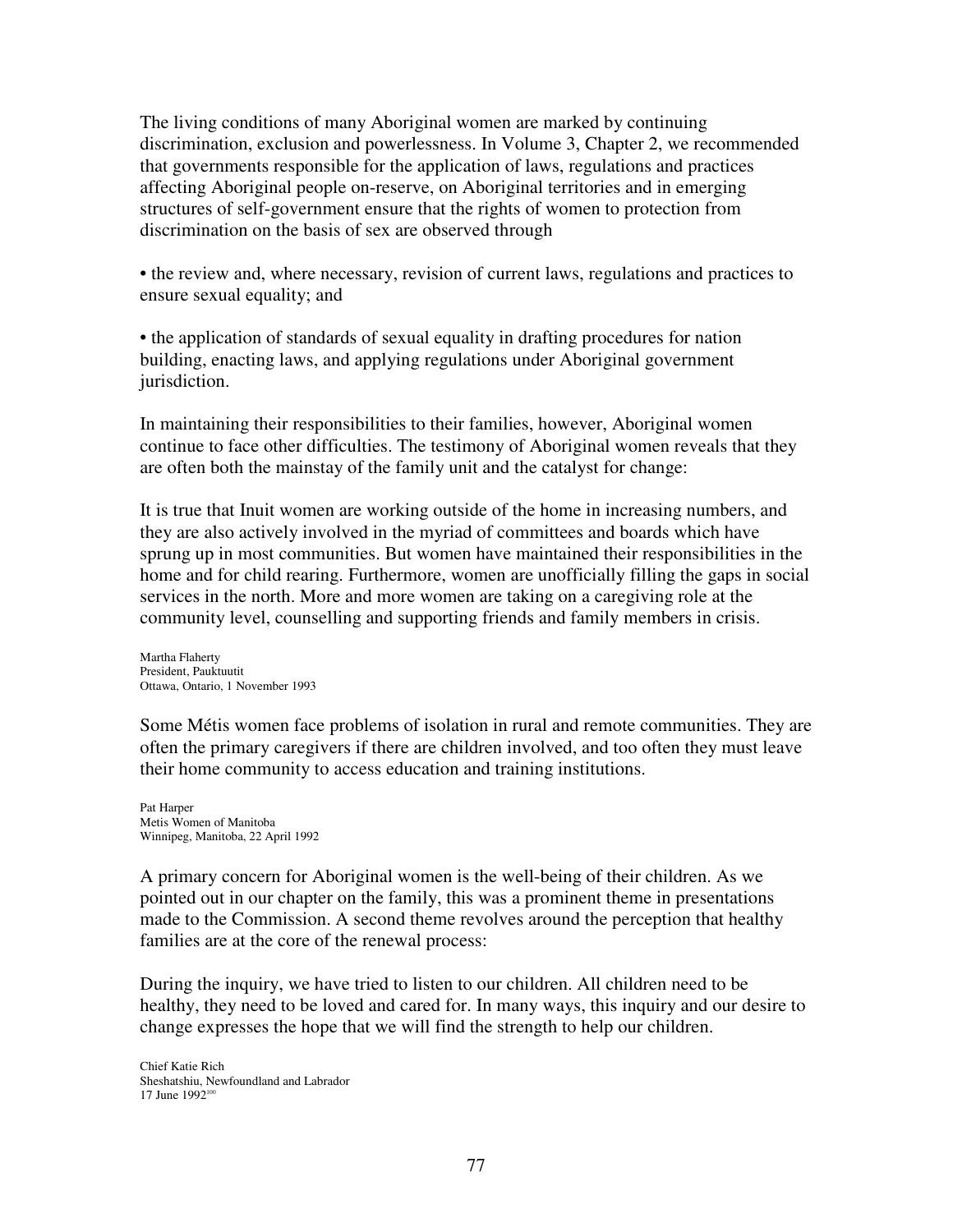In sharing their views about care of the family, Aboriginal women spoke about midwifery, child care and concerns about youth, the elderly and ways of making a living.

## **8.1 Birth and Midwifery**

Inuit women described the importance of midwifery and the problems they face in having this long-practised tradition recognized. (The issues surrounding midwifery are also covered in Volume 3, Chapter 3.) A research report prepared for us demonstrated that the traditional practice of midwifery was integral to a way of life in which birth was experienced close to the land…and was not only essential to the physical survival of successive generations, but also served to foster significant social relationships among those who participated in the life cycle event of birth. The legacy of traditional midwifery knowledge, passed from one generation to another, continues to be regarded as an important conveyor of cultural knowledge and identity, and as a source of esteem among Aboriginal women. 101

Martha Greig of Pauktuutit pointed out in her presentation that, until recently, Inuit women gave birth on the land. This practice began to change during the 1950s and 1960s when families moved from their traditional camps into permanent settlements. In the settlements, births took place at the nursing station, often with a nurse-midwife and Inuit midwives in attendance. By the 1970s the federal government had decided that all births should take place in hospitals. Inuit women living in communities without hospital services were evacuated by air to a regional centre like Iqaluit or to southern Canada. Today, almost all Inuit children are born in a regional hospital far from home and family.

The research study points out that the current debate about the future of midwifery in the north raises questions about appropriate legislation, mechanisms of registration and licensing, educational requirements and models of training, as well as questions about safety, acceptable levels of risk, and financial costs. It goes on to note that many of these questions remain unanswered, while little effort is being put into the development of concrete midwifery options. Aboriginal women have been absent or under-represented in the power structures that retain control over maternity health services, but they are playing a lead role in efforts to change the situation:

Unfortunately, the debate we often find ourselves engaged in is premised on a disrespect for our history and for the knowledge and skills which many of our elders still posses. We often find ourselves on the defensive, endlessly declaring that we, too, are concerned about maternal and infant mortality rates. We have not been allowed to engage in this debate as equals….Changes [need to be] made to the health care system to allow women to regain control of pregnancy and childbirth. In many areas, this may mean the development of regional birthing centres; in others, it might mean providing nursing stations, with the necessary staff and equipment to safely accommodate childbirth. In all cases, it means utilizing the skills of Inuit elders as teachers and midwives and setting up training or apprenticeship programs.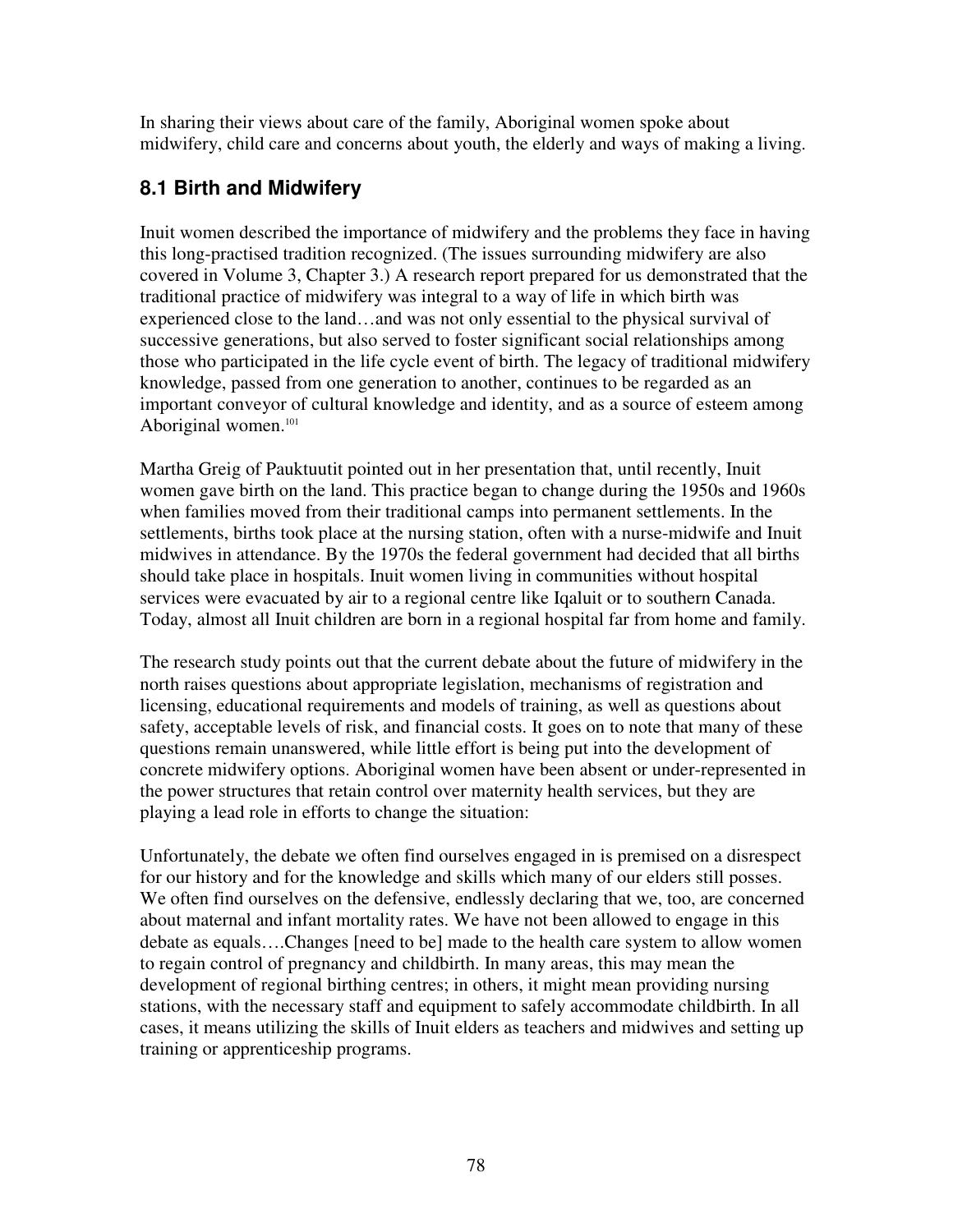The maternity project of the Inuulitsivik Health Centre (IHC) in Povungnituk, northern Quebec, has been cited as an excellent example of a program designed to restore legitimacy to the role of elders. During the Commission's round table on health and social issues, Aani Tuluguk presented information about how the IHC maternity project came into being. <sup>102</sup> Created in 1986 in response to a proposal from the local Aboriginal women's association and with the help of a supportive physician, the project involves Aboriginal and non-Aboriginal midwives working in collaboration with other health professionals. They provide a full range of health services to pregnant women in the region. Program results to date indicate that midwifery practice in the north can be effective and beneficial to the health of mothers and babies and to the family unit as a whole.

Aboriginal women's organizations in the north have been leading the call for a return to midwifery. As pointed out in the research study prepared for the Commission, "the issue of midwifery in the North will not be adequately addressed until Aboriginal women are themselves full participants in the discussions". 103

In Volume 3, Chapter 3, we recommended that the federal government and provincial governments collaborate to develop community birthing centres in First Nations and Inuit communities. We also recommended that traditional and bio-medical practitioners continue to engage in dialogue, with two objectives: enhancing mutual respect and discussing areas of possible collaboration. (For a more thorough discussion of issues around traditional healing, see Volume 3, Chapter 3, Appendix 3A.)

# **8.2 Child Support and Child Care**

Among all the issues addressed in our discussion of the family (Volume 3, Chapter 2), two were seen as requiring immediate attention. The first one concerned difficulties in enforcing child support orders:

The single mothers are very frustrated because the fathers are not being supportive for the children….Maybe the community can garnishee their wages.

Margaret A. Jackson Sudbury, Ontario 31 May 1993

The difficulty relates in part to jurisdiction. Where the support recipient, or the child for whom support is payable, is an Indian within the meaning of the Indian Act, enforcement action can be taken against another Indian person's property or wages earned on a reserve. If neither the support recipient nor the child is an Indian within the meaning of the act, however, the income earned by an Indian person on a reserve cannot be garnisheed or subject to a support deduction order, nor can the individual's property on a reserve be seized.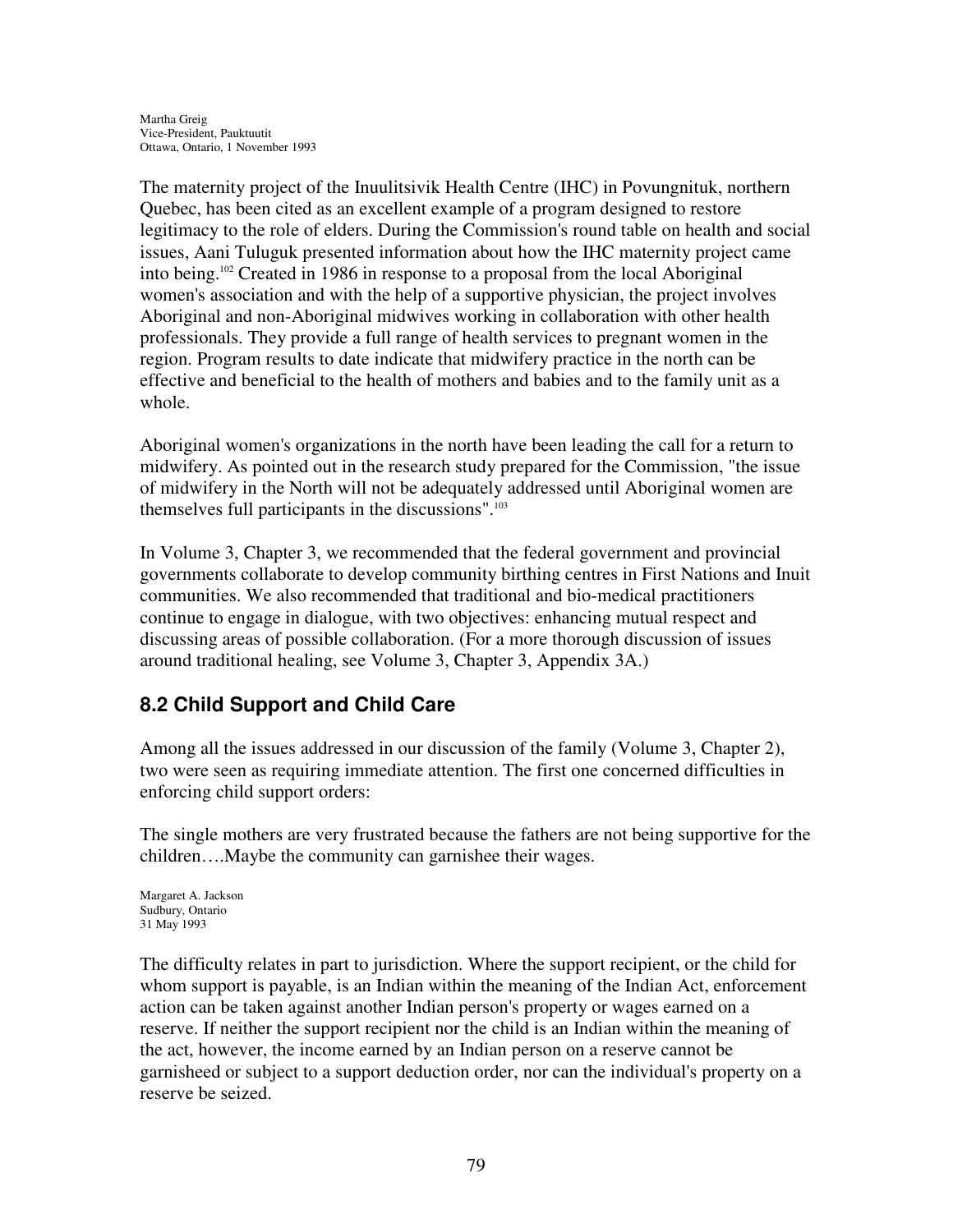A further difficulty is a reluctance on the part of some chiefs and band councils to comply with enforcement actions, particularly notices of garnishment. The experience in Ontario, for example, is that some bands refuse even to provide information that may assist in the enforcement of a support order or notice of garnishment.<sup>104</sup>

Consistent with our recommendations in Volume 2, we proposed in Volume 3 that jurisdiction over child welfare and family matters (among others) be affirmed as matters falling within the core jurisdiction of self-governing Aboriginal nations. We also recommended that Aboriginal nations or communities establish family law committees, with Aboriginal women as full participants. These committees would study issues such as

- the interests of family members in family assets;
- the division of family assets on marriage breakdown;

• factors to be considered in relation to the best interests of the child, as the principle is applicable to Aboriginal adoption;

- rights of inheritance pertaining to wills, estates and intestacy; and
- obligations regarding spousal and child support.

The second issue requiring immediate attention is the difficulty of obtaining child care. The lack of accessible and affordable child care is particularly problematic in urban areas. Since urban Aboriginal women usually do not have the extended family and community networks available to women in rural communities, they need access to child care if they wish to seek employment or further education. In urban areas, a significant proportion of Aboriginal families are headed by sole-support mothers. Lack of child care can thus become a barrier to employment:

Often poor, without work, with little education and with dependent children, they [Aboriginal women] are isolated and particularly ill-equipped to confront a life setting that is very remote from their first culture. The young women think that in the city everything will be easier, that they will be able to find work, a boyfriend and offer a better life to their children….But the reality that awaits them is quite different. [translation]

Éléonor Hoff Quebec Native Women's Association Montreal, Quebec, 27 May 1993

Aboriginal women in all parts of the country spoke about the need for culturally appropriate child care facilities and the resources to maintain them.

A lot of women…are going through hardships and a lot of times we have tried to keep the daycare centre open but, according to the law, it is impossible…because it has to look nice and it has to meet government standards….We feel we can maintain a daycare centre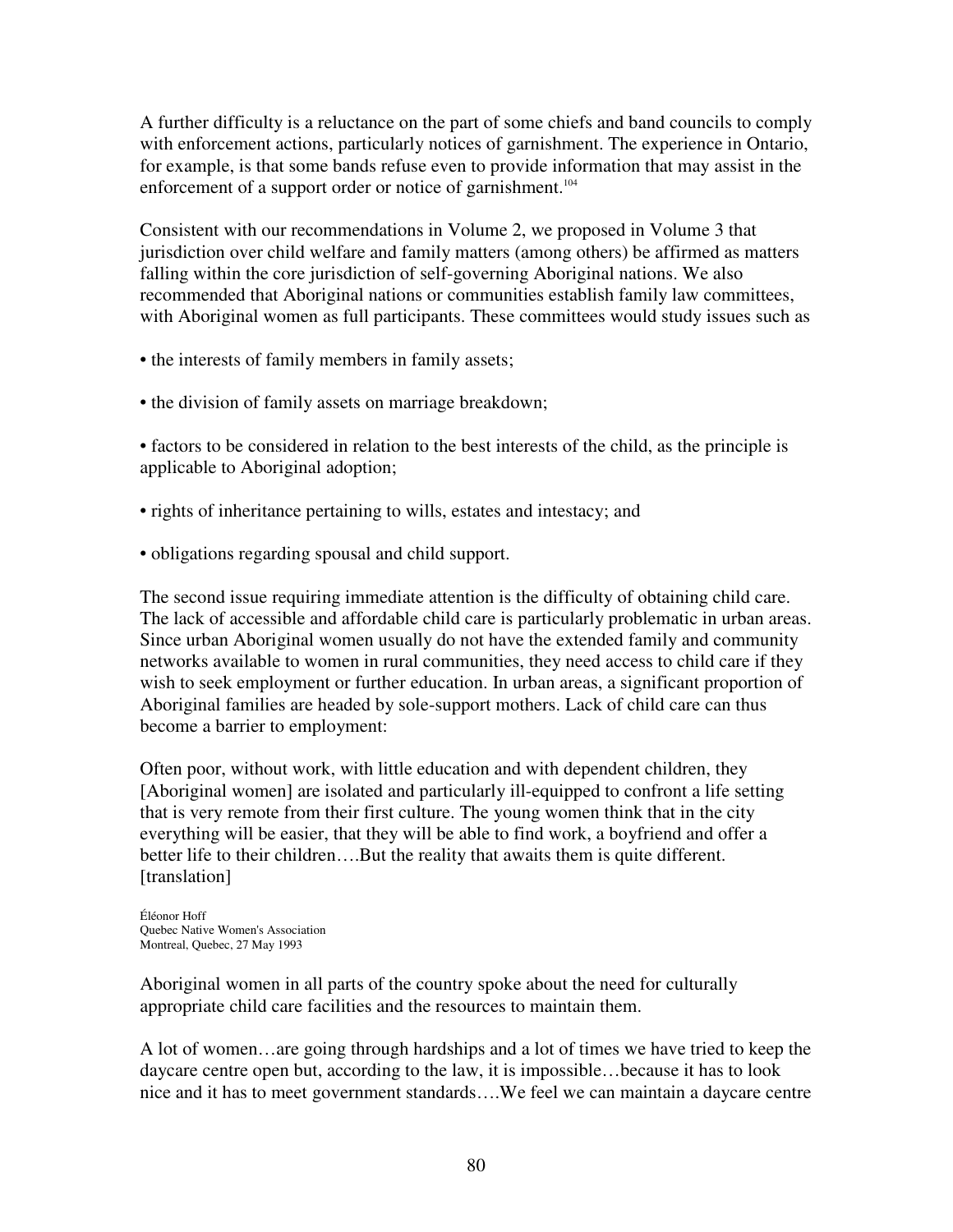on our own….We started one and the women's group ended up losing money, and that money we have raised, which never came from the government, we spent on a daycare centre.

Anna Samisack President, Atiraq Women's Group Inukjuak, Quebec, 8 June 1992

Child care is as much an economic development issue as a social issue. Child care is an integral factor in an individual's road to self-reliance and in community economic development and health. Although the impact of inadequate or unavailable child care is felt mainly by women, it affects the whole family and the community. At the centre of it all are the children — the men and women of the future.

In Volume 2, Chapter 5, which deals with economic development, we made several recommendations concerning child care. We recommended that Aboriginal, federal, provincial and territorial governments enter into agreements to establish roles, policies and funding mechanisms to ensure that the child care needs of Aboriginal parents are met in all Aboriginal communities. We also recommended that the federal government continue funding research and pilot projects under the Child Care Initiatives Fund until alternative, stable funding arrangements for child care services can be arranged. Third, we recommended that Aboriginal organizations and governments assign a high priority to the provision of child care services in conjunction with major employment and business development initiatives and the restructuring of social assistance programs. Finally, we recommended that provincial and territorial governments amend their legislation respecting the licensing and monitoring of child care services to make the standards for certification and facilities more flexible.

We also recommended that in developing and implementing child care strategies, governments pay particular heed to the child-rearing philosophies and practices of Aboriginal peoples.

## **8.3 Concern about Youth**

First Nations, Métis and Inuit women are concerned about their young people and note that there seems to be a lack of involvement of youth in community life and decision making. (See Chapter 4 in this volume for our analysis and recommendations concerning Aboriginal youth.)

In 1986, 44 per cent of the Inuit were under 15 years of age. This large group of people, future talent, is neither recognized nor fully utilized in today's society. Many of the youth are in conflict with their parents, since they are caught in the transitional stage. They are pulled in two different directions — trying to follow their parents' traditional lifestyle, and trying to prepare themselves for today's modern technological society.

Ineaq Korgak Executive Director, Baffin Regional Health Board Iqaluit, Northwest Territories, 26 May 1992<sup>105</sup>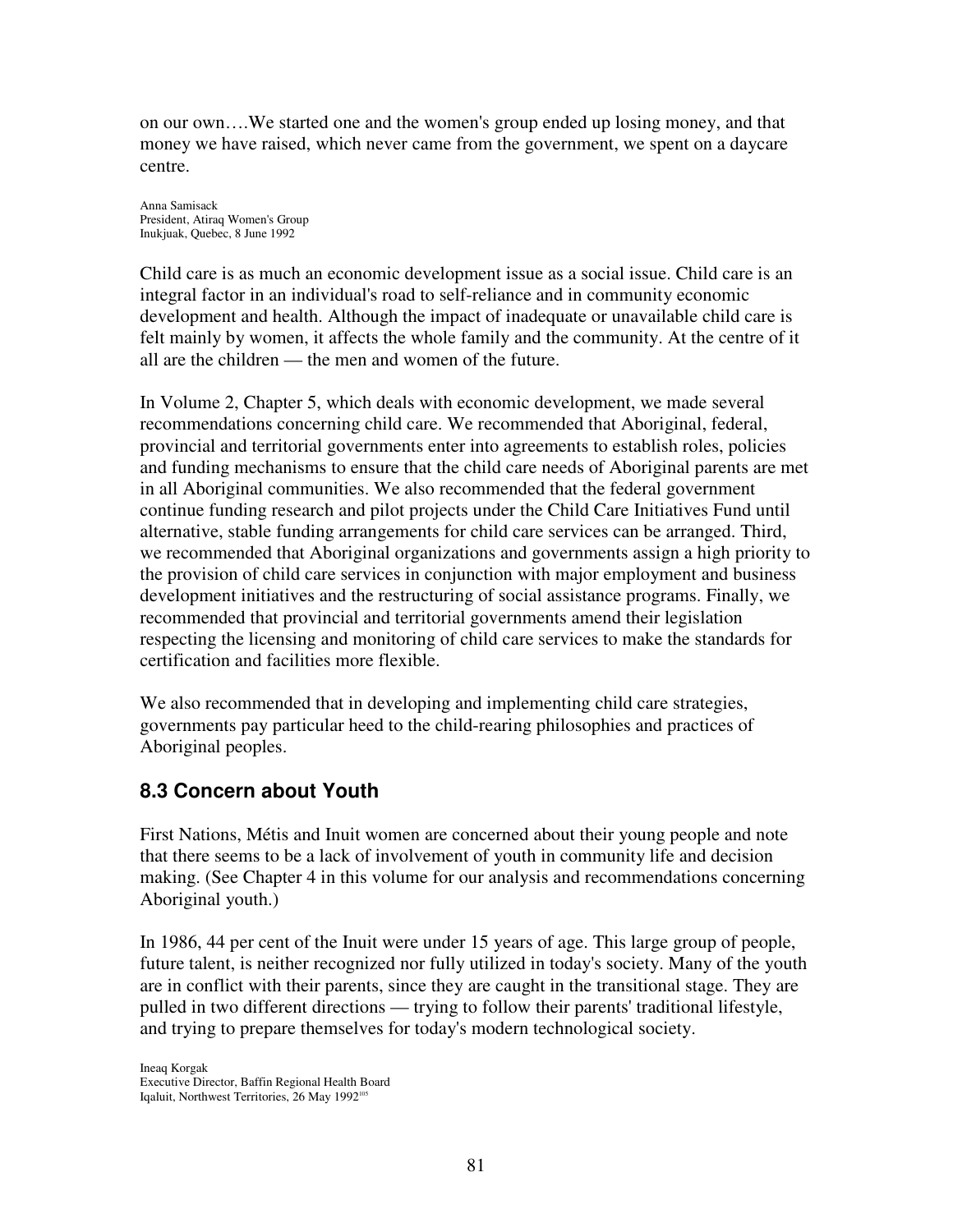The concerns of Inuit women about their young people were also expressed in a study undertaken for Pauktuutit. <sup>106</sup> The most serious problem is a lack of identity and a sense of confusion rooted in the conflict between Inuit and non-Aboriginal cultures. The study noted that the problems of a society in transition seem to be more visible among youth. However, in spite of problems facing Inuit youth, there is confidence in their ability to overcome obstacles:

While our communities are going through difficult times, our culture remains vibrant and capable of adapting. Our 'cultural glue' is strong, and a future which combines the best of the old with the best of the new is not just a cliché — it is achievable.

Rosemarie Kuptana President, Inuit Tapirisat of Canada Toronto, Ontario, 26 June 1992

Concern was expressed about racism in urban settings and its effects:

We face racism in the schools. Our children don't feel good about themselves when they come home and that is all held in here. By the time they are teenagers, they are lashing out at their own people.

Vicki Wilson Aboriginal Women's Council of Saskatchewan Saskatoon, Saskatchewan, 28 October 1992

In Chapter 7 of this volume, where we examine urban perspectives, we recognize that one of the most difficult aspects of urban life for Aboriginal people is dealing with the personal impact of racism. In testimony before the Commission, it became apparent that Aboriginal women often play a lead role in combatting racism and facilitating change:

As women, we need to promote a sense of personal and group identity. A positive selfconcept is developed by how we see ourselves and how we think others see us. By promoting recognition of our cultural heritage, we will increase our pride and selfacceptance. As women, we have the power to end racism by redefining and implementing appropriate ways of honouring cultural diversity in our daily interactions with our children. Our own Métis children will be stronger and richer people for our efforts.

Betty Ann Barnes Director of Social Services Nechako Fraser Junction Metis Association Prince George, British Columbia, 31 May 1993

Motivating Native children on their future goals is something I practise with the students I work with at the elementary level. The momentum of their dreams and ambitions has to be cultivated at the elementary level and maintained and nurtured through the secondary level.

Colleen Wassegijig Toronto, Ontario 3 November 1992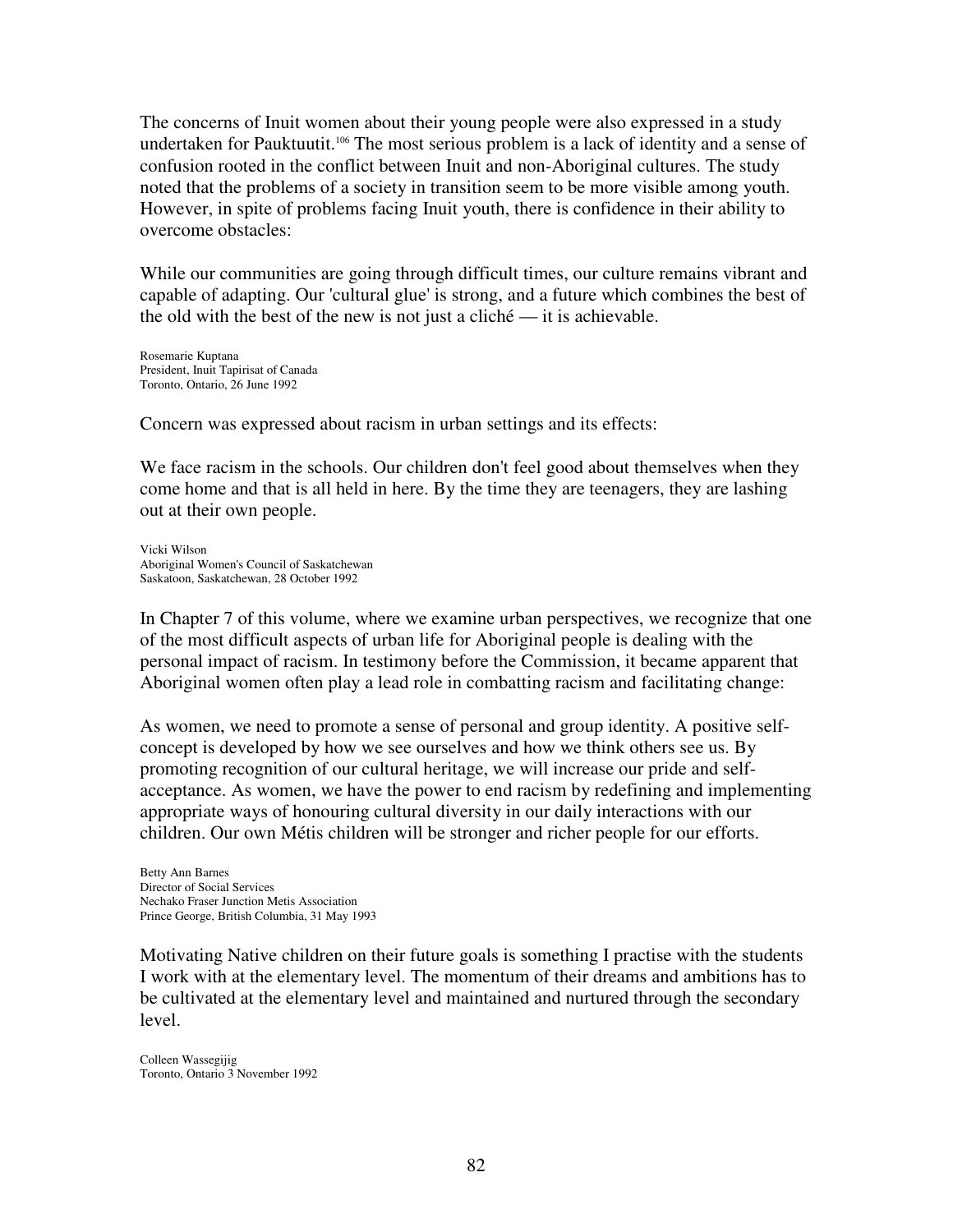Aboriginal women reminded us that the youth of today will assume much of the responsibility for implementing a renewed relationship between Aboriginal and non-Aboriginal people in Canada. The views and aspirations of Aboriginal youth are therefore vitally important and are addressed in Chapter 4 of this volume.

## **8.4 Concern about the Elderly**

Concern about youth was paralleled by a concern about the elders and senior citizens of Aboriginal communities. As one speaker noted, the living conditions of seniors require immediate attention:

There are too many of our elderly that are being neglected in hospitals, in homes, or not even homes, in rooming houses. We have rooming houses with some of our elderly who need personal care, who live in one room with a little hotplate, and just one single bed and a wooden chair.

Dorothy Betz President, KeKiNan Centre Winnipeg, Manitoba, 22 April 1992

In our discussion of the family (Volume 3, Chapter 2), we pointed out that Aboriginal seniors are particularly vulnerable to economic abuse. Elderly persons derive their income mainly from pensions or social assistance, supplemented by food from the bush or gardens. Some children and grandchildren include pensioners in the sharing network, helping out with daily tasks in exchange for financial and other assistance. But in some cases, people exploit and even terrorize the elderly.

The KeKiNan Centre is an example of leadership by Aboriginal women in developing holistic approaches to improving the quality of life for Aboriginal people. Started by the Manitoba Indian Nurses Association and the Indian and Metis Senior Citizens Group of Winnipeg, it is the first senior citizens home for Aboriginal people in urban Canada. The original goal was to develop a geriatric care centre for Aboriginal elders in Winnipeg. However, the proposal was adapted to include enriched (or supportive) housing (30 units) in addition to the personal care (geriatric) units. The first tenants of KeKiNan moved in on 1 December 1991.

The philosophy of KeKiNan is to ensure that the elderly

- are part of the decision-making process;
- live in conditions of safety, security, dignity and comfort;

• have opportunities to fulfil their interests and to be productive within the community; and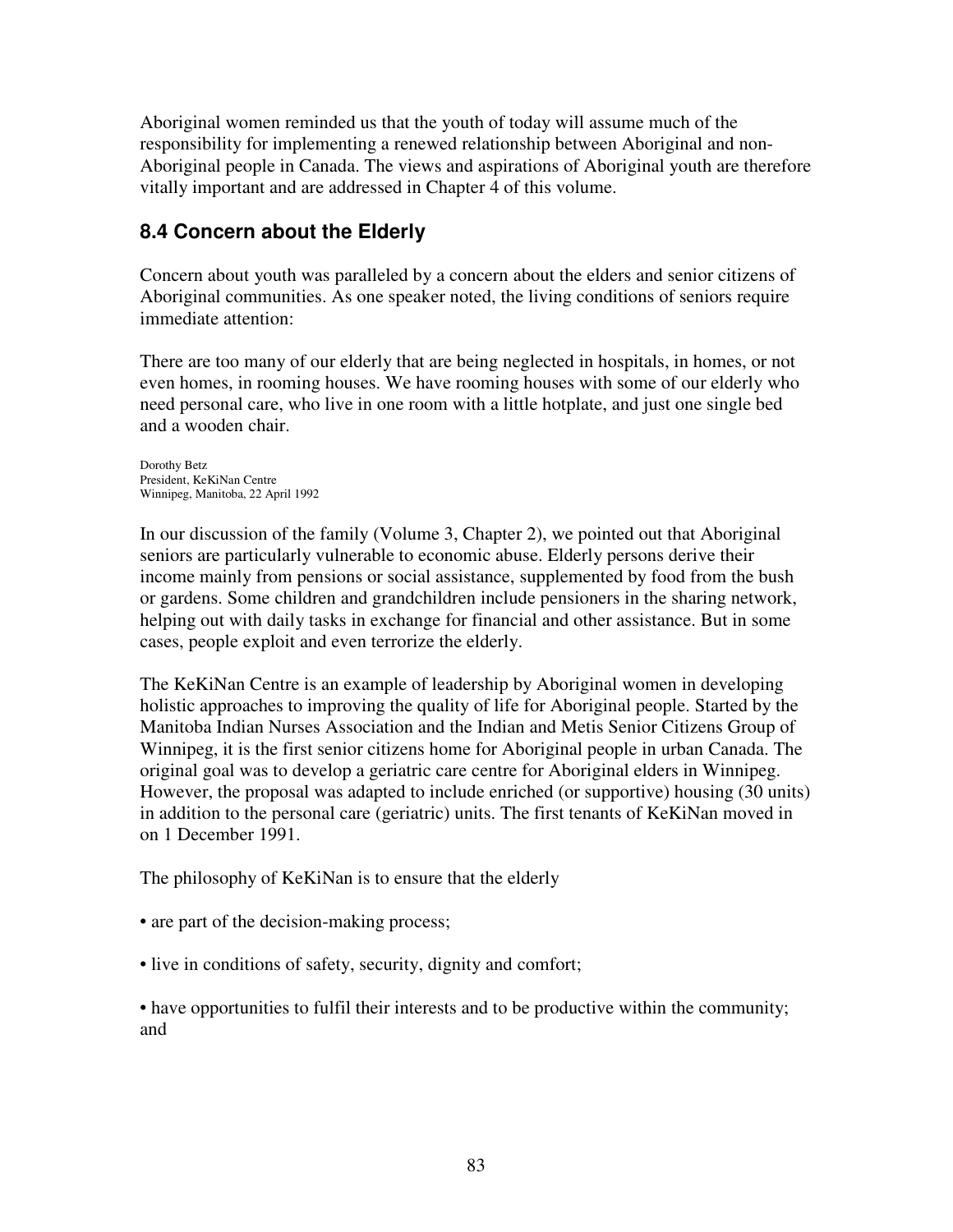• have access to health, social and all other services equivalent to those available to others, provided within and by persons representing an atmosphere of cultural understanding and respect.

The approach adopted by KeKiNan was echoed in other parts of the country:

Our elders need to become more active in healing, being a positive role model, teaching the younger generations about our culture and traditions. Give the healthy elders a chance to be counsellors in the community. It is our belief that we learn from the stories told by our grandmothers and grandfathers. This has been lost and must be brought back. A retirement centre for elders that have no family to provide a safe, secure and healthy environment: such a centre would provide shelter, medication, traditional foods and entertainment and be Aboriginally staffed.

Lillian George Program Director Sexual Abuse Treatment Services Program Prince George, British Columbia, 31 May 1993

## **8.5 Making a Living**

The Aboriginal population has increased sharply in recent years, in part because of high birth rates and decreasing rates of mortality. As a result, the working-age population is growing rapidly and is projected to continue to do so in the coming years.

As of 1991, the labour force participation rate for Aboriginal women was higher than that of Aboriginal men. Many more Aboriginal women are entering the work force. Some hold leadership positions in emerging or established Aboriginal training and economic development institutions and are thus very conscious of the problems facing Aboriginal women. For example, Isabelle Impey, president of the Metis Women of Saskatchewan, is executive director of the Gabriel Dumont Institute of Native Studies and Applied Research, which promotes the renewal and development of Métis culture and the design and delivery of education and cultural programs and services. She spoke about some of the frustrations Métis women encounter:

We have found that many students who enrol in our courses are single parents with one or more dependants. If such a student graduates from Teachers Training Program, for example, we have found that it takes 14 years to pay off the student loan from the year they started. That means she is living under the poverty level when she gets her first job….She cannot provide for her family's needs and the cycle of poverty is maintained….Sometimes it is more beneficial…to go to Social Assistance and get the benefits of subsidies and child care rather than go in a classroom and teach; and it is unacceptable that they are in that position today.

Isabelle Impey Executive Director Gabriel Dumont Institute of Native Studies and Applied Research Saskatoon, Saskatchewan, 12 May 1993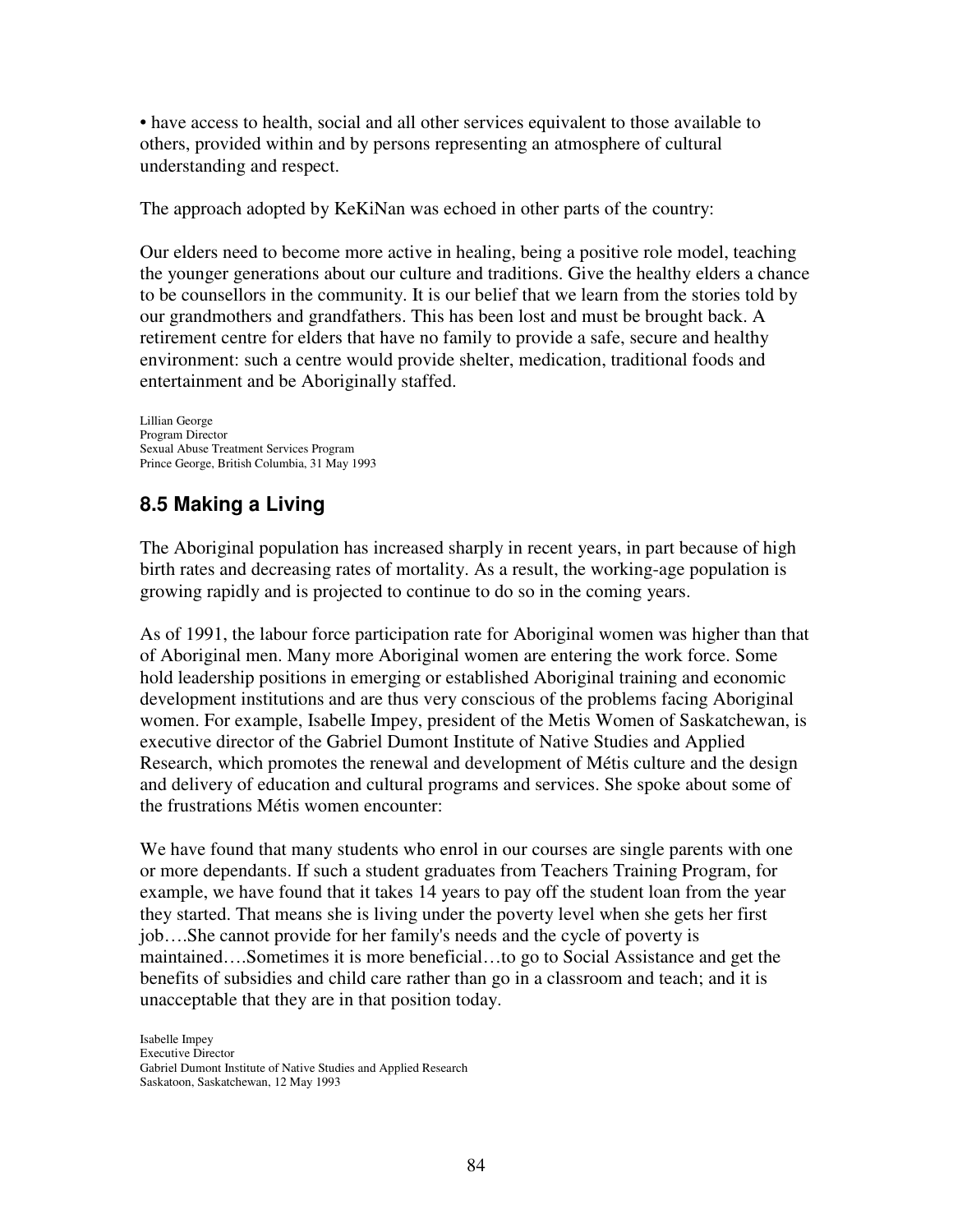Many Aboriginal women see their economic endeavours as contributing to community development:

We do not see the point of a few individuals or families becoming rich if the rest of the community is experiencing unemployment and poverty. Most government economic development programs and strategies are designed to assist those few individuals who can manoeuvre the system; they are not designed with community development in mind….Moreover, they are not designed with women in mind.

Simona Arnatsiaq-Barnes Economic Development Officer, Pauktuutit Ottawa, Ontario, 2 November 1993

Two projects described by Arnatsiaq-Barnes illustrate the holistic way Inuit women approach economic development. In Arctic Bay, the women's group established a facility that includes a sewing centre and a child care centre. The second project, started by the women's group in Igloolik, is a plan to develop a facility that will make and sell traditional clothing and offer peer counselling services for victims of family violence. In pursuing their goals, the women in Igloolik stated that they were not prepared to separate their needs artificially in order to fit into existing programs and funding guidelines.

Economic Development for Canadian Aboriginal Women (EDCAw) is a non-profit organization representing the interests of Aboriginal women in economic development. Its mission is "to restore the quality of life of Aboriginal people through the increased participation of Aboriginal women in the Canadian and world economies". Having consulted extensively with Aboriginal women, EDCAw identified a number of business development barriers: access to conventional lending institutions; raising seed financing; gaining soft asset financing; and access to financial training and business skills.

Socio-economic indicators strongly suggest that Aboriginal women are less likely to pass the standard loan criteria used by financial institutes. Also, the majority of Aboriginal women-owned businesses are in the micro and small business sector….[M]any financial institutions are inaccessible to northern and rural Aboriginal communities. Aboriginal women have little or no comfort level or experience in establishing a relationship with their financial institution….Further, without the savings component of a financial service, equity for a business idea can never be saved….

These gaps can be bridged if we keep one important principle in mind, and that is…that Aboriginal women who want to be in business must not continue to be kept outside of the economic mainstream. Aboriginal communities and Aboriginal economies will not develop without the full participation of Aboriginal businesswomen and their businesses.

#### Pat Baxter National Co-ordinator Economic Development for Canadian Aboriginal Women Ottawa, Ontario, 1 November 1993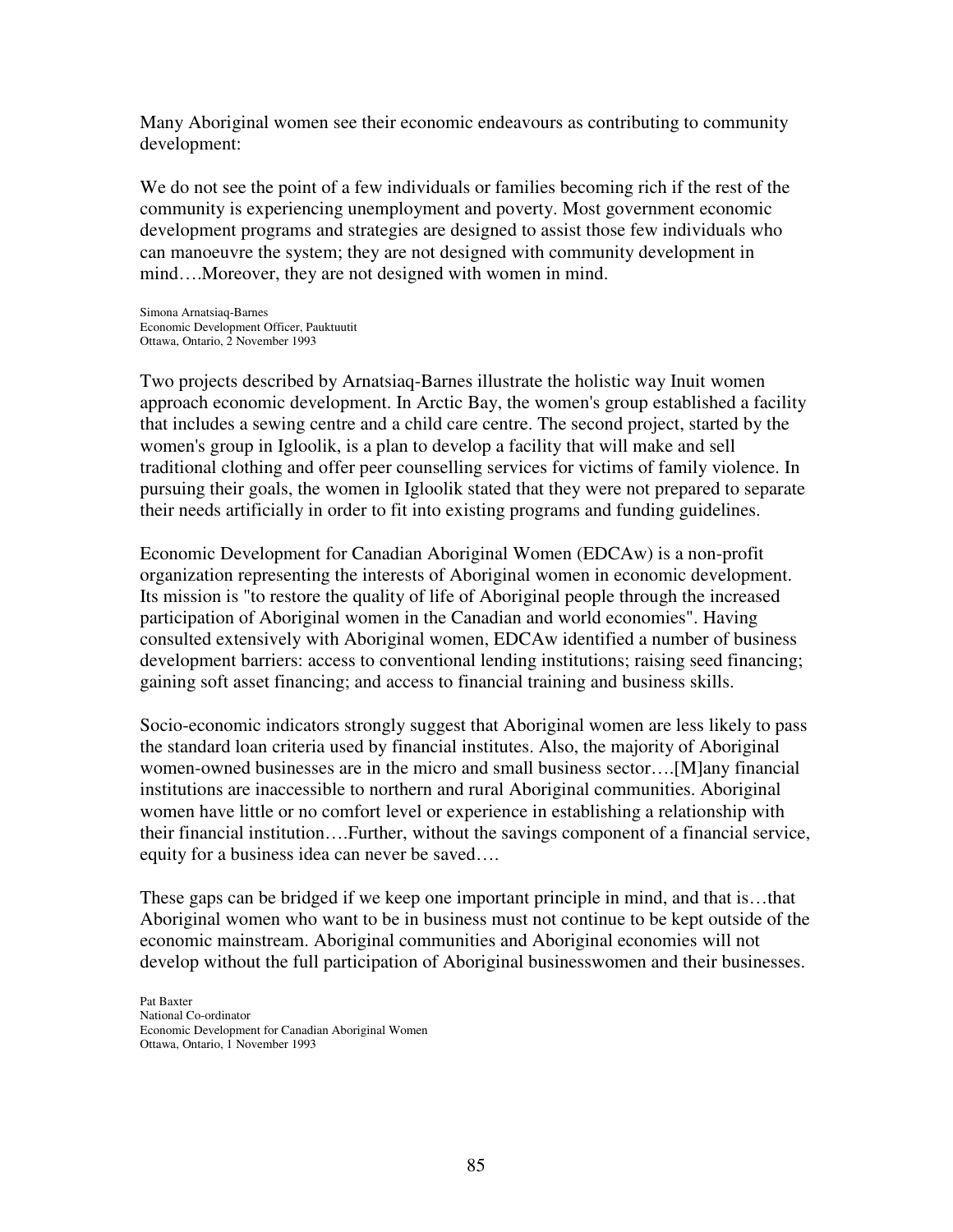Aboriginal women involved at the community or nation level stated that their vision of economic development includes ensuring that their people are healthy, educated and full participants:

[We] would like to share with you the vision on economic development as established by the Gitksan-Wet'suwet'en people. This came about from a number of community consultation meetings which started in September of 1990. The Gitksan-Wet'suwet'en people were concerned about economic development. People will be healing or healed of social and spiritual disease. An inventory of people's skills will be taken. Education and training…will continue to take place….Management will be based on the Gitksan and Wet'suwet'en systems, our system of Aboriginal self-government. The Gitksan and Wet'suwet'en house groups will be healthy….Our mandate is to act as a catalyst for encouraging increased participation by the Hereditary House Groups, by the communities and by individuals in the development of a sustainable economy.

Violet Gellenbeck Executive Chairperson Gitksan and Wet'suwet'en Economic Development Corporation Kispiox, British Columbia, 16 June 1992

Aboriginal governments need to regain effective control of their economies if they are to pursue forms of development appropriate to their culture and needs. To do so, they need powers in the economic realm as governments. They also need to be able to shape their economies through their own economic development institutions. We therefore recommended in Volume 2, Chapter 5 that federal, provincial and territorial governments enter into long-term economic development agreements with Aboriginal nations (or institutions representing several nations) to provide multi-year funding to support agreed economic development goals and principles. Women must have an active role in shaping these institutions and processes, so that their perspectives are incorporated in economic development and they have equal opportunities to benefit from it.

In addition, because women are particularly active in the small and micro-business sector, the business development activities of Aboriginal nations must pay special attention to their needs. In our discussion of economic development, we therefore highlighted the importance of lending and support programs for micro-businesses and noted the contributions that very small businesses can make to the economic development of a community — and to providing business-related income for women in particular. We also called for the further development of micro-lending programs as an important tool for the development of very small businesses.

On the issue of access to equity capital, Economic Development for Canadian Aboriginal Women recommended that the mandates of Aboriginal capital corporations (ACCs) be expanded so that all Aboriginal women have access, that more Aboriginal women be included in the decision-making process of ACCs, and that ACCs design specific programs and services for Aboriginal women. 107 In Volume 2, Chapter 5, we recommended that ACCs take appropriate steps, with the assistance of the federal government, to improve their administrative efficiency, their degree of collaboration with other ACCs, and their responsiveness to Aboriginal clients.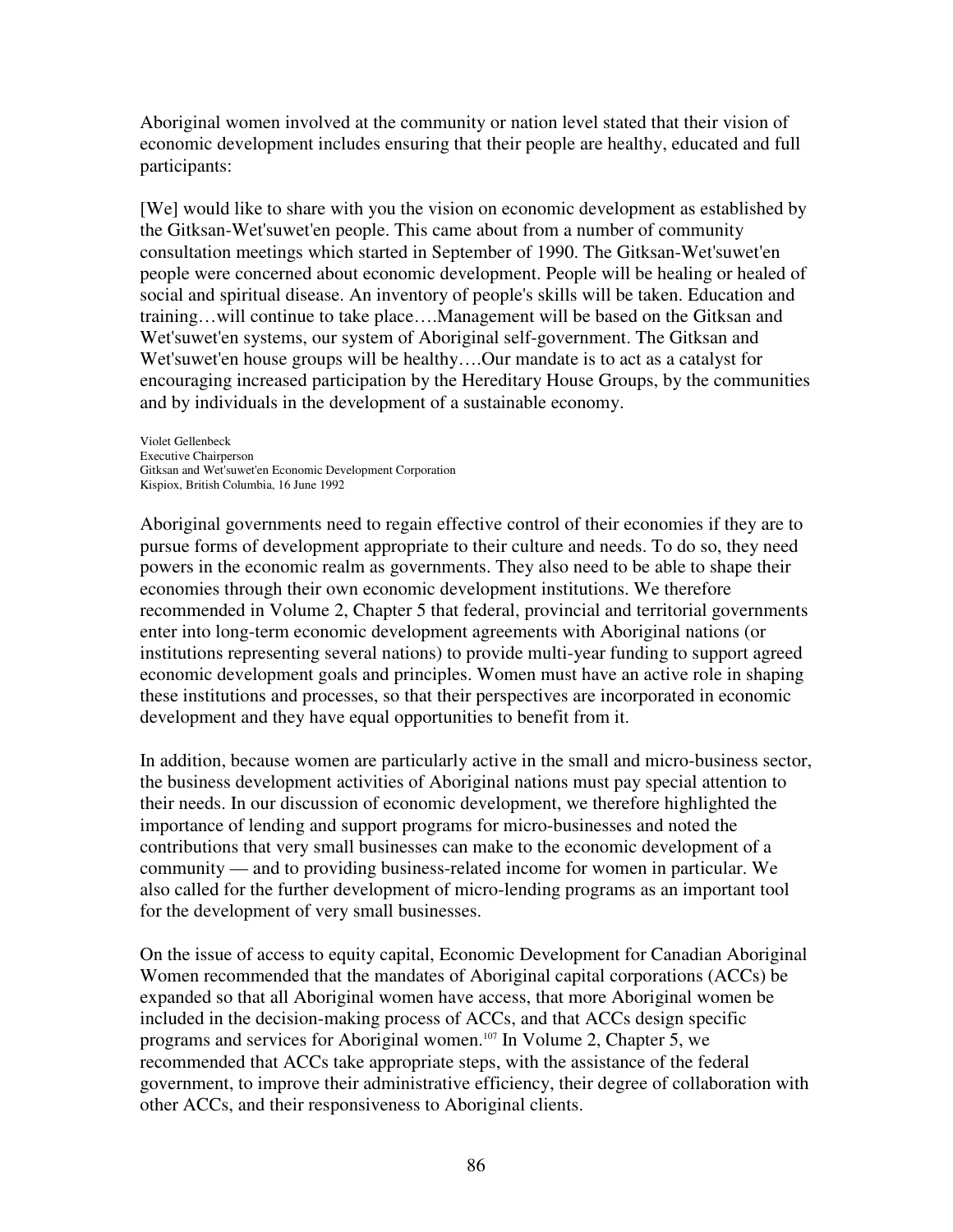Our analysis of employment development in Volume 2, Chapter 5 emphasized the need for an integrated effort to get Aboriginal people into real, sustainable jobs. We recommended a special employment and training initiative, using existing levers where they work and improving on them where they have not worked (especially employment equity, a program with the potential to help Aboriginal women gain a foothold in the employment market).

We examined education and training in Volume 3, Chapter 5. Key recommendations of interest to Aboriginal women include recognizing the right of Aboriginal peoples to establish their own education systems at all stages of life. Self-government in education includes the capacity to make laws, set standards, establish policies and introduce regulations in all areas related to the education of Aboriginal citizens. We also recommended that Aboriginal governments assume responsibility for all aspects of adult education and job-related training, including program design and criteria, language of instruction, and internal allocations of funds. It is expected that Aboriginal women will be fully involved in the implementation of these recommendations.

Our public consultations and research revealed the wide and diverse range of organizations, groups and networks of Aboriginal women. Some of the organizations have existed for many years, while others are quite new. The knowledge and skills base accumulated among these groups could be used to greater effect — to identify gaps and to encourage further development of ideas, strategies and processes important to Aboriginal women. A data base or inventory of existing Aboriginal women's groups and the work they are doing would be invaluable in ensuring that experiences and skills are shared as widely as possible.

### **Recommendation**

The Commission recommends that

### **4.2.3**

Aboriginal governments and planning bodies with a mandate to develop new structures for human services undertake, in collaboration with women's organizations, an inventory of existing services, organizations and networks with a view to building on existing strengths and ensuring continuity of effort.

## **9. Conclusion**

At our public hearings in Calgary, Gerri Many Fingers echoed the feelings of many Aboriginal women about the future they envision for their children and their role in making that vision a reality:

We are seeking a life of hope for our children, a life of freedom from mental abuse, physical abuse, drugs, racism, sexism….We are aware of the political, social, mental and spiritual issues which our people are facing and confronting each day, whether we live on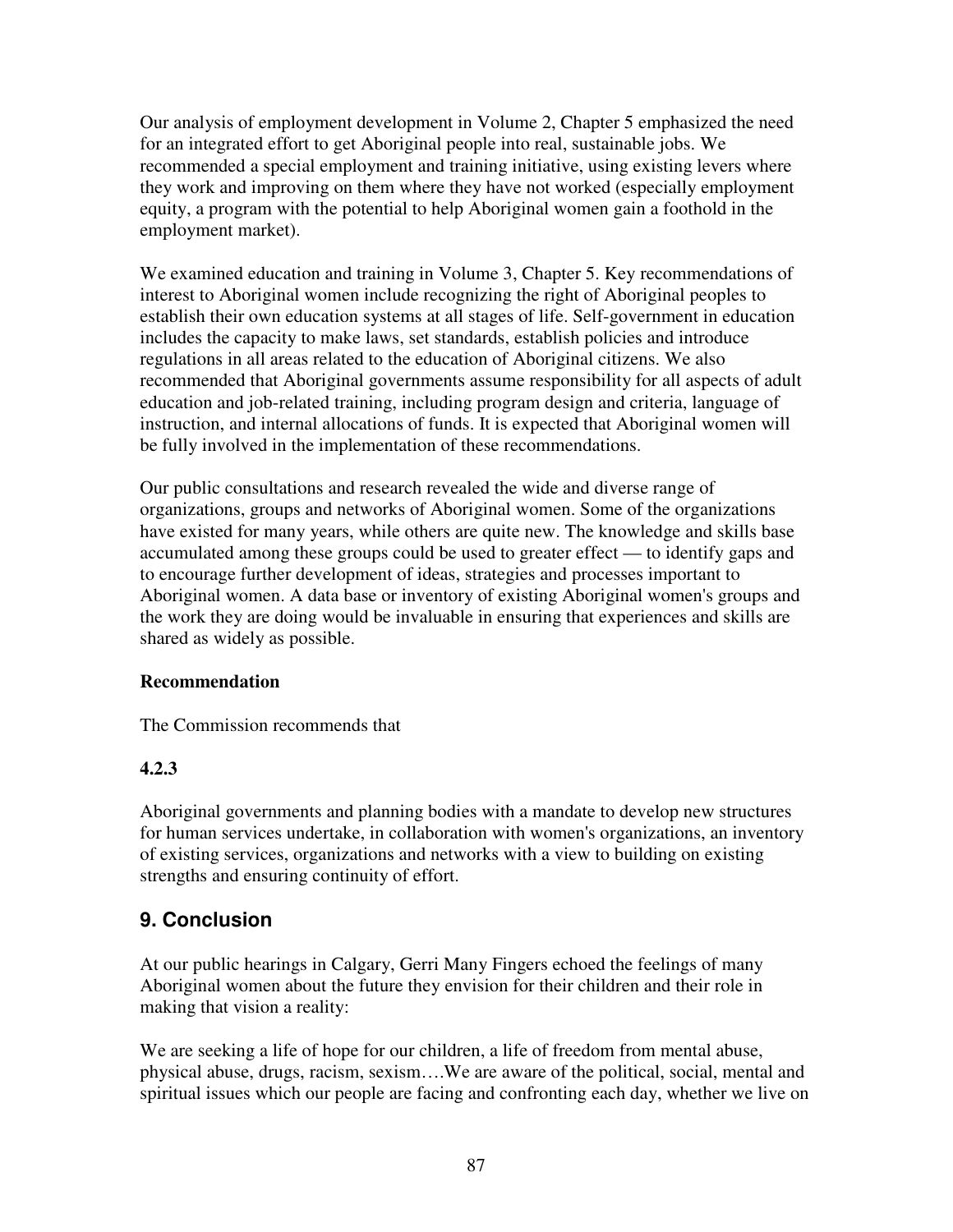the reserve or off the reserve….We are the very soil, the fertile soil, which makes, creates and nurtures our future. We are the ones who can give our people a sense of security through our homes and environment….We are the ones who can and must integrate ourselves, our families and our communities. We are all part of each other and cannot be separated, as has happened to a very large degree in the past. Our very existence, our very role, dictates to us to change to a life of brightness, hope, security and love.

Gerri Many Fingers Executive Director Calgary Native Women's Shelter Society Calgary, Alberta, 26 May 1993

In this chapter, we have examined the position and role of Aboriginal women under existing social conditions and legal arrangements and in the future. Although today they sometimes have to struggle to be heard, women once enjoyed a prominent and respected place in many Aboriginal communities. Testimony at our hearings and in the research studies prepared for us provides insight into the life stories of Aboriginal women and the events that changed their situation. 108

The women's voices heard in this chapter have many commonalities, despite diverse cultural backgrounds and geographic locations. They share an overriding concern for the well-being of their children, families, communities and nations, a concern that encompasses all the issues in our mandate, from education to justice, lands and resources to governance, health to the environment. As their testimony reveals, Aboriginal women have often been excluded — from their home communities, from decision making, and from having a say in their future and their children's future. Their determination to change this situation — to be included in these areas and more — is the powerful message we received.

Whether their concerns related to the Indian Act, health and social services, family violence, fairness and accountability in governance, or the well-being of the family, Aboriginal women are demonstrating courage and resilience in acting to secure the kind of future they want to see for the generations yet unborn. We heard them speak of the need for governments and other Aboriginal people to acknowledge, recognize and respect their contributions and to find meaningful ways to include all citizens in the task of rebuilding Aboriginal nations.

As the givers of life, custodians of culture and language, and caretakers of children, Aboriginal women want to work co-operatively with others, despite the obstacles that often stand in the way. They want to repair relationships among Aboriginal people in their communities so as to rebuild strong nations.

Aboriginal women have a particular genius for survival. They have endured many changes. They have made and continue to make significant contributions to improving the quality of life for Aboriginal people. They are speaking out on a range of issues and demonstrating leadership by pursuing community-based initiatives to empower themselves and, in turn, their families and communities. Their approaches to problem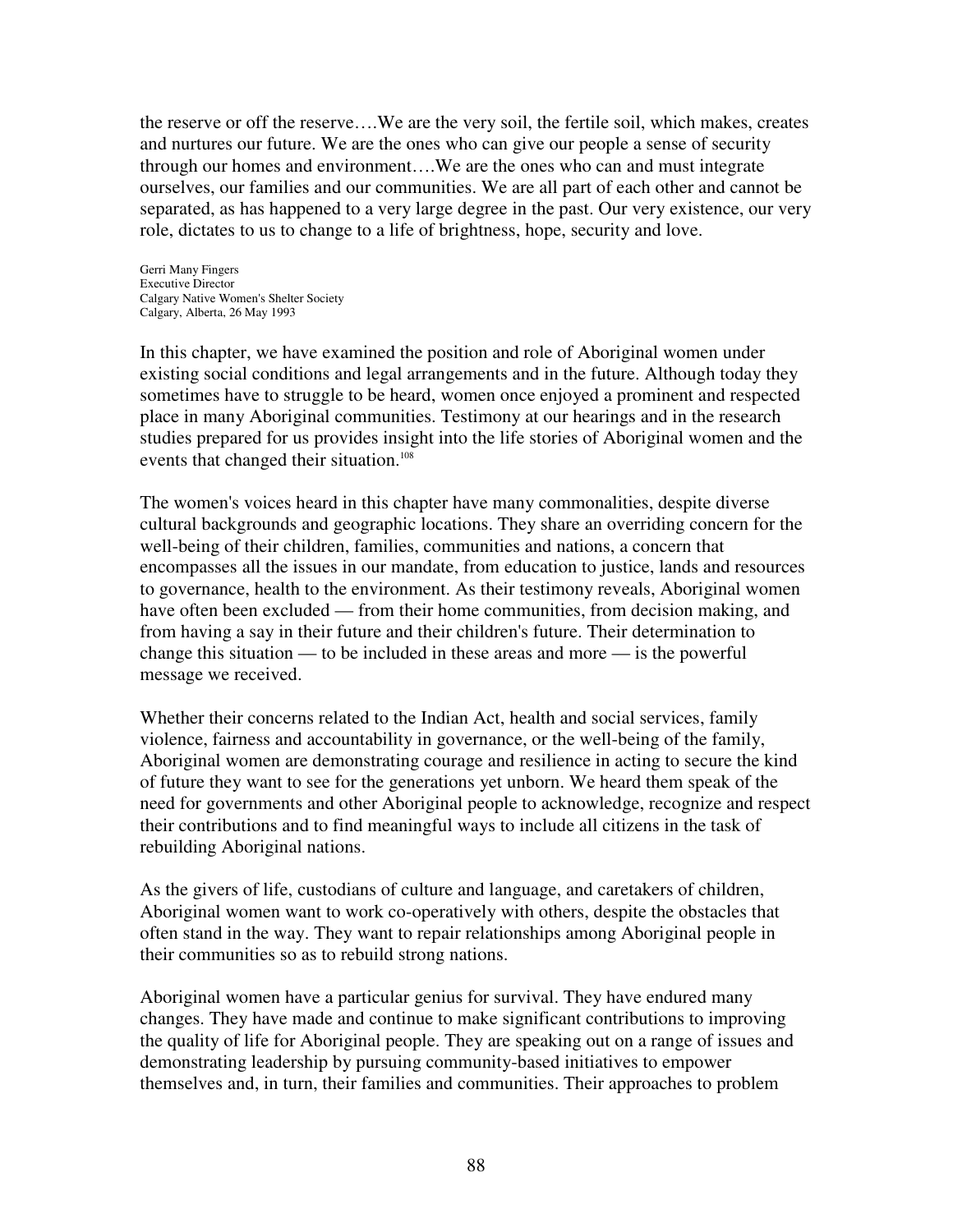solving and decision making are holistic. Their vision of the future is one of inclusion, based on values of kindness, honesty, sharing and strength through mutual support.

As Aboriginal peoples develop and implement self-government, the perspectives of Aboriginal women must guide them. We offer encouragement to the Aboriginal women who came forward to speak to us, and particularly to those who could not. We acknowledge the contributions of Aboriginal women across the country; they have a critical role in providing leadership at the community and nation level. Aboriginal women are the guardians of the values, cultures and traditions of their peoples. They have a vital role in facilitating healing in families and communities. They are anxious to share their wisdom, kindness, honesty and strength with Aboriginal men so that together they can regain the self-confidence and self-esteem needed to rebuild nations governed by wise leaders dedicated to the welfare of their people and the cultural, spiritual and economic viability of their communities.

### **Notes:**

\* Tables of contents in the volumes themselves may be slightly different, as a result of final editing.

**\*** Transcripts of the Commission's hearings are cited with the speaker's name and affiliation, if any, and the location and date of the hearing. See A Note About Sources at the beginning of this volume for information about transcripts and other Commission publications.

**1** Nongom Ikkwe of the South East Region, Manitoba, "Aboriginal Women's Perspective on Self-Government", brief submitted to the Royal Commission on Aboriginal Peoples [RCAP] (1993), p. 2. For information on briefs to RCAP, see A Note About Sources at the beginning of this volume.

**2** Rowena General (Katsitsakwas), "A Case Study of the Traditional Roles of Women in Collective Decision Making in the Mohawk Community of Ahkwesa'hsne", research study prepared for RCAP (1993) [note omitted]. For information on research studies prepared for RCAP, see A Note About Sources at the beginning of this volume.

**3** K. Knight, "Roles of Women in Decision Making (Kuujjuaq)", research study prepared for RCAP (1994).

**4** This projection for 1996 is based on the extension of recent trends in birth, death and migration rates among Aboriginal groups before 1991. A full description can be found in Mary Jane Norris, Don Kerr and François Nault, "Projections of the Population with Aboriginal Identity in Canada, 1991-2016", research study prepared by Statistics Canada for RCAP (1995).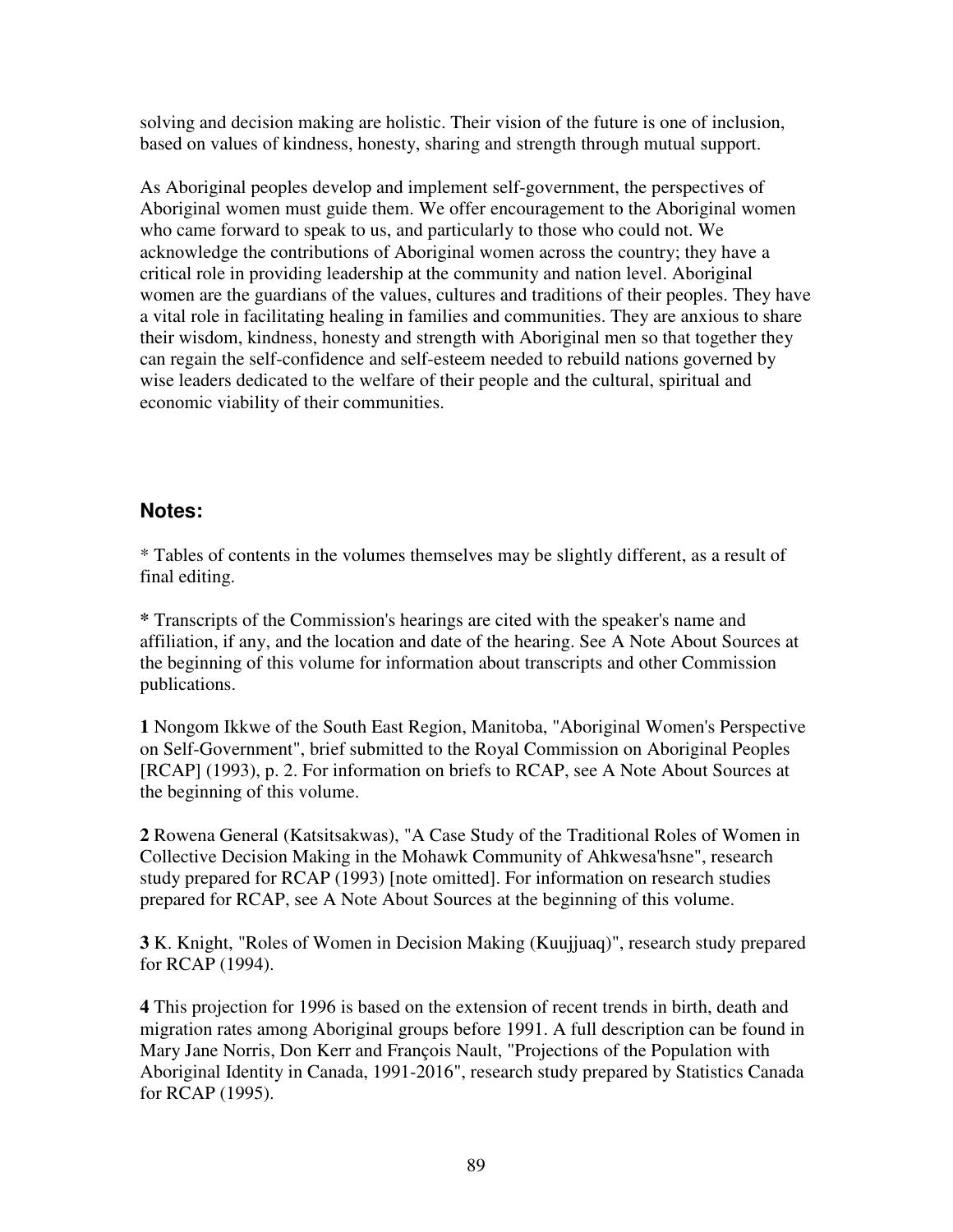**5** K. Williams, "An Assessment of Historiographical Writings on First Nations Women in Canada", University of Ottawa, 16 December 1992, p. 1. This paper provides historical information on the position and role from a number of nations, including the Huron, Montagnais-Naskapi, Iroquois, Tlingit, Tsimshian, Nootka, Chipewyan, Mi'kmaq and Carrier.

**6** Alison Prentice et al., eds., "The First Women", in Canadian Women: A History (Toronto: Harcourt Brace Jovanovich, 1988), p. 32.

**7** Osennontion and Skonaganleh:rá, "Our World", Canadian Woman Studies, 10/2 and 3 (Summer/Fall 1989), pp. 12-14.

**8** Winona Stevenson, "Aboriginal Women's Studies: The State of the Field and a Call for Research", research study prepared for RCAP (1992).

**9** The exception here is the Labrador Inuit who were converted to Christianity by the Moravian missionaries beginning in 1771. As early as 1791, converted Inuit had to promise to send their children to school. Inuit were educated in Inuktitut under the direction of the Moravian missionaries until the province of Newfoundland took over the education system in 1949. See Tim Borlase, Labrador Studies: The Labrador Inuit (Happy Valley-Goose Bay, Newfoundland and Labrador: Labrador East Integrated School Board, 1993), p. 203.

**10** Pauktuutit, Arnait: The Views of Inuit Women on Contemporary Issues (Ottawa: Pauktuutit, 1991), p. 6.

**11** Nancy Wachowich et al., "Unikaavut: Our Lives, Stories from the Lives of Three Generations of North Baffin Inuit Women", research study prepared for RCAP (1994).

**12** Janet Mancini Billson, "Violence Toward Women and Children", in Gossip: A Spoken History of Women in the North, ed. Mary Crnkovich (Ottawa: Canadian Arctic Resources Committee, 1990), p. 152.

**13** Russel Lawrence Barsh and James Youngblood Henderson, The Road: Indian Tribes and Political Liberty (Berkley: University of California Press, 1980), p. vii.

**14** Ovide Mercredi and Mary Ellen Turpel, In The Rapids: Navigating the Future of First Nations (Toronto: Viking, 1993), pp. 88-89.

**15** S. Prov. C. 1850, c. 42., s. 5:

And for the purpose of determining any right of property, possession or occupation in or to any lands---the following classes of persons are and shall be considered as Indians---.

First — All persons of Indian blood reputed to belong to the particular Body or Tribe of Indians interested in such lands, and their descendants: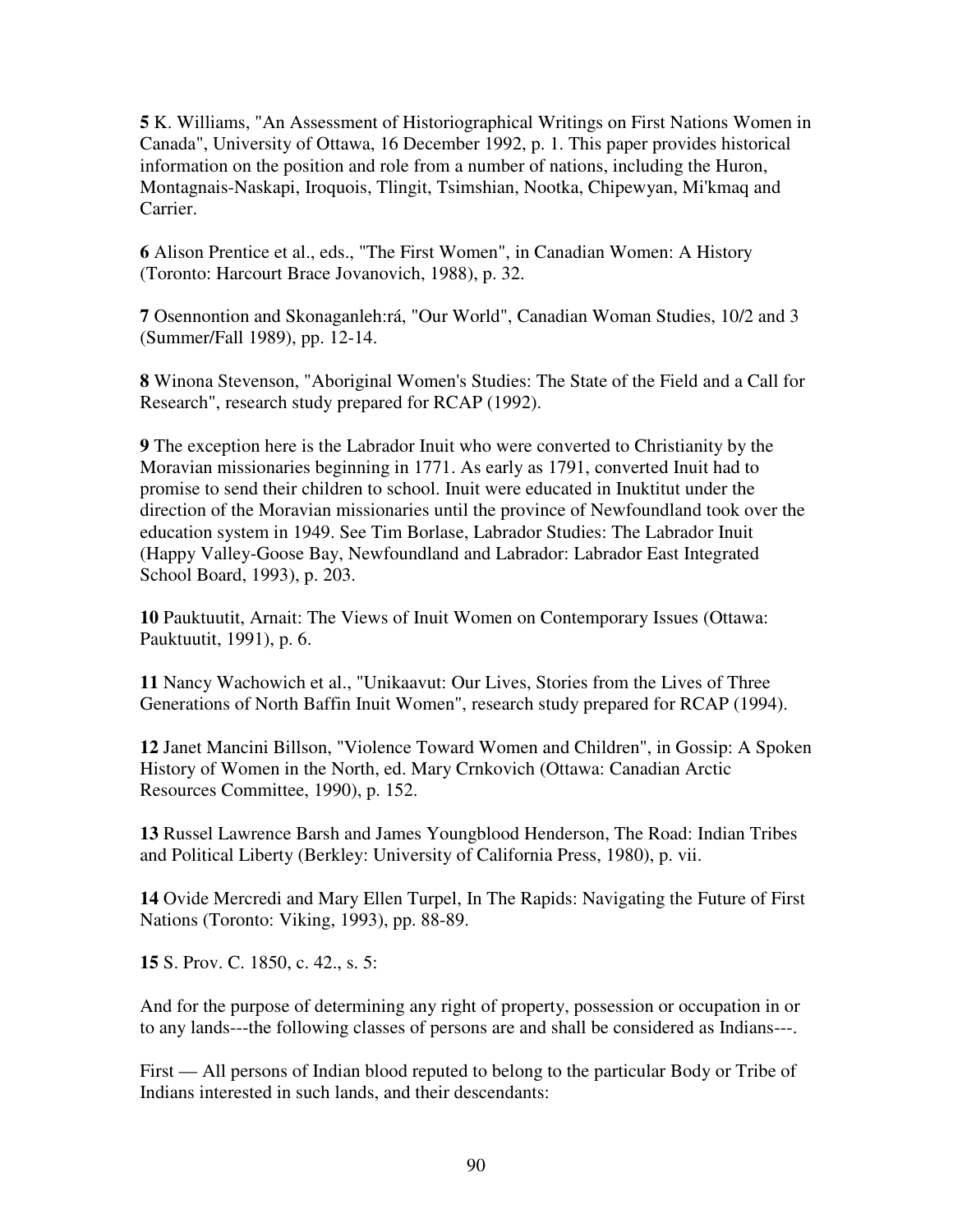Secondly — All persons intermarried with such Indians and residing amongst them, and the descendants of all such persons:

Thirdly — All persons residing among such Indians, whose parents on either side were or are Indians of such Body or Tribe, or entitled to be considered as such: And

Fourthly — All persons adopted in infancy by such Indians, and residing in the village or upon the lands of such Tribe or Body of Indians, and their descendants:

Parallel legislation in Upper Canada, An Act for the protection of the Indians in Upper Canada from imposition, and the property occupied or enjoyed by them from trespass and injury, S. Prov. C. 1850, c. 74, s.10 simply noted that the act applied to "Indians and those who may be intermarried with Indians---."

**16** An Act to repeal in part and to amend an Act, intituled, An Act for the better protection of the Lands and property of the Indians of Lower Canada, S. Prov. C. 1851, c. 59, s. 2 stated that the following persons and classes of persons, and none other, shall be considered as Indians---.

Firstly. All persons of Indian blood, reputed to belong to the particular Tribe or Body of Indians interested in such lands or immoveable property, and their descendants:

Secondly. All persons residing among such Indians, whose parents were or are, or either of them was or is, descended on either side from Indians or an Indian reputed to belong to the particular Tribe or Body of Indians interested in such lands or immoveable property, and the descendants of all such persons: And

Thirdly. All women, now or hereafter to be lawfully married to any of the persons inclueded in the several classes hereinbefore designated; the children issue of such marriages, and their descendants.

**17** S. Prov. C. 1857, c. 26.

**18** Department of Indian Affairs and Northern Development [hereafter DIAND], Identification and Registration of Indian and Inuit People (Ottawa: 1993).

**19** Sally Weaver, "First Nations Women and Government Policy 1970-92: Discrimination and Conflict", in Changing Patterns: Women in Canada, 2nd edition, ed. Sandra Burt, Lorraine Code and Lindsay Dorney (Toronto: McClelland and Stewart, 1993), p. 98. Weaver notes in this regard:

Traditionally, the predominant principle of descent among the tribes was bilateral meaning that descent was traced equally through both the mother's and the father's relatives. Next most common was matrilineal descent, the tracing of descent through the female line. Patrilineal descent was much less common.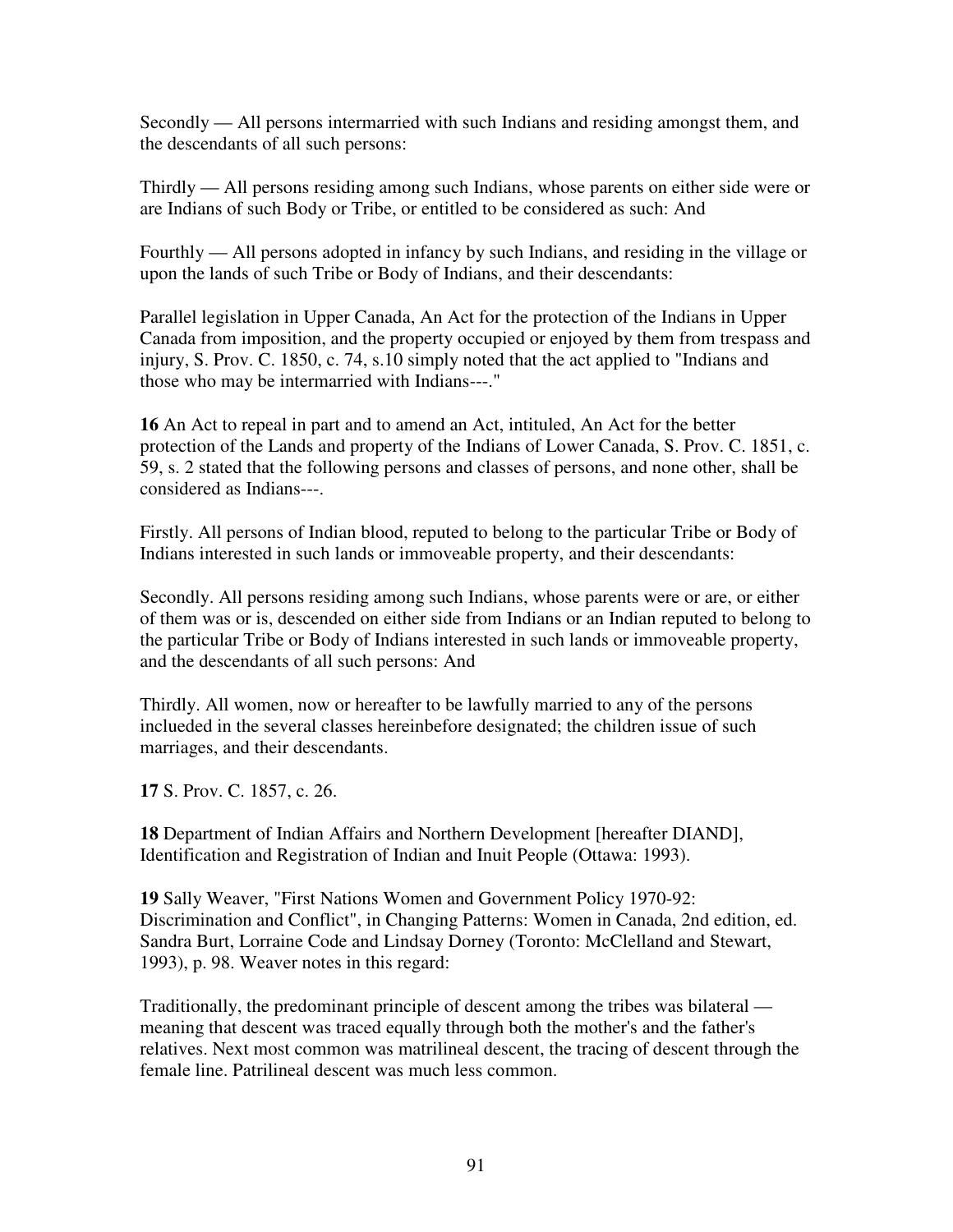**20** An Act providing for the organisation of the Department of the Secretary of State of Canada, and for the management of Indian and Ordinance Lands, S.C. 1868, c. 42, s.15. The definition was virtually identical to that in the 1850 Lower Canada legislation (see note 15).

**21** An Act for the gradual enfranchisement of Indians, the better management of Indian affairs, and to extend the provisions of the Act 31st Victoria, Chapter 42, S.C. 1869, c. 6.

**22** Some of these measures were as follows: instituting a system of individual property holding on reserves; permitting the imposition of the three-year elective system for chiefs and councillors on chosen bands; limiting the powers of elected councils to a list of relatively minor matters, all subject to official confirmation; providing that an enfranchised Indian man could draw up a will regarding his land in favour of his children, but not his wife, in accordance with provincial law. Originally designed for the more "advanced' Indians of Ontario and Quebec, this legislation was later extended to Manitoba and British Columbia and eventually to all of Canada.

**23** Letter from Hector Langevin to Sawatis Anionkiu Peter Karencho and other Iroquois Indians, Caughnawaga, Quebec (20 August 1869), National Archives of Canada [NAC], Record Group [RG] 10, Vol. 528. See also D.E. Sanders, "The Bill of Rights and Indian Status" (1972) 7 U.B.C. L. Rev. 81 at 98.

**24** In the modern version of the Indian Act, location tickets have been replaced by certificates of possession and occupation. The concept in the modern act is similar to that in the 1869 legislation, however.

**25** Objections were raised early on by Aboriginal groups. In 1872, the Grand Council of Ontario and Quebec Indians (founded in 1870) sent the minister in Ottawa a strong letter that contained the following passage:

They [the members of the Grand Council] also desire amendments to Sec. 6 of the Act of [18]69 so that Indian women may have the privilege of marrying when and whom they please, without subjecting themselves to exclusion or expulsion from their tribes and the consequent loss of property and rights they may have by virtue of their being members of any particular tribe. (NAC RG10, Red Series, Vol. 1934, file 3541)

These requests, of course, went unheeded. See also John Leslie and Ron Maguire, eds., The Historical Development of the Indian Act (Ottawa: Department of Indian Affairs and Northern Development, Treaties and Historical Research Centre, 1978), p. 55.

**26** J.R. Miller, Skyscrapers Hide the Heavens: A History of Indian-White Relations in Canada (Toronto: University of Toronto Press, 1989), pp. 194-195.

**27** An Act to further amend "The Indian Act, 1880", S.C. 1884, c. 27, s. 5.

**28** An Act to amend the Indian Act, S.C. 1920, c. 50, s. 2.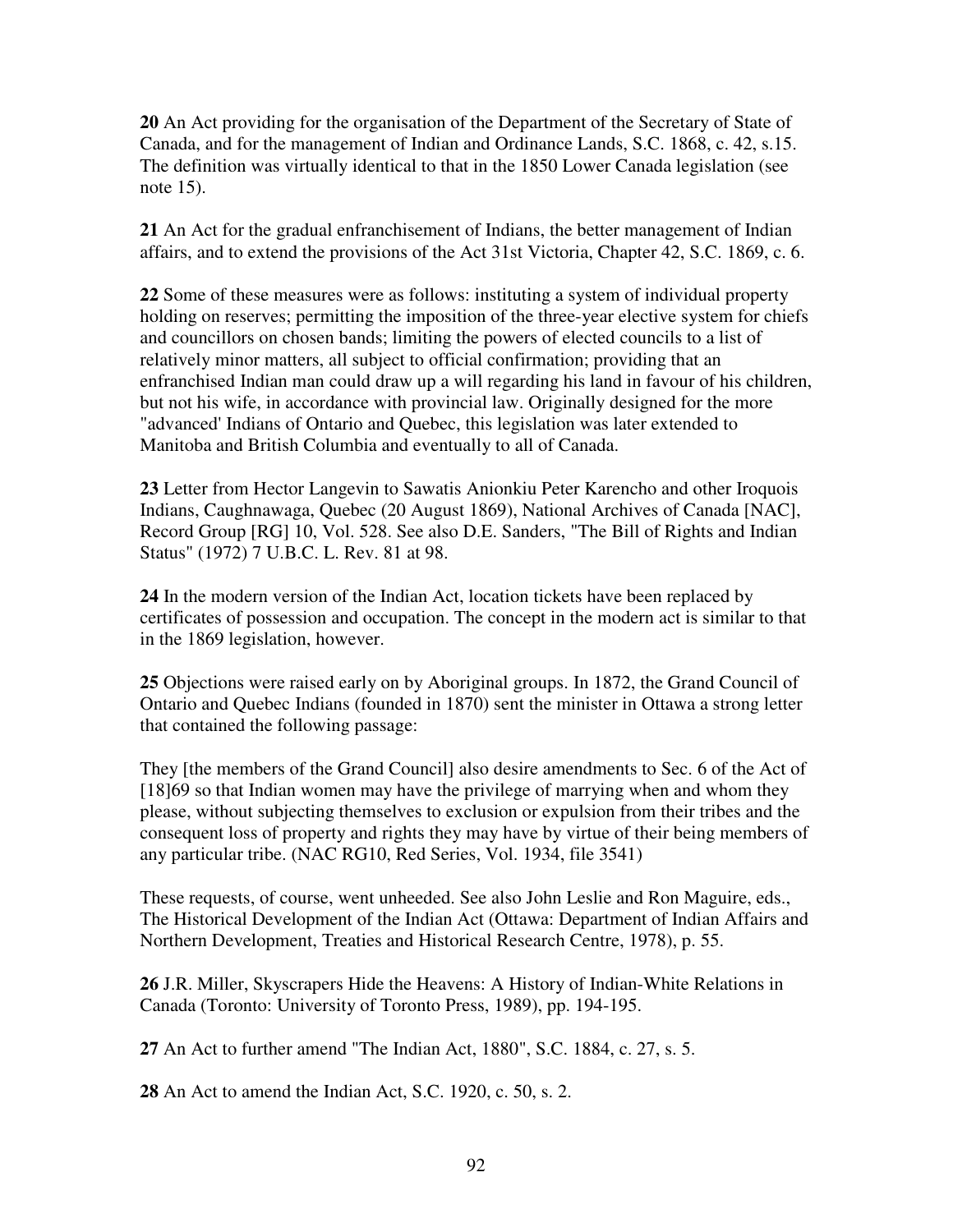**29** Letter from Deputy Superintendent General Scott to Arthur Meighen, Superintendent General of Indian Affairs (12 January 1920), reprinted in NAC RG10, Vol. 6810, file 470-2-3, vol. 7. See also Leslie and Maguire, The Historical Development of the Indian Act (cited in note 25).

**30** An Act to amend the Indian Act, S.C. 1920, c. 50, s. 3. The provision was repealed in 1922 but reinstated in 1933 and retained in modified form until 1961, when it was finally removed permanently in An Act to amend the Indian Act, S.C. 1961, c. 9, s. 1.

**31** The Indian Act, S.C. 1951, c. 29, ss. 11(c)-(e) of the amended act all refer to the male line of descent as criteria for registration as an Indian.

**32** DIAND, Memorandum of 2 July 1968, as described in Kathleen Jamieson, Indian Women and the Law in Canada: Citizens Minus (Ottawa: Supply and Services, 1978). The red ticket system is also referred to and described in the recent decision of the Federal Court of Canada in Sawridge Band v. Canada, [1995] 4 Canadian Native Law Reporter 121.

**33** An Act to amend the Indian Act, S.C. 1956, c. 40, s. 6(2).

**34** An Act to amend the Indian Act, S.C. 1956, c. 40, s. 26.

**35** Jamieson, Indian Women (cited in note 32).

**36** Report of the Royal Commission on the Status of Women in Canada (Ottawa: Information Canada, 1970), pp. 237-238. For a discussion of the background to the issue see Douglas Sanders, "The Renewal of Indian Special Status", in Anne F. Bayefsky and Mary Eberts, eds., Equality Rights and the Canadian Charter of Rights and Freedoms (Toronto: Carswell, 1986), p. 529.

**37** Re Lavell and Canada (A.G.) (1971), 22 D.L.R. (3d) 182 (Ont. Co. Ct.). See also Weaver, "First Nations Women" (cited in note 19).

**38** Lavell v. Canada (A.G.) [1971] F.C. 347.

**39** Bedard v. Isaac [1972] 2 O.R. 391 (Ont. H.C.).

**40** Lavell v. Canada (A.G.); Isaac v. Bedard [1974] S.C.R. 1349. For the majority (5-4), Justice Ritchie held that there was no impermissible discrimination. He distinguished (at p. 1372) between this case and that of R. v. Drybones, [1970] S.C.R. 282, on the basis that, as criminal law, the alcohol provisions in the Indian Act could not be enforced without denying equality of treatment in the administration and enforcement of the law before the ordinary courts of the land to a racial group, whereas no such inequality of treatment between Indian men and women flows as a necessary result of the application of section 12(1)(b) of the Indian Act. [emphasis added]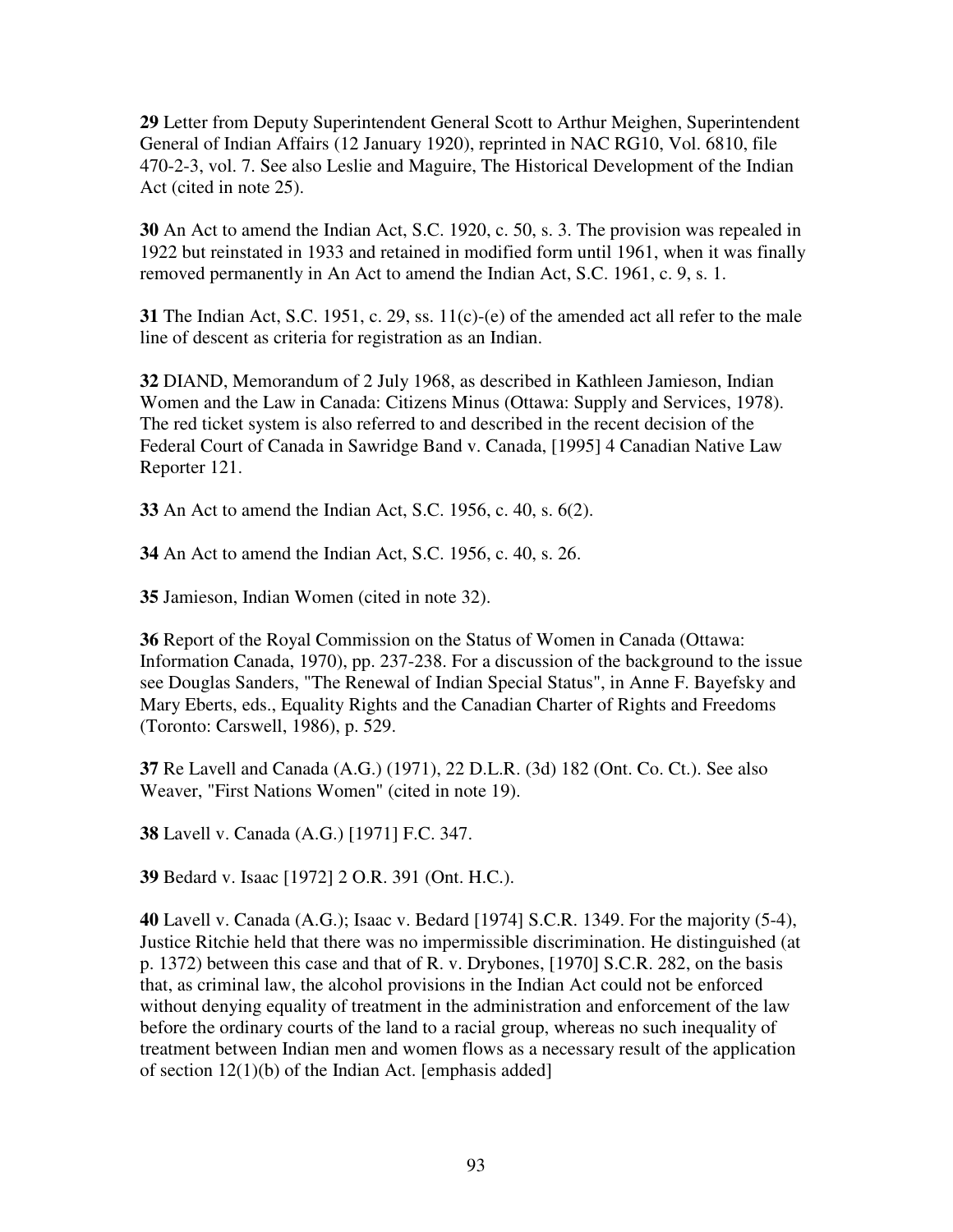No one quite knows what this passage means, but it may refer to the fact that Indian women have a choice regarding whom they marry, so that subsection 12(1)(b) does not become a factor for Indian women as a necessary result of being an Indian woman. This dubious rationale has convinced few legal scholars. The case is usually cited for the proposition that Parliament can discriminate against certain classes of people, in the context of the Canadian Bill of Rights at least, in the pursuit of otherwise valid federal objectives. See Jack Woodward, Native Law (Toronto: Carswell, 1989), p. 146.

**41** See Weaver, "First Nations Women" (cited in note 19).

**42** Canadian Human Rights Act, R.S.C. 1985, c. H-6. Section 67 of the act reads as follows: Nothing in this Act affects any provision of the Indian Act or any provision made under or pursuant to that Act.

**43** [1981] 2 Human Rights Law Journal 158; 68 I.L.R. 17. Canada was criticized by the Human Rights Committee established pursuant to the International Covenant on Civil and Political Rights to which Canada is a signatory. The Covenant is one of the documents that influenced the development of the Charter and it contains many human rights provisions similar to Charter protections. The Human Rights Committee took aim at section 12(1)(b) and found that it unjustifiably denied Sandra Lovelace, who had lost Indian status and band membership upon marrying out, her rights under section 27 of the Covenant as a member of an ethnic minority to enjoy her culture and language in community with other members of her band. The Committee did not find the loss of status attendant upon her marrying out to be reasonable or necessary to preserve the identity of the Tobique Band of which she had been a member. The case is discussed in Anne F. Bayefsky, "The Human Rights Committee and the Case of Sandra Lovelace" (1982) 20 Can. Y.B. Int'l L. 244.

**44** This is subject to the minor exception that in cases where bands admit persons without Indian status to band membership, such persons are deemed to be status Indians for certain purposes under the Indian Act pursuant to section 4.1. Thus, the Indian Act will apply to such persons as if they were "Indians'. It is important to note in this regard that the provision is only for purposes of sections associated with reserve residency and does not include deemed Indians for other purposes, such as funding from the federal government or post-secondary education benefits. For these and related purposes, only status Indians are counted.

**45** In 1994, the requirement in section 77(1) that the elector must be "ordinarily resident on reserve" was struck down at trial in an action brought by off-reserve band members in Corbiere v. Canada [1994] 1 C.N.L.R. 71. (The trial decision was under appeal at the time of writing.)

**46** DIAND, Impacts of the 1985 Amendments to the Indian Act (Bill C-31): Summary Report (Ottawa: Supply and Services, 1990) (hereafter, Bill C-31 Summary Report).

**47** Bill C-31 Summary Report, p. ii.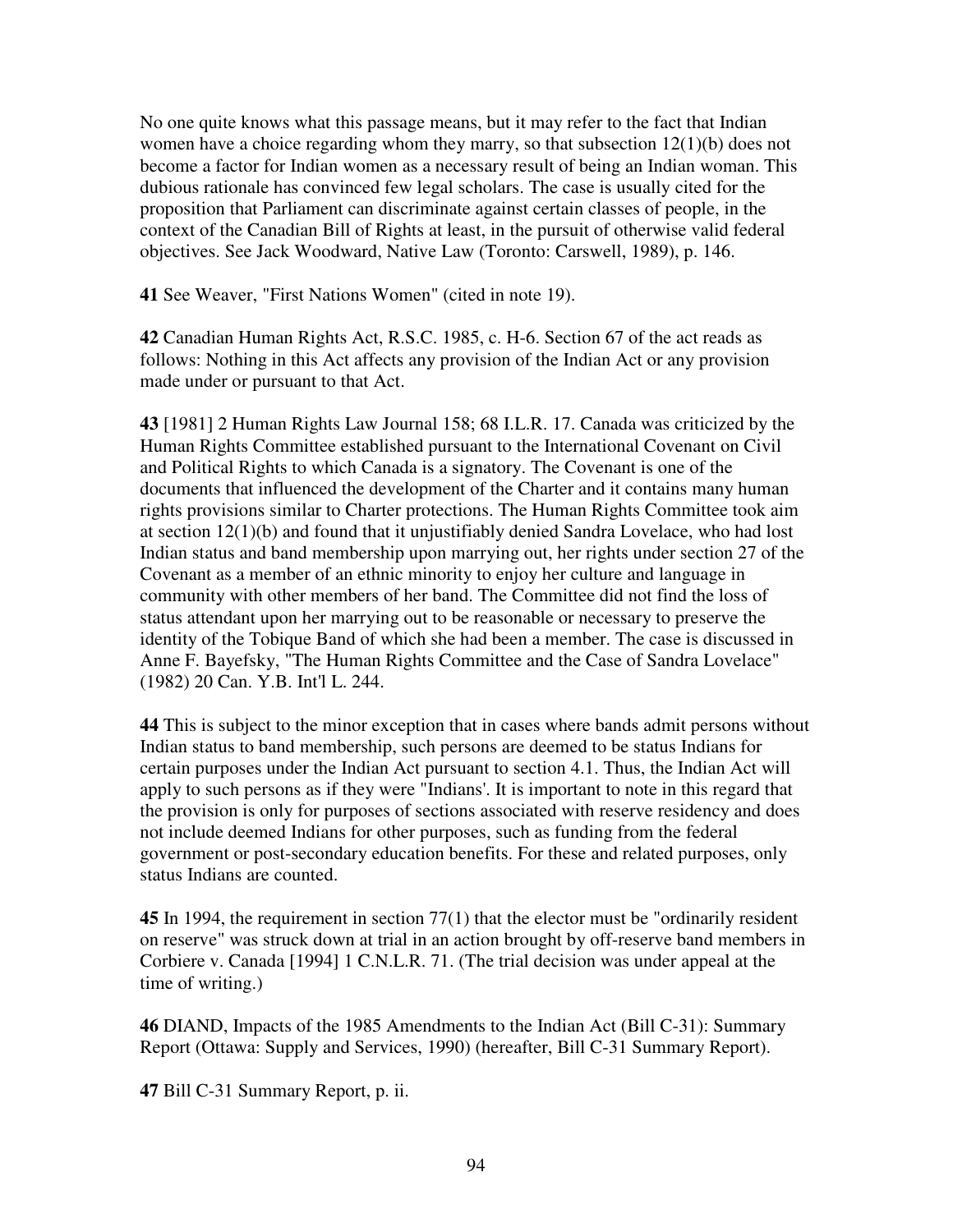**48** Bill C-31 Summary Report, p. 5.

**49** Bill C-31 Summary Report, p. 6.

**50** Bill C-31 Summary Report, pp. 9 and 12.

**51** Figures supplied by DIAND liaison office, 5 July 1995.

**52** According to Bill C-31 Summary Report, p. iii, 90 per cent of Bill C-31 registrants still live off-reserve.

**53** Bill C-31 Summary Report, p. 17.

**54** Bill C-31 Summary Report, p. iii.

**55** Bill C-31 Summary Report, p. ii. The precise figure is 77 per cent.

**56** Bill C-31 Summary Report, p. iv.

**57** McIvor v. Registrar DIAND, BCSC no. CC5/89. According to information received from the federal department of justice as of October 1995, this case is continuing.

**58** Bands created since 1985 have not been declared bands in the sense in which the term is used in the Indian Act. Rather, they are said to result from the minister's power under section 17 to "amalgamate" or to "constitute" new bands from existing bands. According to information received from the DIAND registrar, the last band created by declaration of the governor in council was the Conne River band of Newfoundland in 1984.

**59** Privacy Act, R.S.C. 1985, c. P-21; Bill C-31 Summary Report (cited in note 46), p. 6.

**60** Manitoba, Public Inquiry into the Administration of Justice and Aboriginal People. Report of the Aboriginal Justice Inquiry of Manitoba, Volume 1: The Justice System and Aboriginal People (Winnipeg: Queen's Printer, 1991), p. 204.

**61** Assembly of First Nations/Native Women's Association, "Joint Statement on Bill C-47", 22 June 1984. Bill C-47 was the precursor to Bill C-31. The joint statement lists eight specific points relating to the right of First Nations to define their own citizenship.

**62** Minutes of Proceedings and Evidence of the Standing Committee on Indian Affairs and Northern Development Respecting: Bill C-31, An Act to amend the Indian Act (Ottawa, 14 March 1985), Issue No. 16, pp. 7-8.

**63** Stewart Clatworthy and Anthony H. Smith, "Population Implications of the 1985 Amendments to the Indian Act", research study prepared for the Assembly of First Nations (Ottawa: 1992), pp. vii-viii [emphasis in original].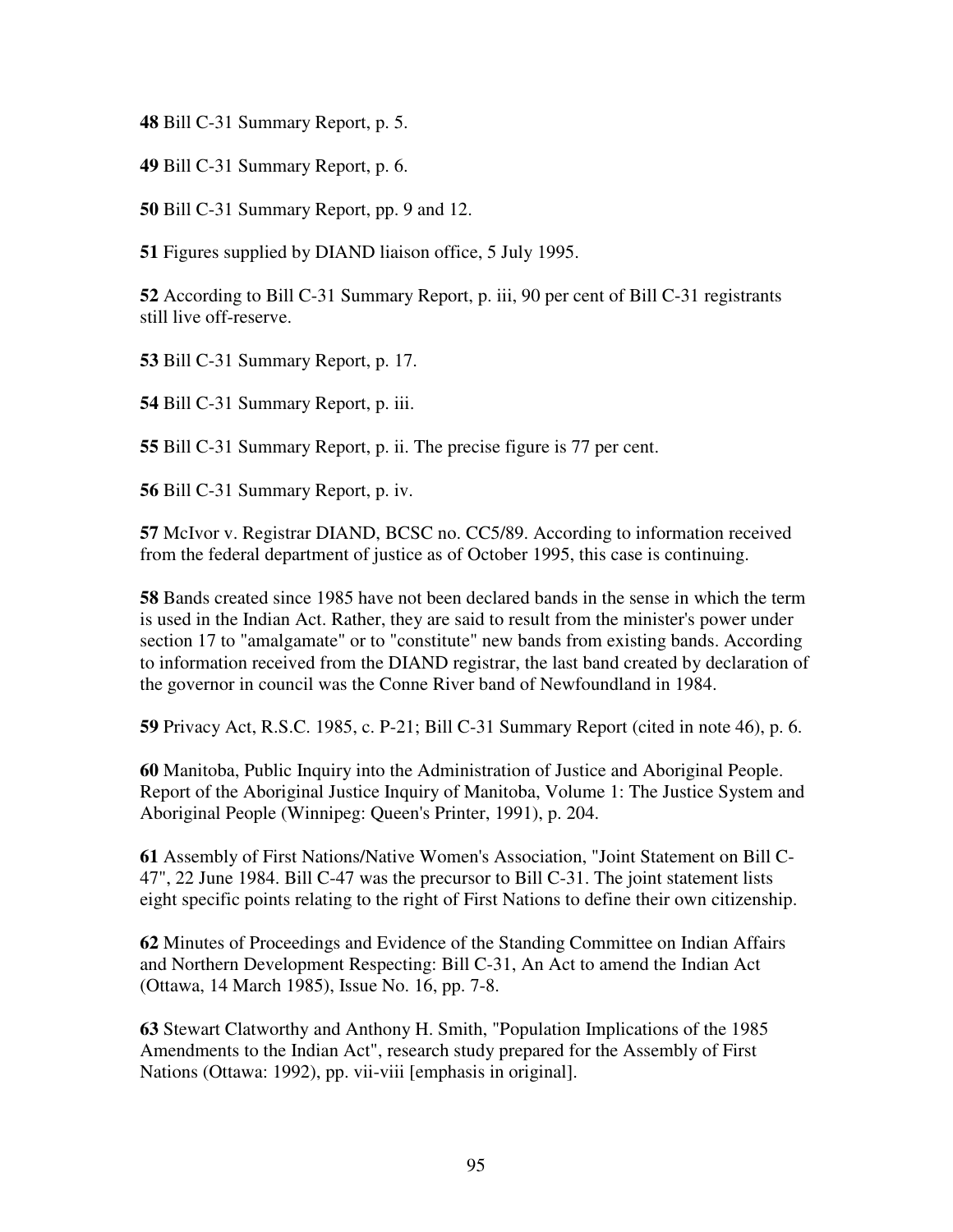**64** Indian Act, R.S.C. 1985, c. I-5, s. 10.

**65** Indian Act, s. 2(1). This definition may be affected by the outcome of the appeal in the case Corbiere v. Canada (cited in note 45).

**66** This may also be affected by the outcome of the appeal in Corbiere v. Canada.

**67** Clatworthy and Smith, "Population Implications" (cited in note 63), p. 20. The authors note in this context that "one motivation for passing a code was to exclude from membership a portion of the C-31 registrant population".

**68** In the Indian Act of 1985, section 77(1) contains the band council election requirement that electors be "ordinarily resident on the reserve".

**69** Bill C-31 Summary Report (cited in note 46), p. iv.

**70** Bill C-31 Summary Report, pp. 24-25, 43.

**71** The Congress of Aboriginal Peoples drew attention to this problem in early 1985. They proposed that the codes be published in the Canada Gazette or in a special Aboriginal Gazette, and had their views tabled at an intergovernmental meeting in Quebec City. See Congress of Aboriginal Peoples, "A National Aboriginal Registry", Document: 830-507/009 tabled at the Federal-Provincial-Territorial Meeting of Ministers Responsible for Native Affairs and Leaders of National Aboriginal Organizations (Quebec City, 17-18 May 1994).

**72** According to information received from the federal justice department, about a dozen cases concerning Bill C-31 and its impact are under litigation.

**73** Sawridge Band (cited in note 32), p. 127. At time of writing, an appeal had been filed.

**74** Clatworthy and Smith, "Population Implications" (cited in note 63), pp. 18-19.

**75** According to Clatworthy and Smith, "Population Implications", p. vii, restrictive membership codes will have the following impact:

While the registered Indian population is likely to increase for perhaps two generations, it will eventually begin to decrease. In our view the issue is not whether this will occur, but when and how quickly. Estimates of the rate of future out-marriage (or Indian to non-Indian parenting) are the critical factor. If we assume that the current rate (34 per cent) will increase by 10 percentage points over the next 40 years, then the beginning of Indian population decline is 50 years, or two generations, into the future. Membership declines under two-parent [membership] codes begin within a generation.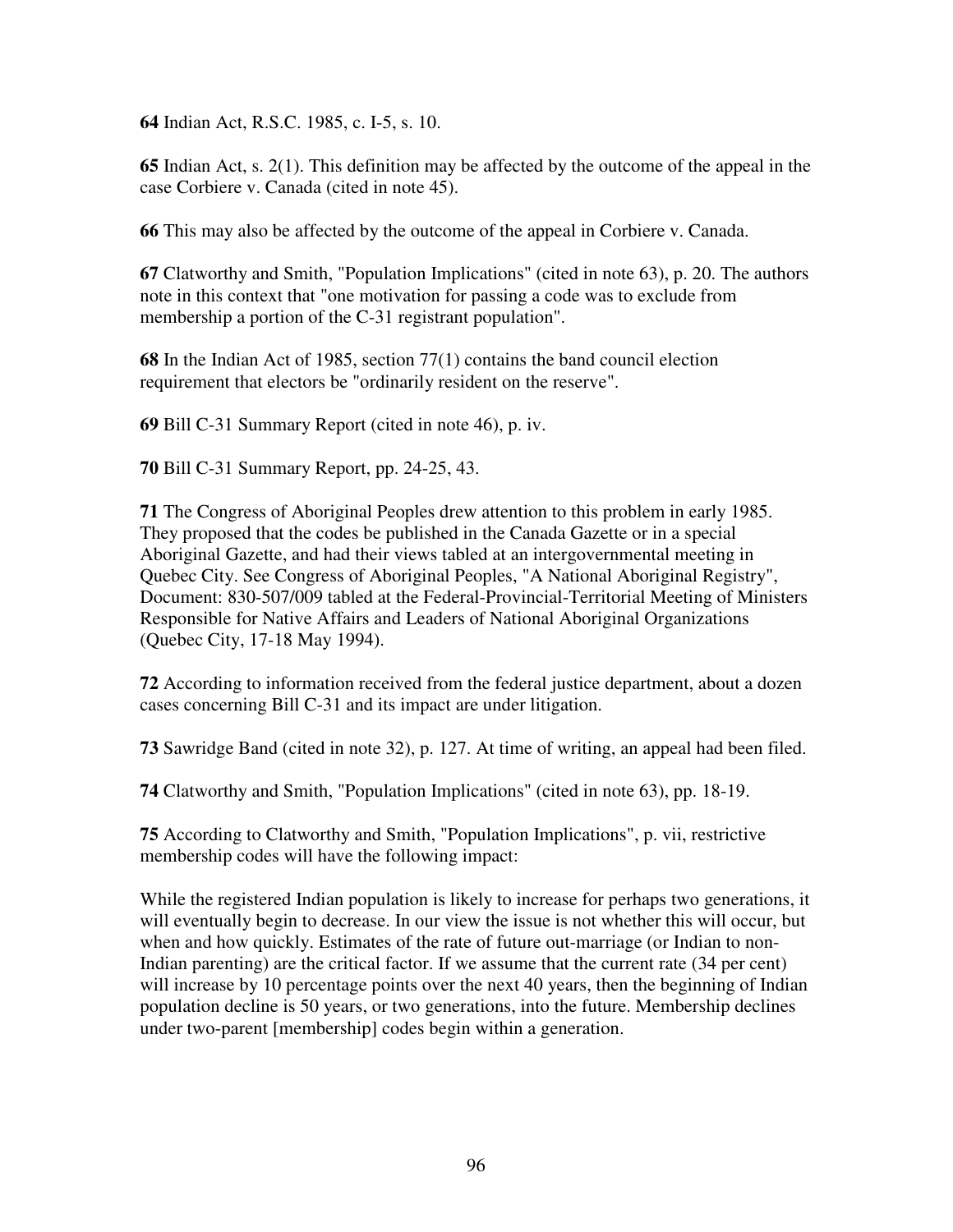**76** Subsection 10(2) of Bill C-31 states that a band "may---provide for a mechanism for reviewing decisions on membership". It is generally accepted that the word "may" is permissive and not mandatory in the context in which it is used.

**77** The examples presented are drawn from Clatworthy and Smith, "Population Implications" (cited in note 63), pp. 54-72.

**78** Bill C-31 Summary Report (cited in note 46), pp. 15-16. Respondents were asked to think back to when they first applied for registration/restoration and to state why it was important for them to apply. All comments were recorded. The reasons most often cited related to personal identity (41 per cent); 21 per cent referred to culture or a sense of belonging. A total of 17 per cent of registrants gave the correction of injustice as a reason, while 7 per cent referred to aboriginal rights---.

Respondents over 25 years of age were more likely than younger registrants to refer to cultural and personal identity and the need to correct injustice as reasons for applying for status. Younger registrants expressed more interest in educational benefits and were more apt to report that their families applied for status or asked them to do so.

**79** Bill C-31 Summary Report, pp. 27-28.

**80** B.C. Native Women's Society, "Aboriginal Women and Divorce", brief submitted to RCAP (1993), p. 11.

**81** Derrickson v. Derrickson, [1986] 1 S.C.R. 285.

**82** B.C. Native Women's Society, "Aboriginal Women and Divorce", p. 12.

**83** Clatworthy and Smith (cited in note 63).

**84** Anduhyaun, "Our Role in Creating the Future Aboriginal Women Want", brief submitted to RCAP (1992), pp. 2-3.

**85** Anduhyaun, "Our Role", p. 11.

**86** Indigenous Women's Collective of Manitoba, "Report on the Indigenous Women's Perspective in Manitoba", brief submitted to RCAP (1993), p. 3.

**87** Ontario Native Women's Association, "Breaking Free: A Proposal for Change to Aboriginal Family Violence" (Thunder Bay, Ontario, 1989). The study reported that eight out of 10 Aboriginal women had personally experienced violence. Of these women, 87 per cent had been injured physically and 57 per cent had been sexually abused.

**88** RCAP, *Choosing Life*: A Special Report on Suicide Among Aboriginal People (Ottawa: Supply and Services, 1995), p. 16 and following.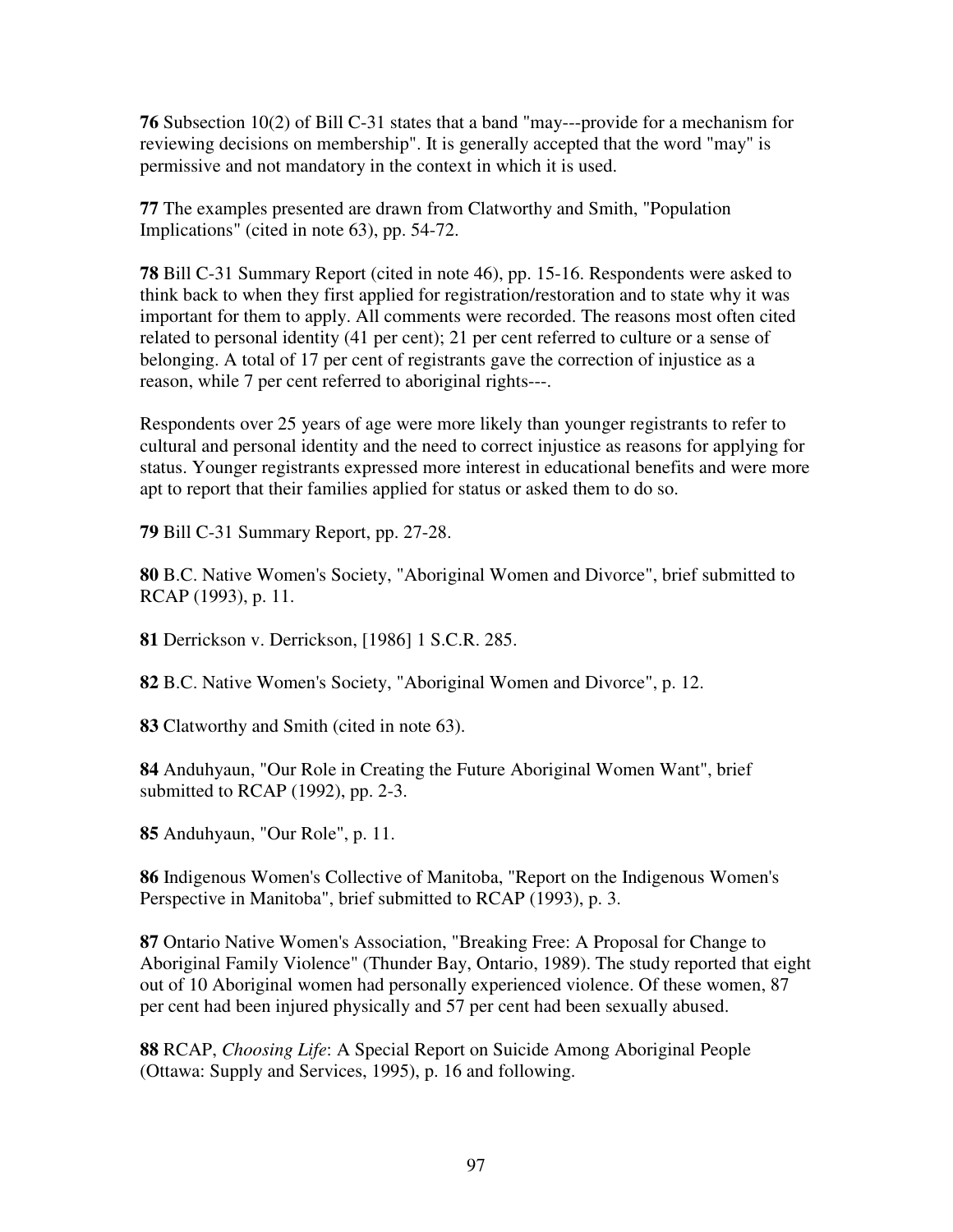**89** See RCAP,*Bridging the Cultural Divide*: Aboriginal People and Criminal Justice in Canada (Ottawa: Supply and Services, 1996), Chapter 4, "Ensuring the Safety of Women and Children in Aboriginal Justice Systems", p. 269.

**90** Jean Goodwill, "Historical Overview of Social, Political, Cultural and Economic Aboriginal Women's Organizations in Canada", research study prepared for RCAP (1993).

**91** First Nations Eagle Women's Circle, newsletter of the Indian Homemakers' Association of B.C. (May 1993), p. 12. Information on this association was also tabled at the Commission's public hearings in Vancouver on 3 June 1993.

**92** Provincial-territorial associations continued to develop and, with the exception of the Métis National Council of Women, the following groups applied for and received funding from the Commission's Intervener Participation Program (the Métis National Council of Women provided a presentation under the auspices of the Métis National Council):

- B.C. Native Women's Society, incorporated in 1969
- Aboriginal Women's Council of Saskatchewan, 1971
- Ontario Native Women's Association, January 1972
- Nova Scotia Native Women's Association, early 1970s
- New Brunswick Native Indian Women's Council, formed in early 1970s, incorporated in July 1983
- Native Women's Association of Canada, 1974
- Aboriginal Nurses Association of Canada, 1976
- Femmes autochtones du Québec/Quebec Native Women's Association, May 1978
- Native Women's Association of the Northwest Territories, 1978
- Aboriginal Women's Council (B.C.), formed in March 1984
- Pauktuutit (Inuit Women's Association of Canada), March 1984
- Indigenous Women's Collective of Manitoba, 1986
- Nongom Ikkwe, 1987
- Women of the Metis Nation (Alliance), Alberta, March 1988
- Economic Development for Canadian Aboriginal Women, July 1991
- Metis Women of Manitoba, December 1991
- Métis National Council of Women, 1992

For more information, see Intervener Participation Program: Final Report (RCAP: 1994).

**93** Pauktuutit, Arnait (cited in note 10).

**94** The national Métis organization, the Métis National Council, was not formed until 1983.

**95** Native Women's Association of Canada [hereafter NwAC] v. Canada (1992), 2 F.C. 462.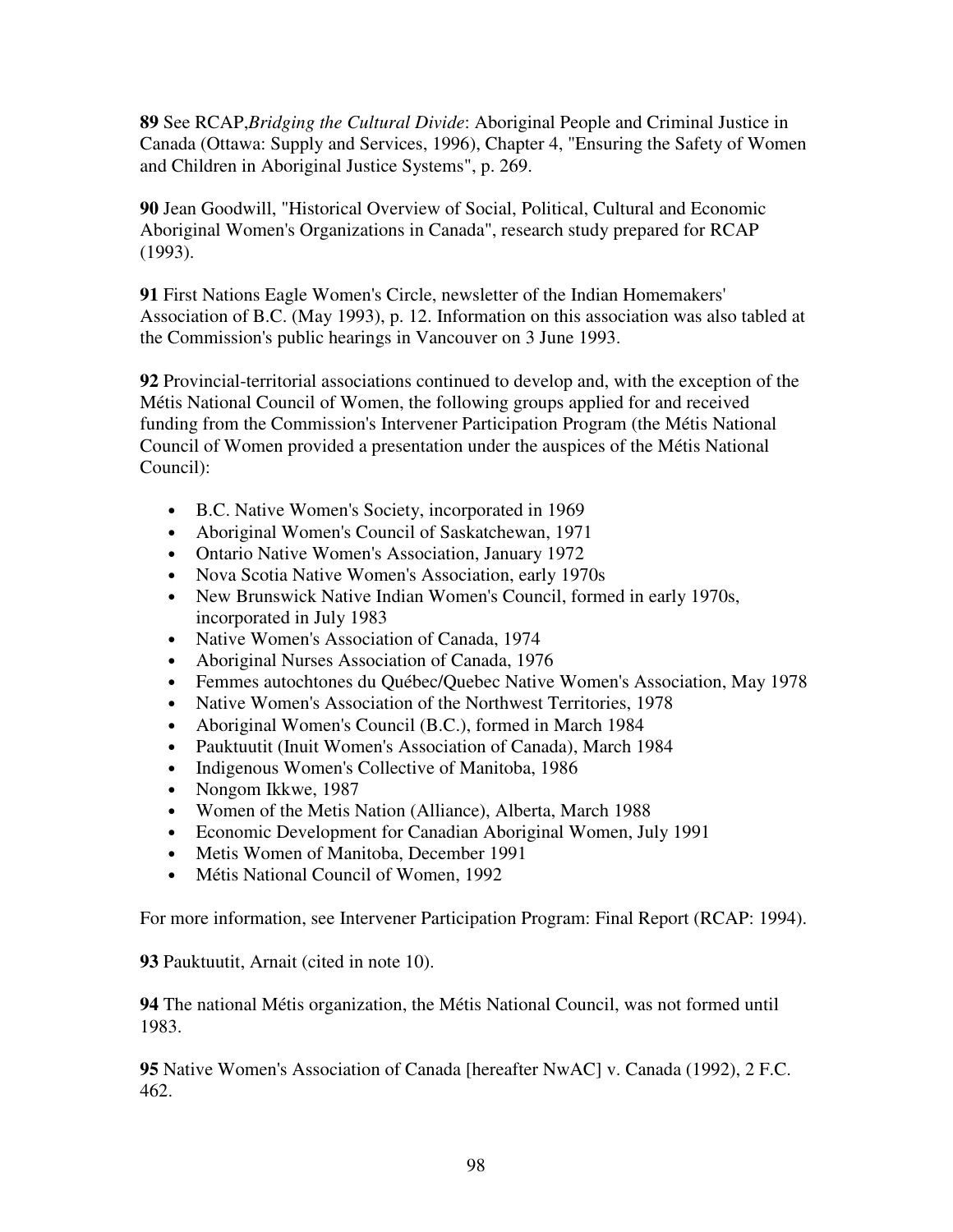**96** NwAC v. Canada (1992) 3 F.C. 192 at 212.

**97** NwAC v. Canada, [1994] 3 S.C.R. 627 at 664-665.

**98** Aboriginal Women's Council of Saskatchewan, brief submitted to RCAP (1993).

**99** Nunavut Implementation Commission, "Two-Member Constituencies and Gender Equality: A 'Made in Nunavut' Solution for an Effective and Representative Legislature", discussion paper released by the NIC, 6 December 1994.

**100** See also The Innu Nation and Mushuau Innu Band Council, The People's Inquiry Report Gathering Voices: Finding Strength to Help Our Children (Utshimasits, Ntesinan, June 1992).

**101** Lesley Paulette, "Midwifery in the North", research study prepared for RCAP (1995).

**102** See Aani Tuluguk, "The Inuulitsivik Health Centre and its Maternity Project", in *The Path to Healing*: Report of the National Round Table on Aboriginal Health and Social Issues (Ottawa: RCAP, 1993), pp. 239-240.

**103** Paulette, "Midwifery in the North" (cited in note 101).

**104** Ontario Ministry of the Attorney General, correspondence with RCAP, 9 September 1993.

**105** As of 1991, 42.1 per cent of Inuit were under the age of 15; see Norris, Kerr and Nault, "Projections of the Population" (cited in note 4).

**106** Pauktuutit, Arnait (cited in note 10).

**107** Economic Development for Canadian Aboriginal Women, "The Access to Financial Institutions by Aboriginal Business Women", brief submitted to RCAP (1993).

**108** A number of research studies were prepared for the Commission on the lives of Aboriginal women, including Cynthia Dunnigan, "Three Generation Life History Study of Metis Women in Alberta" (1993); Camil Girard, "Culture and Intercultural Dynamics: The Life Stories of Three Women from Saguenay-Lac-Saint-Jean", (1994); Vicki English-Currie, "Three-Generational Study: Grandmother, Mother, Daughter — Indian Residential Schools: Grandmother, Mother, Daughter Speak" (1994); Tammy Anderson Blumhagen and Margaret Seguin Anderson, "Memories and Moments: Conversations and Re-Collections, Life History Project" (1994); Giselle Marcotte, "Métis, C'est Ma Nation. 'Your Own People,' Comme on dit: Life Histories from Eva, Evelyn, Priscilla and Jennifer Richard" (1995); Emily Masty, "Women's Three Generations: Life History Project in Whapmagoostui, Quebec" (1995); and Nancy Wachowich et al., "Unikaavut: